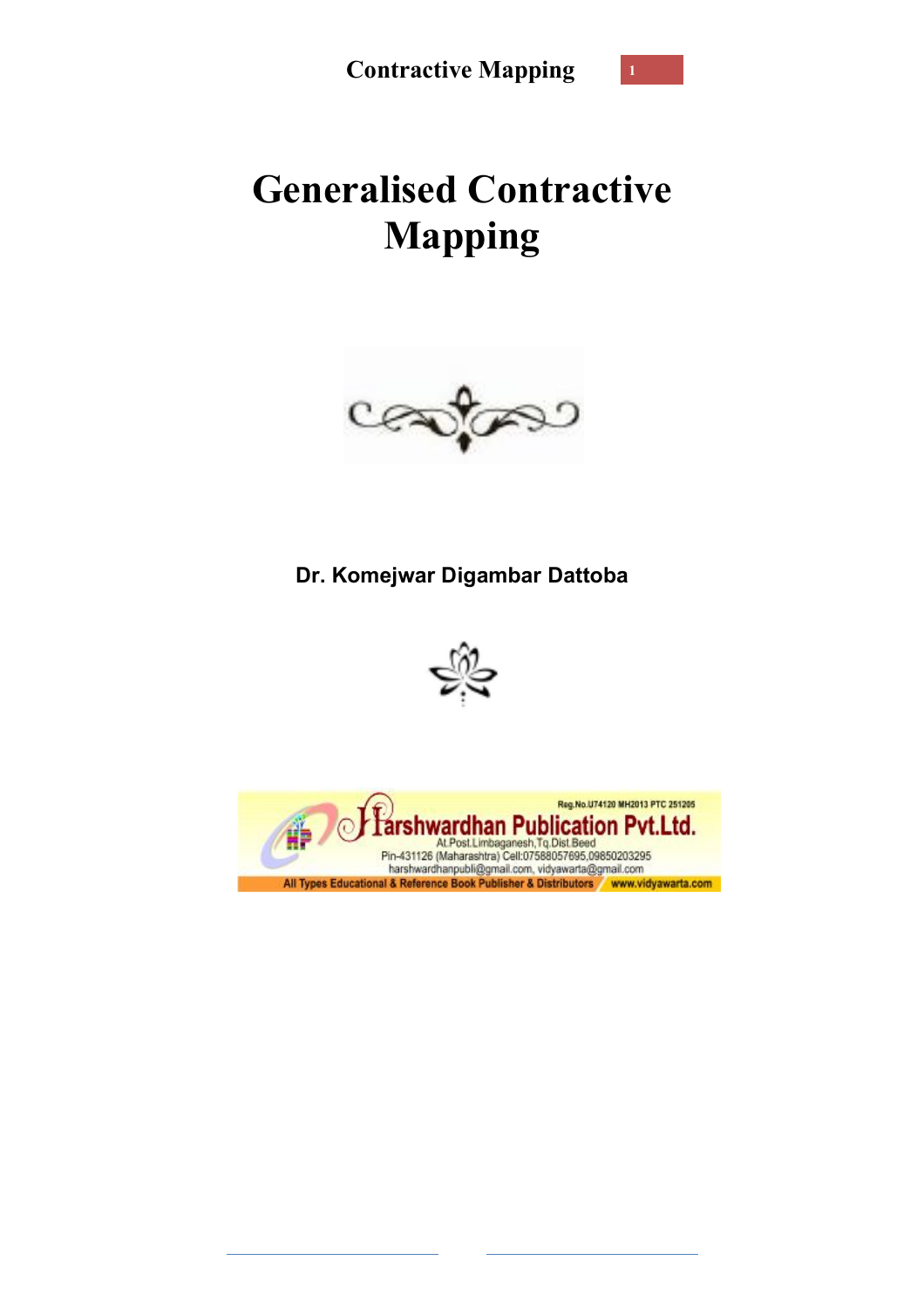

#### **Generalised Contractive Mapping**

#### **© Dr. Komejwar Digambar Dattoba**

#### **Publisher :**

**Harshwardhan Publication Pvt.Ltd.** Limbaganesh, Dist. Beed (Maharashtra) Pin-431126, vidyawarta@gmail.com

#### **Printed by :**

Harshwardhan Publication Pvt.Ltd. Limbaganesh, Dist. Beed, Pin-431126 **www.vidyawarta.com**

- **Page design & Cover :** Shaikh Jahuroddin, Parli-V
- **Edition: Dec. 2018**

**ISBN** 978-93-90618-01-9

**Price : 200/ -**



All Rights Reserved, No part of this publication may be reproduced, or transmitted, in any form or by any means, electronic mechanical, recording, scanning or otherwise, without the prior written permission of the copyright owner. Responsibility for the facts stated, opinions expressed. Conclusions reached and plagiarism, If any, in this volume is entirely that of the Author. The Publisher bears no responsibility for them. What so ever.Disputes, If any shall be decided by the court at **Beed** (Maharashtra, India)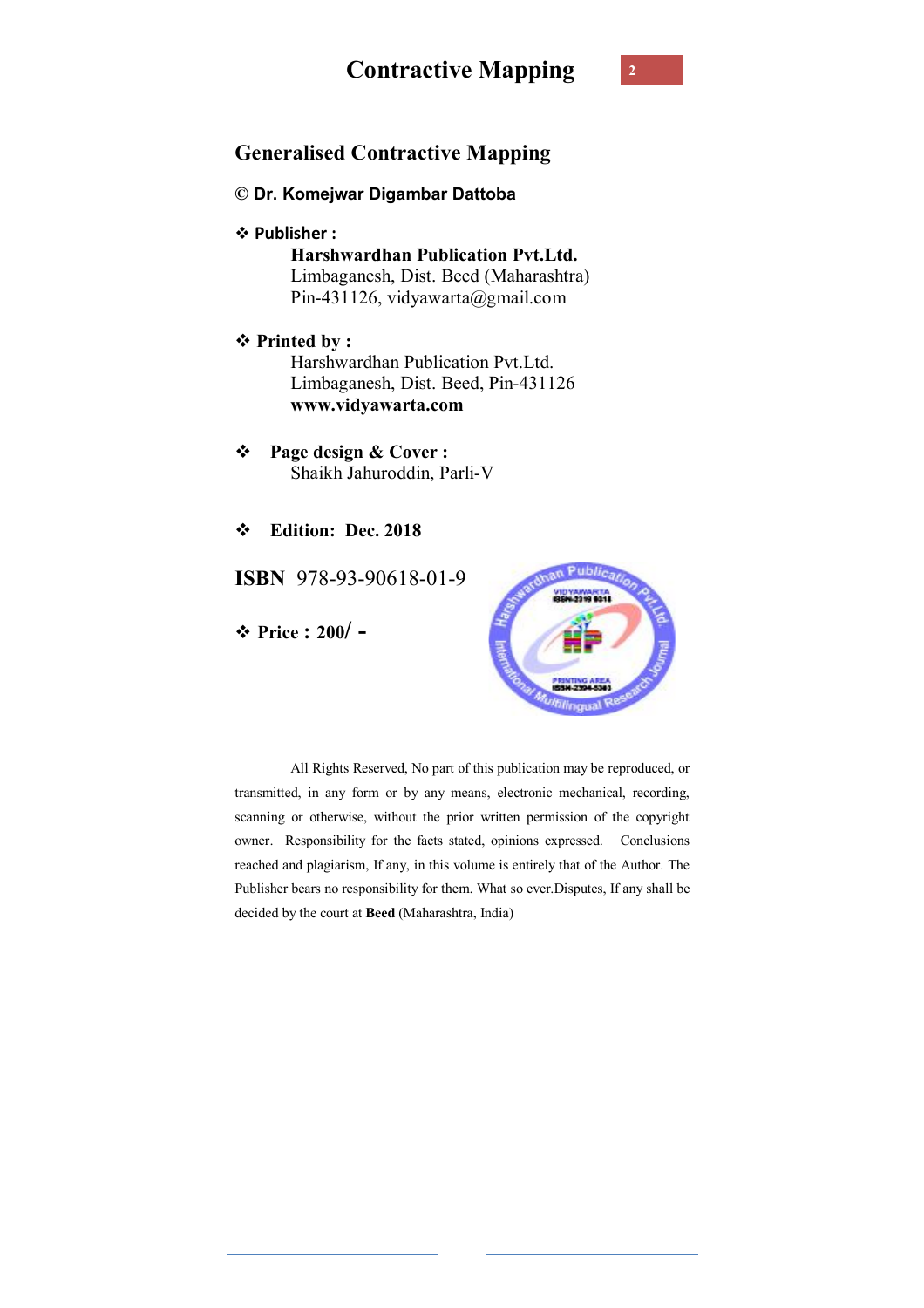

# **Contents**

| <b>Chapter No.</b> | <b>Title</b>                                        | Page No. |
|--------------------|-----------------------------------------------------|----------|
| 1.                 | <b>INTRODUCTION</b>                                 | 7        |
| 2.                 | Fixed point theorem & identity<br>mapping           | 31       |
| 3.                 | Kannan Type Mapping in H.<br>Space                  | 41       |
| 4.                 | Generalised contraction mapping<br>in Hilbert space | 56       |
| 5.                 | Pathak type Mapping                                 | 68       |
|                    | References                                          | 88       |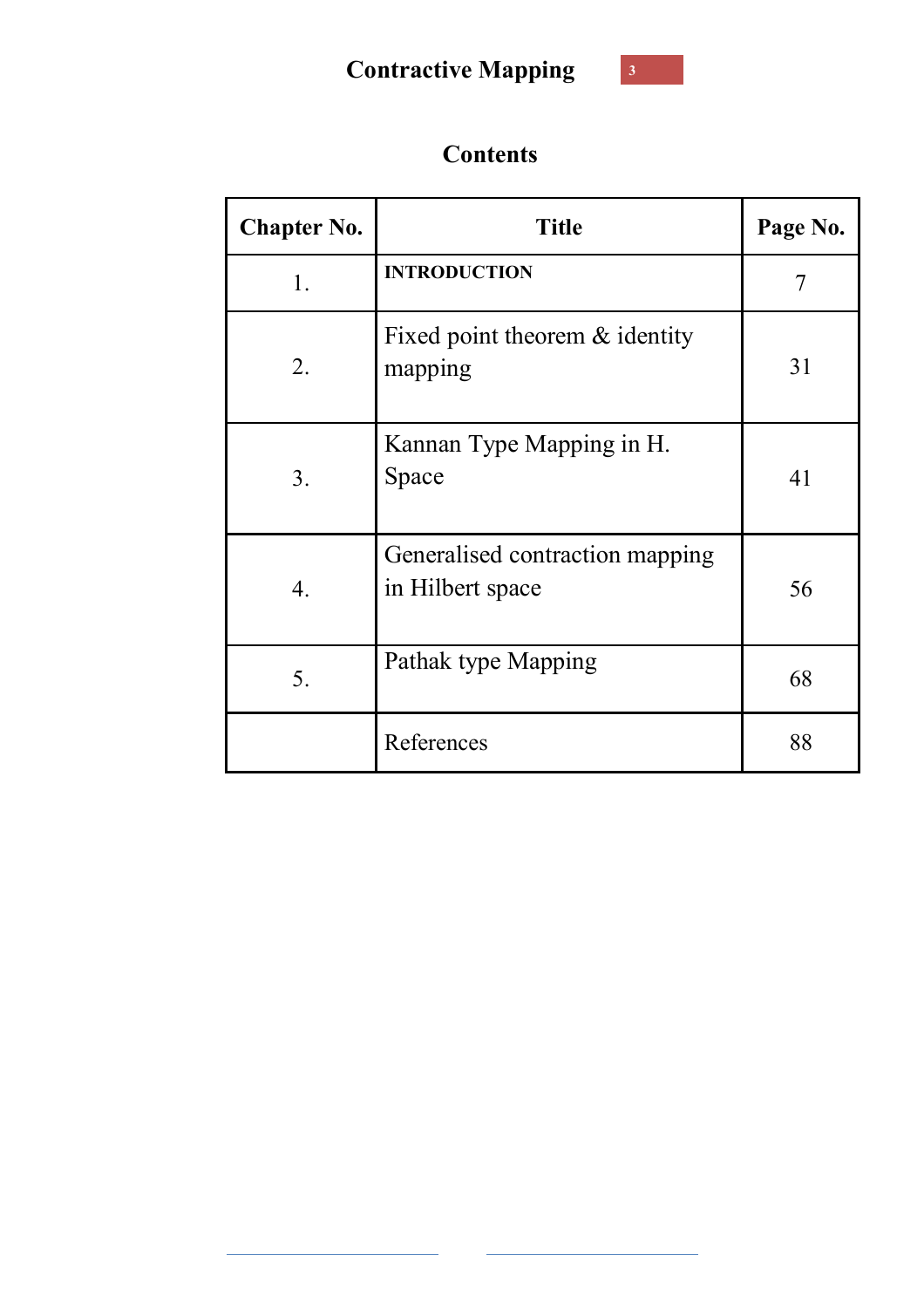#### **PREFACE**

The present book eintitled "Generalised contractive Mapping" is the output of my research work in the field of fixed point theory in Hilbert space.

The book consits of five chapters. Chapter  $-1$  is introductory in nature which consists of two parts. First part deals with the basic concepts of fundamental fixed point theorems and some useful fixed point results needed for our investigations. Part second of this chapter is of the development of fixed point theory in Hilbert space.

In Chapter – II, a fixed point theorem for semigeneralised ν-contraction mapping in Hilbert space using Parallelogram Law has been established.

In Chapter – III, a fixed point theorem for Kannan type mapping in Hilbert space using Ishikawa same process of Ishikawa iteration scheme has been established. we have extended the above theorem for a pair of mapping and obtained a common fixed point for them.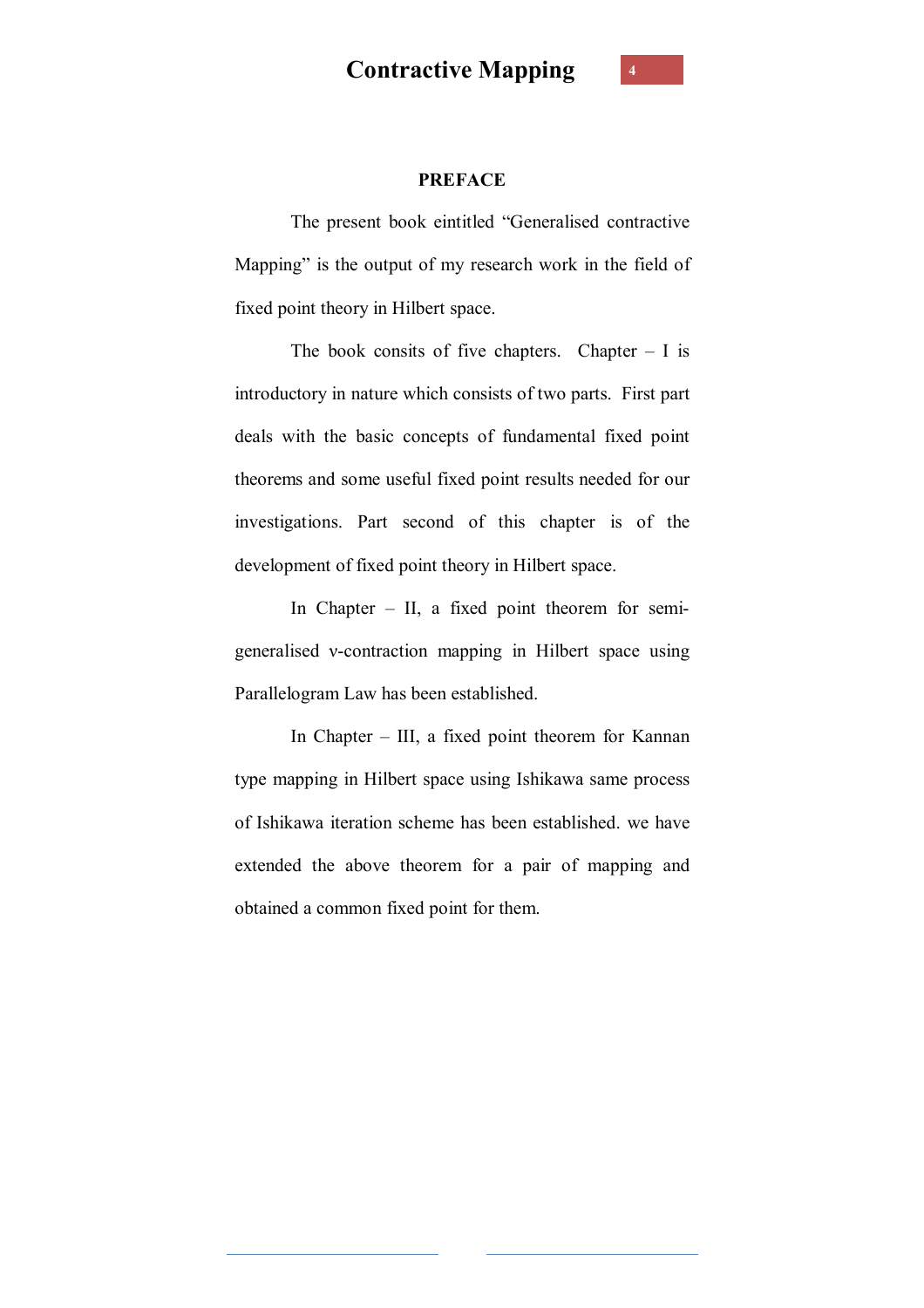

In Chapter – IV, we have introduced a new definition of generalized contraction mapping in H. space.

#### **Definition : Generalised Contraction**

Let C be a closed convex subset of a Hilbert space H. A mapping

 $T: C \rightarrow C$  is said to be generalised contraction if

for all  $x, y \in C$ ,

$$
||Tx - Ty||^{2} \le a_{1} ||x - y||^{2} + a_{2} ||x - Tx||^{2} + a_{3} ||y - Ty||^{2}
$$
  
+ 
$$
a_{4} ||x - Ty||^{2} + a_{5} ||y - Tx||^{2} + a_{6} ||(I - T)x - (I - T)y||^{2}
$$
  
Where  $a_{i} \ge 0$ , 
$$
\sum_{1}^{6} a_{i} < 1
$$

Based upon this definition some fixed point theorems using Ishikawa Iteration scheme have been established. Examples are also provided in support of our investigations.

In chapter – V, we have introduced "Pathak type mapping" in Hilbert space and obtained fixed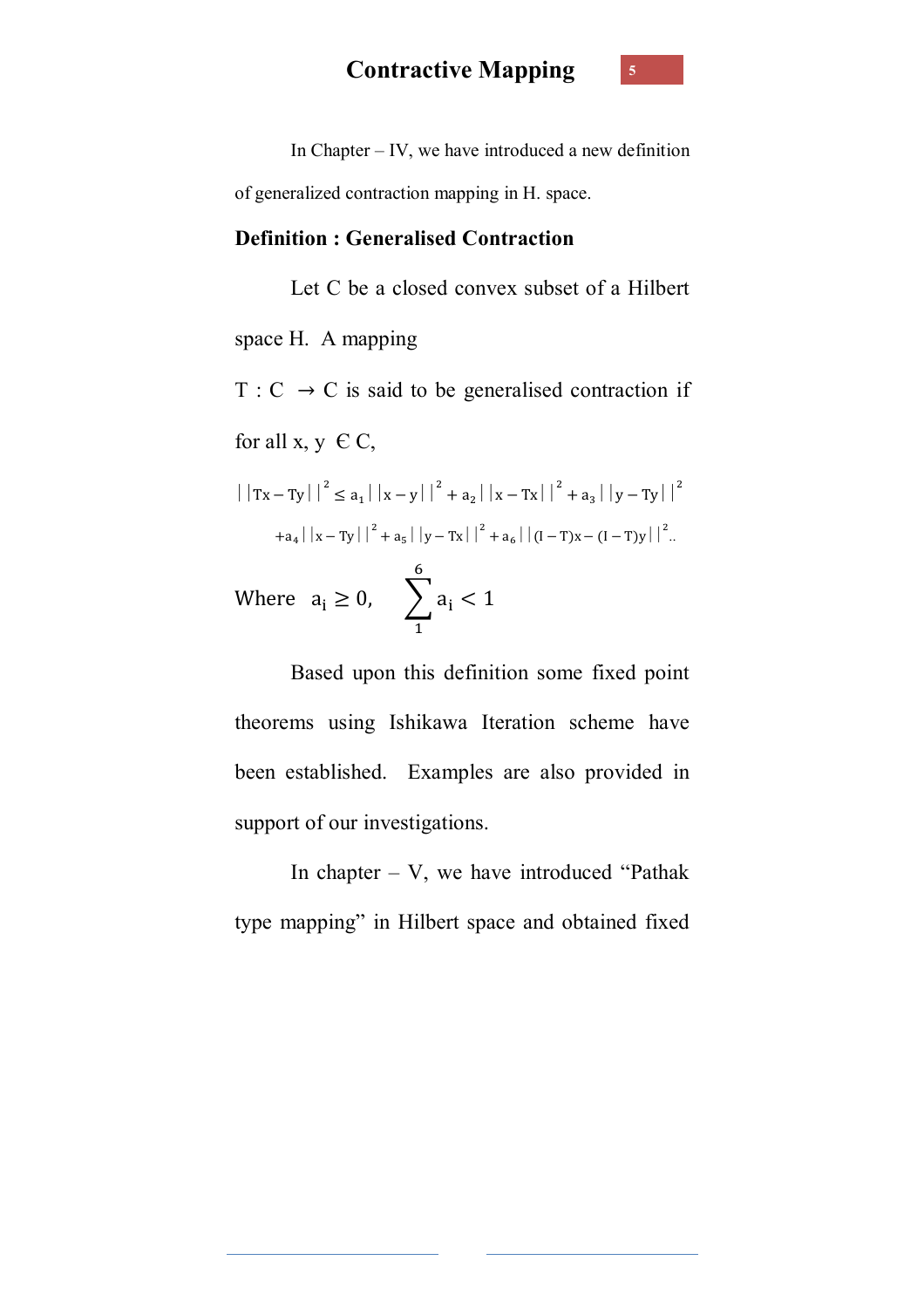point theorems by using Mann iteration process. Also we have put an example in support of our fixed point theorem.

The references are given at the end of the book and they are arranged in the alphabetical order. The reference bracket [5] means the  $5<sup>th</sup>$ reference given at the end of the book.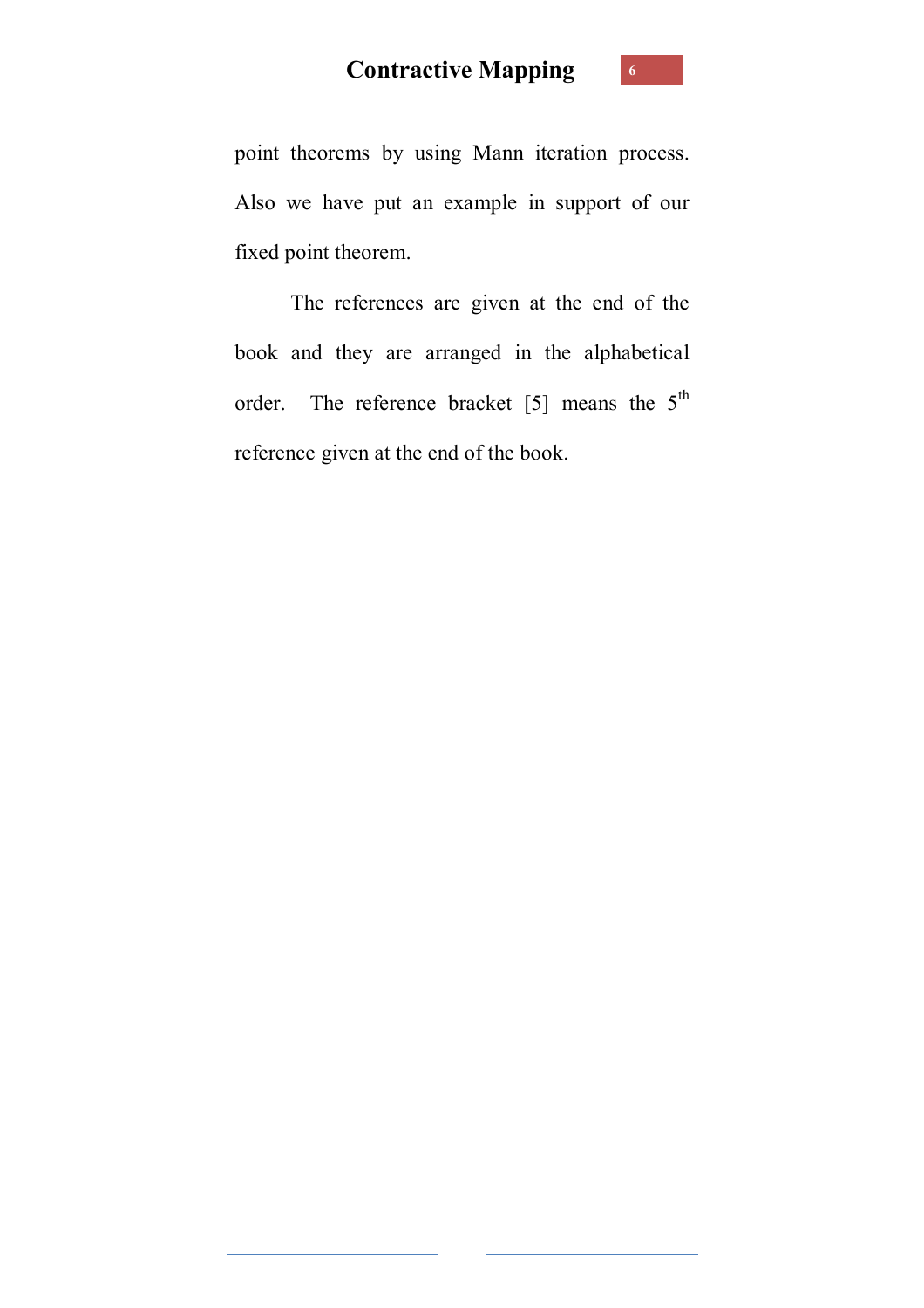#### **CHAPETER – I**

# **Generalised contraction mapping in Hilbert space INTRODUCTION**

This chapter is introductory in nature which contains two parts. Part first includes the basic concepts and fixed point theorems which are needed for our investigations. Part two deals with a historical development of the fixed point theorey.

**Part – I**

#### **1.1 SOME BASIC CONCEPTS**

#### **1.1.1 METRIC SPACES**

#### **Definition :**

Let X be a non-empty set and d be a function from  $X \times X$  into  $R^+$  such that for all x, y and z in X we have

- (i) d (x, y)  $\geq 0$
- (ii) d  $(x, y) = 0$  if and only if  $x = y$
- (iii)  $d(x, y) = d(y, x)$
- (iv) d (x, z)  $\leq d$  (x, y) + d (y, z)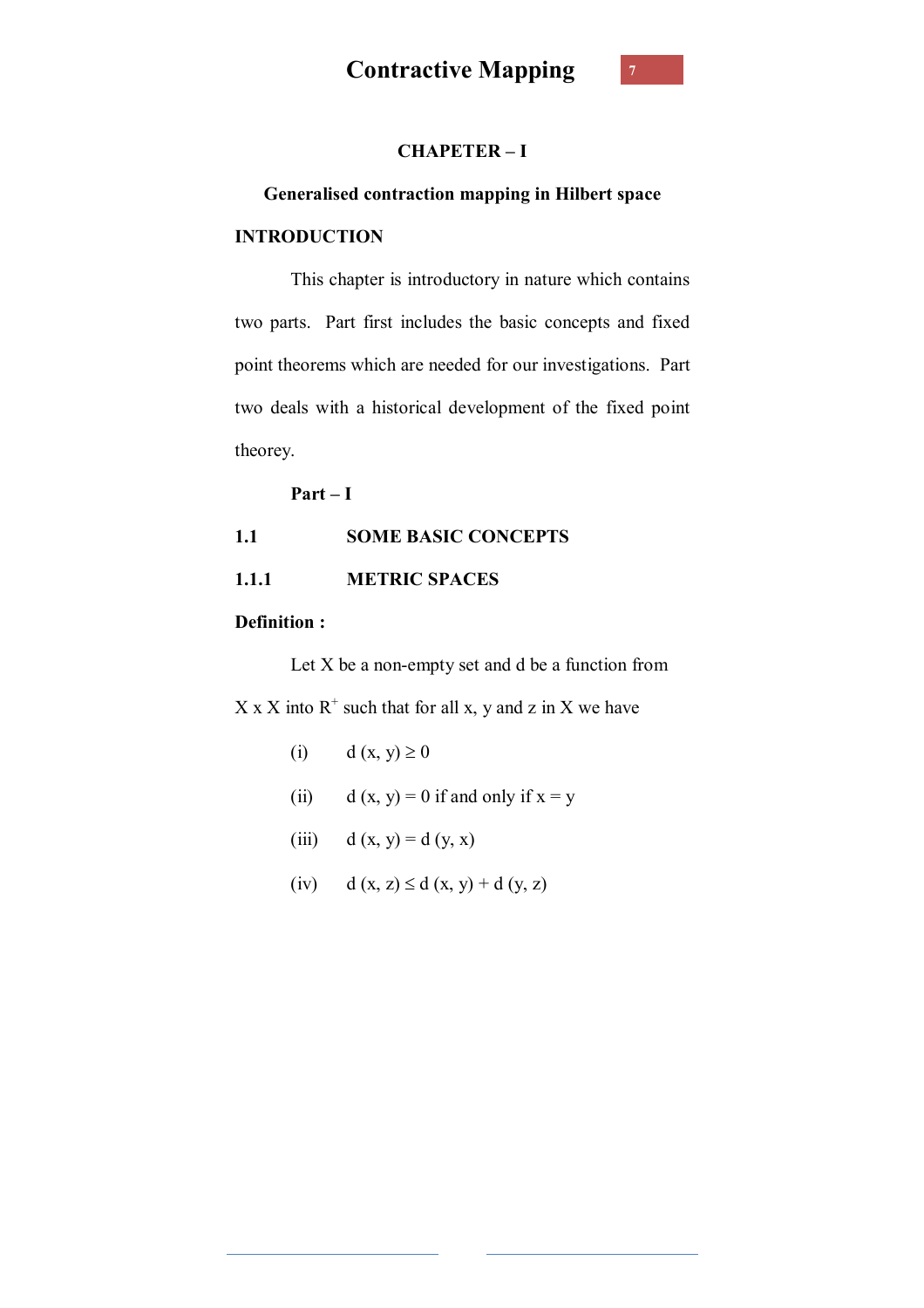

Then d is called a metric or a distance function and the pair  $(x, d)$  is called a metric space. The space  $(X, d)$  is also denoted by X if the metric d is understood.

 $d(x, y)$  is called the distance between x an y.

#### **Definition** :

Let  $(X, d)$  be a given metric space.

Let  $x_0 \in X$  and real number  $r > 0$  be given.

Then the sets

- (i) B  $(x_0; r) = {x \in X / d (x, x_0) > r}$  is called an open sphere.
- (ii)  $\overline{B}(x_0; r) = \{x \in X \setminus d(x, x_0) \le r\}$  is called a closed sphere.
- (iii) S  $(x_0; r) = {x \in X / d(x, x_0) = r}$  is called a sphere

with the centre at  $x_0$  and radius r.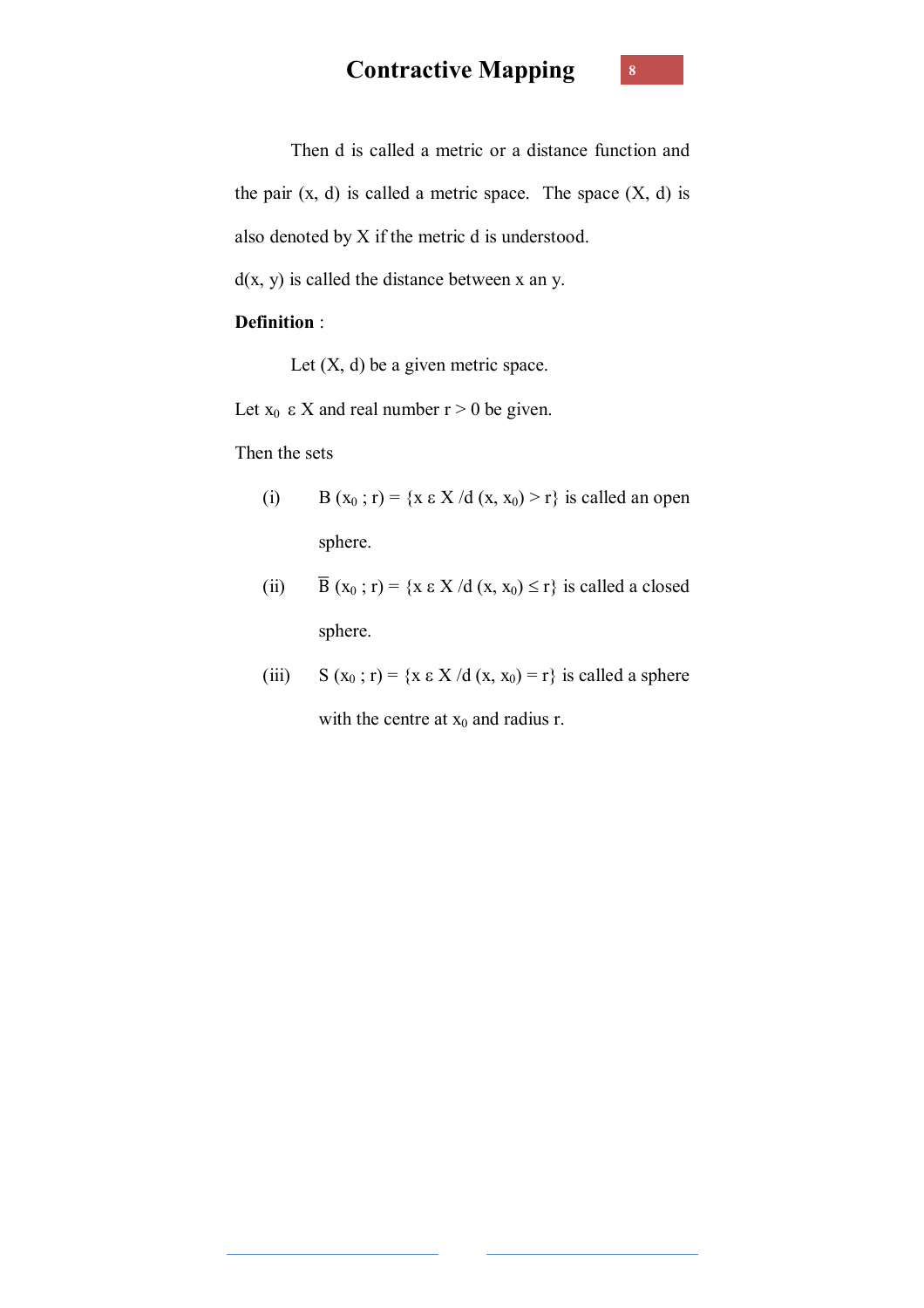#### **Convergent Sequence**

#### **Definition**

Let  $(X, d)$  be a metric space and  $\{x_n\}$  is said to be convergent if there exists a point x in X such that for each  $\varepsilon$  $> 0$  there exists a positive integer N such that for all  $n \ge N$ 

d  $(x_n, x) < \varepsilon$ 

i.e.  $d(x_n, x) \to 0$  as  $n \to \infty$ 

The point x is called the limit of the sequence  $\{x_n\}$ and we write

 $x_n \to x$  in the form  $\lim_{n \to \infty} = x$ 

we say that  $\{x_n\}$  is a convergent sequence with limit x.

#### **Definition :**

Let  $(X, d)$  be a metric space and  $\{x_n\}$  be a sequence in it. The sequence  $\{x_n\}$  is said to be a cauchy sequence if for every  $\epsilon > 0$ , there exists a positive integer N such that

d  $(x_m, x_n) < \varepsilon$  for all m,  $n \ge N$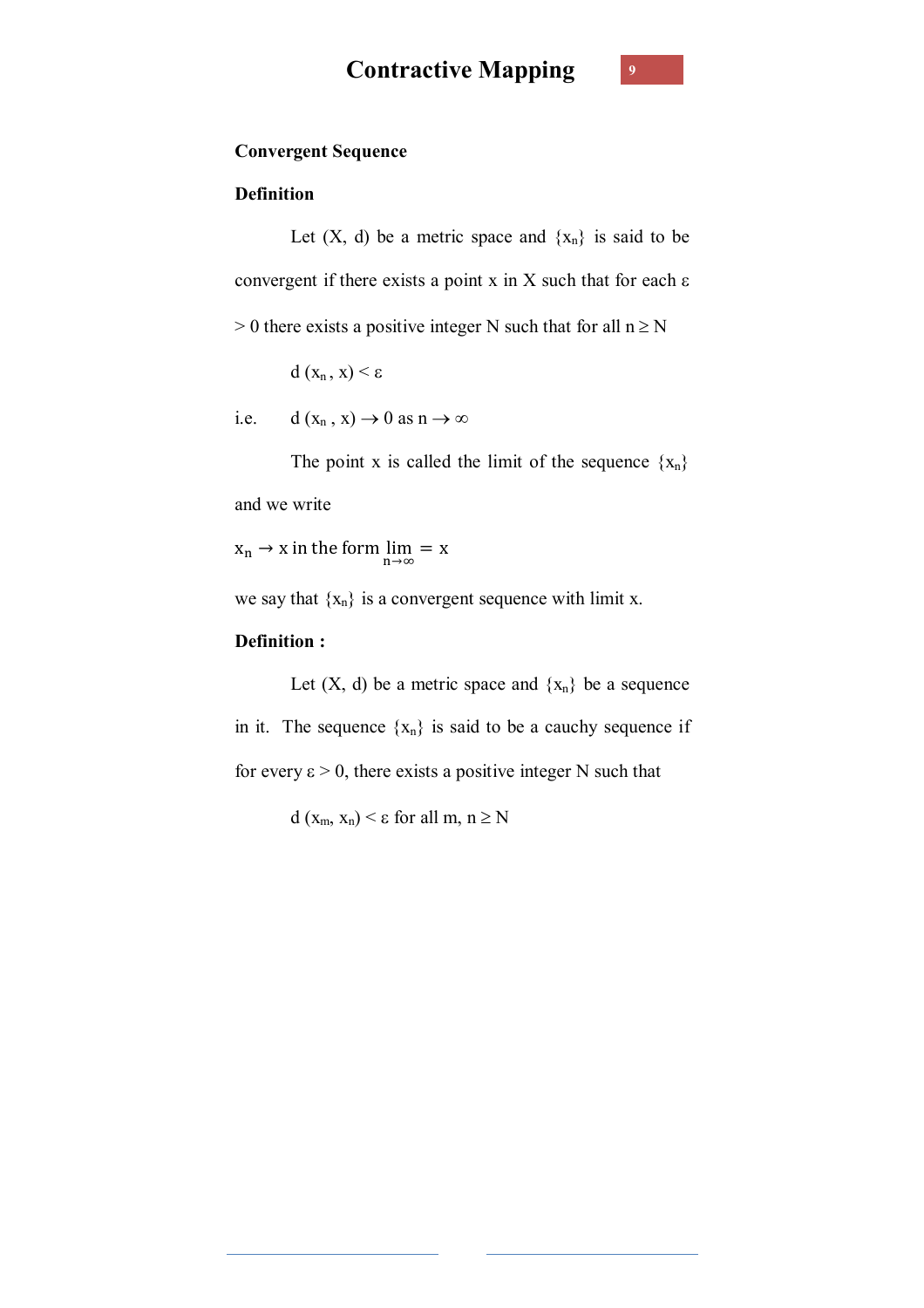#### **Theory** :

Every convergent sequence in a metric space is a cauchy sequence but not conversely.

#### **Complete Metric Space**

#### **Definition :**

A metric space X is said to be complete if every cauchy sequence in X converges to a point in X.

#### **Subsequence**

#### **Definition :**

A subsequence of a sequence  $\{x_n\}$  is a sequence whose terms are chosen from the terms of the sequence  $\{x_n\}$ and arranged in the same order as their relative order in  $\{x_n\}$ . A subsequence of  $\{x_n\}$  is often designated as  $\{x_{n_i}\}\$ with term  $x_{n_1}$ ,  $x_{n_2}$ ...

**<u>Note</u>**: if a sequence  $\{x_n\}$  converges to x then any subsequence of  $\{x_n\}$  also converges to x.

#### **Bounded Sequence**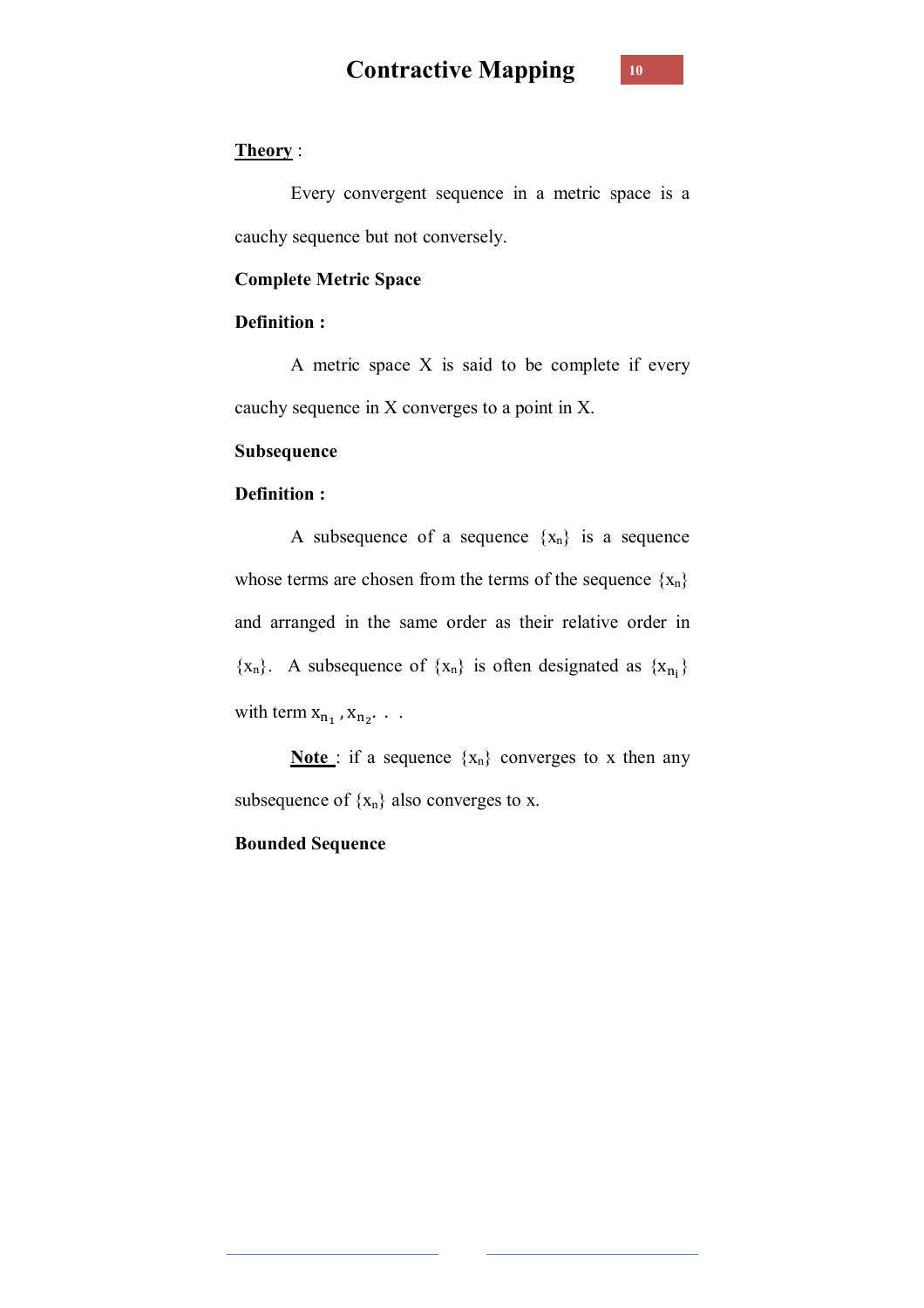#### **Definition :**

A sequence  $\{x_n\}$  is said to be bounded if there exists

numbers  $m_1$ ,  $m_2$  such that

 $m_1 \leq \{x_n\} \leq m_2$  for  $n \in N$ 

#### **Monotonic sequence**

#### **Definition :**

A sequence  $\{x_n\}$  is said to be strictly monotonically

increasing if

 $x_{n+1} > x_n$ , for all n

A sequence which is either monotonically increasing or decreasing in called monotonic sequence.

#### **Theorem :**

A monotonic sequence is convergent if only if it is bounded.

#### **Compact Metric space**

#### **Definition :**

A metric space X is said to be compact if every sequence in X has convergent subsequence.

#### **Open Set**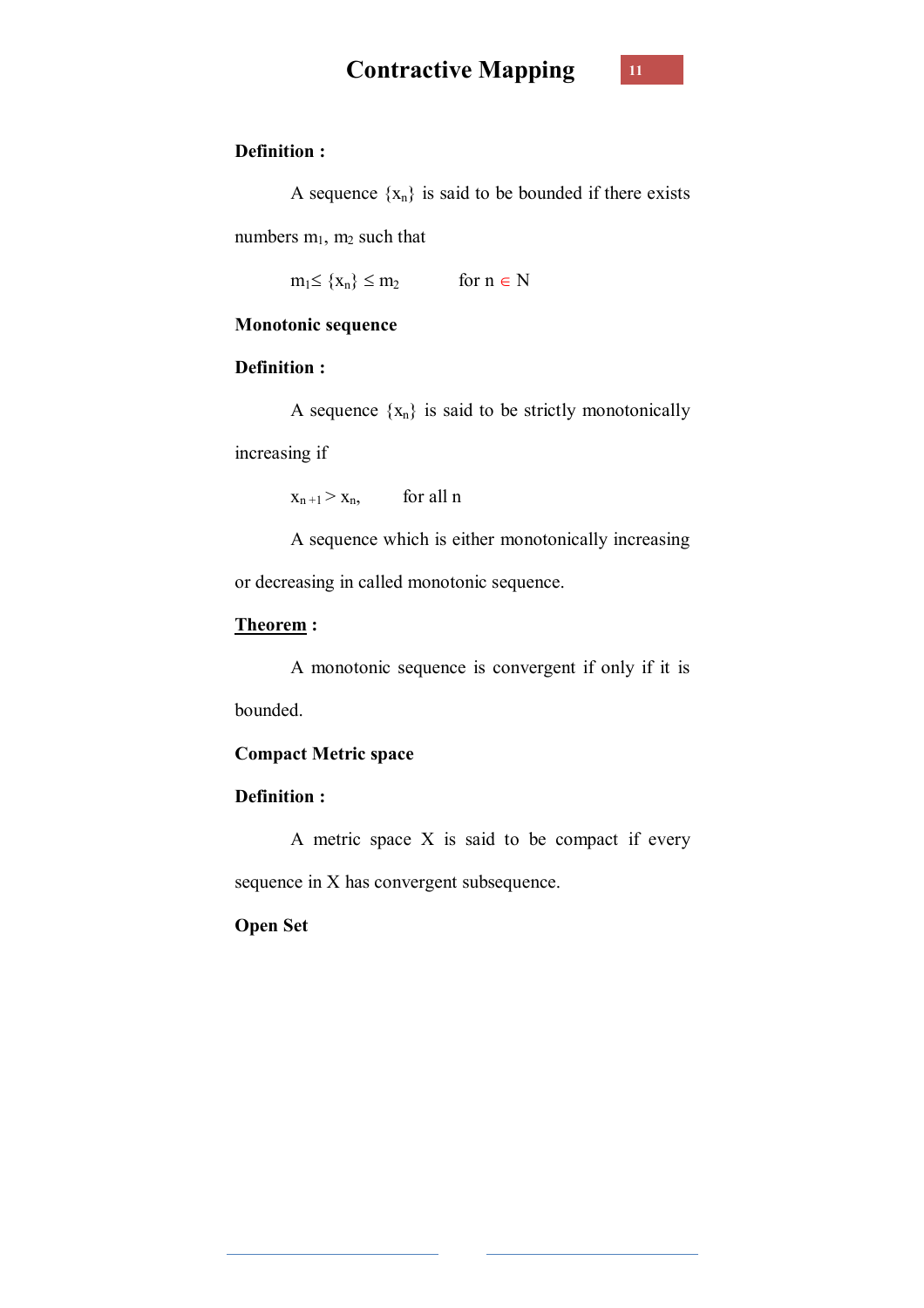#### **Definition :**

Let  $(X, d)$  be a metric space. A subset M of X is said to be open if and only if to each  $x \in M$ , there exists  $r > 0$ , such  $S(x, r) \subset M$ .

#### **Closed Set**

#### **Definition :**

A subset  $M$  of a metric space  $(X, d)$  is said to be closed if the complement of M in X is open.

#### **1.1.2 NORMED LINEAR SAPCES**

Let X be a real or complex vector space or linear space of finite or infinite dimension. Let K be the field of complex number C. or real numbers R.

#### **Norm of a Space**

#### **Definition :**

Let  $X$  be a linear space on  $K$ . A norm on  $X$  is a real function  $||.|| : X \rightarrow R^+$  defined on X such that for any x,  $y \in X$ , and for  $\lambda \in K$ , we have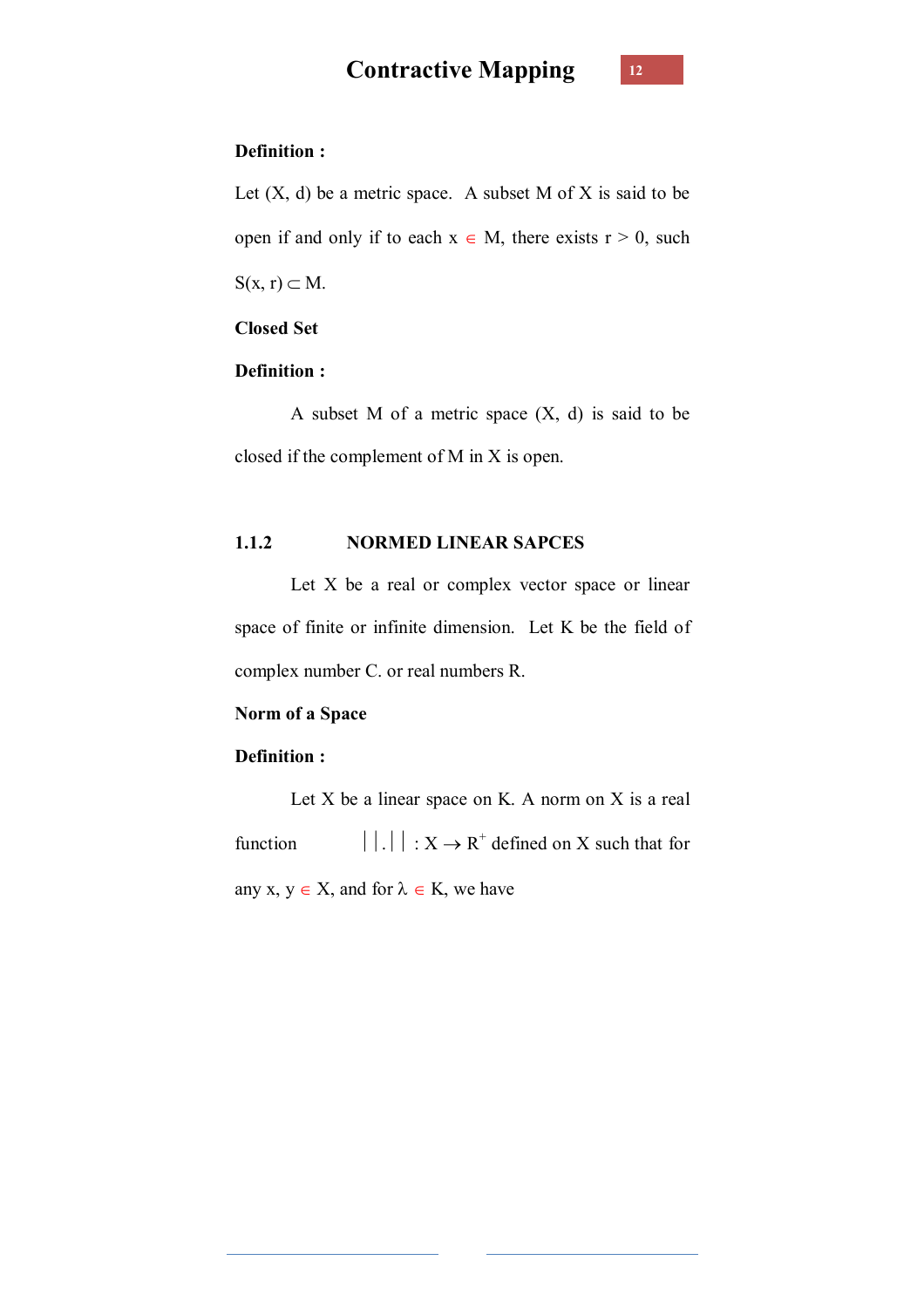```
(i) ||x|| \ge 0
```
- (ii)  $\left| \begin{array}{c} x \\ x \end{array} \right| = 0$  if and only if  $x = 0$
- (iii)  $|\lambda x| = |\lambda| |\lambda x|$
- (iv)  $|x+y| \leq |x| + |y|$

#### **Definition :**

A normed linear space is a vector with a norm and it is denoted by  $(X, \|\|, \|\)$ 

#### **Result :**

A norm on X defines a metric d on X which is given by

 $d(x, y) = | |x - y| |$  for all  $x, y \in X$ 

and is called the metric induced by the norm. Thus every normed linear space X is a metric space with this metric defined on X.

#### **Theorem :**

In a normed linear space, nor n in continuous function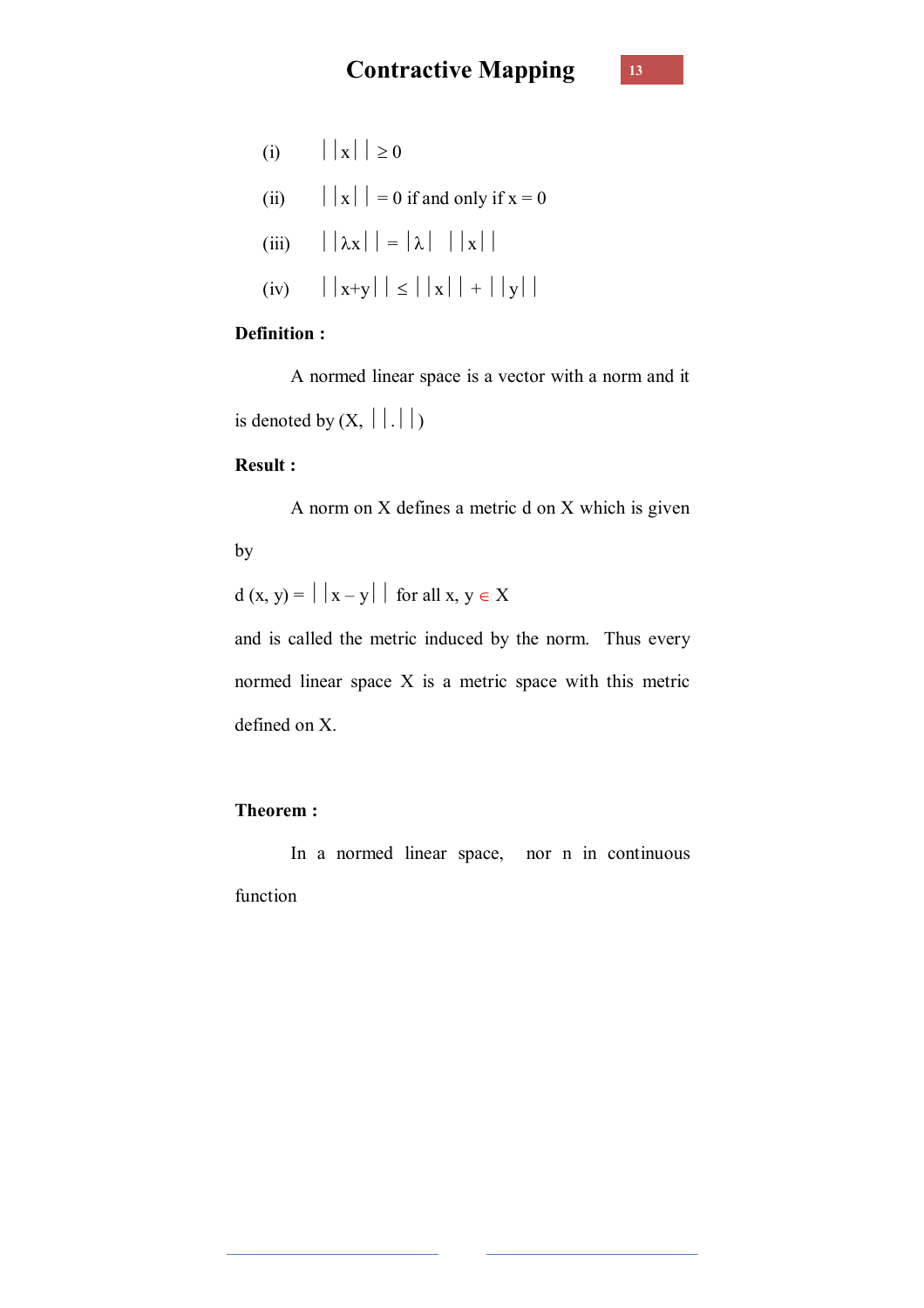```
i.e. if x_n \to x then ||x_n|| \to ||x||
```
#### **Strong Conversion**

#### **Definition :**

A sequence  $\{x_n\}$  in a normed linear space (or normed space). X is said to be strongly convergent (or convergent in the norm) if there exists an  $x \in X$  such that

 $\lim_{n\to\infty}$   $\left| \left| x_n - x \right| \right| =$ 

0 i.e.  $\lim_{n\to\infty} x_n = x$  or  $x_n \to x$ 

we say that  $\{x_n\}$  converges strongly to x and x is the strong limit of  $\{x_n\}$ 

#### **1.1.3 Banach Spaces**

A normed Linear space X is said to be complete it every cauchy sequence in X converges to an element of X. A complete normed linear space is called a Banach Space.

#### **Convex Set**

#### **Definition :**

Let B be an arbitrary Banach Space. A convex set in B is a non-empty sub-set S with the property that for all x, y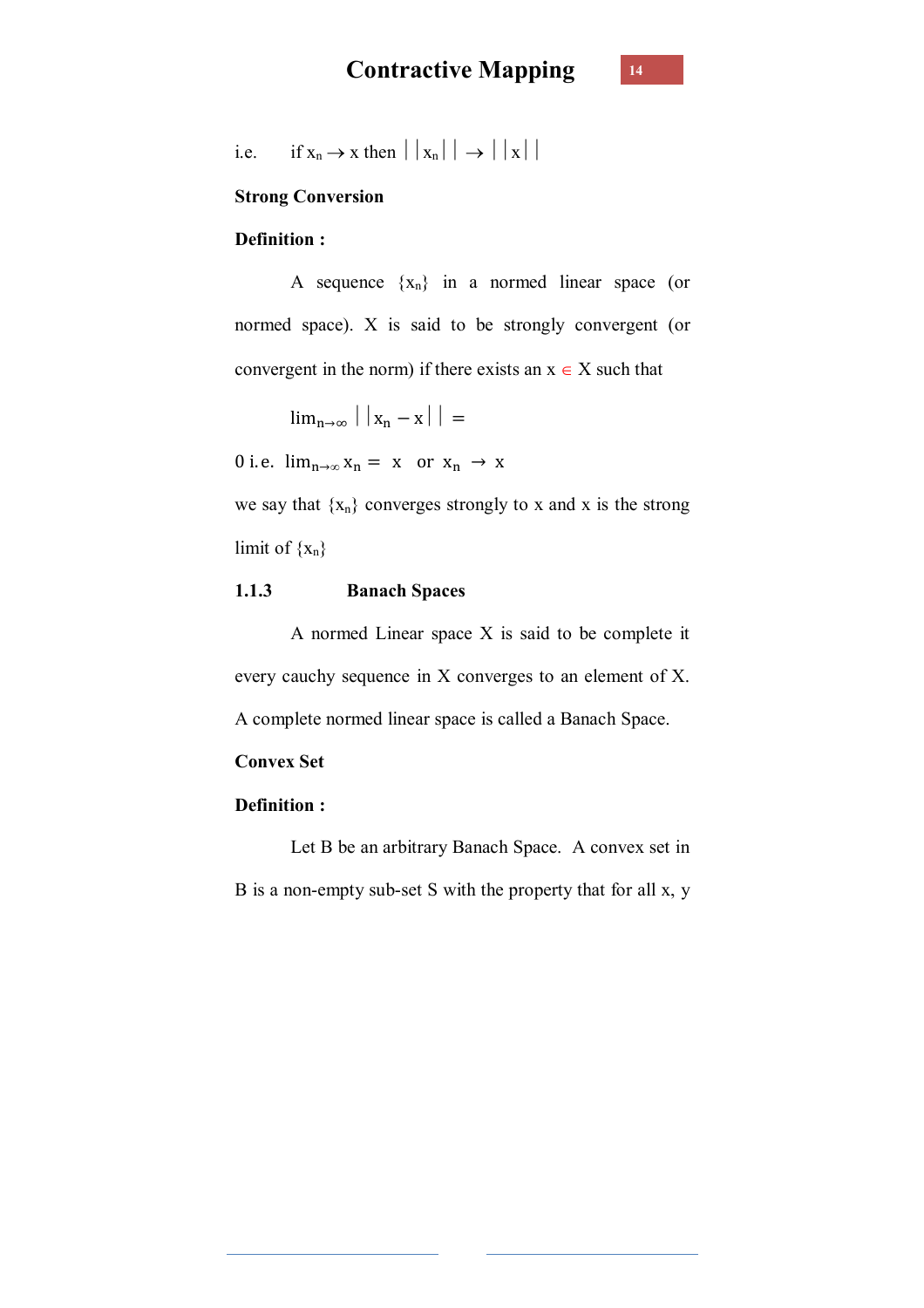$\in X$ ,  $\overline{z} = tx + (1-t)y \in S$  for every real number t such that  $0 \le t \le 1$ .

**Note :** 

- (i) The empty set and the set containing one point are convex.
- (ii) Every subspace of a vector space is convex. In particular, every vector space is convex.

#### **1.1.4 HILBERT SPACE**

#### **Inner Product Space**

#### **Definition :**

Let  $X$  be a linear space over the scalar field  $K$  (Real or complex). A function  $\lt$ ,  $>$  : X x X  $\to$  K is called an inner product on X if for all x, y,  $z \in X$  and  $\lambda \in K$  we have,

- (i)  $\langle x, x \rangle \ge 0$  and  $\langle x, x \rangle = 0$  if and if  $x = 0$
- (ii)  $\langle x, y \rangle \langle y, x \rangle$  where bar denotes complex conjugates.
- (iii)  $<\lambda x, y> = \lambda < x, y>$
- (iv)  $\langle x + y, z \rangle = \langle x, z \rangle + \langle y, z \rangle$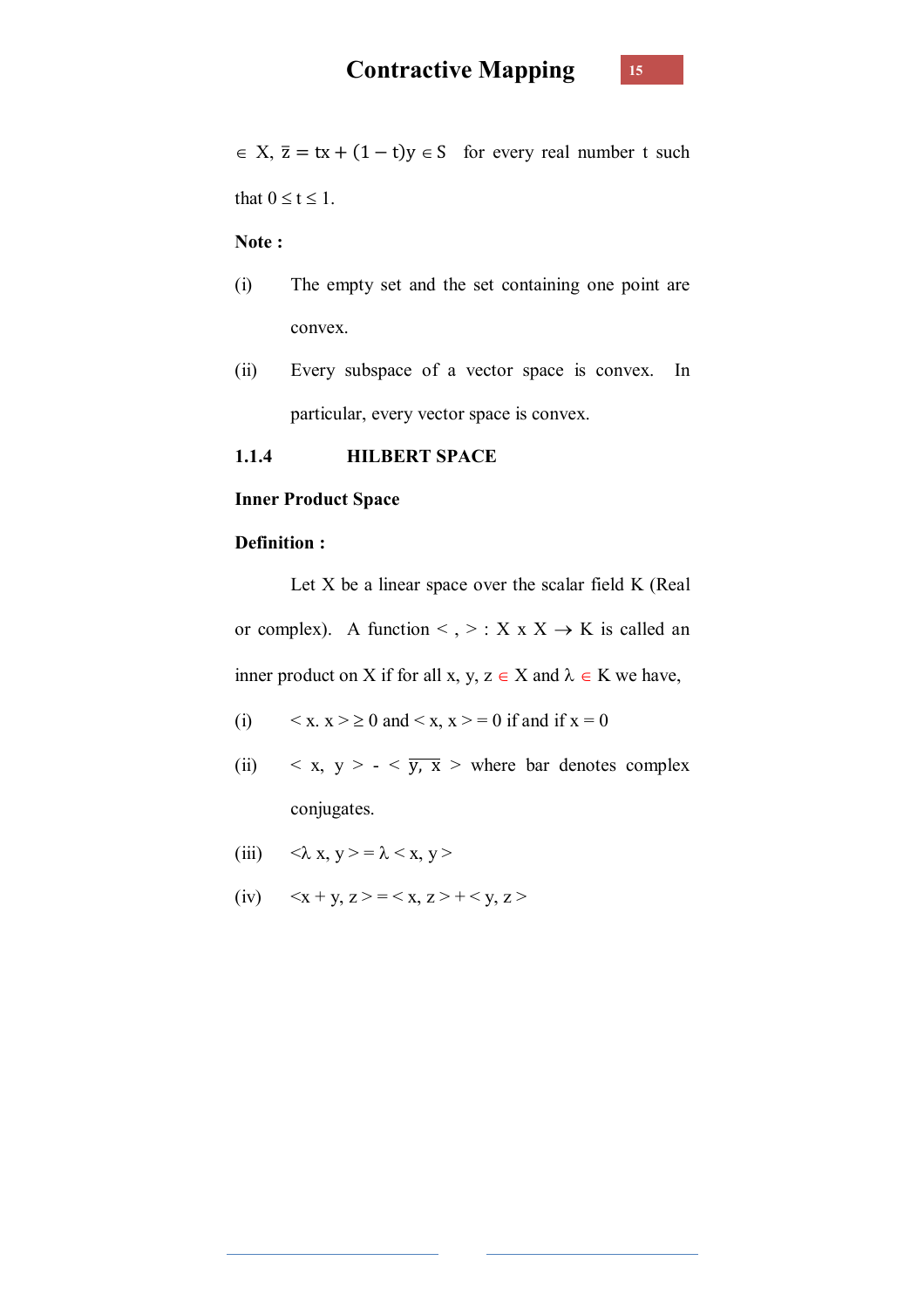An inner product space or pre Hilbert space is a linear space X with the inner product on it.

If  $K = R$ , then  $\langle x, y \rangle$  is a real number and if

 $K = C$ , then it a complex number.

Properties of inner Product Space :

- (i) Every inner product space is a normed space but not all normed space are inner product spaces.
- (ii) In a inner product space, the inner product is continuos.
- (iii) If x and y are in an inner product space, then  $\left| \int \left| x+y \right| \right|^{2} + \left| \int \left| x-y \right| \right|^{2} = 2 \left( \left| \left| x \right| \right|^{2} + \left| \left| y \right| \right|^{2} \right)$

which is known as parallelogram law.

- (iv) If x, y are in an inner product space, then  $||\leq |x| |x| |y|$
- (v) Let X be a normed linner space in which the Parallelogram Law holds. Then X can be made into an inner product space by defining the given norm as  $\langle x, x \rangle = |x| |^2$

#### **Hilbert Space**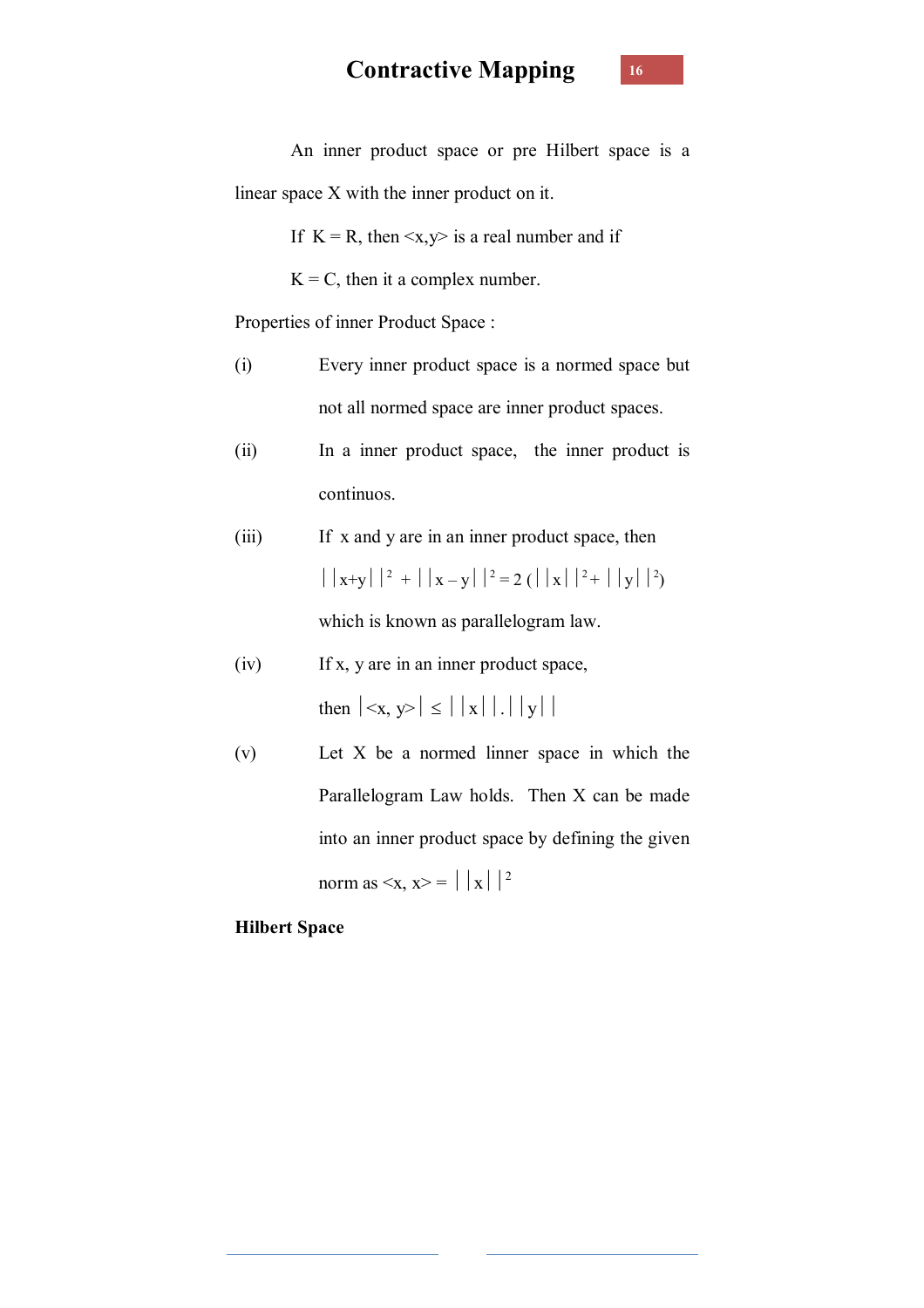#### **Definition :**

A complete inner product space is called a Hilbert Space.

**Result :** 

Every Hilbert Space is a Banach space but converse is not true.

#### **Fixed Point**

#### **Definition :**

Let X be a set and  $T : X \rightarrow X$  be a self map.

A fixed point of T is a point  $x \in X$ 

Such that  $Tx = x$  i.e. the image Tx coincides with x.

Example,

- (i) A mapping  $x \rightarrow x^3$  of R into itself has three fixed points  $(0, -1, 1)$ .
- (ii) A translation has no fixed point.
- (iii) A rotation of the plane has a single fixed point i.e. the centre of rotation.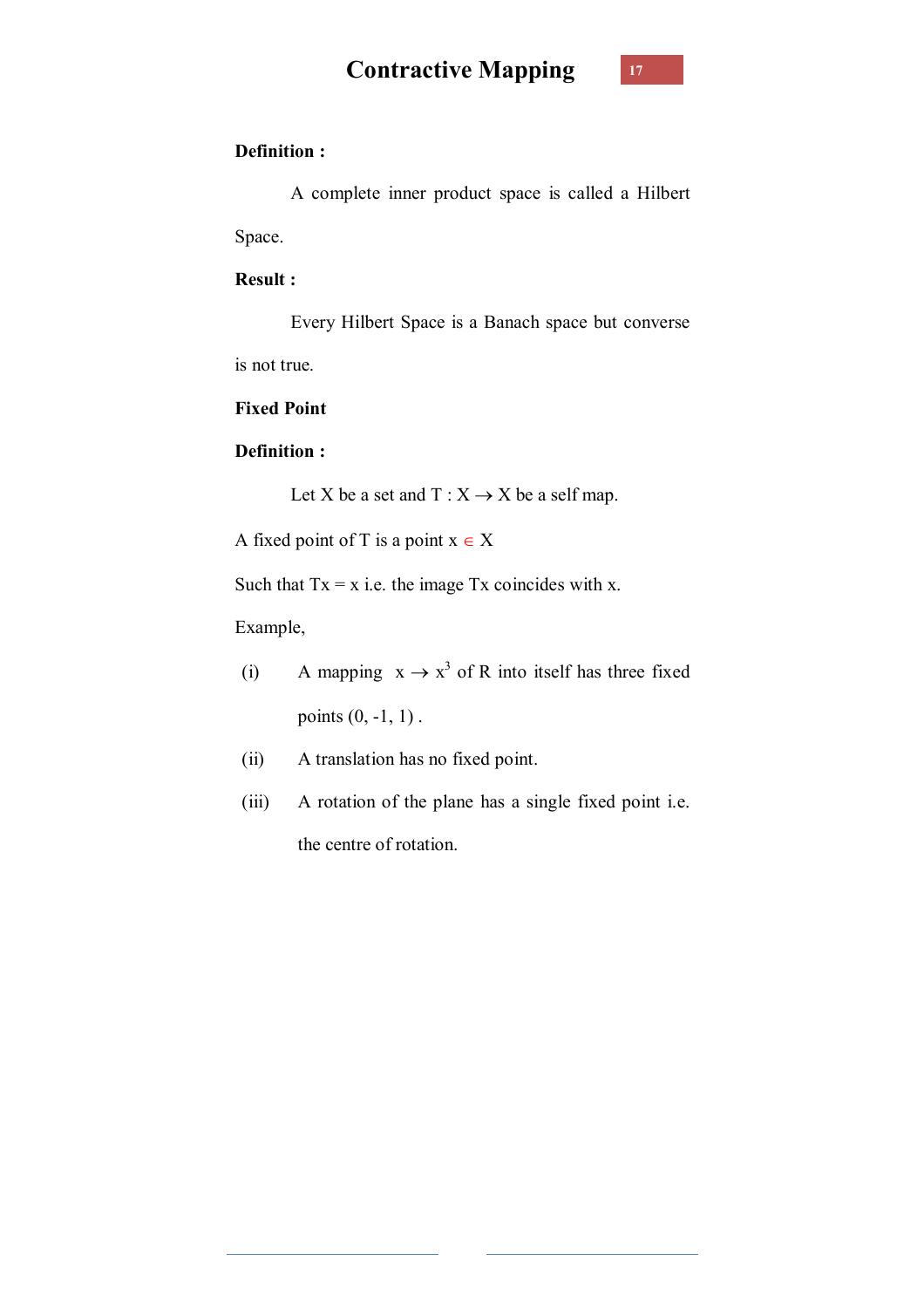The following definitions in Hilbert Space are due to Browder and Petryshyn [7]

Let C be a convex subset of a real Hilbert Space H and T be a nonlinear (possibly) mapping from C into H, then we have.

#### **Definition :**

T is said to be strictly contractive if there exists a constant k with  $0 < K < 1$  such that

 $\left| \begin{array}{c} | \text{Tx-Ty} | & \text{K} \\ \text{K} & | \text{x-y} | \end{array} \right|$  for all x, y  $\in \mathbb{C}$ 

#### **Definition :**

T is said to be contractive (or for all  $x, y \in C$ ),

 $||Tx - Ty|| < ||x - y||$ 

#### **Definition :**

T is said to be strictly pseudo contractive if there exists a constant  $0 \le K \le 1$  such that

 $\left| \int_{-\infty}^{\infty} |Tx - Ty| \right|^2 \leq \left| \int_{-\infty}^{\infty} |x - y| \right|^2 + K \left| \int_{-\infty}^{\infty} |(I - T)x - (I - T)y| \right|^2$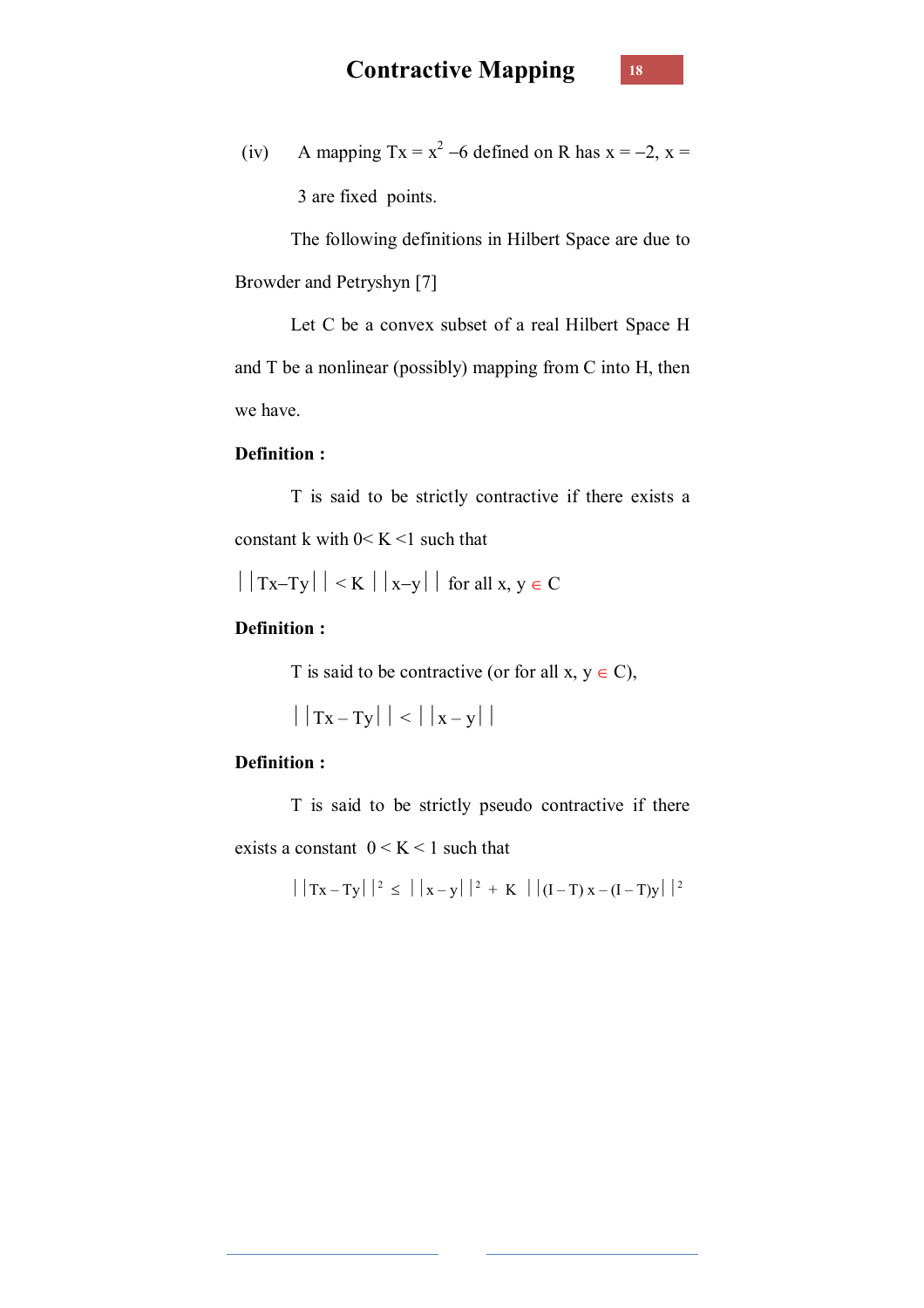```
for all x, y_0 \in C
```
#### **Definition :**

T is said to be pseudo contractive if for all x,  $y, \in C$ .

 $\left| \int_{-\infty}^{\infty} |T x - Ty| \right|^2 \leq \left| \int_{-\infty}^{\infty} |x - y| \right|^2 + \left| \int_{-\infty}^{\infty} (I - T) x - (I - T) y \right| \right|^2$ 

These mappings admit iterative methods for the construction of their fixed points.

#### **Identity Mapping**

#### **Definition :**

The identify mapping  $I : X \rightarrow X$  defined by  $I(x) = x$ 

#### **Continuous Mapping**

#### **Definition :**

A mapping T of a metric space X into a metric space

Y is said to be continuous at  $x \in X$ .

of  $x_n \to x$  in X then  $Tx_n \to Tx$  in Y

#### **Definition :**

Let H be a Hilbert Space and C be a convex subset of

H. T be a mapping from C in to H.

A mapping T is said to be monotone [1] if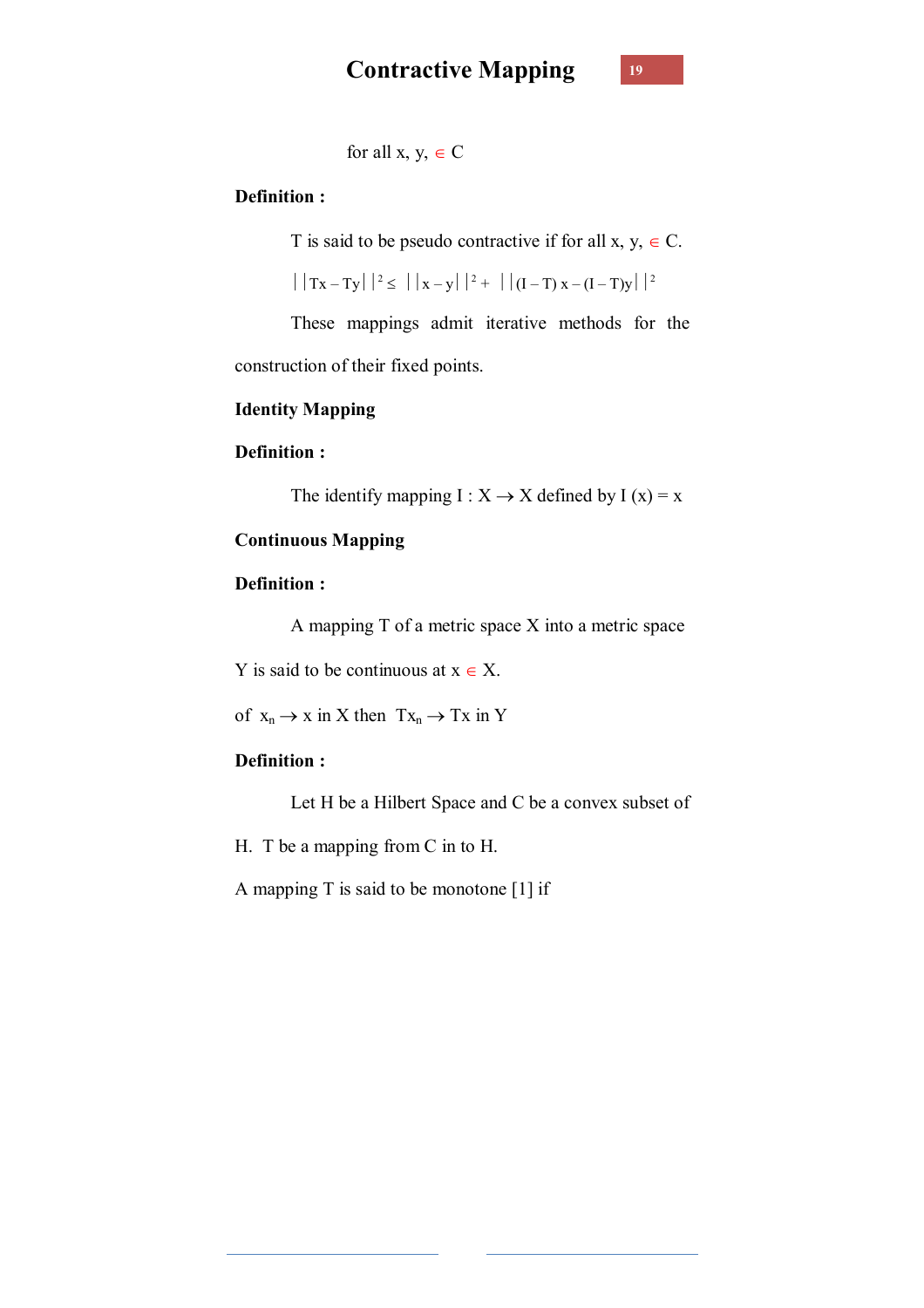$Re \leq Tx - Ty$ ;  $x - y \geq 0$  for all x, y in C

Now we mention here some fixed point theorems.

#### **1.1.5 FUNDAMENTAL FIXED POINT THEOREMS**

Brouwer's [8] and Schayder's [41] fixed point theorems are fundamental theorems in the field of fixed point theory and its applications. Though Brouwer obtained his result in 1912. Poincare proved a slightly different version of it in 1986 which was subsequently rediscovered by Bohl P. in 1904.

#### **Brower's Fixed point Theorem**

Every continuous map of the closed unit ball  $S = \{x \mid x\}$  $||x|| < 1$  in R<sup>n</sup>, the n-dimensional Euclidean space to itself has a fixed point.

Birkhoff and Kellog [3] were the first to prove fixad point theorems in infinite dimensional spaces. They considered continuous self-maps defined on compact subsets of  $C[0, 1]$  and  $L^2[0, 1]$  and established the existence of fixed points for them Schauder [41] generalized these results.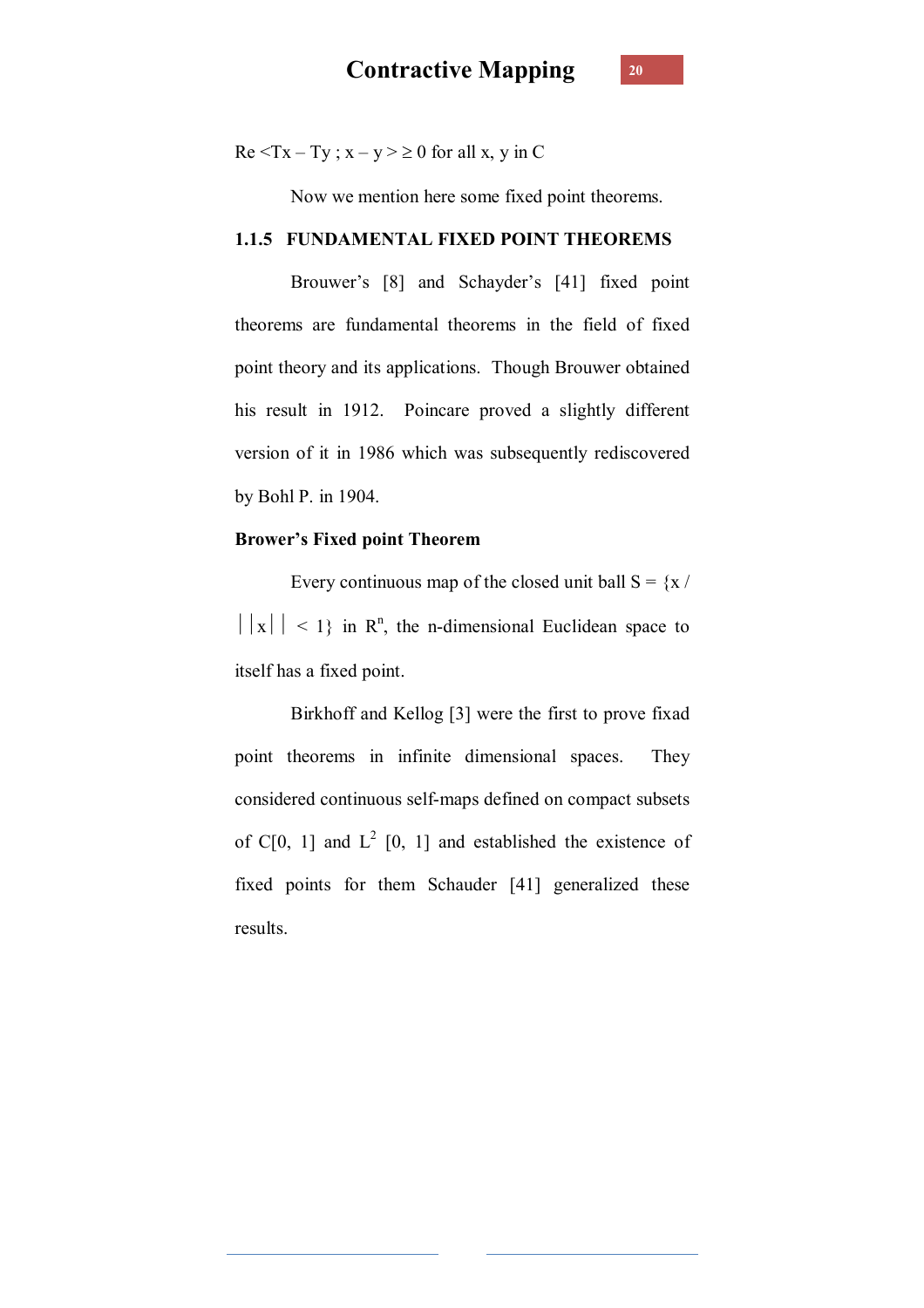#### **Schuder's Fixed Point Theorem**

Let C be a non-empty convex compact subset of normed linner space X. Then every continous self map of C has a fixed point.

Many authors have extended Schauder's theorem in different spaces. Tychonoff [43] extended Brouwer's result to a compact convex subset of a locally convex linear topological space.

#### **1.1.5 ITERATIVE METHODS**

#### **Mann Iteration Process :**

Mann [30] gave the following iteration process. For a self-mapping T of a closed bounded interval of the real line having a unique fixed point, the interation process

$$
x_{n+1} = (1 - \alpha_n) x_n + \alpha_n + Tx_n \dots \dots (1.1.7)
$$

with

 $\alpha_n = \frac{1}{n}$  $\frac{1}{n+1}$ , converges to the fixed point of T as  $n \to \infty$ 

#### **Ishikawa Iteration Process**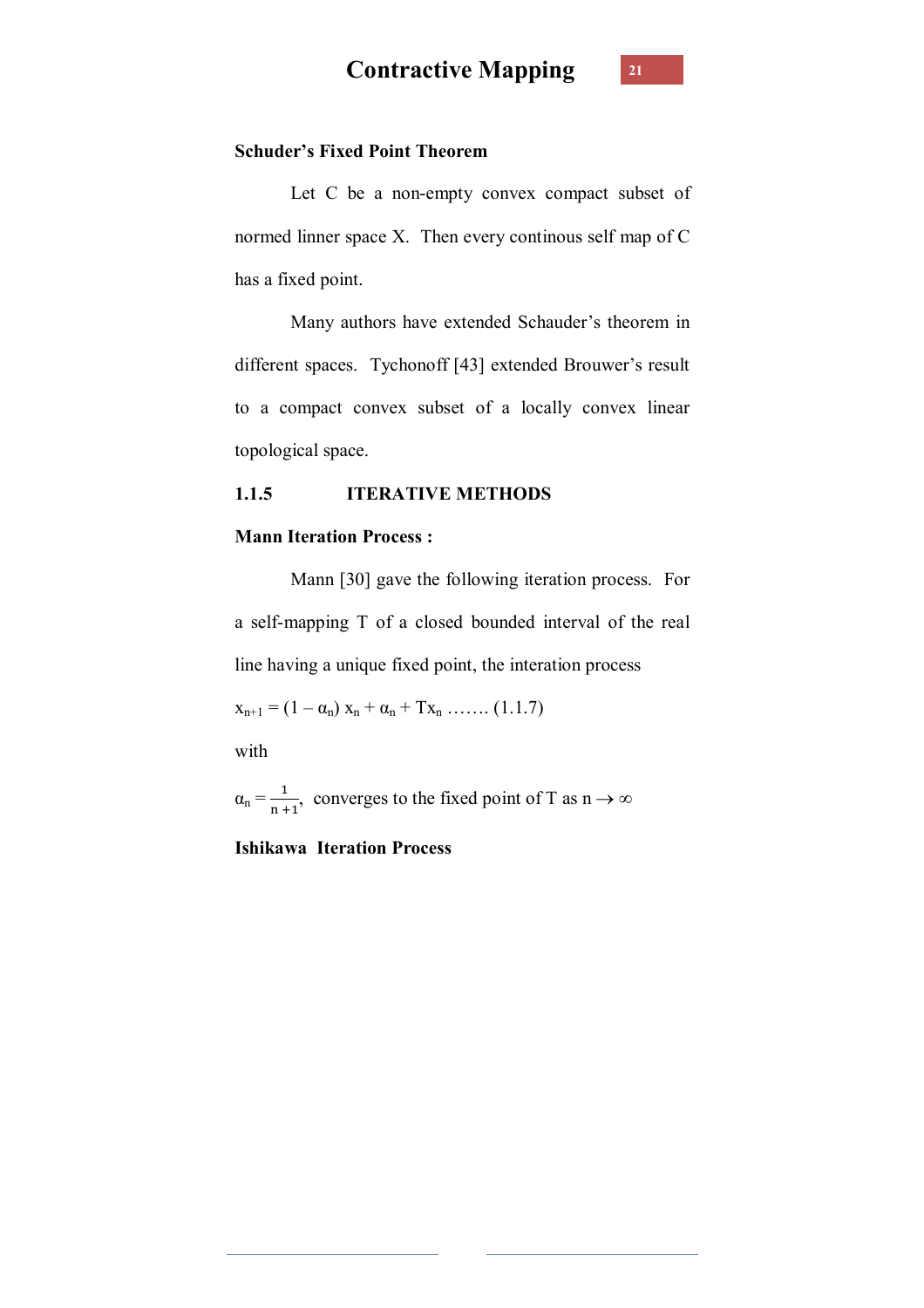In 1974, Ishikawa [19] introduced the following iterative procedure.

Let C be a non-empty convex subset of a Hilbert space H and T be a self map on C. then the iteration scheme  ${x_n}$   $_{n=0}^{\infty}$  introduced by Ishikawa is a follows.

For any  $x_0 \in C$ ,

$$
y_n = (1 - \beta_n)x_n + \beta_n Tx_n, \quad n \ge 0
$$
  

$$
x_{n+1} = (1 - \alpha_n)x_n + \alpha_n Ty_n, \quad n \ge 0
$$
...(1.1.8)

Where  $\{\alpha_n\}_{n=0}^{\infty}$  and  $\{\beta_n\}_{n=0}^{\infty}$  are sequences of positive numbers which satisfy the following three conditions.

(i) 
$$
0 \le \alpha_n \le \beta_n < 1
$$
  
\n(ii)  $\lim_{n \to \infty} \beta_n = 0$   
\n(iii)  $\sum_{n=0}^{\infty} \alpha_n \beta_n = \infty$  ...(1.1.9)

#### **Ishikawa Identity**

For any x, y, z in a Hilbert space H and a real number t,

tx +(1 – t )y – z 2 = tx – y 2 + (1 – t) y – z 2 t (1 – t) x – y 2

 $\ldots$  (1.1.10)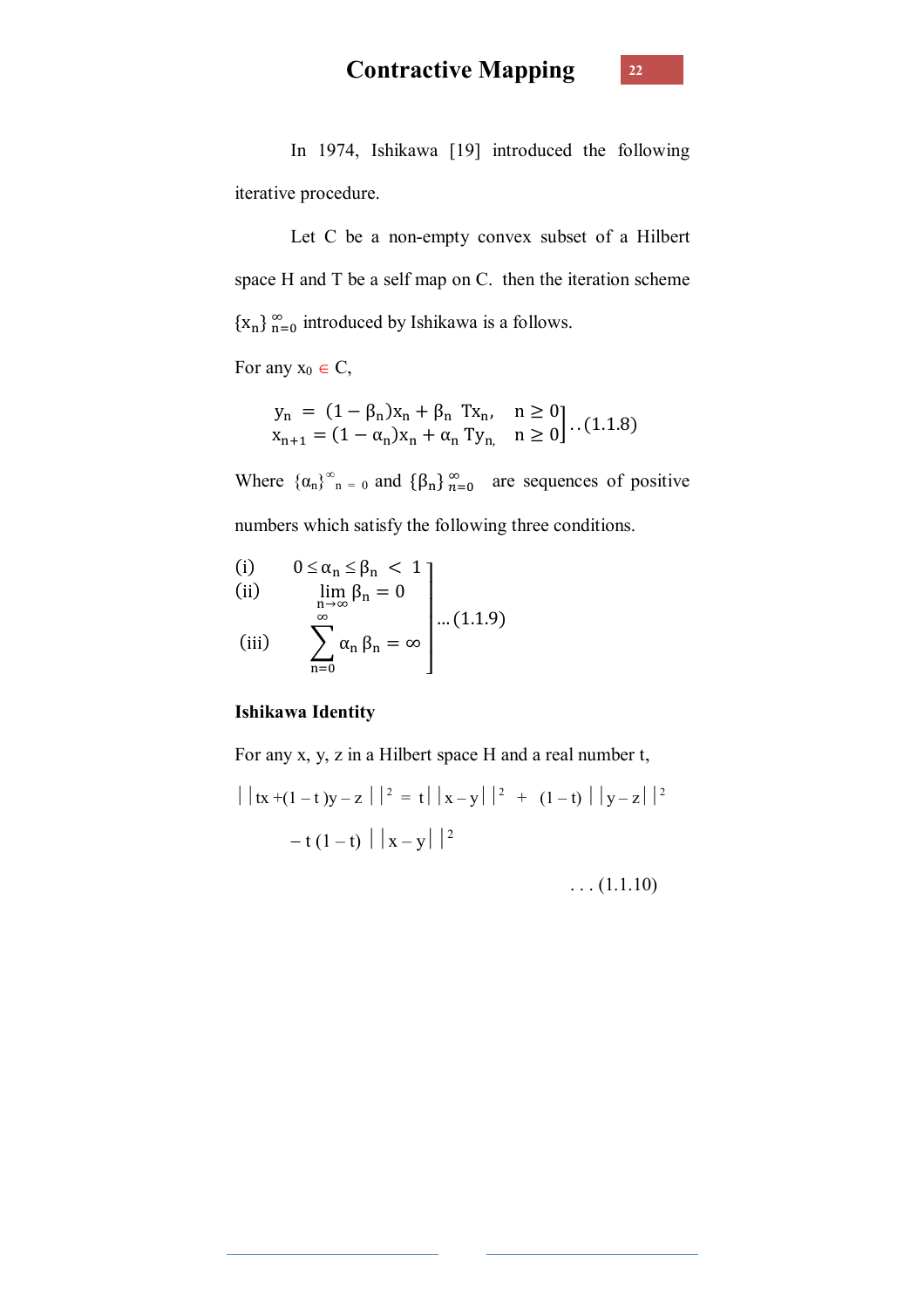#### **Part – II**

# **1.2 Historical Developments of a Fixed Point Theory in Hilbert Spaces**

The theory of Hilbert spaces is originated in the year 1912 with the work 'Grundzuge einer allegemeinon Theorie der linearen Integralqleichungen' of the great German mathematician D. Hilbert [18]. However, several years elapsed before an axiomatic basic was provided by the famous mathematician J. Von Neumann [34]. The modern developments in Hilbert spaces are concerned largely with the theory of operator on the spaces.

Browder initiated the study of fixed point theory of non-expansive mappings in Hilbert spaces without compactness conditions. In 1965, Browder [5] proved the following theorem.

#### **Theorem** :

Let Br be a closed ball of radius  $r > 0$  in real or complex Hilbert space H,  $\partial$  Br be the boundary Brand S be a nonlinear contraction map of Br into H such that  $Sx - \lambda x \neq 0$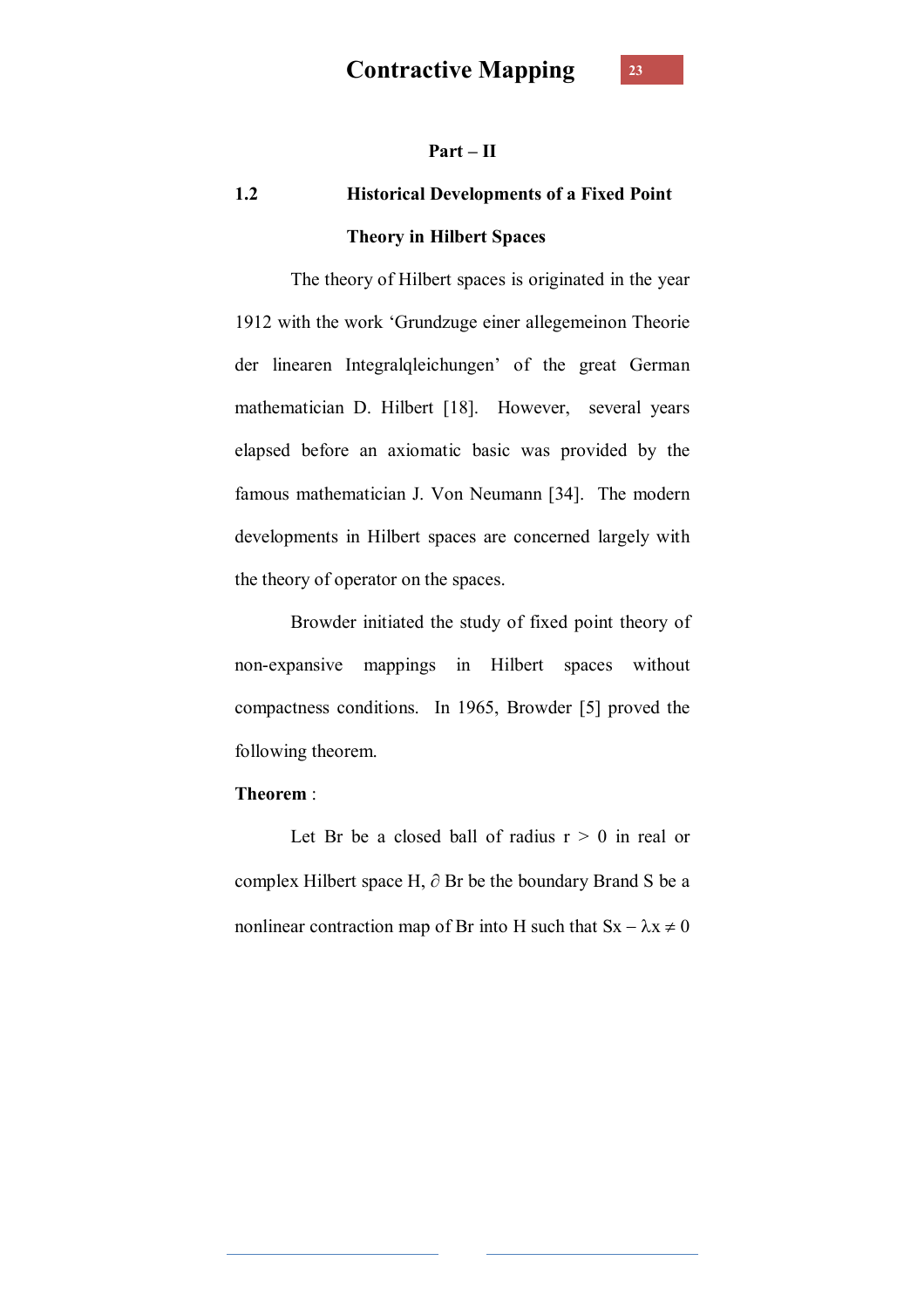for all x in Br and any  $\lambda \neq 1$ . Using the theory of monotone operators developed in [31, 4] Browder [5] showed that T has atleast one fixed point in Br.

Petryshyn [36] studied an iteration method for the actual construction of fixed points of a nonlinear contraction map S under the additional assumption that S is demicompact. He has proved his main result in the following way.

#### **Theorem :**

Let S be a demicompact contraction of Br into H such that  $Sx-\lambda x \neq 0$ , for all  $x \in \partial B$ r and  $\lambda > 1$ , then the set of fixed points Fr of S lying in Br is a nonempty convex set and for any  $x_0 \in$  Br and any  $\beta > 0$  such that  $0 < \beta < 1$  the sequence  $\{x_{n+1}\}\$  determined by the process

 $x_{n+1} = \beta r_n S x_n + (1 - \beta) x_n$ ,  $n = 0, 1, 2, ...$  where the real numbers  $r_{n}$ , n= 0, 1, 2, ... are given by

 $r_n =$ 1 if  $|\,|Sx_n| \,|\leq r$ ୰  $\frac{r}{\vert \vert s x_n \vert \vert}$  if  $\vert \vert s x_n \vert \vert \geq r$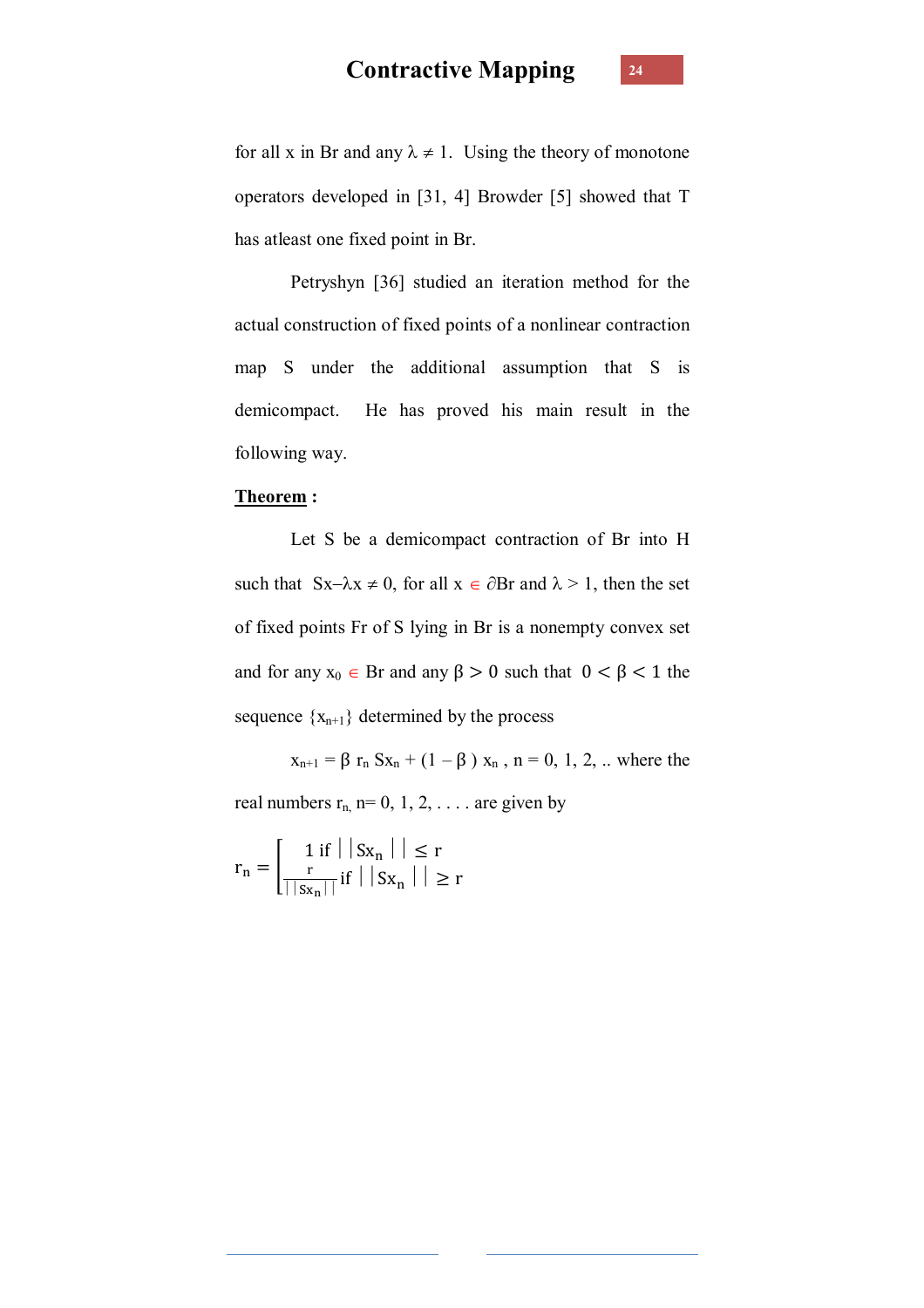converges to a fixed point  $\overline{z} \in F_r \cap B_r$  of S

Browder and Petryshyn [7] introduced the four classes of nonlinear mappings (Strictly contractive, contractive, strictly Pseudo contractive and Pseudo contractive) which admit iterative methods for the construction of their fixed points. They established the following basic existence result.

#### **Theorem :**

Let C be a closed bounded convex subset of the Hilbert space H. T be a contractive mapping of C into C. Then T has at least one fixed point in C.

Based upon this theorem a number of theorems have been proved by the authors. We give here few of them,

#### **Theorem :**

It T is contractive (non-expansive) mapping of C into C, where C is a closed convex subset of a Hilbert space H and the set  $F(T)$  of fixed points of T in C is non-empty, then the mapping defined by  $T_{\lambda} = \lambda I + (1 - \lambda) T$  for any given  $\lambda$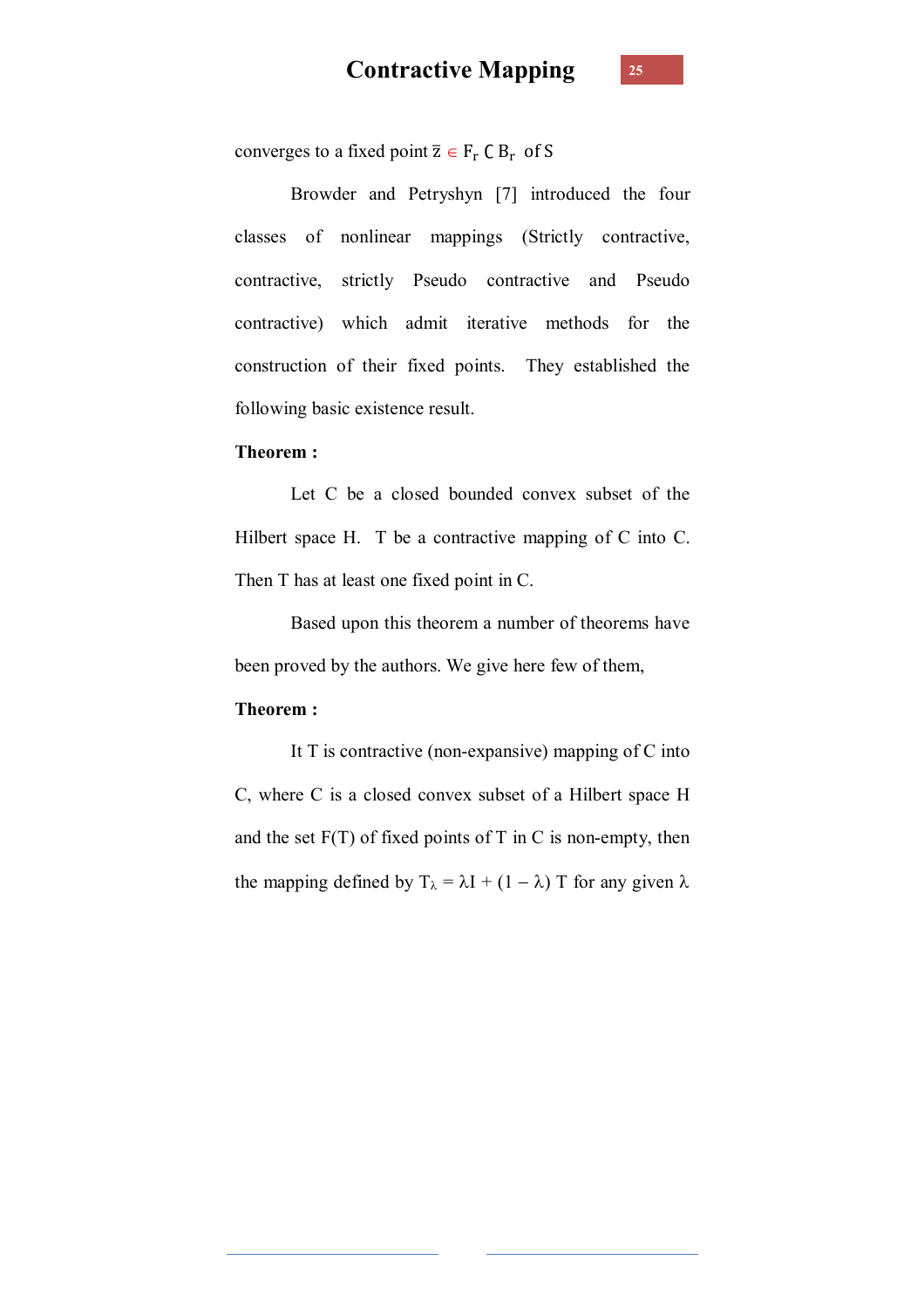the same fixed points as T.

**Corollary :** 

If T is contractive (non-expansive) mapping of C into C with non-empty set F (T) of fixed points of T in C and it the mapping defined by

 $T_{\lambda} = \lambda I + (1 - \lambda) T$  for a given  $\lambda$  with  $0 < \lambda < 1$ , then  $T_{\lambda}$  maps with C into C,  $T_{\lambda}$  has the same fixed points as T and  $T_{\lambda}$  is a symptotically regular.

#### **Theorem :**

Let T be a self-map of a bounded closed convex subset C of a Hilbert space H. Suppose T is contractive and demicompact. Then the set  $F(T)$  of fixed points of T in C is a non-empty convex set and for any given  $x_0 \in C$  and any fixed  $\lambda > 0$  with  $0 < \lambda < 1$ , the sequence  $\{x_n\} = \{T^n_{\lambda} x_0\}$ determined by the sequence

 $x_n = \lambda T_{x_{n-1}} + (1 - \lambda) x_{n-1}$  : n = 1, 2, 3, ...

converges strongly to a fixed point of T in C.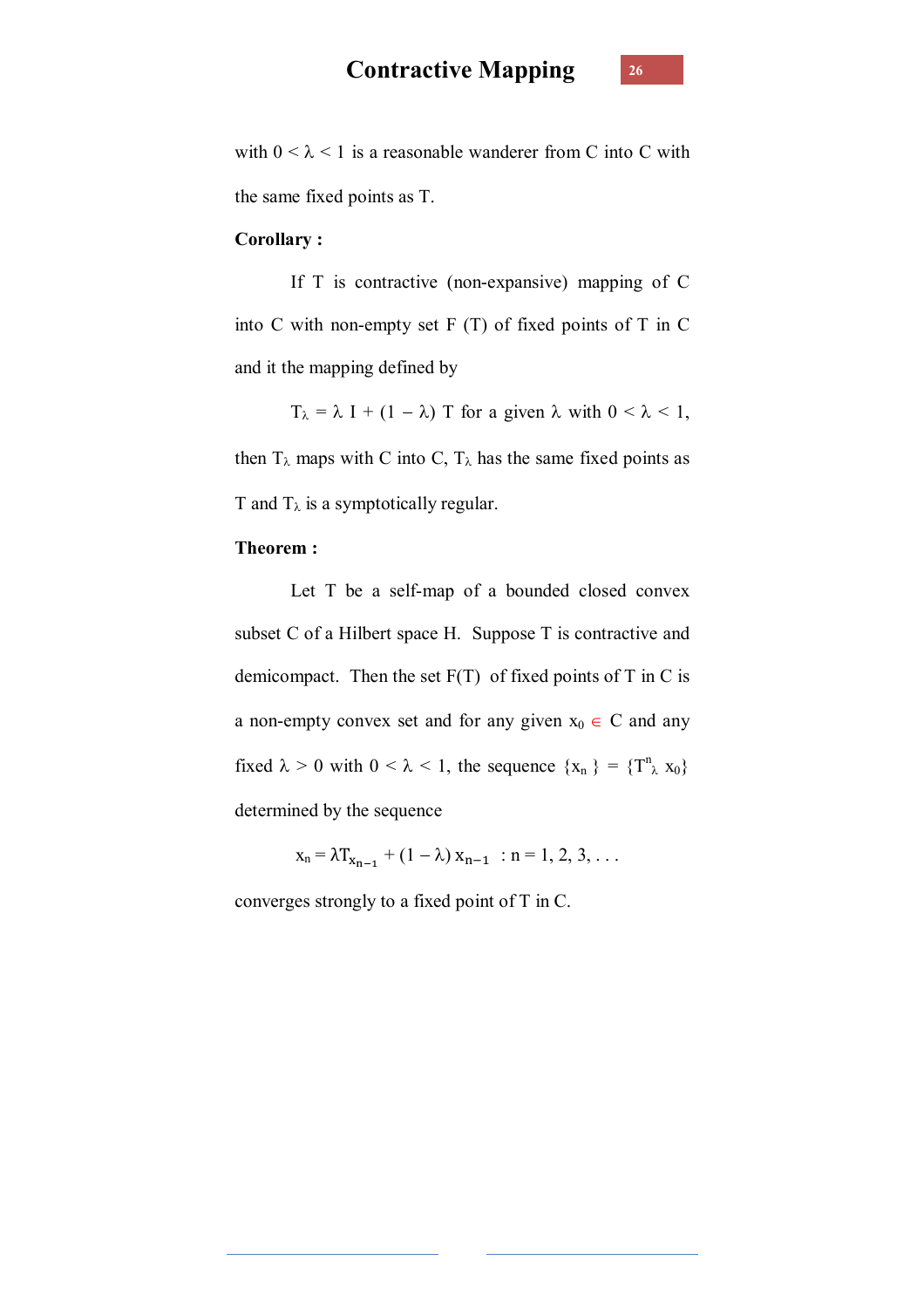Hicks and Huffman [17] generalized theorem (1.1.4) and (1.2.6) in generalized Hilbert space (see theorem 6.7 of  $[17]$ ).

Ishikawa [19] has introduced a new interation scheme, called as Ishikawa interation scheme and proved that a sequence of Ishikawa iterates for a Lipschizian pseudocontractive mapping in a convex compact subset of a Hilbert space converges strongly to a fixed point of this mapping.

Das and Debata [13] have extended and generalized the result of Ishikawa [19] by taking simultaneously a more generalized iteration scheme involving a family of maps and secondly by taking less restrictive hemicontractive mappings. Their result states as follows :

#### **Theorem :**

Let  ${T_i}$ ,  $i = 1, 2, \ldots K$ ,  $K \geq 2$  be a family of hemicontractive maps defined on a convex, compact subset C of a Hilbert space H and have at least one common fixed point in C. Let the family of maps  ${T_i}$  satisfy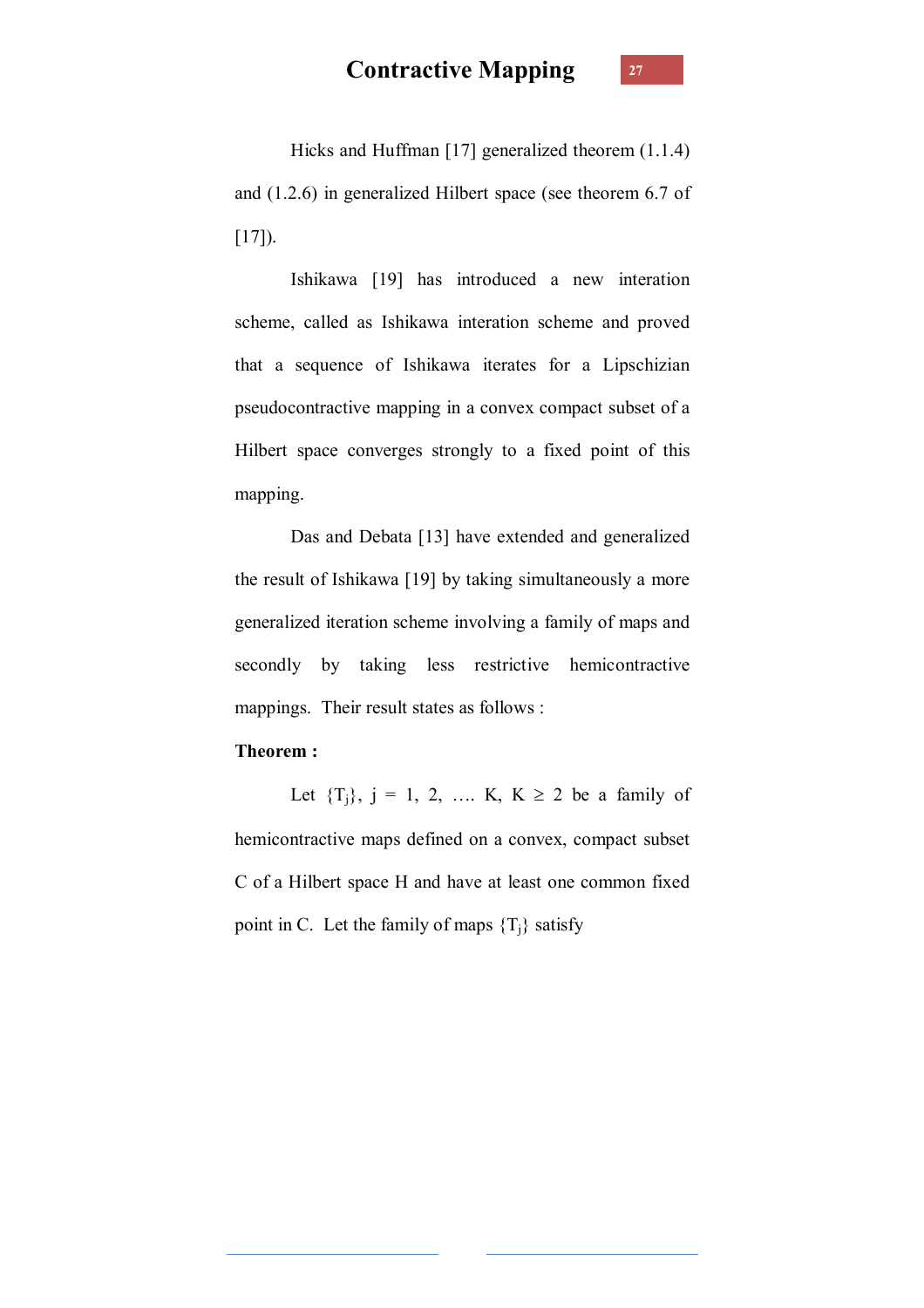$$
\left| \ \left| T_{i}x - T_{j}y \right| \ \right| \leq M \left| \ \left| x - y \right| \ \right|
$$

for all  $x, y \in C$  and pairs (i, j), M being a positive constant. Then the sequence  $\{x_n\}$  converges to a common fixed point of the family of maps  ${T<sub>j</sub>}$  where  $x<sub>n</sub>$  is defined iteratively for each positive integer n by  $x_1 \in C$ 

$$
x_{n+1}\!=\!\left(1-\alpha_n\right)x_n+\alpha_n\;T_ku_{k\;-1}\left(n\right)
$$

Were,

$$
u_o(n) = x_n. u_j(n) = (1 - \beta_n) x_n + \beta_n T_j u_{j-1}(n)
$$

for  $j = 1, 2, \ldots$  K and  $\{\alpha_n\}$ ,  $\{\beta_n\}$  are real sequence in [0, 1] such that

(i)  $0 \le \alpha_n \le \beta_n \le 1$  for  $n = 1, 2, ...$ 

(ii) 
$$
\lim_{n \to \infty} \beta_n = 0
$$

(iii) 
$$
\sum_{n=1}^{\infty} \alpha_n \beta_n^{k-1} = \infty \text{ for each } K \ge 2
$$

The authors [13] claimed that for  $K = 2$ ,  $T_1 = T_2$ , the above theorem includes the result of in Ishikawa [19] as a corollary. They further claim that the Ishikawa iteration can be extended to Lipschitzain hemi contractive mappings.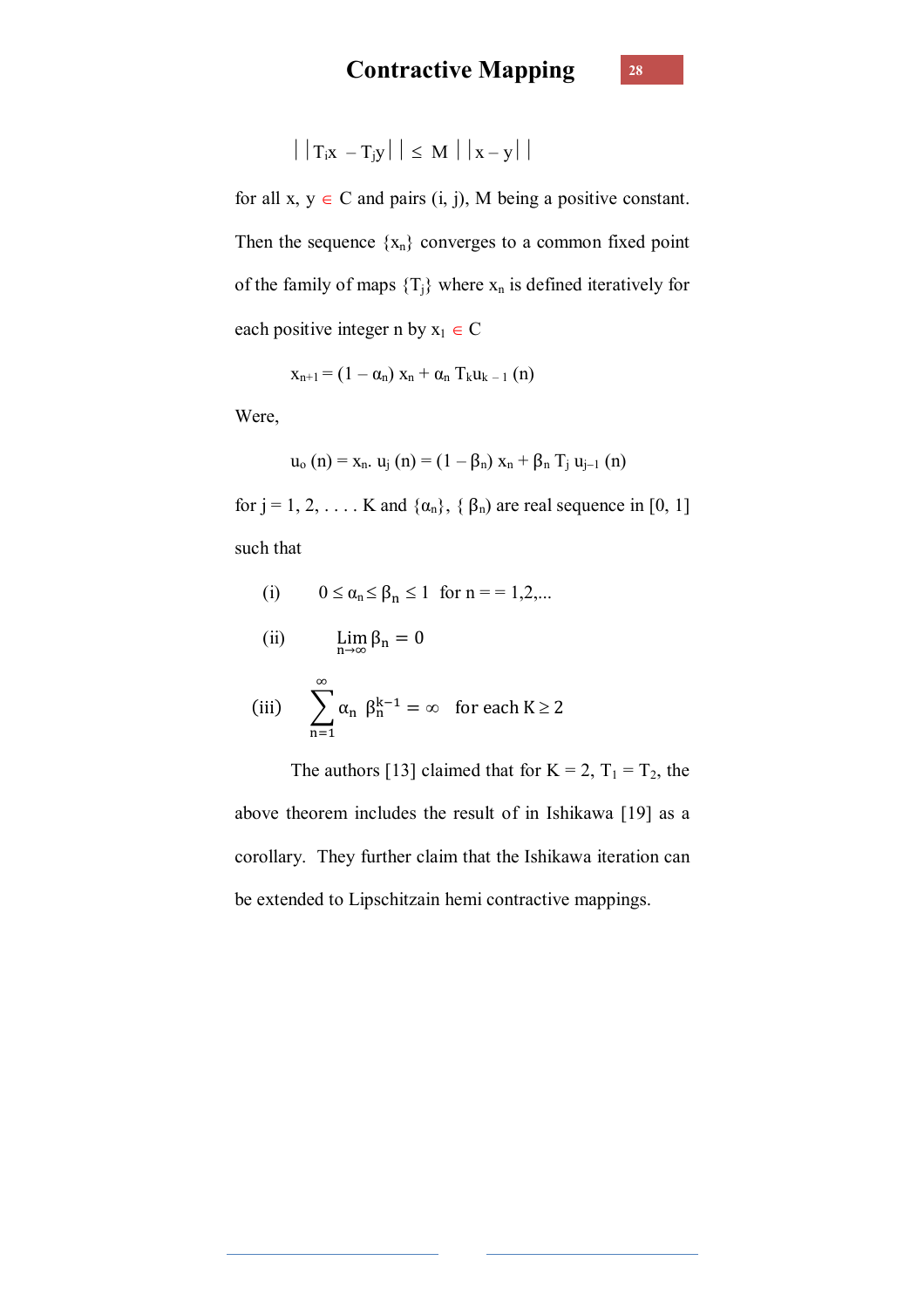In 1976 and 1983, Rhoades [38] and Naipally and Singh [33] studied the Ishikawa iteration scheme, respectively, and put forth the following questions ;

Can the Ishikawa iteration procedure be extended to quasi-contractive and hemi contractive mappings?

Liu Qihou [27, 28] studied the above questions and proved the convergence theorem of the sequence of Ishikawa iterates for quasi contractive mappings and Lipschitzain hemi contractive mappings. After this, Liu Qihou [29] continue to study the above questions and proved the following two theorems.

#### **Theorem :**

Let C be a convex compact subset of a Hilbert space and  $T : C \rightarrow C$ , a continuous hemi contractive mapping. Suppose that the number of the fixed points of T is finite. Then, for each  $x_0 \in C$ , the sequence of Ishikawa iterates  ${x_n}_{n=0}^{\infty}$  must converge to a fixed point of T.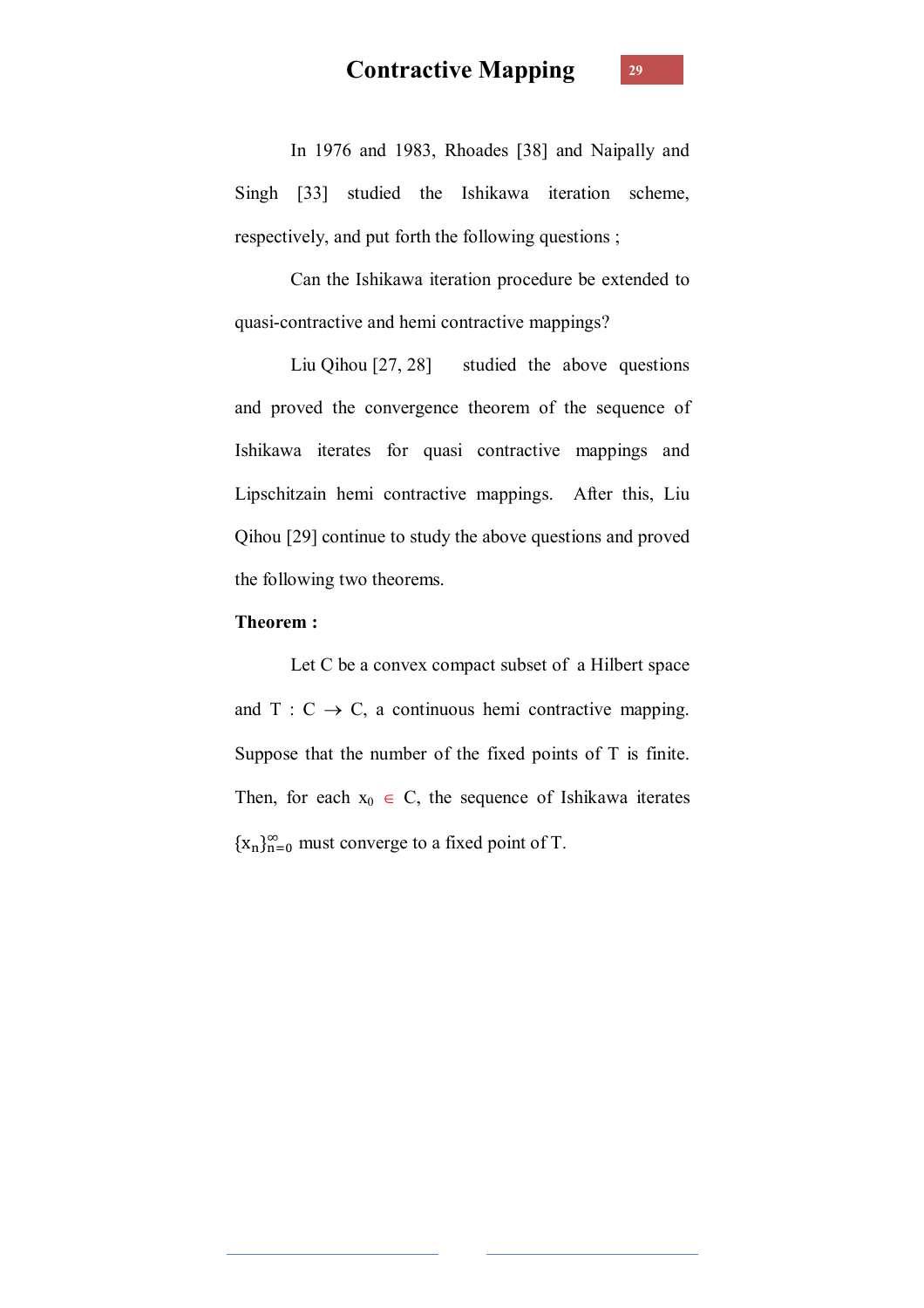#### **Theorem :**

Let C be a convex compact subset of Hilbert space and T :  $C \rightarrow C$ , a continuous generalized contractive mapping. Then, for each  $x_0 \in C$ , the sequence of Ishikawa iterates  $\{x_n\}_{n=0}^{\infty}$  must converage to a fixed point of T.

Here we complete the brief survey of the development of the fixed point theory in Hilbert Space.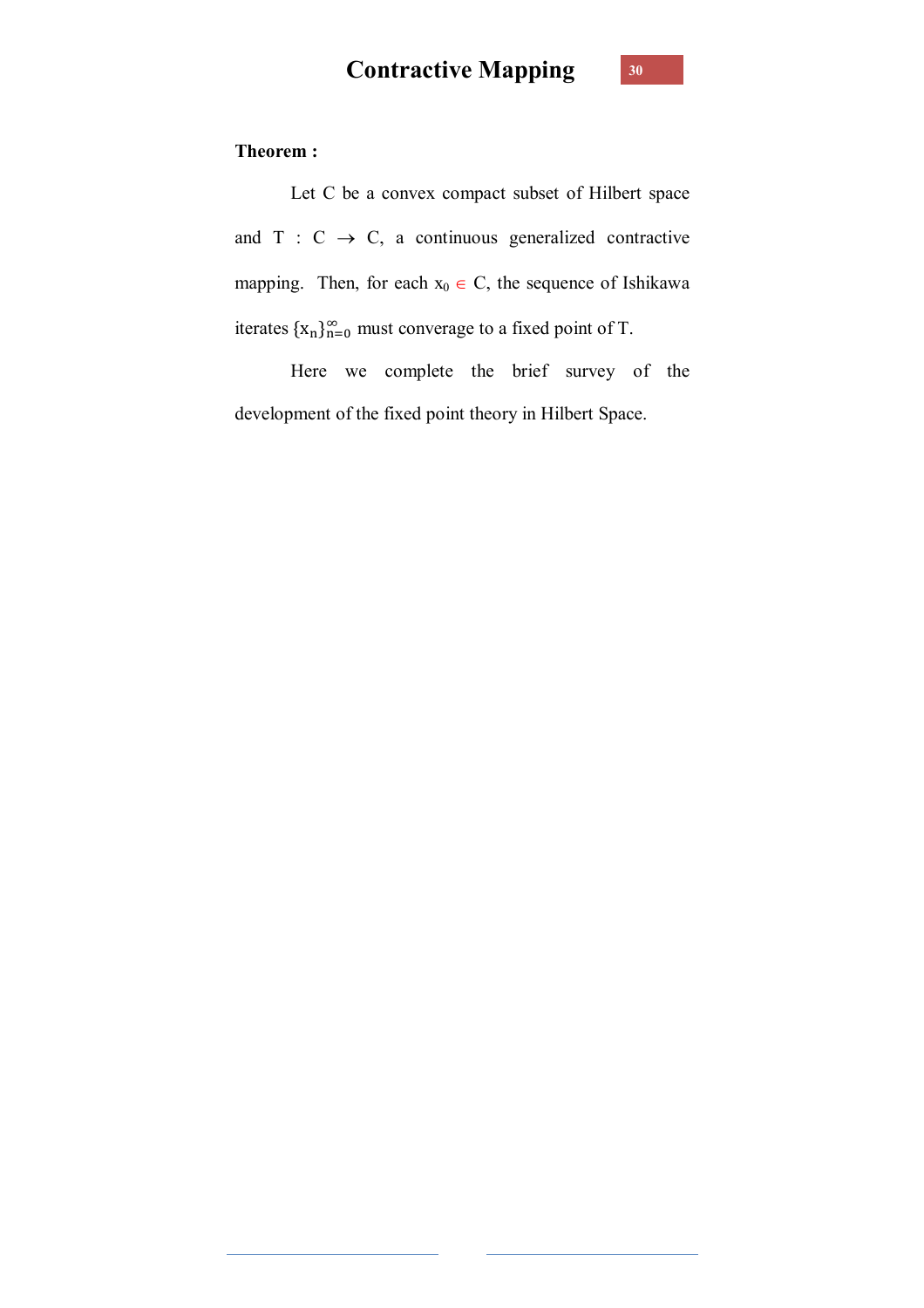#### **CHAPETER – II**

#### **Fixed point theorem & identity mapping**

2.1 Let B denote a Banach space with the norm  $||.||.||$ and C be a closed subset of B. the transformation F :  $C \rightarrow C$  is called contraction if there exists a constant K with  $0 \leq K \leq 1$  such that  $\left| \left| \begin{array}{c} F_X - F_Y \end{array} \right| \leq K \left| \begin{array}{c} x-y \end{array} \right|$ . If  $K = 1$  it is called non-expansive. Banach contraction principle states that a contraction mapping C into C has a unique fixed point. This conclusion is also true for  $\left| \int \left| \int F(x - F(y)) \right|^{2} \le K \right| \left| x - y \right| \left|^{2} \right|$  but it is no longer true for  $K = 1$ . However, Browder [5] has proved that every non-expansive mapping of a closed, bounded and convex subset of a uniformly, convex Banach space has at least one fixed point.

> In 1971, Goebel and Zlotkiewicz [15] have proved the following theorem :

**2.1.1 Theorem :**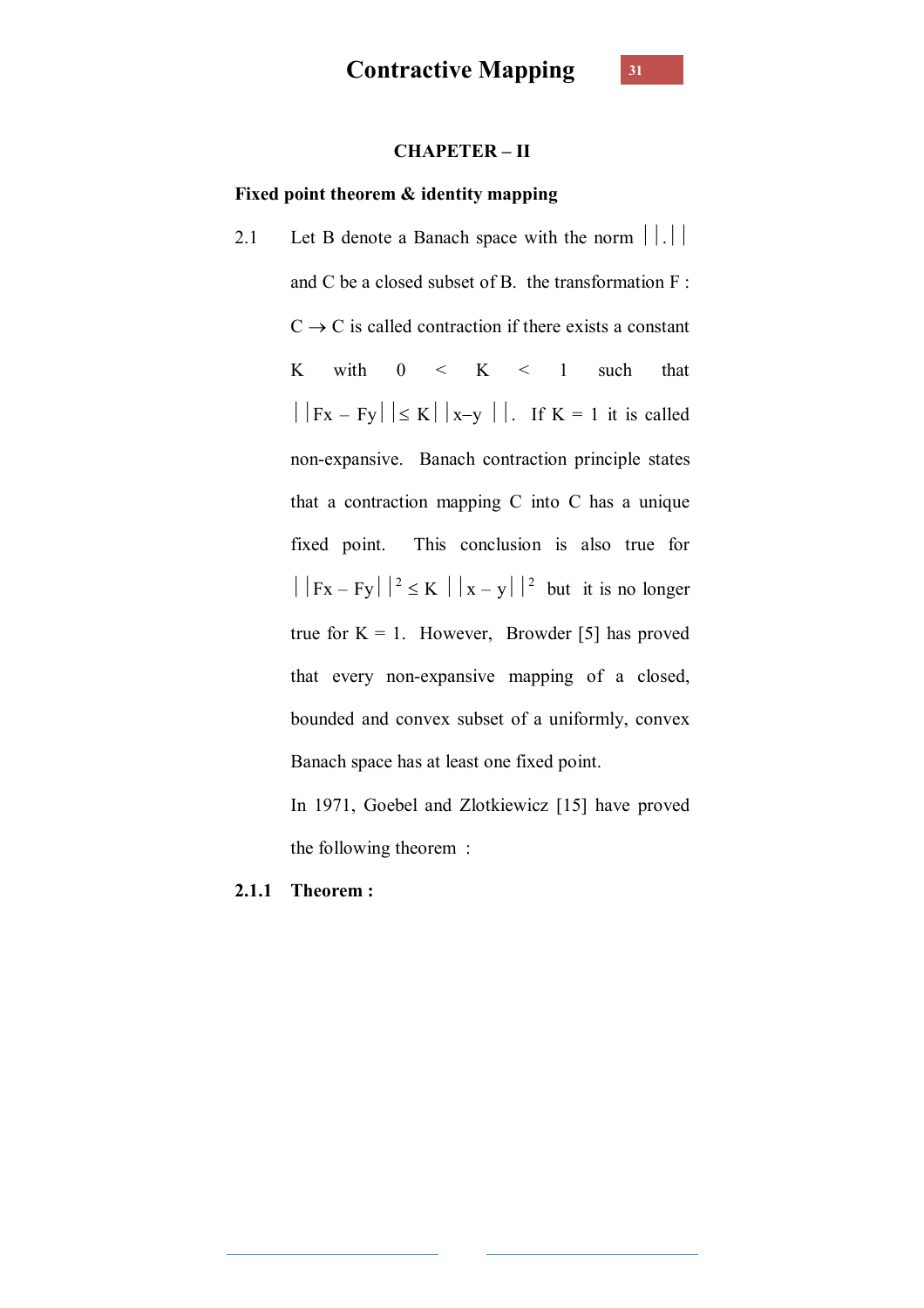If C is a closed and convex subset of B and F : C

 $\rightarrow$  C statisfies

 $(i)$  $2 = I$ , I is identity mapping

(ii)  $\left| \left| \begin{matrix} Fx - Fy \end{matrix} \right| \le K \left| \left| x - y \right| \right| \right|$  where  $0 \le K < 2$ ,

then F has at least one fixed point.

In 1991, Sharma and Sahu [42] have obtained the

most generalised theorem from the result of Goebel an

Zlotkiewicz [15]

#### **2.1.2 Theorem :**

 $(i)$ 

Let F be a mapping of a Banach space X into itself and satisfy

(ii)  $\left| \begin{array}{c} | \text{Fx} - \text{Fy} | \end{array} \right| \le \frac{a||x - \text{Fx}|| + ||y - \text{Fy}||}{||x - \text{Fx}|| + ||x - \text{Fx}|| + ||y - \text{Fy}||}$  $\frac{|x - F_X| + |y - F_Y|}{|x - F_Y| + |y - F_Y| + |x - y|}$  +  $b \mid |x - Fx| \mid |y - Fy|$  $\frac{1}{|x-y||}$  + C{ $\frac{1}{|x-y||}$  + C{ $\frac{1}{|x-y||}$  +  $\frac{1}{|y-y||}$  $+ d \{ ||x - Fy|| + ||y - Fx|| \} + e ||x - y||$ 

 $2 = I$ , Where I : Identify mapping

For every x,  $y \in X$  and  $x \neq y$ , a, b, c, d,  $e \ge 0$  a + 4b + 4c +

 $4d + e < 2$ ,  $2d + e < 1$ . Then F has a unique Fixed Point.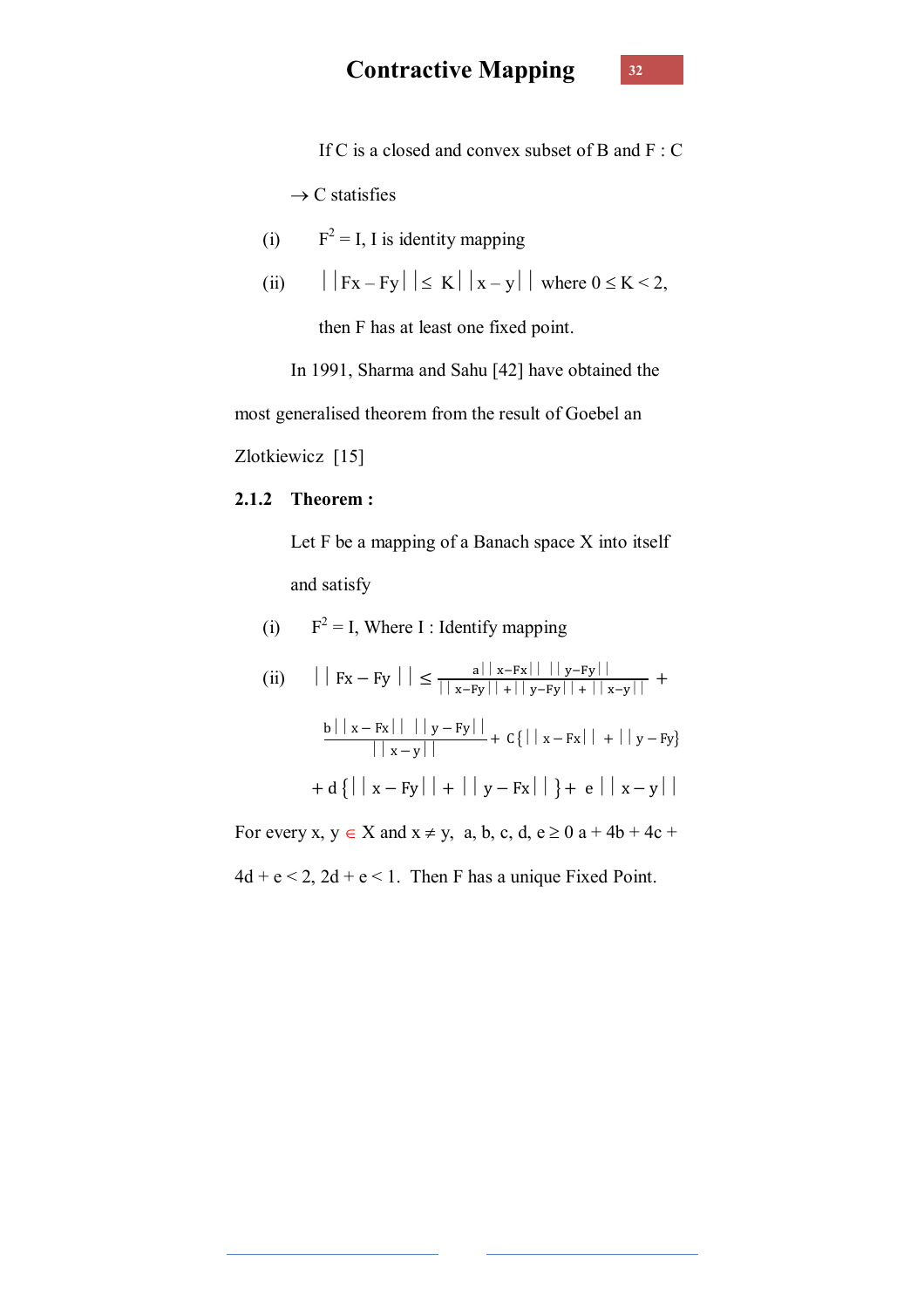# **2.1.3 Semi – generalised ν– contraction mapping [25] definition :**

A mapping T from a closed subset C into C of a

Hilbert Space H satisfying

$$
\left|\;\left|\; |Tx - Ty|\; \right|^2 \leq \alpha\; \left|\; \left|x - Tx\right|\; \right|^2\; + \beta\; \left|\; \left|y - Ty\right|\; \right|^2 + \nu\; \left|\; \left|x - y\right|\; \right|^2
$$

Is called semi-generalised  $v$  – contraction with

 $0 < \alpha + \beta + \nu < 1$  and  $\alpha\beta\nu > 0$ 

#### **2.1.4 Parallelogram Law** [26] P. 130

Let H be a Hilbert space and  $x, y \in H$  Then

$$
||x+y||^2 + ||x-y||^2 = 2||x||^2 + ||y||^2
$$
  
...... (i)

From (i) we have.,

$$
||x+y||^2 \le 2[||x||^2 + ||y||^2]
$$
 .......(ii)  
 $||x+y||^2 \le 2[||x||^2 + ||y||^2]$ 

Now we recall the definition of Identity mapping

**2.1.5** A mapping  $I: X \rightarrow X$  is called identity mapping if  $I(x) = x$  for all x in X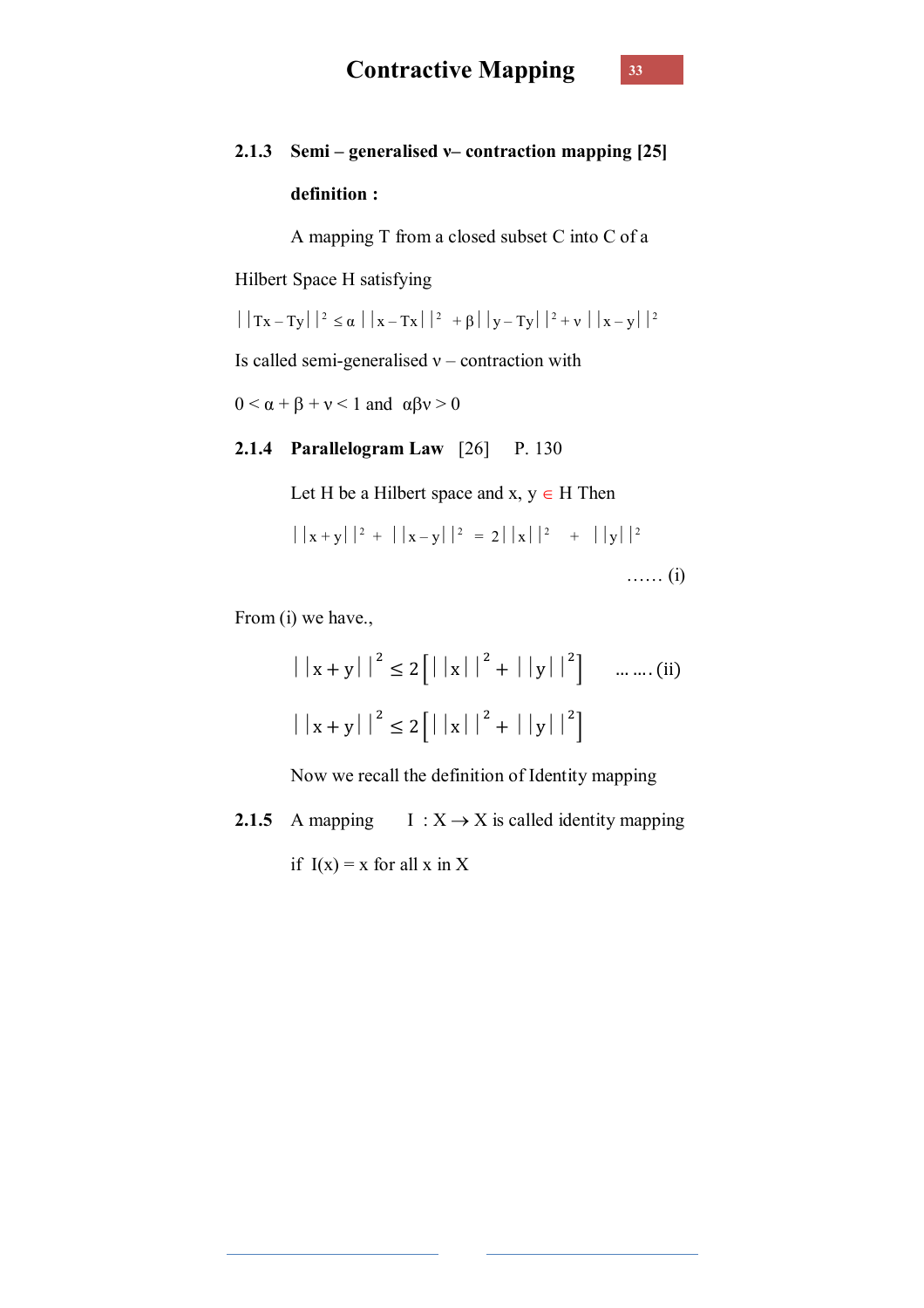Using  $(2.1.4$  and  $2.1.5)$  and the equation  $(ii)$  we

prove the following theorem

#### **2.1.6 Theorem :**

Let F be a mapping of a Hilbert space H into itself satisfying

 $(i)$  $2 = I$ : I is the identity mapping (ii)  $\left| \left| \frac{F}{X} - F_y \right| \right|^2 < \alpha \left| \left| \frac{X - F_X}{X} \right| \right|^2 + \beta \left| \left| y - \frac{X}{Y} \right| \right|$  $\left| \begin{array}{c} 2 \\ 1 \end{array} \right|$  +  $v \mid |x-y| \mid^2$ 

For all x, y in H where  $\alpha, \beta, \nu \ge 0$  and  $0 < \alpha + \beta + \nu < 1$ 

Proof : Let x be a fixed point of H.

Set 
$$
y = \frac{1}{2} (F + I)x
$$
,  $z = F(y)$   
and  $u = 2y - z$ 

Then by using (i) and (ii) we get

$$
||z - x||^{2} = ||F(y) - x||^{2} = ||F(y) - F^{2}(x)||^{2}
$$
  
\n
$$
\leq \alpha ||F(x) - F^{2}(x)||^{2} + \beta ||y - F(y)||^{2}
$$
  
\n
$$
+v ||y - F(x)||^{2} \leq \alpha ||F(x) - x||^{2} + \beta ||y - F(y)||^{2}
$$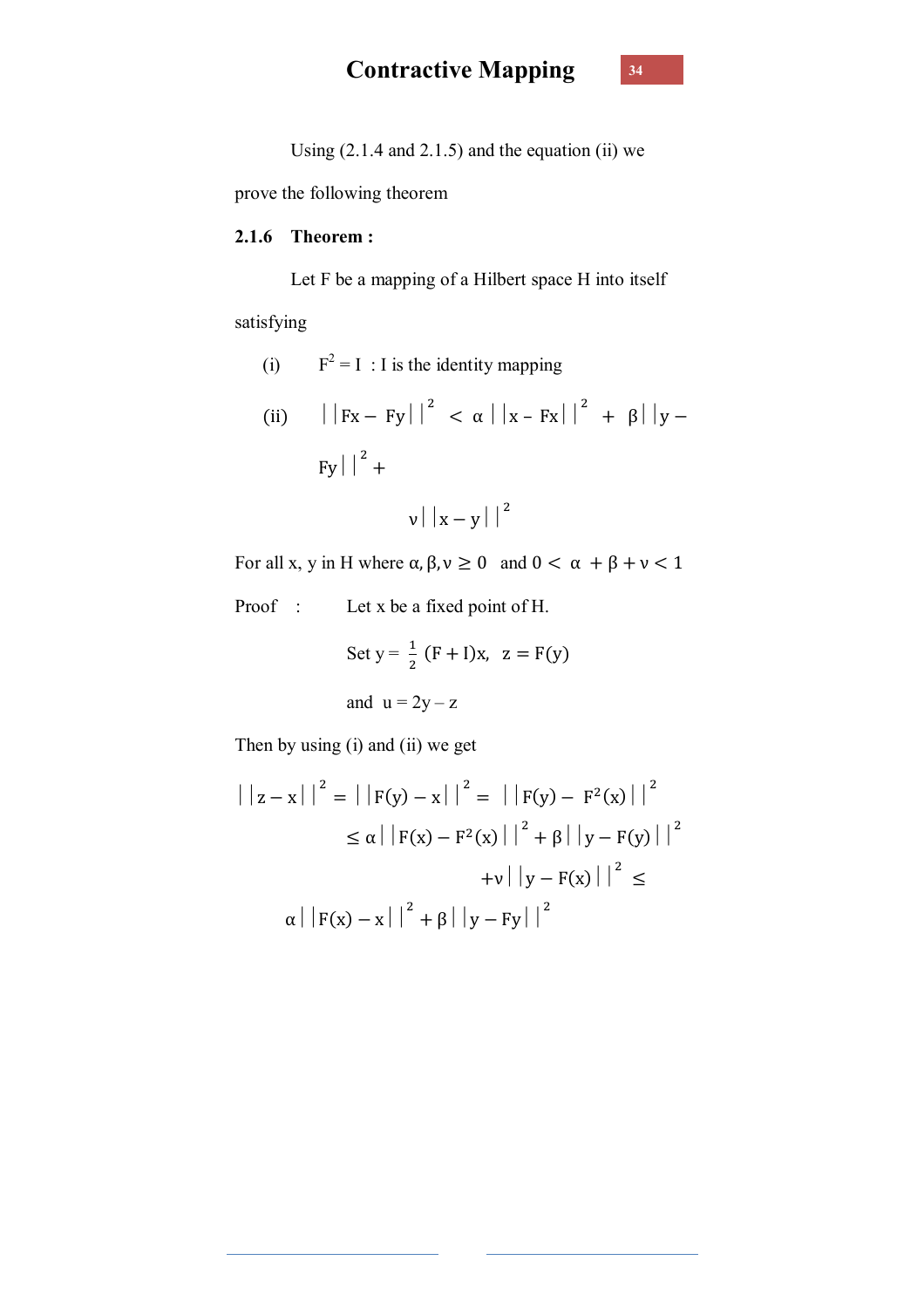+ ν ቮ 2 y − F(y) ଶ + 2F(y) − F(x) ଶ

by 2.1.4

Next,

$$
||F(y) - F(x)||^{2} \le 2 ||F(y) - x||^{2} + 2 ||x - F(x)||^{2}
$$
  
\n
$$
\le 4 ||x - F(x)||^{2} \text{ proved}
$$
  
\n
$$
||F(y) - x||
$$
  
\n
$$
\le ||x - F(x)||
$$
  
\n
$$
\therefore ||z - x||^{2} \le (\alpha + 8\nu) ||x - F(x)||^{2} +
$$
  
\n
$$
+ (\beta +
$$

2v)  $|\,|y - F(y)| \,|\,|^2$ 

Now,

$$
||u - x||^{2} = ||2y - F(y) - x||^{2}
$$
  
=  $|| (F + I) x - F (y) - x ||^{2}$   
=  $|| F(y) - F(x) ||^{2}$   
<  $\alpha ||x - F(x)||^{2} + \beta ||y - F(y) ||^{2}$   
+  $\gamma ||x - y||^{2}$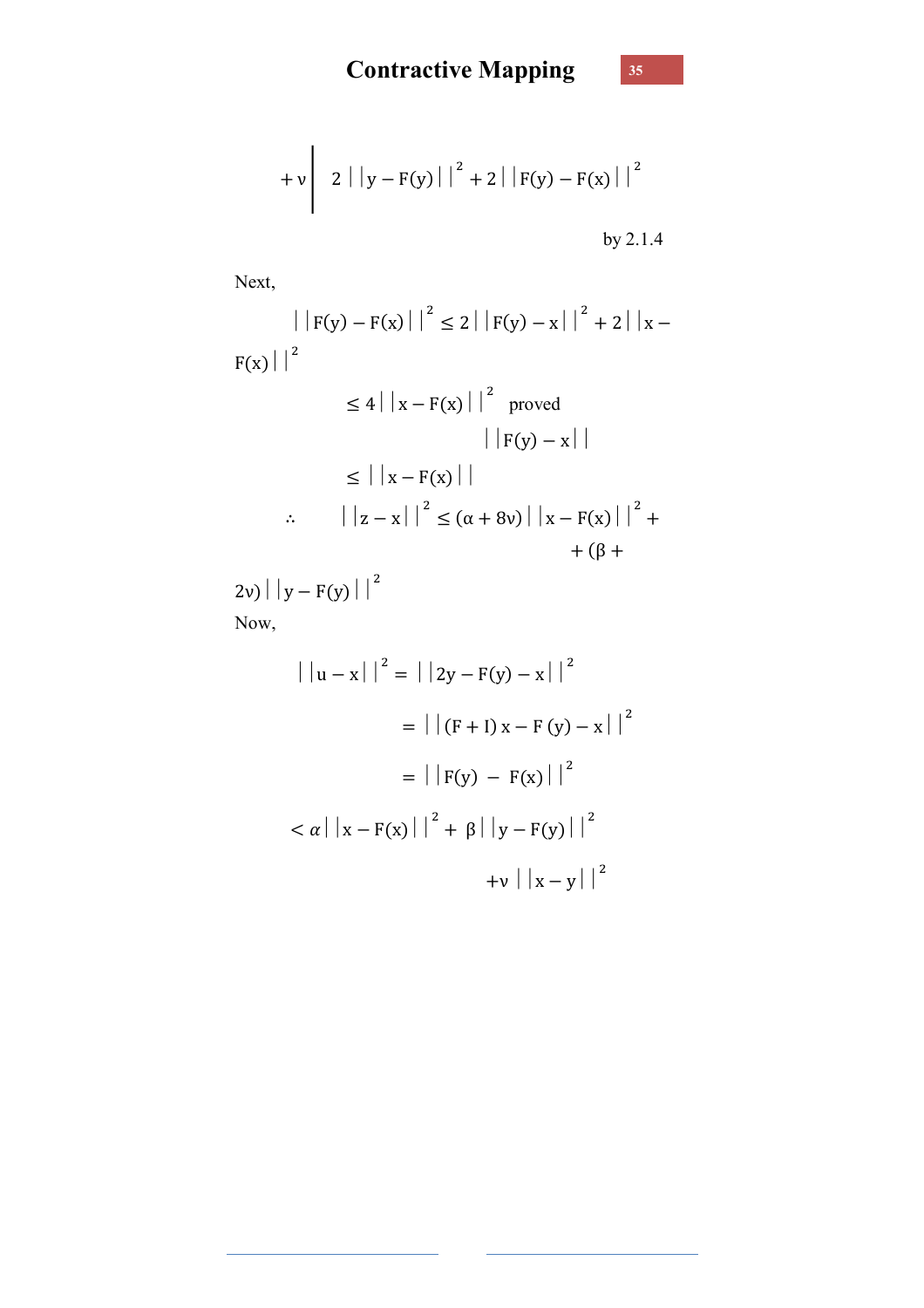$$
< \alpha
$$
 ||x - Fx||<sup>2</sup> +  $\beta$  ||y - Fy||<sup>2</sup> +  
v [2 ||x - Fy||<sup>2</sup> + 2 ||y - Fy||<sup>2</sup>]

But

$$
\left| \left| x - F y \right| \right|^2 \le 2 \left| \left| x - F x \right| \right|^2 + 2 \left| \left| F x - F y \right| \right|^2
$$
  
\n
$$
\le 2 \left| \left| x - F x \right| \right|^2 + 8 \left| \left| x - F \right| \right|^2
$$
  
\n
$$
= 10 \left| \left| x - F (x) \right| \right|^2
$$
  
\n
$$
\therefore \left| \left| u - x \right| \right|^2 \le \alpha \left| \left| x - F x \right| \right|^2 + \beta \left| \left| y - F y \right| \right|^2
$$
  
\n
$$
+ \nu \left[ 20 \left| \left| x - F x \right| \right|^2 + 2 \left| \left| y - F y \right| \right|^2 \right]
$$
  
\n
$$
\therefore \left| \left| u - x \right| \right|^2 \le (\alpha + 20 \nu) \left| \left| x - F x \right| \right|^2 + (\beta + 2 \nu) \left| \left| y - F y \right| \right|^2
$$

Hence,

$$
||z - u||^{2} \le 2 ||z - x||^{2} + 2 ||u - x||^{2}
$$
  
\n
$$
\le 2(\alpha + 20v) ||x - Fx||^{2} + 2(\beta + 2v) ||y - Fy||^{2}
$$
  
\n
$$
+ 2(\alpha + 20v) ||x - Fx||^{2} + 2(\beta + 2v) ||y - Fy||^{2}
$$
  
\n
$$
\therefore ||z - u||^{2} \le 4(\alpha + 20v) ||x - Fx||^{2} + 4(\beta + 2v) ||y - Fy||^{2}
$$

∴ ν < 1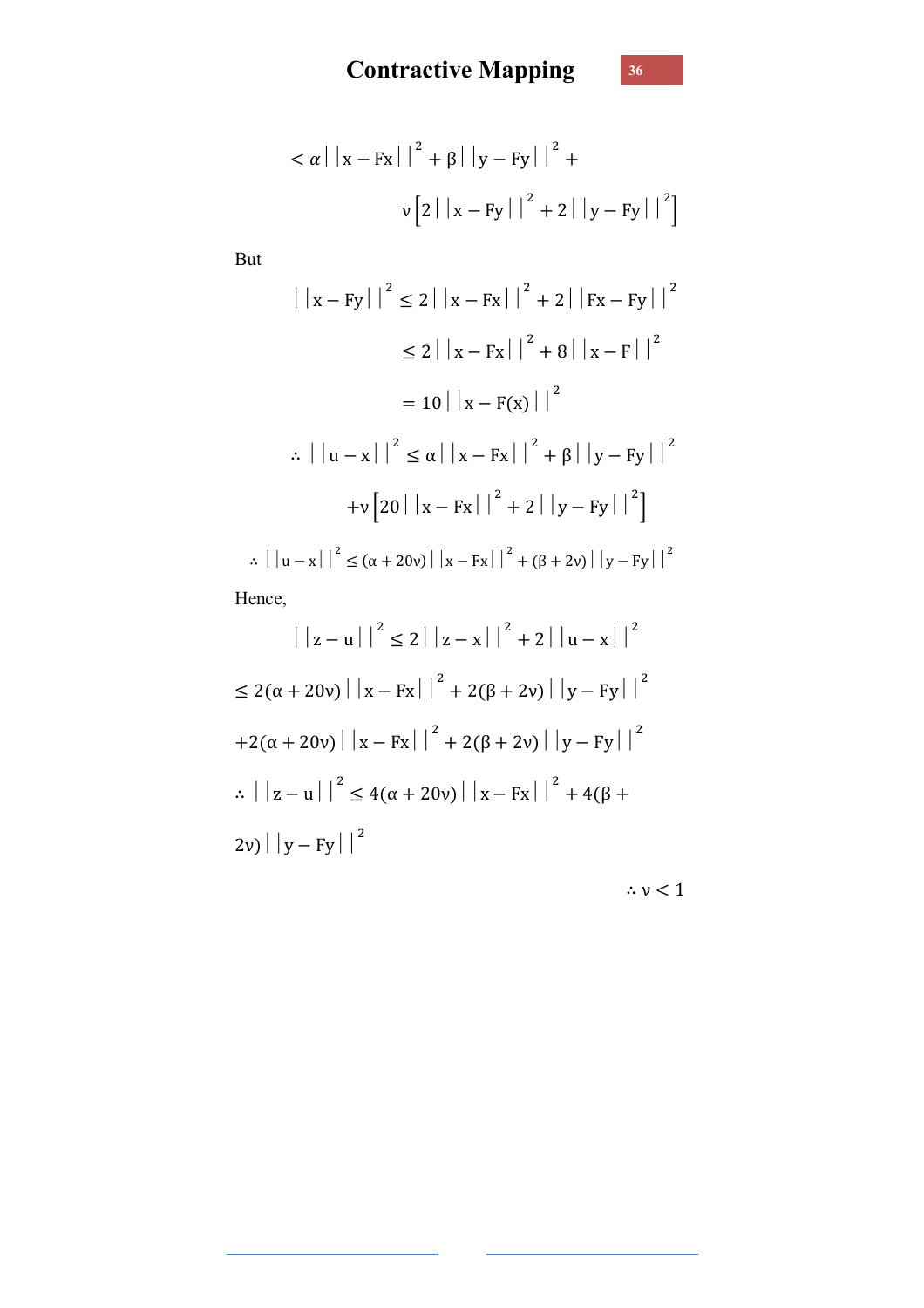We have,

$$
||z - u||^{2} = ||u - z||^{2} = ||2y - z - z||^{2}
$$

$$
= 4||y - z||^{2}
$$

$$
= 4||y - F(y)||^{2}
$$

Hence,

$$
4||y - Fy||^{2} = ||z - u||^{2}
$$
  
\n
$$
\leq 4(\alpha + 20v) ||x - Fx||^{2} + 4(\beta + 2v) ||y - Fy||^{2}
$$
  
\n
$$
\therefore ||y - Fy||^{2}
$$
  
\n
$$
\leq (\alpha + 20v) ||x - Fx||^{2} + (\beta + 2v) ||y - Fy||^{2}
$$
  
\n
$$
||1 - (\beta + 2v) ||y - Fy||^{2} \leq (\alpha + 2v) ||x - Fx||^{2}
$$
  
\n
$$
||y - Fy||^{2} \frac{\alpha + 20v}{1 - (\beta + 2v)} ||x - Fx||^{2}
$$
  
\nLet  $G = \frac{1}{2}(F + I)$ , then for all  $x \in H$   
\n
$$
||G^{2}x - Gx||^{2} = ||Gy - y||^{2}
$$
  
\n
$$
= ||\frac{1}{2}(F + I)y - y||^{2}
$$
  
\n
$$
= \frac{1}{4}(y - Fy) ||^{2}
$$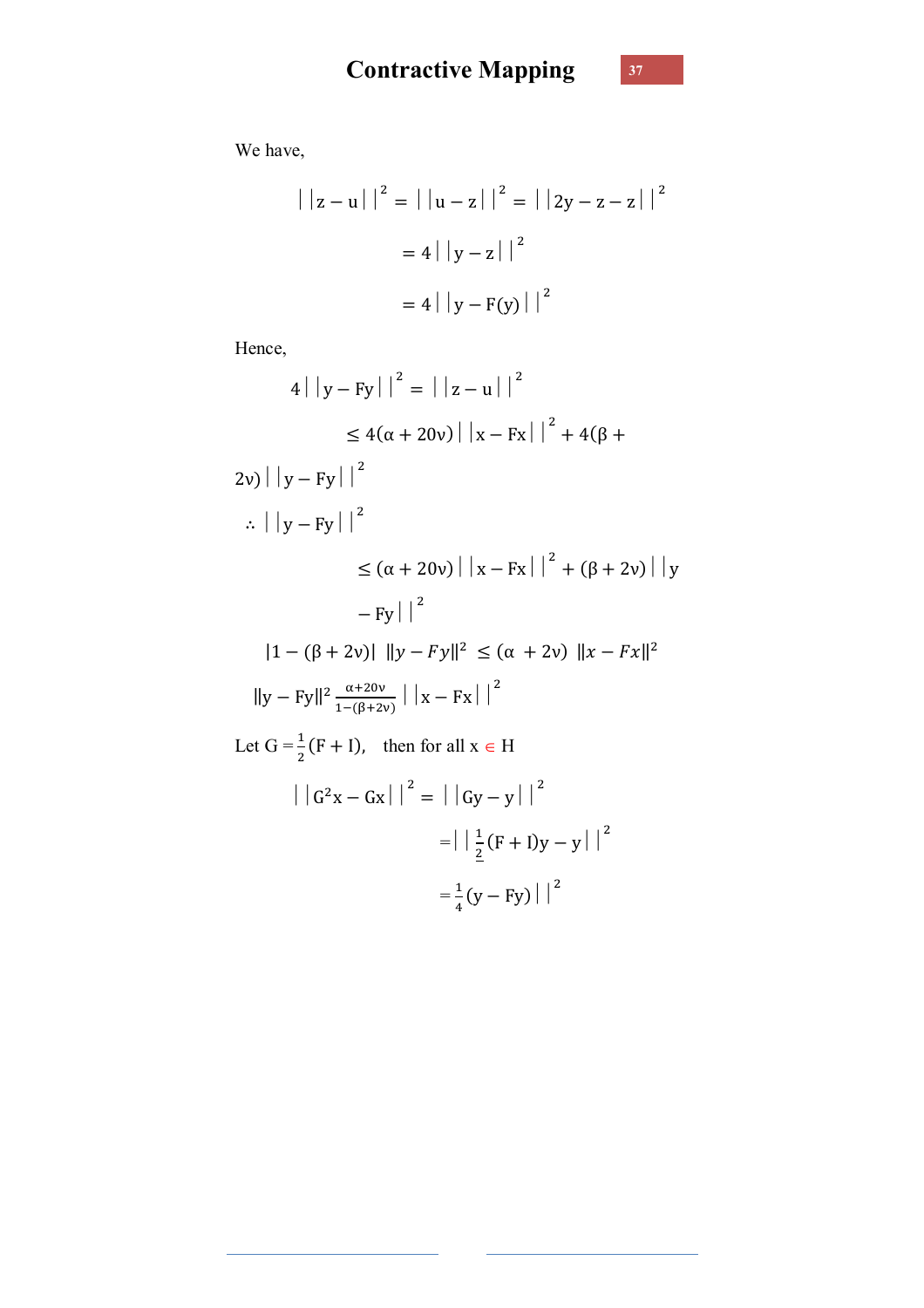$$
\leq \frac{1}{4} \frac{\alpha + 20\nu}{|1 - (\beta + 2\nu)|} \left| \left| x - F_X \right| \right|^2
$$

$$
= \frac{1}{4} \frac{\alpha + 20\nu}{|1 - (\beta + 2\nu)|} \left| \left| x - (2GX - X) \right| \right|^2
$$

$$
= \frac{\alpha + 20\nu}{|1 - (\beta + 2\nu)|} \left| \left| GX - X \right| \right|^2
$$

$$
\therefore \left| \left| G^2X - GX \right| \right| \leq \left| \left| GX - X \right| \right| \qquad \therefore \frac{\alpha + 20\nu}{1 - (\beta + 2\nu)} < 1
$$

Therefore the sequence  $\{x_n\}$  defined by  $x_n = G^n(x)$  is a

Cauchy sequence in H.

Since H is complete

$$
\lim_{n\to\infty}x_n=\lim_{n\to\infty}G^nx=x_o
$$

Consider,

$$
||x_{o} - Gx_{o}||^{2} = ||x_{o} - x_{n+1} + x_{n+1} - Gx_{o}||^{2}
$$
  
\n
$$
\leq 2 ||x_{o} - x_{n+1}||^{2} + 2 ||x_{n+1} - Gx_{o}||^{2}
$$
  
\n
$$
= 2 ||x_{o} - x_{n+1}||^{2} + 2 ||Gx_{n} - Gx_{o}||^{2}
$$
  
\n
$$
= 2 ||x_{o} - x_{n+1}||^{2} + 2 ||\frac{1}{2}(F + I)x_{n} -
$$
  
\n
$$
\frac{1}{2}(F + I)x_{o}||^{2} = 2 ||x_{o} - x_{n+1}||^{2} +
$$
  
\n
$$
\frac{1}{2} ||(F + I)x_{n} - (F + I)x_{o}||^{2}
$$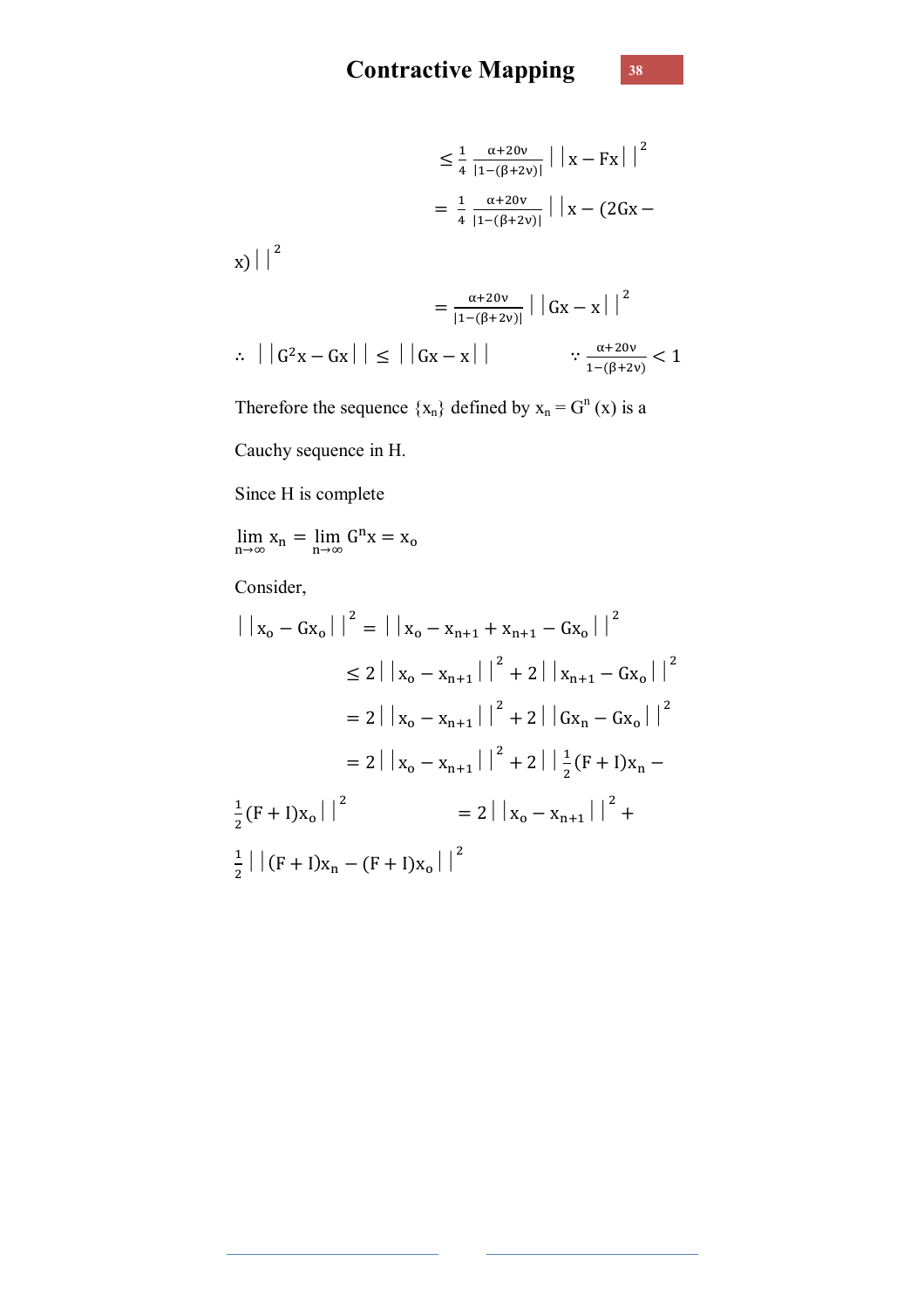$$
\leq 2 \left| \left| x_{o} - x_{n+1} \right| \right|^{2} + \left| \left| (x_{n} - x_{o}) \right| \right|^{2} + \left| \left| Fx_{n} + Fx_{o} \right| \right|^{2}
$$
\n
$$
\leq 2 \left| \left| x_{o} - x_{n+1} \right| \right|^{2} + \left| \left| (x_{n} - x_{o}) \right| \right|^{2} + \alpha \left| \left| x_{n} + Fx_{n} \right| \right|^{2}
$$
\n
$$
+ \beta \left| \left| x_{o} - Fx_{o} \right| \right|^{2} + \nu \left| \left| x_{n} - x_{o} \right| \right|^{2}
$$
\n
$$
= 2 \left| \left| x_{o} - x_{n+1} \right| \right|^{2} + (1 + \nu) \left| \left| x_{n} - x_{o} \right| \right|^{2}
$$
\n
$$
x_{o} \left| \left| \right|^{2} + \alpha \left| \left| x_{n+1} - x_{n} \right| \right| + \beta \left| \left| Gx_{o} - x_{o} \right| \right|^{2}
$$
\nAs  $n \to \infty$ , we get  
\n
$$
\left| \left| x_{o} + Gx_{o} \right| \right|^{2} \leq \beta \left| \left| Gx_{o} - X_{o} \right| \right|^{2}
$$
\n
$$
\Rightarrow Gx_{o} = x_{o} \qquad \qquad \because \beta < 1
$$
\nNow,  
\n
$$
x_{0} = Gx_{o}
$$
\n
$$
= \frac{1}{2} (F + 1)x_{o}
$$
\n
$$
2x_{0} = F(x_{o}) + Ix_{o}
$$
\n
$$
2x_{0} = F(x_{o}) + x_{o}
$$
\n
$$
\Rightarrow F(x_{o}) = x_{o}
$$
\n
$$
\Rightarrow x_{o} \text{ is a fixed point of } F
$$
\nUniqueness :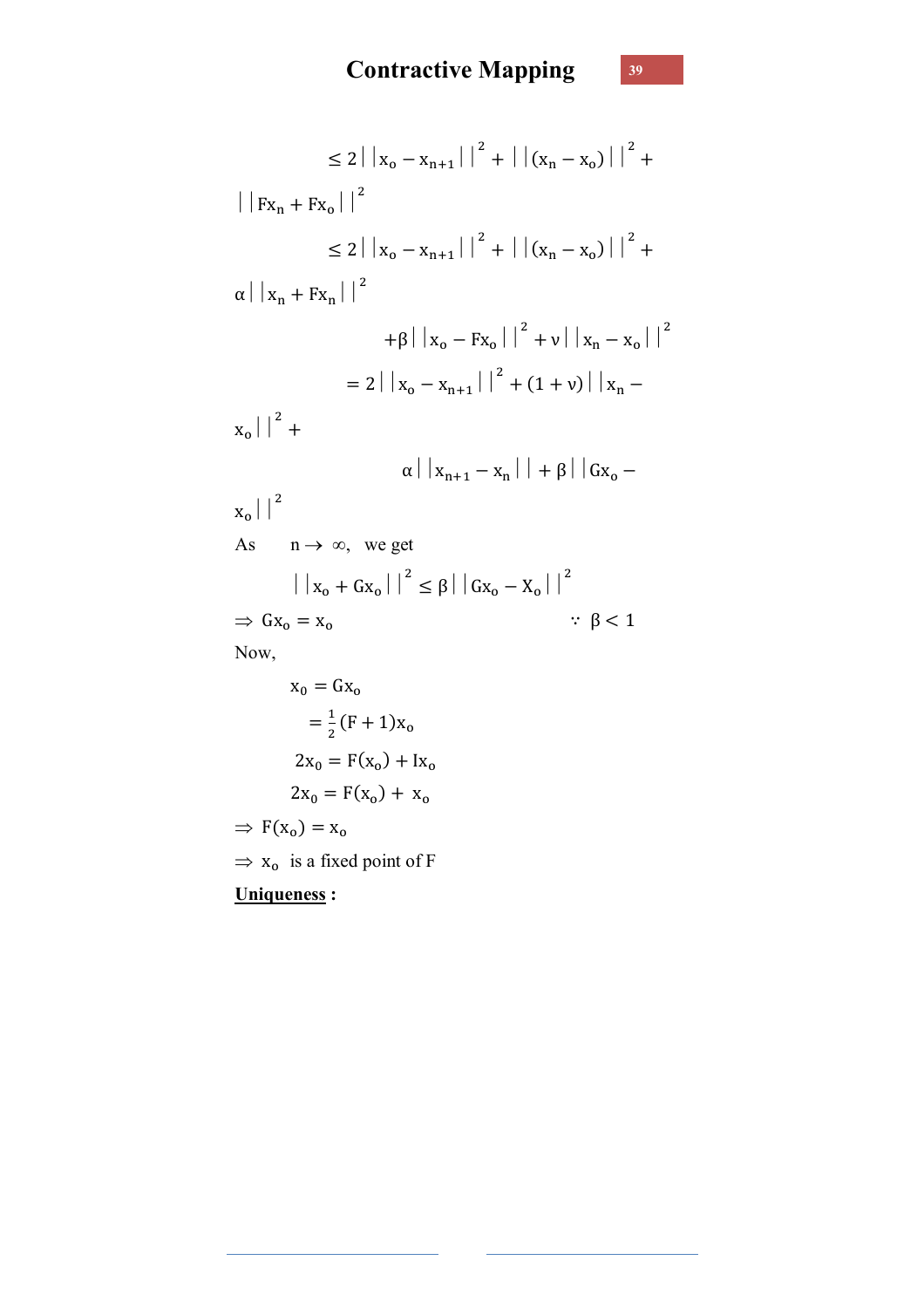Let if possible  $x_0$  and  $y_0$  are two distinct fixed points of F in H

Then,

$$
||x_{o} - y_{o}||^{2} = ||Fx_{o} - Fy_{o}||^{2}
$$
  
\n
$$
\leq \alpha ||x_{o} - y_{o}||^{2} + \beta ||y_{o} - Fy_{o}||^{2} + \gamma ||x_{o} - y_{o}||^{2}
$$
  
\n
$$
\therefore ||x_{o} - y_{o}||^{2} \leq \gamma ||x_{o} - y_{o}||^{2}
$$
  
\n
$$
\Rightarrow (1 - \gamma)||x_{o} - y_{o}||^{2} \leq 0
$$
  
\nSince  $\gamma < 1$  and  $||...|| \neq 0$   
\nWe have  $||x_{o} - y_{o}||^{2} = 0$   
\n
$$
\Rightarrow ||x_{o} - y_{o}||^{2} = 0
$$
  
\n
$$
\Rightarrow |x_{o} - y_{o}||^{2} = 0
$$
  
\n
$$
\Rightarrow x_{o} = y_{o}
$$

Hence  $x_0$  is a unque fixed point F.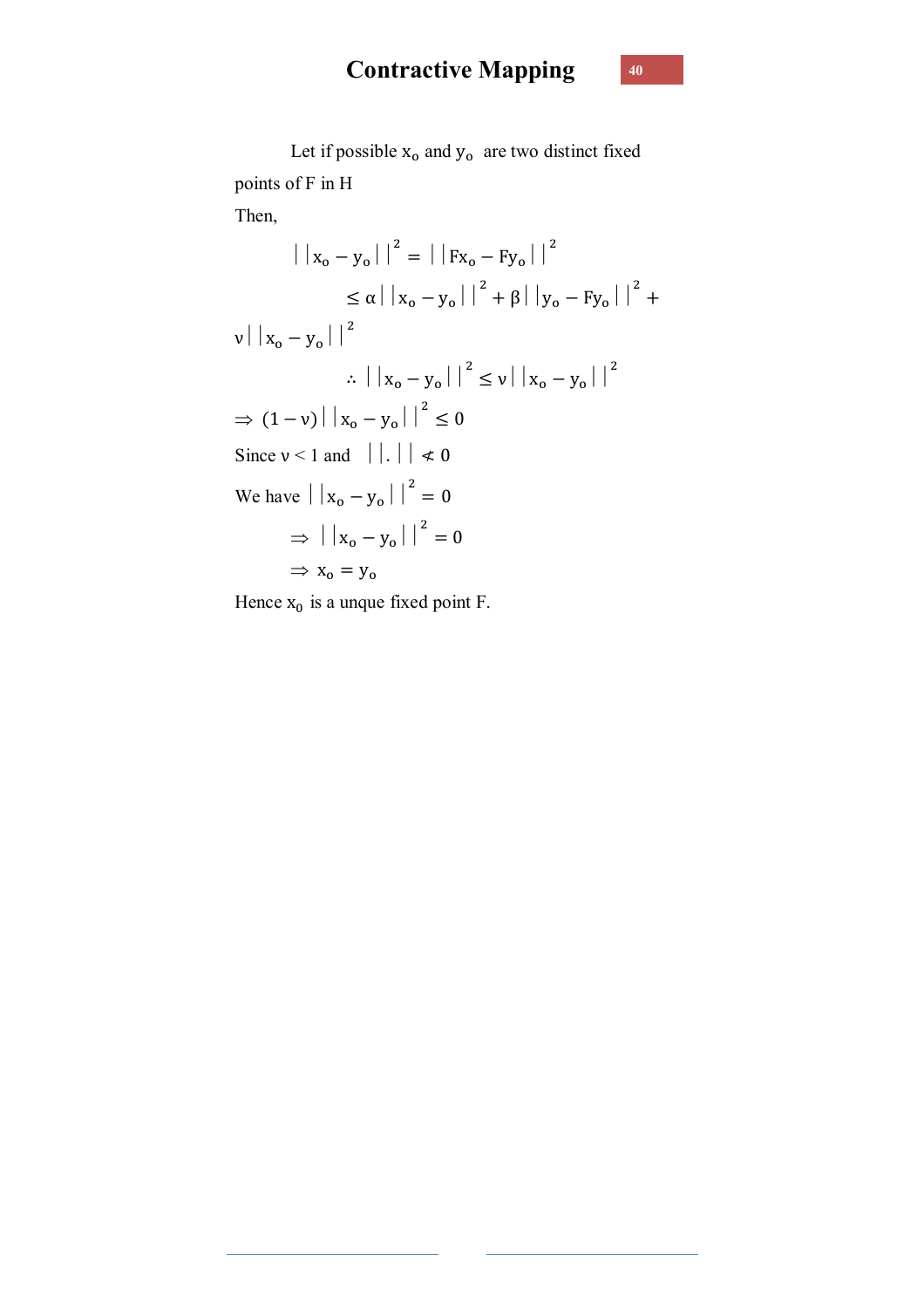## **CHAPTER – III**

## **Kannan Type Mapping in H. Space**

In this chapter we have used Ishikawa iteration for process to obtain a fixed point for a Kannan type mapping Hilbert space. Further, it is shown that the theorem can be extended for two different mappings  $T_1$  and  $T_2$  by the process of Ishikawa [19].

## **3.0 Kannan mapping in Hilbert space [23]**

## **Definition :**

Let C be a closed subset of a Hilbert space H and T :

 $C \rightarrow C$  be a self map satisfy the condition.

 $|\left|Tx - Ty\right| | \leq \left| \left| \left| x - Tx \right| \right| + \left| \left| y - Ty \right| \right| \right|$ 

For all x,  $y \in C$  where  $0 < \alpha < \frac{1}{2}$ . Then T is called

Kannan mapping in Hilbert space.

**3.0.1** In 1991 Kannan type mapping in Hilbert [24] space was defined by Koparde and Waghmode and proved the following theorem by using the Picard's iteration process.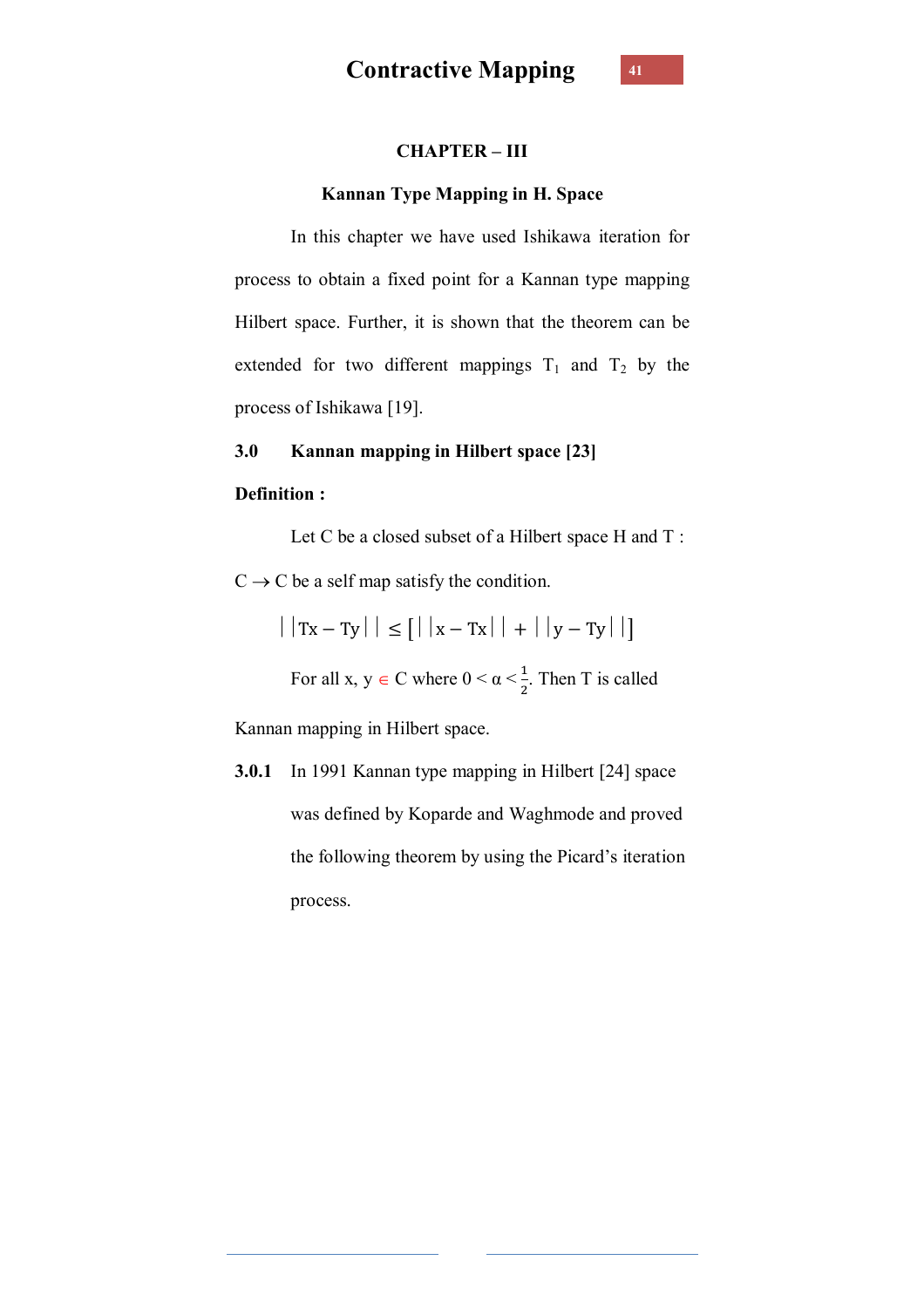## **Definition :**

A mapping  $T : C \rightarrow C$ , Where C is a subset of a

Hilbert space H, is called a Kannan type mapping if

$$
\left| \, \left| \, \mathrm{T}x - \mathrm{T}y \, \right| \, \right|^2 \leq \, \alpha \left[ \, \left| \, \, \right| x - \right]
$$

 $\left[\left| \right|^{2}\right] + \left|\left| y - \frac{\tau}{y} \right| \right|^{2}$ 

For all x,  $y \in C$  and  $0 < \alpha < \frac{1}{2}$ 

**3.0.2 Theorem :** [24] Let C be a closed subset of a

Hilbert space H. Let T be a self mapping on C satisfying

$$
\left| \left| \left| Tx - Ty \right| \right| \right|^2 < \alpha \left[ \left| \left| x - Tx \right| \right| \right]^2 \right] + \left| \left| y - Ty \right| \right|^2
$$

For all x,  $y \in C$  and  $0 \le \alpha \le \frac{1}{2}$ , Then T has a unique fixed point in C.

For our work we need the definition (3.0.1)

and the theorem  $(3.0.2)$  and Ishikawa iteration process  $(I -$ 

1.1.8 and  $I - 1.1.9$ )

Our result runs as follows :

**3.0.3 Theorem :**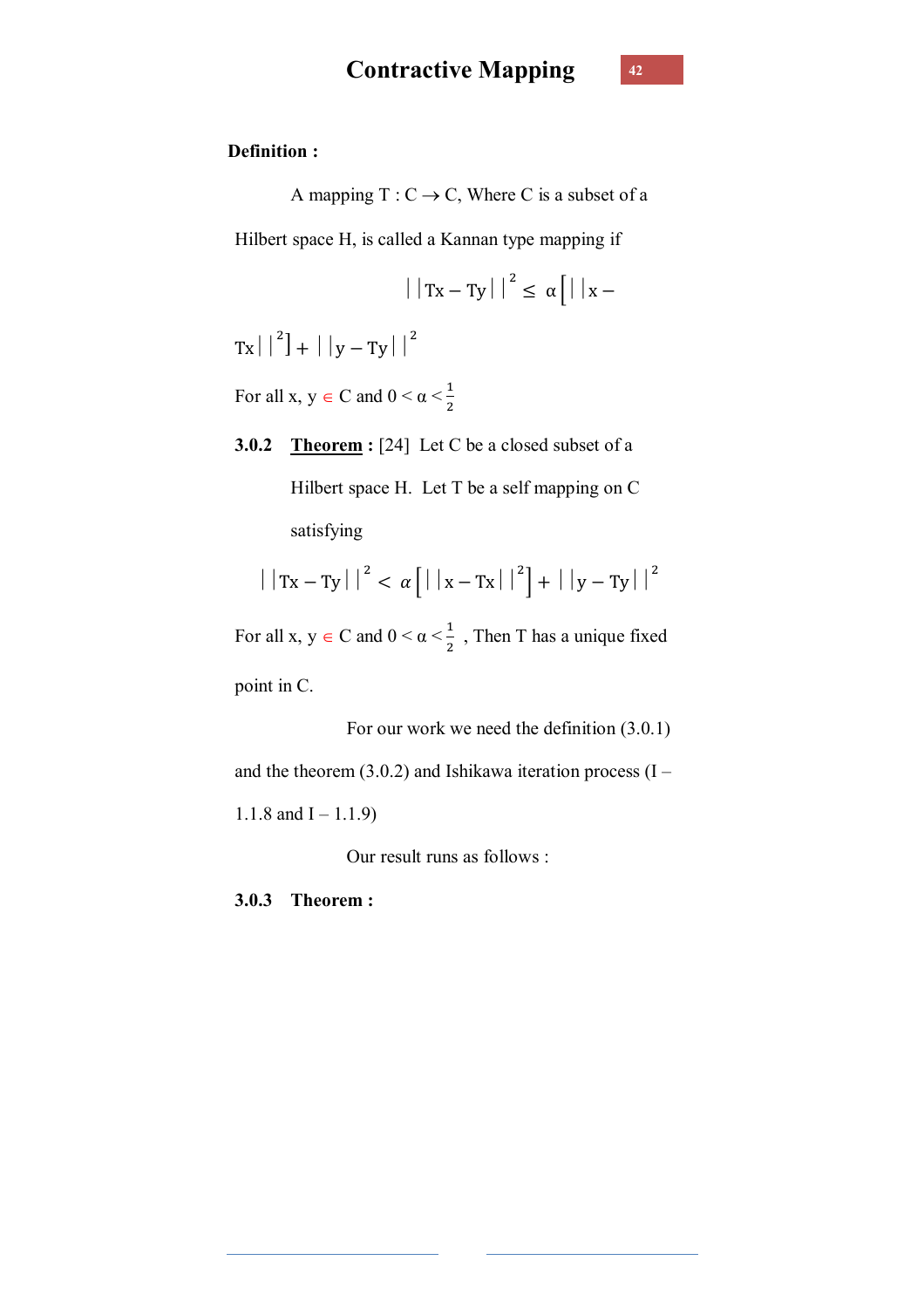Let C be a closed convex subset of a Hilbert space H. Let T be a self map on C satisfying (3.0.1) with  $\alpha(1 +$  $\beta_n^2$  < 1. Suppose  $x_0$  is any point in C and the sequence  ${x_n}$ ) associated with T is defined by Ishikawa scheme I – 1.1.8 and I –1.1.9. Suppose that  $\{\alpha_n\}$  is bounded away from zero.

i.e.  $\underline{\lim}_{n \to \infty} \alpha_n = \alpha > 0$ . If the sequence  $\{x_n\}$  converges to P, then P is a unquie fixed point of T.

Proof : Equation I –1.1.8 implies that

$$
x_{n+1} - x_n = \alpha_n (Ty_n - x_n)
$$

Suppose  $x_n \to P$ , then  $\left| \begin{array}{c} |x_{n+1} - x_n| \end{array} \right|^2 \to 0$  and since

 $\{\alpha_n\}$  is bounded away from zero we have

 $|\left|Tx_n - x_n\right|\right|^2 \to 0$ ………. (3.0.4)

using triangle inequality, we have

$$
|\left|T y_{n} - P\right|^{2} \leq \{T y_{n} - x_{n} | + |\left| x_{n} - x_{n+1} \right| |^{2}
$$
  

$$
\to 0 \text{ as } n \to \infty
$$
  
i.e. 
$$
|\left|Ty_{n} - P\right|^{2} \to 0
$$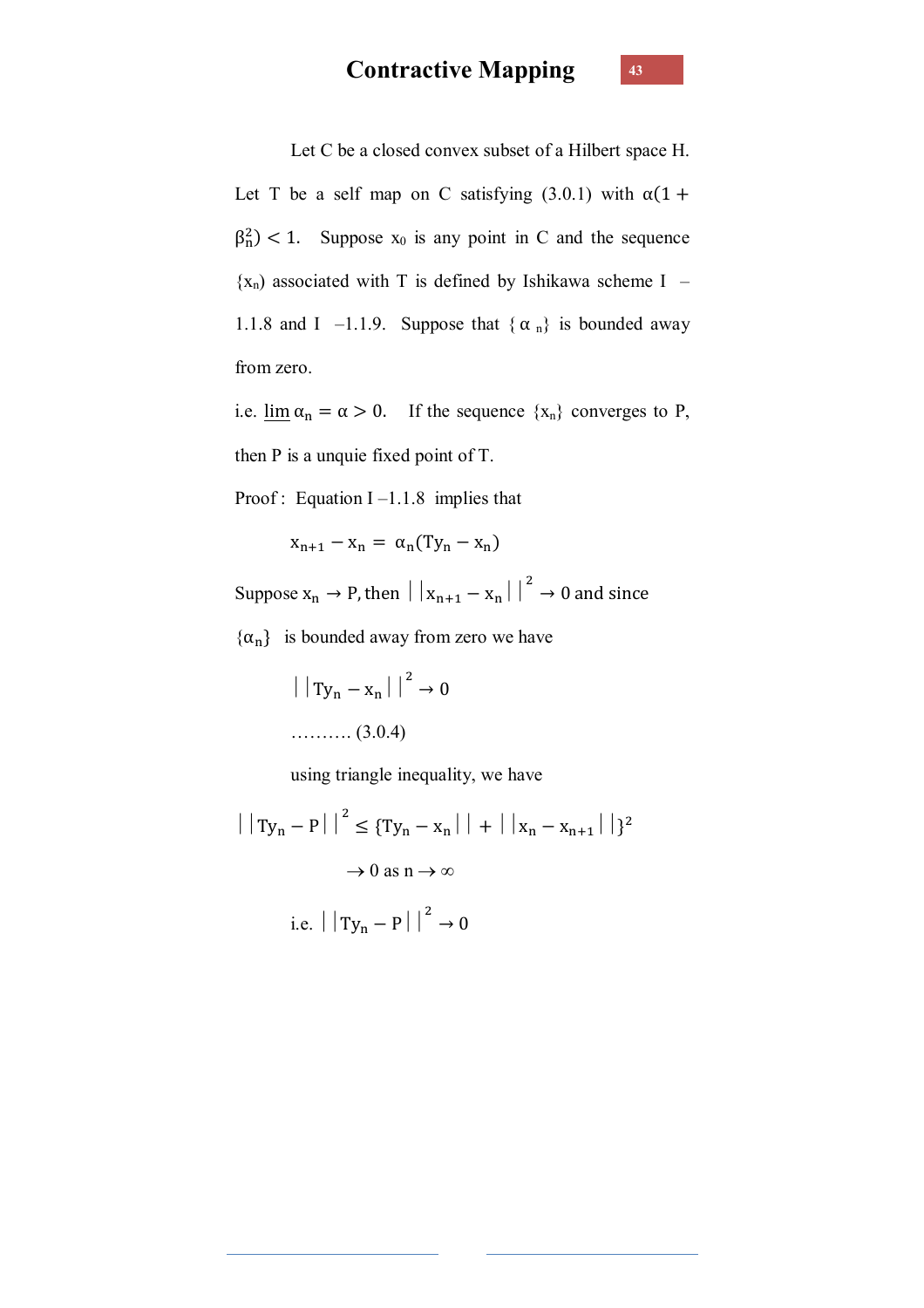using I –1.1.8 and I –1.1.10, where t stand for  $\beta_n$  we obtain the following inequality :  $|\left| y_n - Ty_n \right| |^2 = |\left| \beta_n Tx_n + (1 - \beta_n)x_n - Ty_n \right| |^2$  $= \beta_n | |Tx_n - Ty_n| |^2 + (1 - \beta_n) |x_n Ty_n \left| {}\right| ^2$  $- \beta_n (1 - \beta_n) | |Tx_n - x_n| |^2$ 

$$
= \beta_{n} | |Tx_{n} - Ty_{n}| |^{2} - \beta_{n}(1 - \frac{1}{2})
$$

$$
by 3.0.4
$$

 $(β_n)$ | | Tx<sub>n</sub> – x<sub>n</sub> | |

….. 3.0.6

since T satisfies that

$$
|\left|Tx - Ty\right||^2 \le \alpha \{|\left|x - Tx\right||^2 + |\left|y - xy\right|\right|^2\}
$$

we have,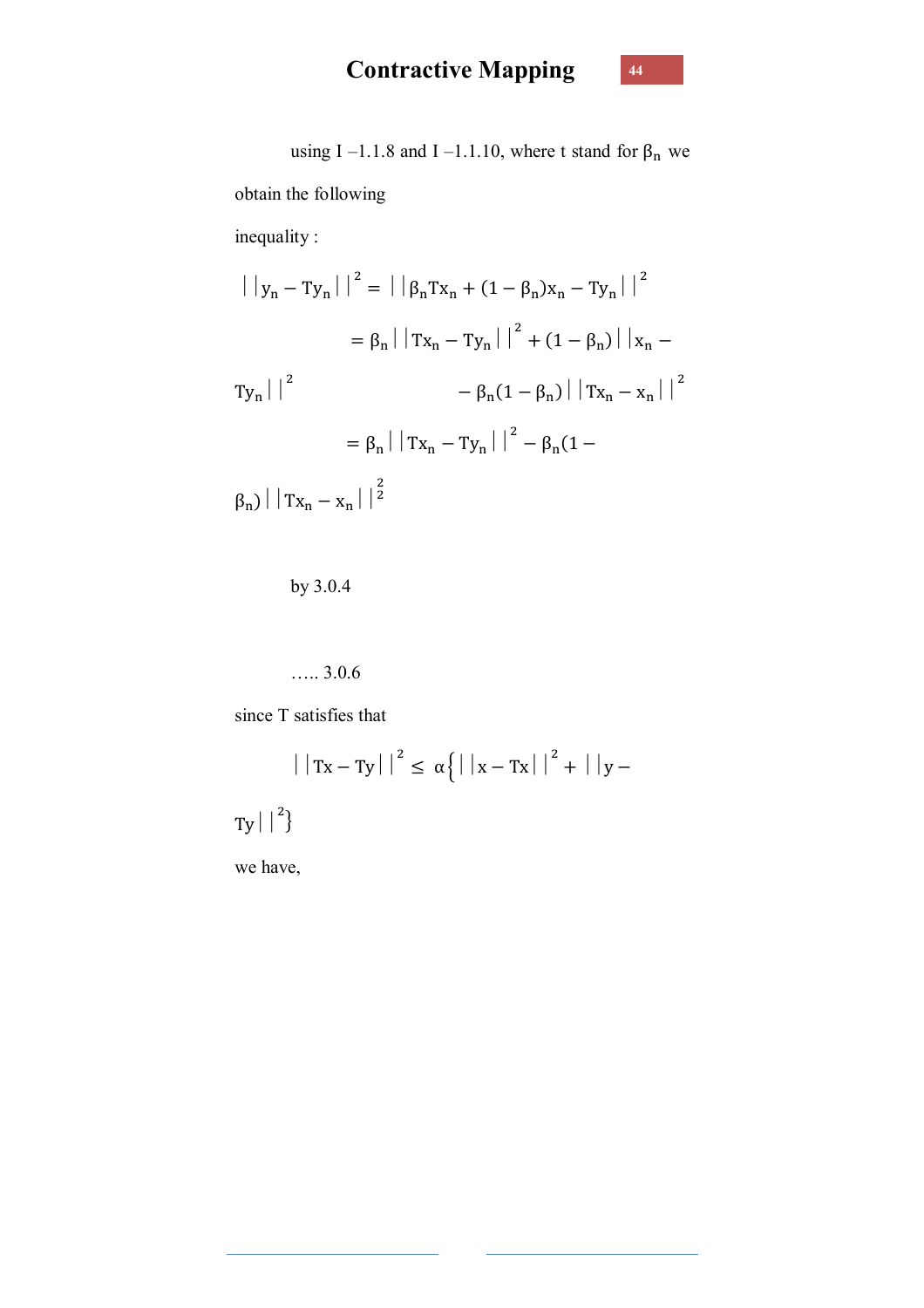$$
||Tx_n - Ty_n||^2 \le \alpha \{ ||x_n - Tx_n||^2 + ||y_n - Ty_n||^2 \}
$$

Using 3.0.6 , the above inequality becomes

$$
||Tx_n - Ty_n||^2
$$
  
\n $\le \alpha \{ ||x - Tx_n||^2 + \beta_n ||Tx_n - Ty_n||^2$   
\n $-\beta_n(1 - \beta_n) ||Tx_n - x_n||^2$ 

$$
\Rightarrow ||Tx_{n} - Ty_{n}||^{2} \leq \alpha \{ [1 - \beta_{n}(1 - \beta_{n})] ||x_{n} - Tx_{n}||^{2} +
$$
  

$$
\beta_{n} ||Tx_{n} - Ty_{n}||^{2}
$$
  

$$
\Rightarrow (1 - \alpha\beta_{n}) ||Tx_{n} - Ty_{n}||^{2} \leq \alpha(1 - \beta_{n} +
$$
  

$$
\beta_{n}^{2}) ||x_{n} - Tx_{n}||^{2}
$$
  

$$
\Rightarrow ||Tx_{n} - Ty_{n}||^{2} \leq \frac{\alpha(1 - \beta_{n} + \beta_{n}^{2})}{1 - \alpha\beta_{n}} ||x_{n} - Tx_{n}||^{2}
$$
...(3.0.7)

Now we use triangle inequality to get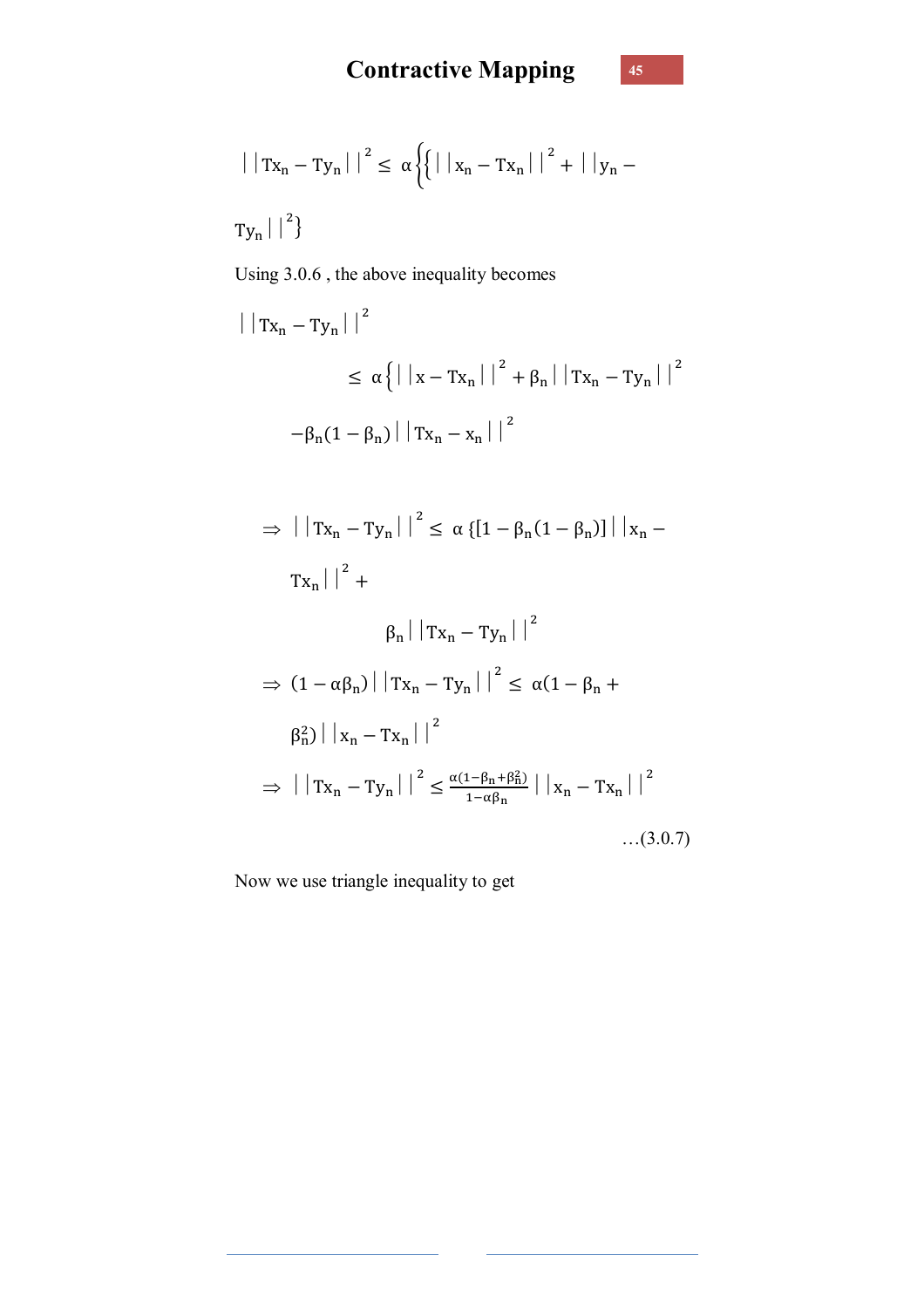$$
||x_n - Tx_n||^2 \le ||Tx_n - Ty_n|| + ||Ty_n - x_n||^2
$$

Therefore 3.0.7 becomes

$$
\left| \left| Tx_{n} - Ty_{n} \right| \right|^{2} \leq \frac{\alpha (1 - \beta_{n} + \beta_{n}^{2})}{1 - \alpha \beta_{n}} \left[ \left| \left| Tx_{n} - Ty_{n} \right| \right|^{2} + \right.
$$
  

$$
\left| \left| Ty_{n} - x_{n} \right| \right|^{2}
$$
  
+ 2 \left| \left| Tx\_{n} - Ty\_{n} \right| \right| \left| \left| Ty\_{n} - x\_{n} \right| \right| \right]  

$$
= \frac{\alpha (1 - \beta_{n} + \beta_{n}^{2})}{1 - \alpha \beta_{n}} \left| \left| Tx_{n} - Ty_{n} \right| \right|^{2}
$$

by 3.0.4

$$
\Rightarrow \left[1 - \frac{\alpha(1-\beta_n + \beta_n^2)}{1-\alpha\beta_n}\right] \mid \left|Tx_n - Ty_n\right| \mid^2 \le 0
$$
  

$$
\Rightarrow \left[1 - \alpha(1+\beta_n^2)\right] \mid \left|Tx_n - Ty_n\right| \mid^2 \le 0
$$
  
Since  $(1+\beta_n^2) < 1 \text{ for } 0 < \alpha < \frac{1}{2}$  and  

$$
\left|\left|\left|\right|\right| \le 0 \quad \text{we have}
$$
  

$$
\left|\left|Tx_n - Ty_n\right|\right| \mid^2 = 0 \quad \text{i.e.} \quad \left|\left|Tx_n - Ty_n\right|\right| \to 0
$$

$$
Tx_n - Ty_n | | = 0 \text{ i.e. } ||Tx_n - Ty_n|| \to 0
$$
  
...... (3.0.8)

Hence,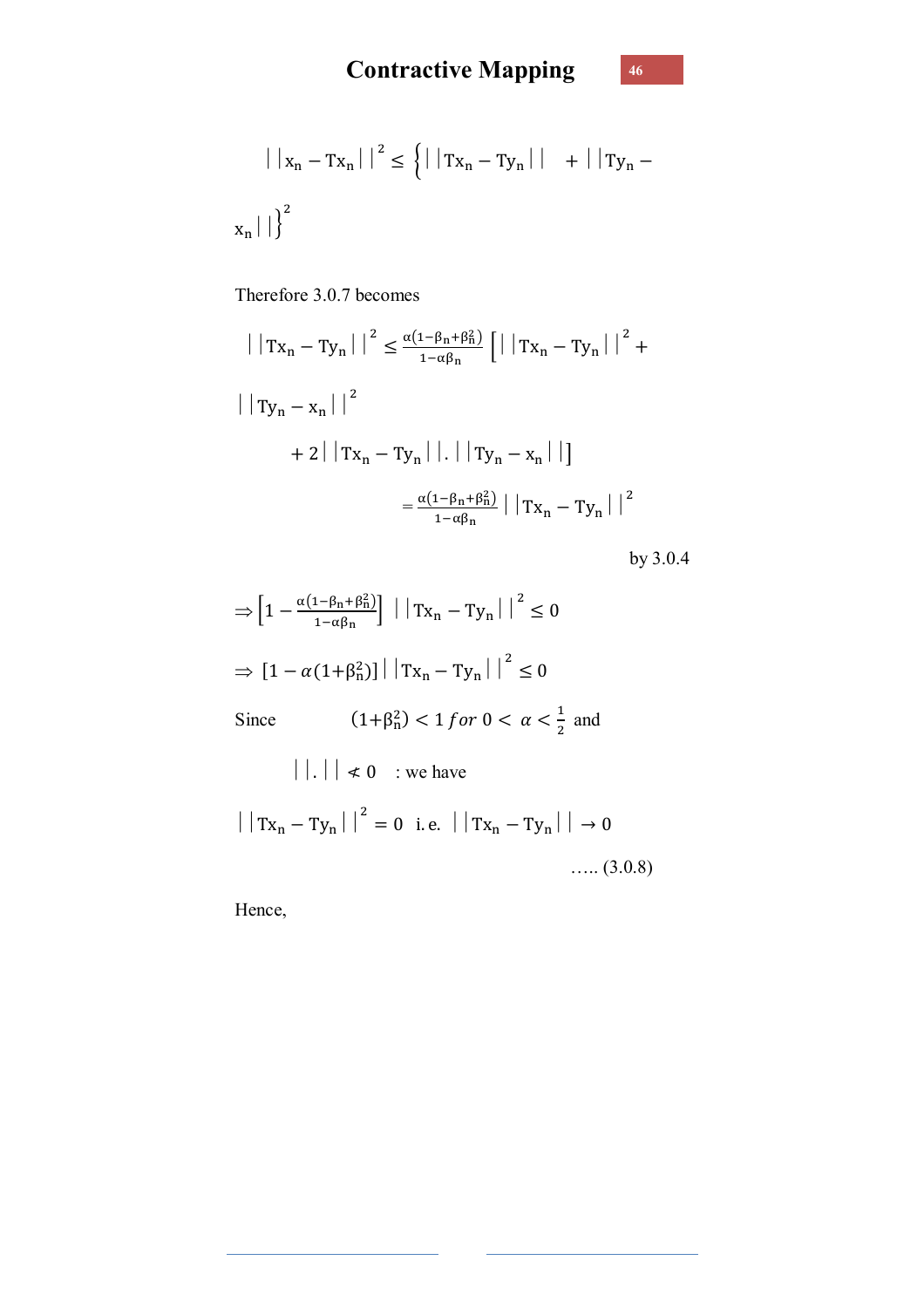$$
|\ |x_n - Tx_n| \ |^2 \leq {\{|\ |x_n - Ty_n|\ | + |\ |Tx_n - Ty_n|\ |\ } + \|\ |Tx_n - Ty_n\ |\ }\}.
$$

…..(3.0.9)

and

$$
|\left| P - Tx_n \right| |^2 \leq {\left| \left| P - x_n \right| \right| + |\left| x_n - Tx_n \right| |}^2 \to 0
$$

…..(3.1.0)

Now we show that P is a fixed point of T.

As T satisfies the inequality in the statement we have,

$$
||Tx_{n} - TP||^{2} \le \alpha ||x_{n} - Tx_{n}|| + ||P -
$$
  
TP||<sup>2</sup>  
 $\rightarrow \alpha ||P - TP||^{2}$   
by 3.0.9 (..... 3.1.1)

Next, using triangle inequality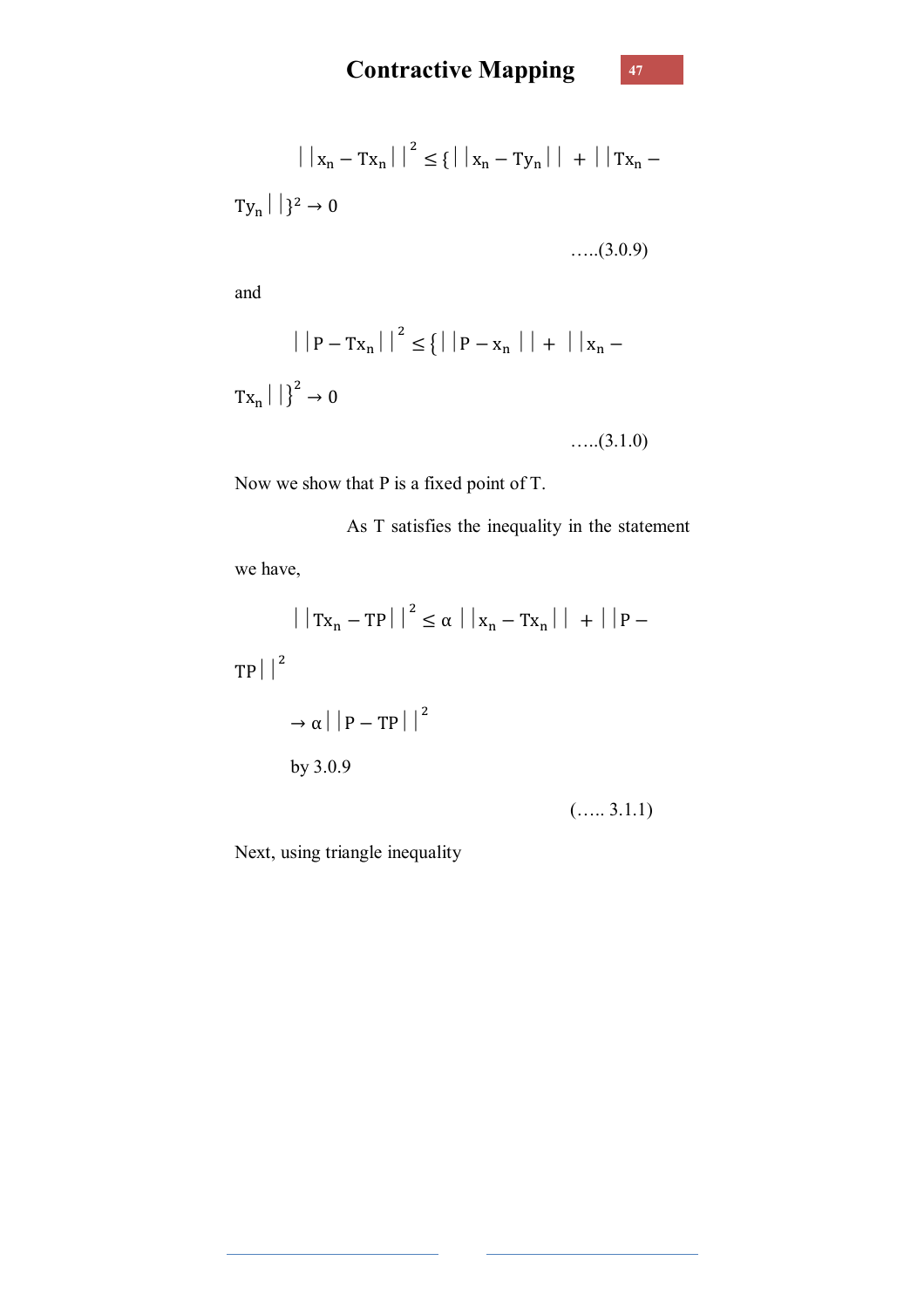$$
|\left|P - TP\right|\Big|^{2} \leq {\left|\left|P - Tx_{n}\right|\Big| + \left|\left|Tx_{n} - TP\right|\right|\right|}^{2}
$$
  
\n
$$
\leq \alpha \left|\left|P - TP\right|\right|^{2} \text{ by (3.1.0 and 3.1.1)}
$$
  
\n
$$
\Rightarrow (1 - \alpha) |\left|P - TP\right|\Big|^{2} \leq 0
$$
  
\nSince  $0 < \alpha < \frac{1}{2}$  and  $||.|| \neq 0$ , we have  
\n
$$
|\left|P - TP\right|\Big|^{2} = 0 \text{ i.e. } |\left|P - TP\right|\Big| = 0
$$
  
\n
$$
TP = P \text{ i.e. P is a fixed point of T}
$$

Let if possible P and q be two fixed points of

T, then

$$
|\left| P - q \right| \big|^{2} = |\left| TP - Tq \right| \big|^{2}
$$
  
\n
$$
\leq \alpha \left\{ \left| \left| P - TP \right| \right|^{2} + |\left| q - Tq \right| \big| \right\}^{2}
$$
  
\n
$$
|\left| P - q \right| | = 0 \qquad P = q
$$

Therefore a mapping  $T : C \rightarrow C$  has a unique fixed point in C.

We verify the above theorem by the following example.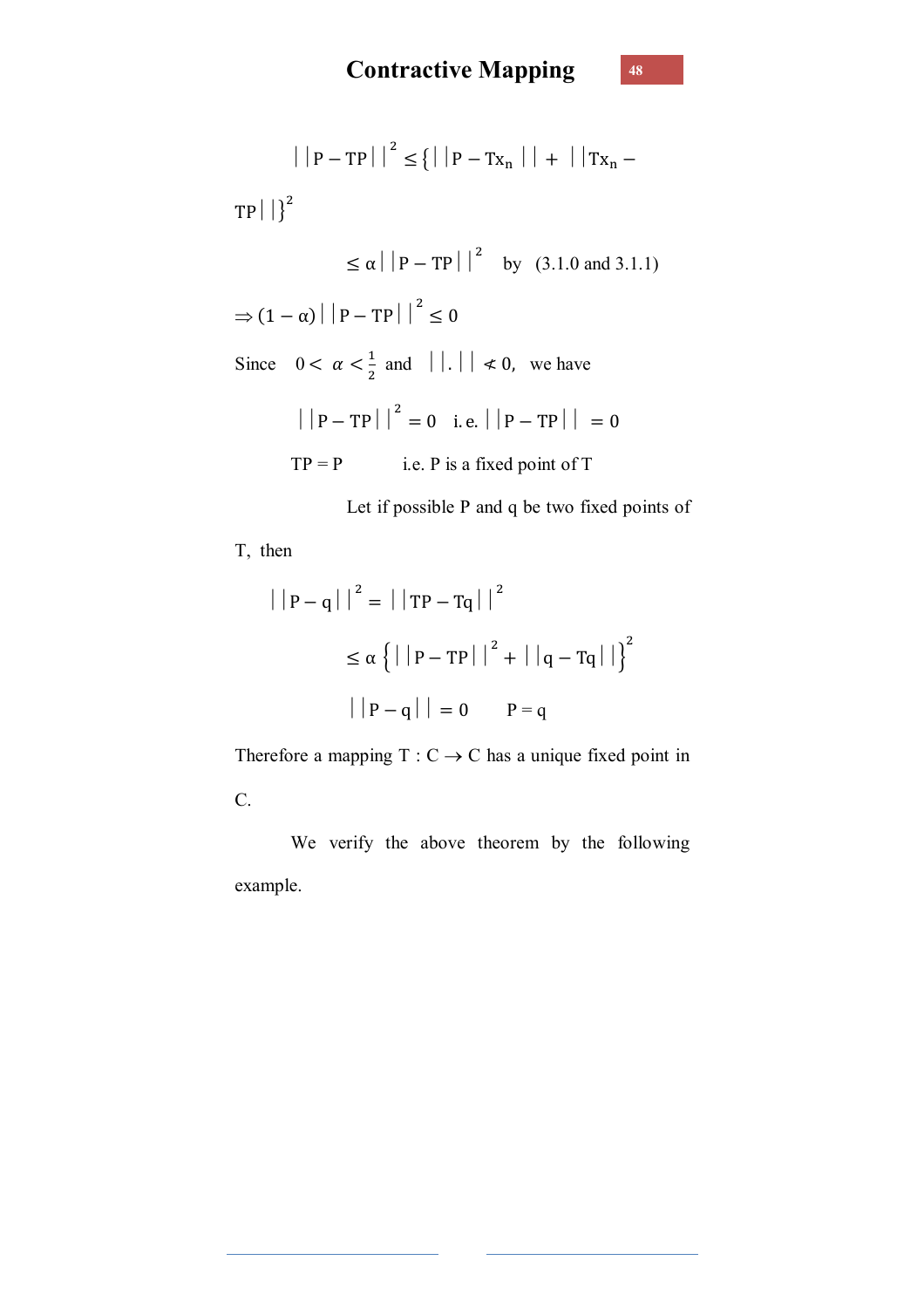Example :

Let  $T : [0, 1] \rightarrow [0, 1]$  be a mapping defined by

$$
Tx = \frac{x}{4}, \text{for all } x \text{ in } [0, 1]
$$

Then 0 is the only fixed point of T

Now,

$$
||Tx - Ty||^2 = ||\frac{x}{4} - \frac{y}{4}||^2
$$
  
=  $\frac{1}{16}||x - y||^2$ 

And

$$
\alpha \left[ \left| \left| x - Tx \right| \right|^{2} + \left| \left| y - Ty \right| \right|^{2} \right]
$$
\n
$$
= \alpha \left[ \left| \left| x - \frac{x}{4} \right| \right|^{2} + \left| \left| y - \frac{y}{4} \right| \right|^{2} \right]
$$
\n
$$
= \frac{9\alpha}{16} \left[ \left| \left| x \right| \right|^{2} + \left| \left| y \right| \right|^{2} \right]
$$

There for  $\frac{1}{9} < \alpha < \frac{1}{2}$  $\frac{1}{2}$  we have

$$
||Tx - Ty||^2 \le \alpha
$$
  $||x - Tx||^2 + ||y - Ty||^2$ 

Also for any  $x_0 \in [0, 1]$ 

$$
x_n = \frac{1}{4^n} x_0 \qquad \qquad \to 0 \text{ as } \to n
$$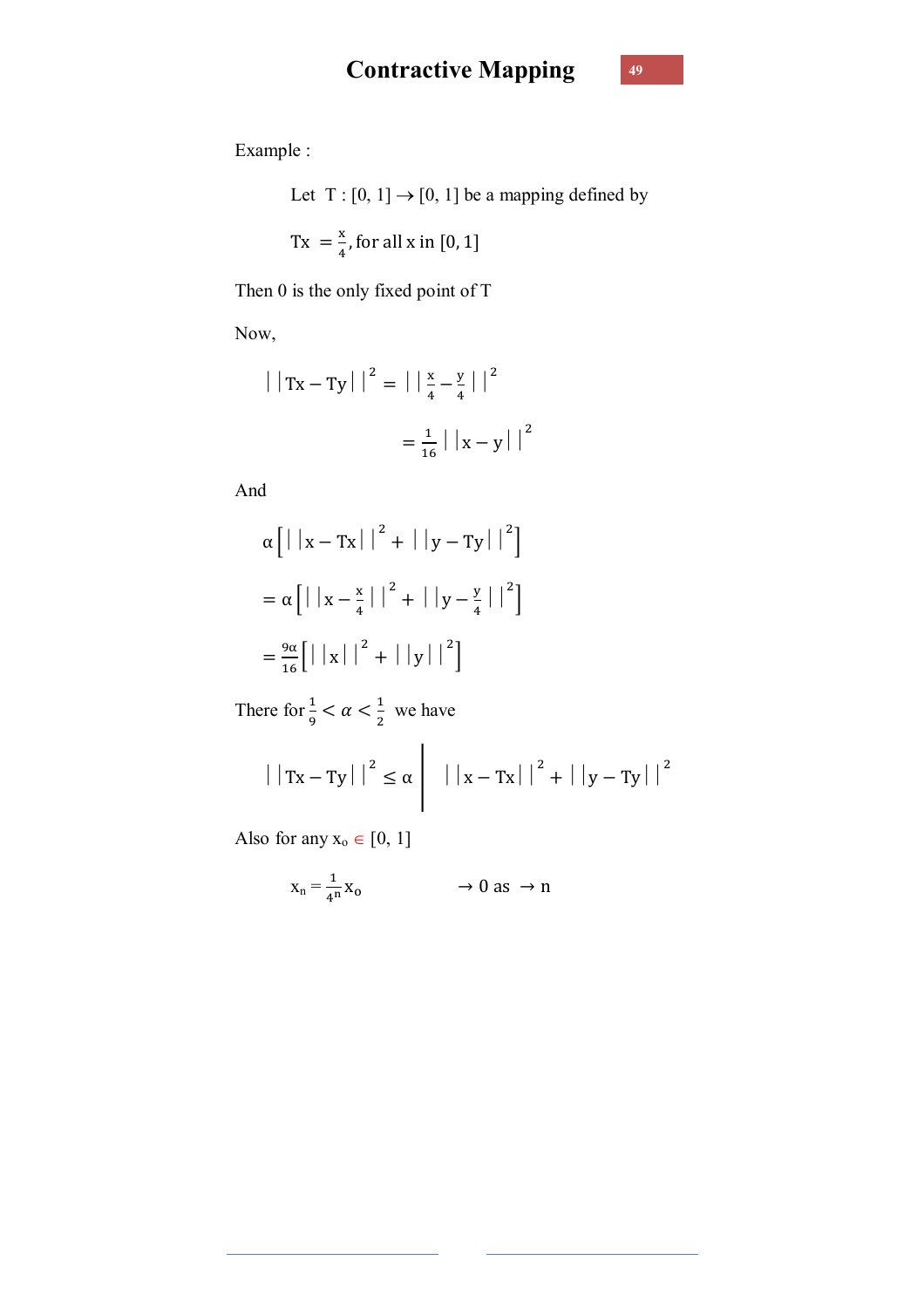By the statement of the theorem this limit 0 is the unique fixed point of T. This verifies the theorem.

## **3.0.2 Theorem :**

Let C be a closed convex subset of a Hilbert space H. Let  $T_1$  and  $T_2$  be two self mapping on C satisfying

$$
\left|\,\, \left|\, T_1x-T_2y\,\right| \,\right|^{\,2} \leq \alpha \left[\,\left|\,\, \left|\, x-T_1x\,\right| \,\right|^{\,2} \,\right|\,\left|\, y-T_2\,\right| \,\right|^{\,2}\right]
$$

 $\forall$  x, y in C with  $0 < \alpha < \frac{1}{2}$  $\frac{1}{2}$  and  $a + \beta_n^2 < 1$ 

Suppose  $x_0$  is any point in C and the sequence  $\{x_n\}$ 

associated with  $T_1$  and  $T_2$  defined by Ishikawa

scheme I –1.1.8 and I –1.1.9 Suppose further that  $\{\alpha_n\}$  is

bounded away from zero. If the sequence  $\{x_n\}$  converges to

P, then P is a unique common fixed point of  $T_1$  and  $T_2$ .

Proof :

From Chapter I-1.1.8 we have,

$$
x_{n+1} = (1 - \alpha_n)x_n + \alpha_n T_2 y_n
$$

 $\Rightarrow$  x<sub>n+1</sub> - x<sub>n</sub> =  $\alpha_n(T_2y_n - x_n)$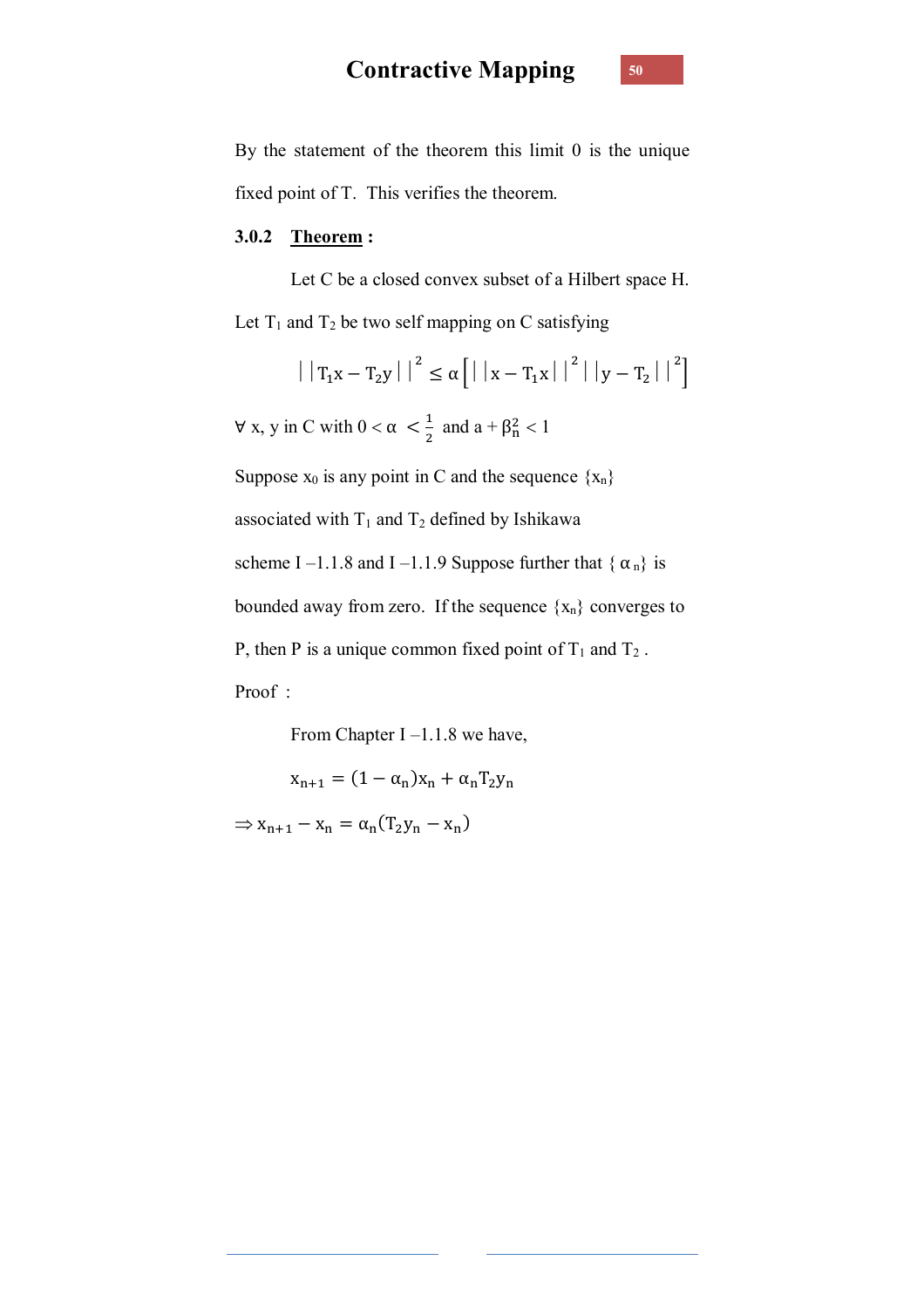Suppose  $x_n \to P$ , then  $\left| \begin{array}{cc} |x_{n+1} - x_n| \end{array} \right|^2 \to 0$  and  $\{ \alpha_n \}$  is a sequence bounded away from zero we have  $\frac{1}{T_2y_n}$  −  $x_n \mid \big|^2 \to 0$ 

….(3.2.1)

Using triangle inequality it follows that

$$
|\left|T_{2}y_{n} - P\right| |^{2} \leq \{ |\left|T_{2}y_{n} - x_{n}\right| | + |\left|x_{n} - x_{n+1}\right| |\right\}^{2}
$$

 $\rightarrow$  0 as n  $\rightarrow \infty$ 

i.e. 
$$
||T_2y_n - P||^2 \to 0
$$
 ....(3.2.2)

using  $(I - 1.1.8$  and 1.1.10), where t stands for  $\beta_n$  we obtain the following inequality

$$
||y_{n} - T_{2}y_{n}||^{2} = ||\beta_{n}T_{1}x_{n} + (1 - \beta_{n})x_{n} - T_{2}y_{n}||^{2}
$$
  
=  $\beta_{n}||T_{1}x_{n} - T_{2}y_{n}||^{2} + (1 - \beta_{n})||x_{n} - T_{2}y_{n}||^{2}$   
 $- \beta_{n}(1 - \beta_{n})||T_{1}x_{n} - x_{n}||^{2}$  ...... (3.2.3)

Using the inequality of the statement we have,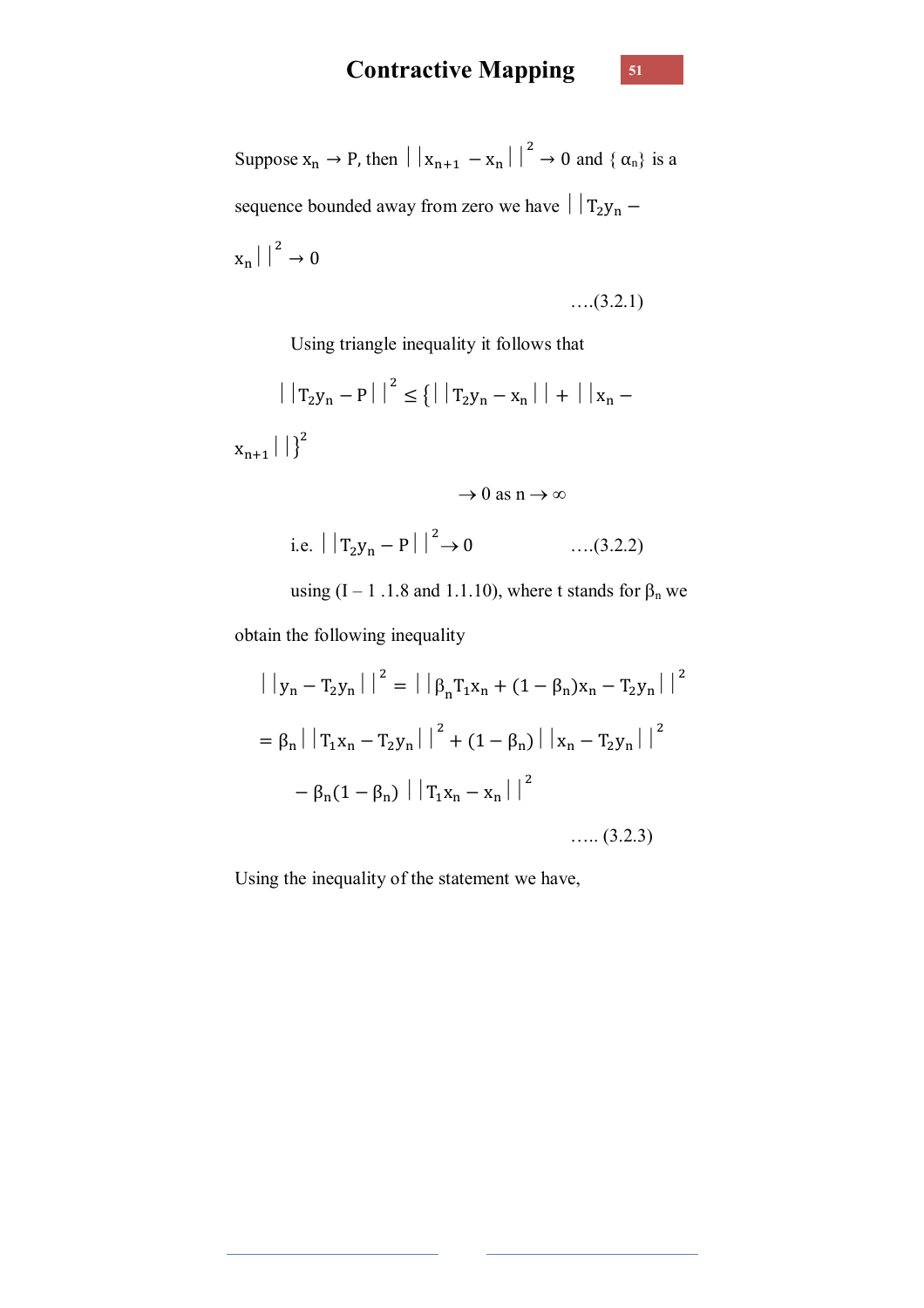$$
\left| \left| T_{1}x_{n} - T_{2}y_{n} \right| \right|^{2}
$$
\n
$$
\leq \alpha \left[ \left| \left| x_{n} - T_{1}x_{n} \right| \right|^{2} + \left| \left| y_{n} - T_{2}y_{n} \right| \right|^{2} \right]
$$
\n
$$
\leq \alpha \left[ \left| \left| x_{n} - T_{1}x_{n} \right| \right|^{2} +
$$
\n
$$
\beta_{n} \left| T_{1}x_{n} - T_{2}y_{n} \right| \right|^{2} \right]
$$
\n
$$
+ (1 - \beta_{n}) \left| \left| x_{n} - T_{2}y_{n} \right| \right|^{2} -
$$
\n
$$
\beta_{n} (1 - \beta_{n})
$$
\n
$$
\left| T_{1}x_{n} - x_{n} \right| \right|^{2}
$$

by … 3.2.3

$$
\Rightarrow ||T_1x_n - T_2y_n||^2 \le \alpha \beta_n ||T_1x_n - T_2y_n||^2
$$

$$
[\alpha - \alpha \beta_n (1 - \beta_n) ||x_n - T_1x_n||^2
$$

$$
\Rightarrow (1 - \alpha \beta_n) ||T_1x_n - T_2y_n||^2
$$

$$
\le [\alpha - \alpha \beta_n (1 - \beta_n)] ||x_n - T_1x_n||^2
$$

$$
\Rightarrow ||T_1x_n - T_2y_n||^2 \le \frac{\alpha - \alpha \beta_n + \alpha \beta_n^2}{1 - \alpha \beta_n} ||x_n - T_1y_n||^2
$$
....(3.2.4)

Now,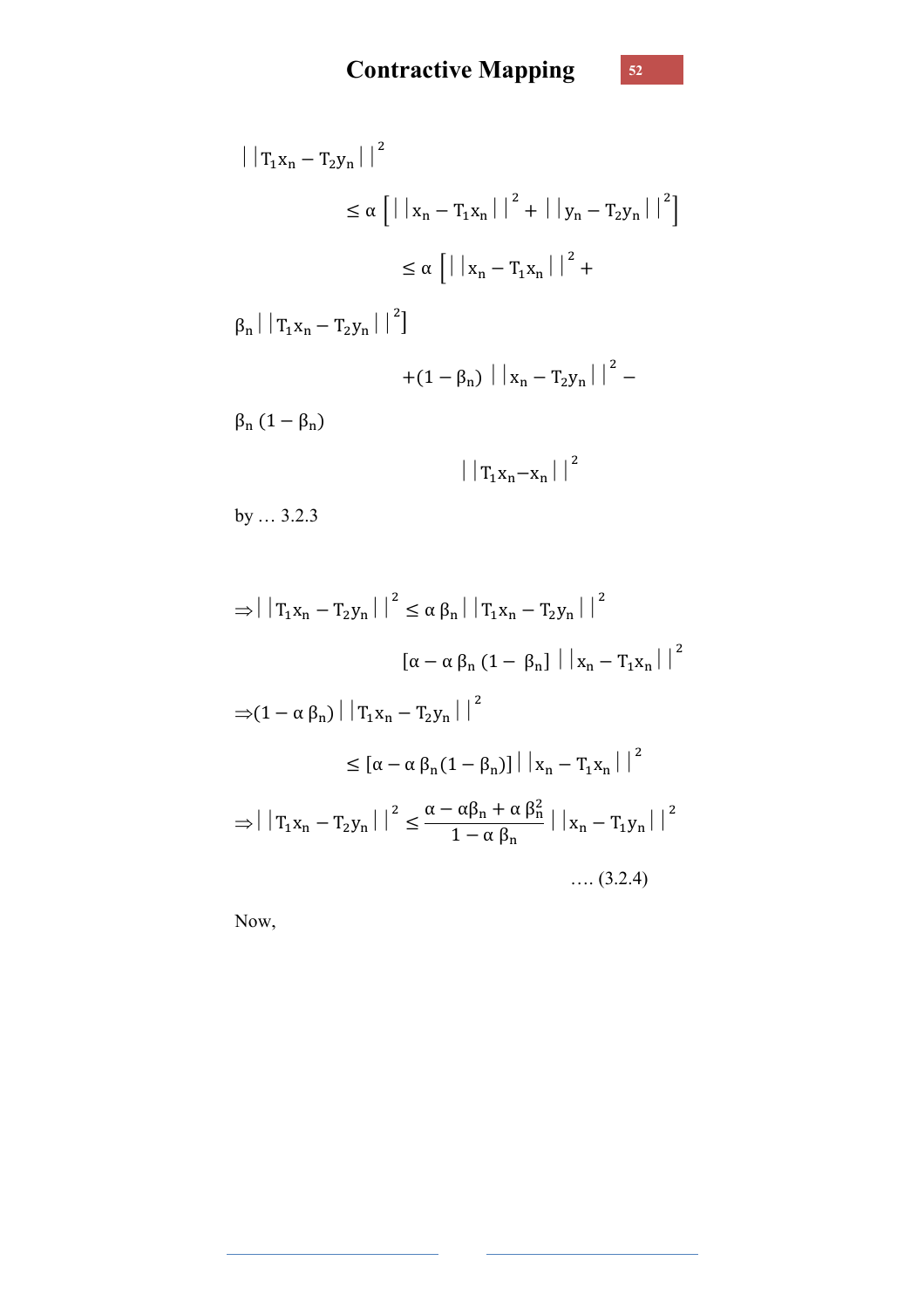$$
||x_n - T_1x_n||^2
$$
  
\n $\leq {||T_1x_n - T_2y_n|| + ||T_2y_n - x_n||}^2$ 

Therefore 3.2.4 becomes

$$
\Rightarrow ||T_1x_n - T_2y_n||^2
$$
  
\n
$$
\leq \frac{\alpha - \alpha\beta_n + \alpha\beta_n^2}{1 - \alpha\beta_n} [||T_1x_n - T_2y_n||^2
$$
  
\n
$$
+ ||T_2y_n - x_n||^2 + 2||T_1x_n - T_2y_n||x||T_2y_n - x_n||]
$$

Using Triangle inequality

$$
\Rightarrow \left[1 - \frac{\alpha - \alpha \beta_n + \alpha \beta_n^2}{1 - \alpha \beta_n}\right] | |T_1 x_n - T_2 y_n| |^2 \le 0
$$
  
by 3.2.1  

$$
\Rightarrow [1 - \alpha (1 + \beta_n^2)] | |T_1 x_n - T_2 y_n| |^2 \le 0
$$
  
Since  $0 \le \alpha + \alpha \beta_n^2 < 1$  for  $0 < \alpha < \frac{1}{2}$ ,  
we have  $||T_1 x_n - T_2 y_n||^2 = 0$  .... (3.2.5)

Next, using triangle inequality, we have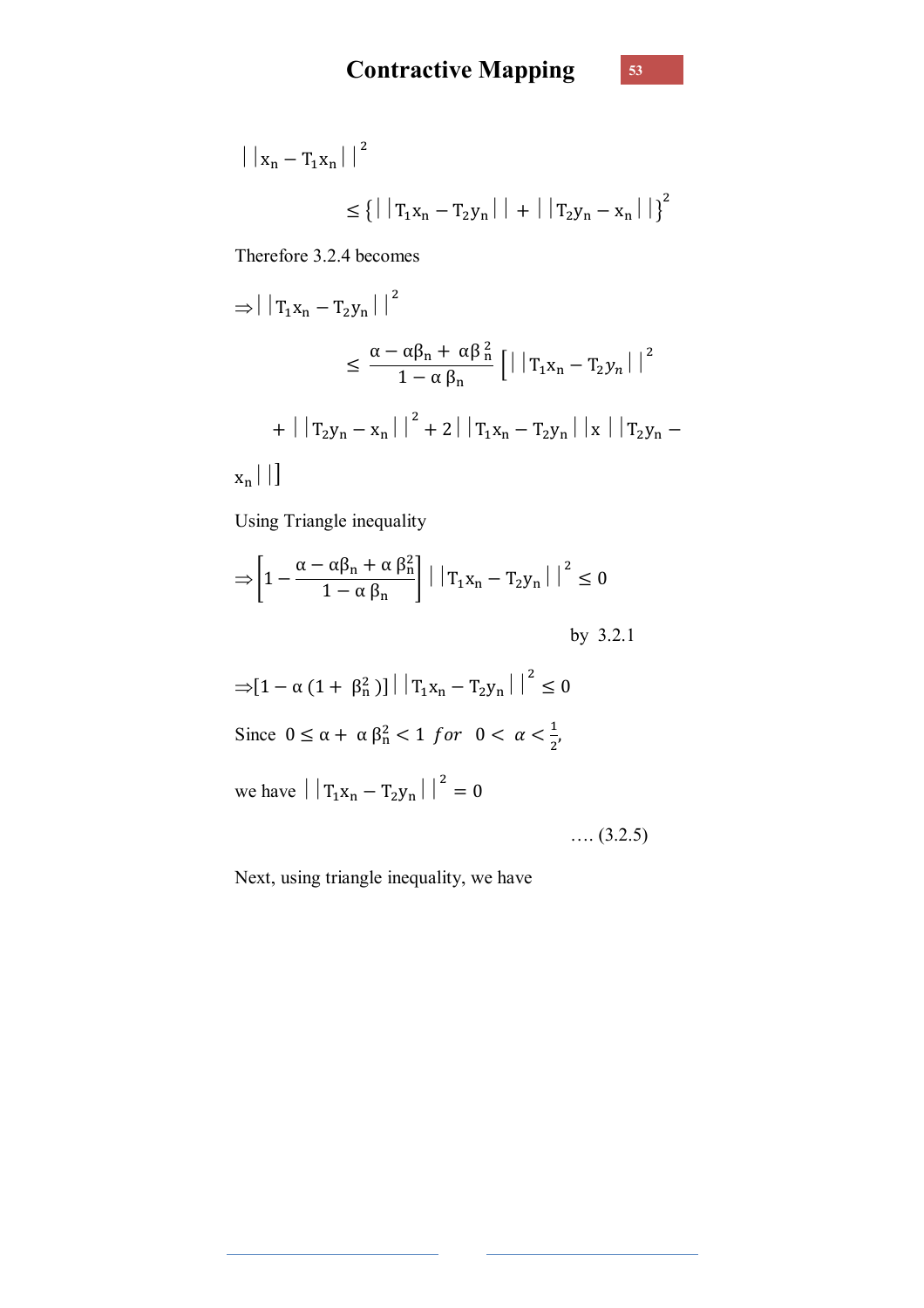$$
||x_{n} - T_{1}x_{n}||^{2}
$$
  
\n
$$
\leq {||x_{n} = T_{2}y_{n}|| + ||T_{1}x_{n} - T_{2}y_{n}||^{2}}
$$
  
\n.... (3.2.6)

$$
\rightarrow
$$
 0 by 3.2.1 and 3.2.5

and

$$
||P - T_1x_n||^2 \leq {||P - x_n|| + ||x_n - T_1y_n||}^2
$$
  
\n $\rightarrow 0$  as  $x_n \rightarrow P$  and 3.2.6

Now we try to show that P is a fixed point of both  $T_1$ 

and  $\mathrm{T}_2$  :

consider,

$$
\left| \left| T_1 x_n - T_2 P \right| \right|^2
$$
  
\n
$$
\leq \alpha \left[ \left| \left| x_n - T_1 x_n \right| \right|^2 + \left| \left| P - T_2 P \right| \right|^2 \right]
$$
  
\n.... (2.2.7)  
\n
$$
\rightarrow \alpha \left| \left| P - T_2 \right| \right|^2 \text{ by } 3.2.6
$$

Using triangle inequality we have

$$
||P - T_2P||^2 \leq {||P - T_1x_n|| + ||T_1x_n - T_2P||}^2
$$
  
 $\leq \alpha ||P - T_2P||^2$  by 3.2.7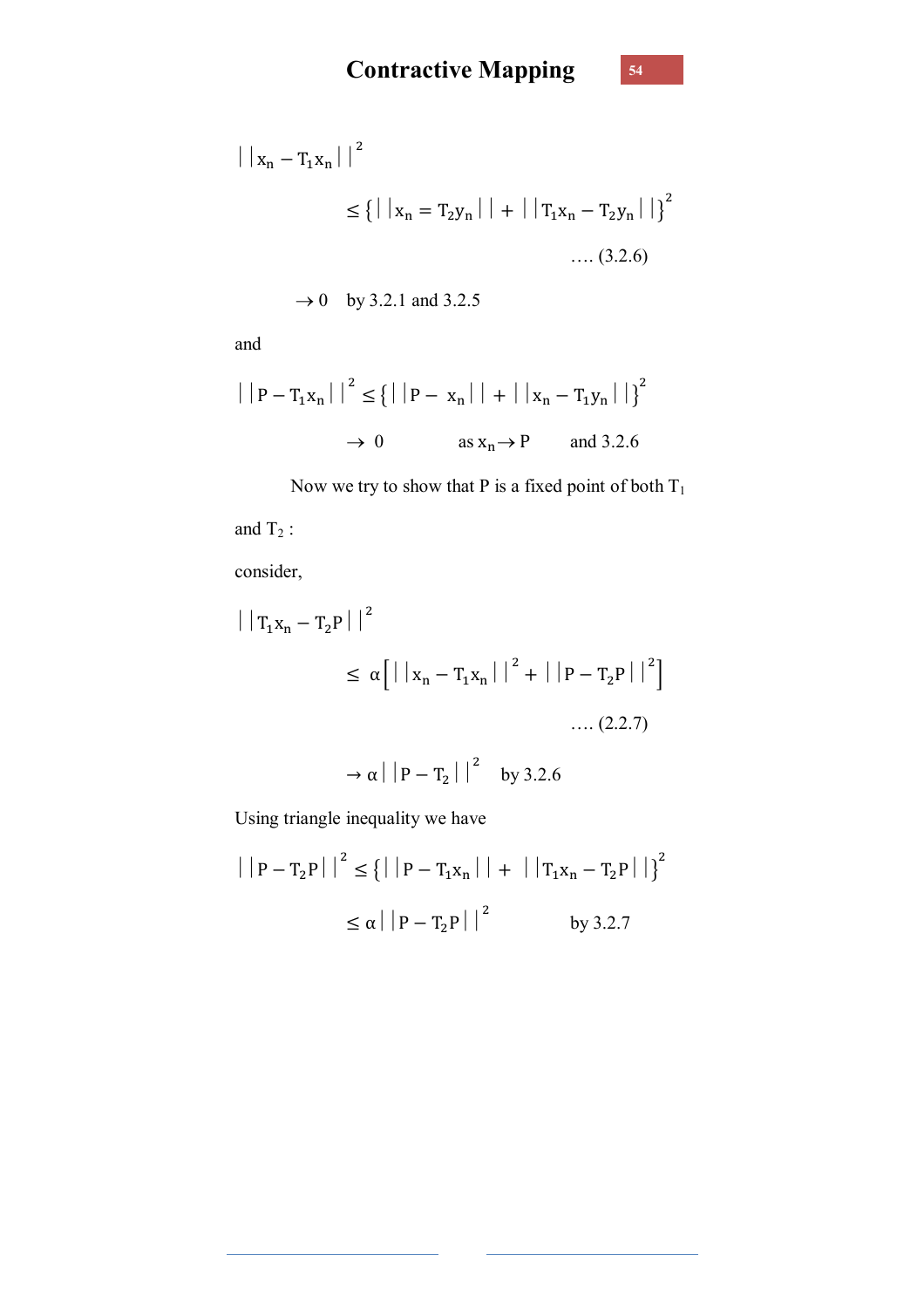$$
\Rightarrow (1-\alpha) | |P - T_2P| |^2 \le 0
$$

Since  $0 < \alpha < \frac{1}{2}$  $\frac{1}{2}$  and  $||.|| \neq 0$  we have,

$$
|\left| P - T_2 P \right| | = 0 \qquad T_2 P = P
$$

Similarly we can show that P is also a fixed point of  $T_1$  i.e.  $T_1P = P$ . Thus P is a common fixed point of  $T_1$  and  $T_2$ .

Let if possible P and q be two common fixed points of  $T_1$  and  $T_2$ , then

$$
|\left|p - q\right| \big|^2 = |\left|T_1 p - T_2 q\right| \big|^2
$$
  
\n
$$
\leq \alpha \Big[ \left| \left|p - T_1 p\right| \right|^2 + |\left|q - T_2 p\right| \big|^2 \Big]
$$
  
\n
$$
= 0
$$
  
\n
$$
\Rightarrow |\left|p - q\right| \big| = 0
$$
  
\n
$$
\Rightarrow P = q
$$

Hence  $T_1$  and  $T_2$  have unique common fixed point in C.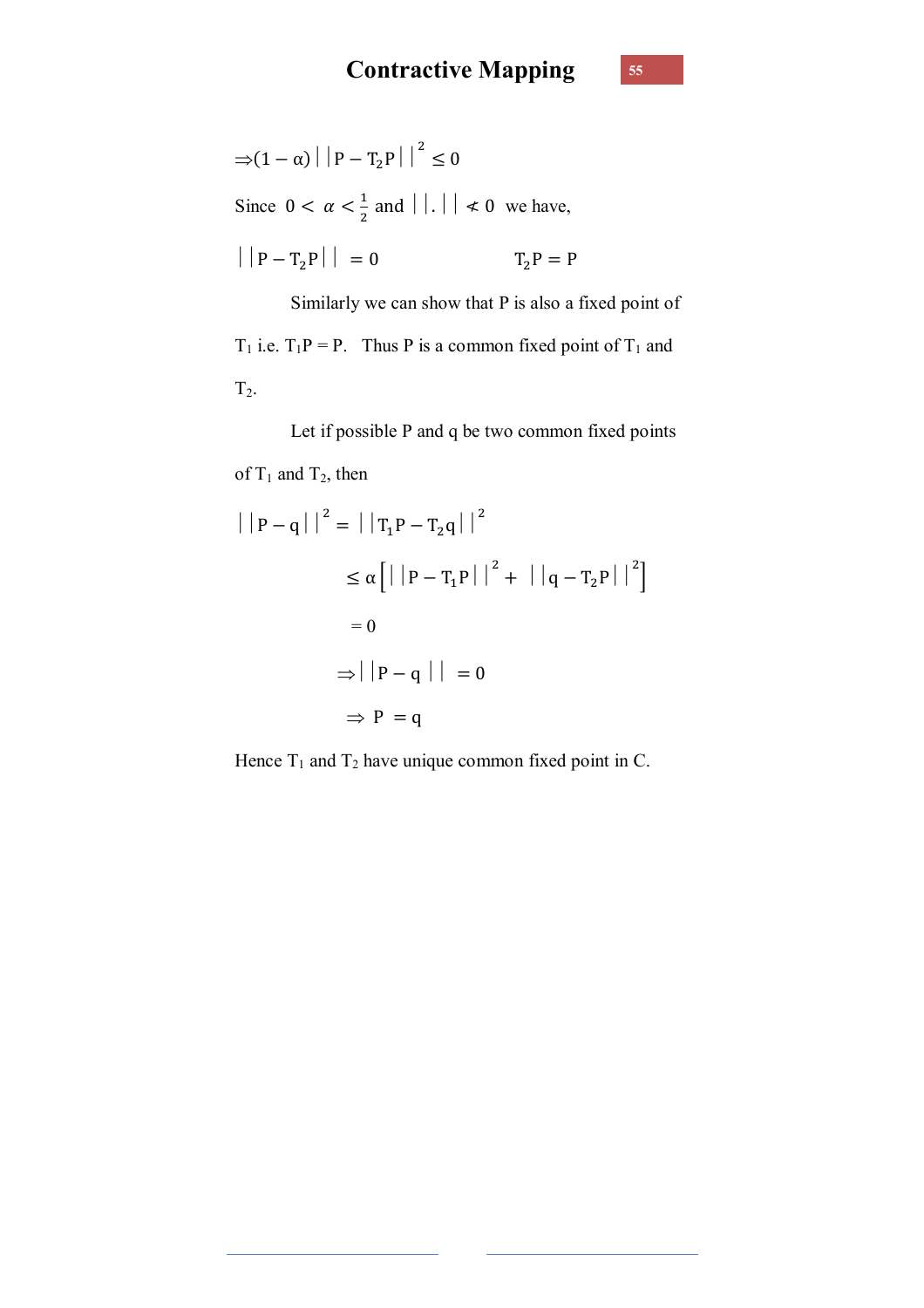## **CHAPTER – IV**

## **Generalised contraction mapping in Hilbert space**

## **4.0.0 Introduction**

The well-known Banach [2] contraction principle has been extended by a number of research workers working in the field of fixed point theory in several directions to different spaces which can be stated as follows

Let X be a banach space and C be a closed convex subset of X, then a contraction mapping  $T$  of  $C$  into itself satisfying.

```
||Tx - Ty|| \le ||x - y||
```
for some  $\alpha \in (0, 1)$  and for all x, y in C has a unique point  $P \in C$  such that  $TP = P$ .

the definition of contraction mapping has undergone successive generalisations [39] in complete metric space by R. Kannan [21], Reich [40], Hardy and Rogers [16] proved some fixed point theorem by considering the following general form of contraction mapping.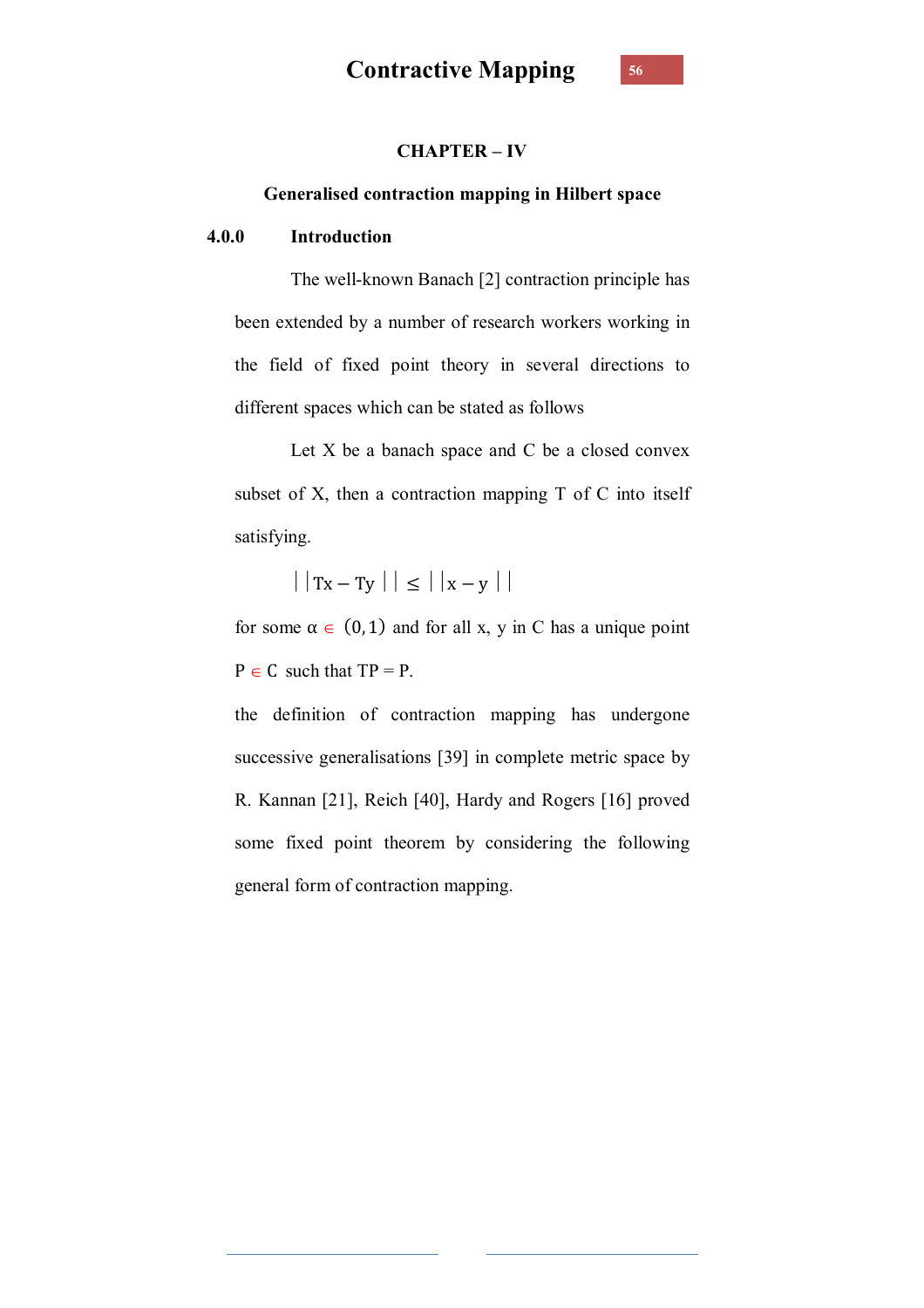Let  $X$  by a complete metric space, then a contraction mapping T of C into itself satisfying.

$$
d(Tx, Ty) \le a_1 d(x, y) + a_2 d(x, Ty) + a_3 d(y, Tx) + a_4 d(x, Tx) + a_5 d(y, Ty)
$$

where  $a_i \geq 0$  and  $\sum a_i < 1$ ହ  $i = 1$ 

Khan and Imdad [22] considered the above generalised contraction in Banach space in the following form :

T be a self map of closed convex subset of a Banach space X satisfying

$$
|\ |Tx - Ty \ | \ | \leq a \ | \ |x - y \ | \ | + b \ [ \ | \ |x - Tx \ | \ | + | \ |y - Ty \ |
$$

$$
+ C \ [ \ | \ |x - Ty \ | \ | + | \ |y - Tx \ ]
$$

for every x and y in C, a, b,  $c \ge 0$  and  $0 \le a + 4b + 4c < 2$ 

Naimpally and Singh [33] used the two contraction conditions and proved some fixed point theorems.

Ganguly [14] in his recent paper defined a generalised non-expansive mapping in the following way :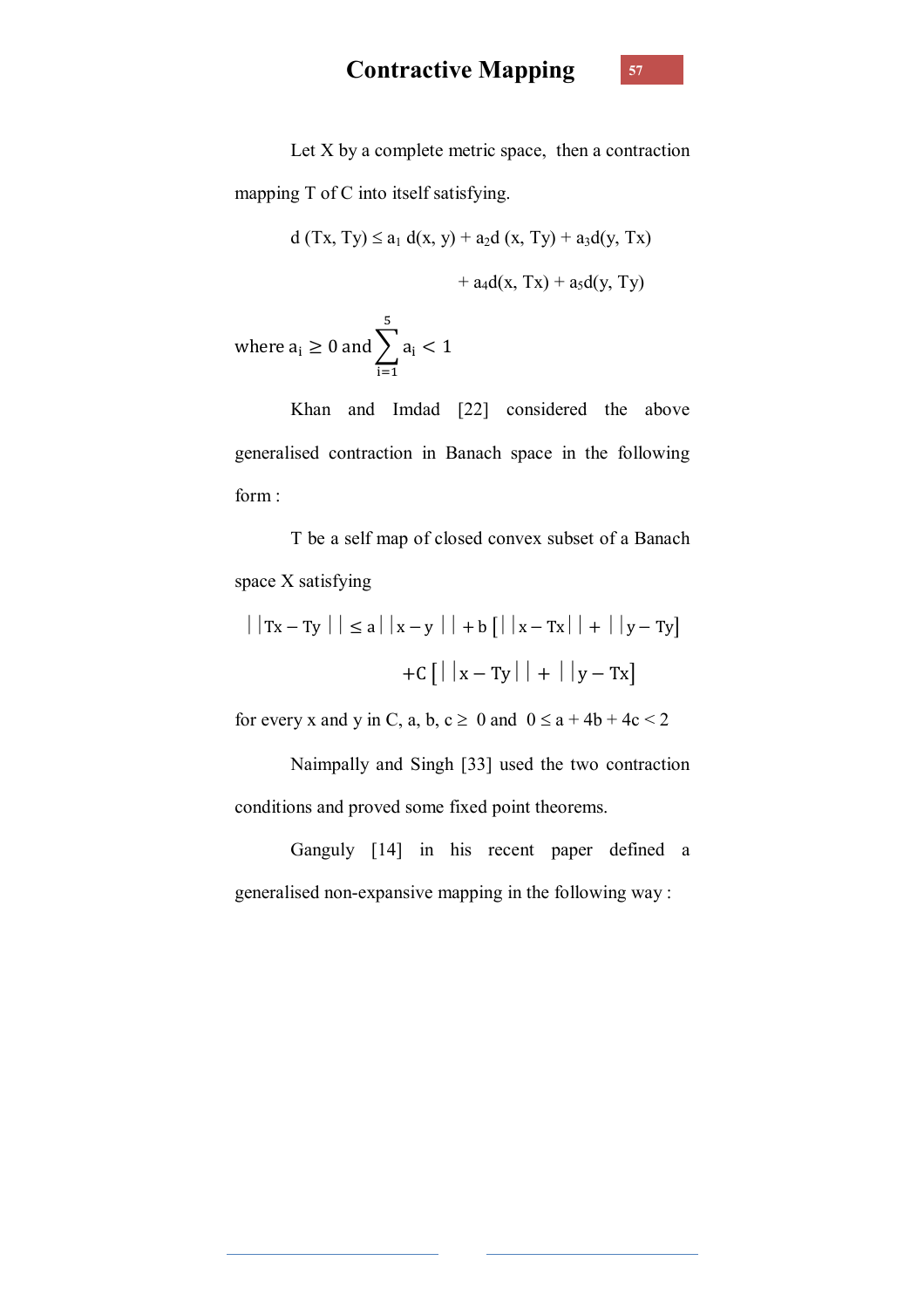A self map T of a subset of a normed linear space X is said to be genralised non-expansive if

$$
|Tx - Ty| < \max\{| |x - y| |, | |x - Tx| |, | |y - xy| |, | |x - y - xy| |, | |x - y - xy| |, | |x - y - xy| |, | |x - y - xy| |, | |x - y - xy| |, | |x - y - xy| |, | |x - y - xy| |, | |x - y - xy| |, | |x - y - xy| |, | |x - y - xy| |, | |x - y - xy| |, | |x - y - xy| |, | |x - y - xy| |, | |x - y - xy| |, | |x - y - xy| |, | |x - y - xy| |, | |x - y - xy| |, | |x - y - xy| |, | |x - y - xy| |, | |x - y - xy| |, | |x - y - xy| |, | |x - y - xy| |, | |x - y - xy| |, | |x - y - xy| |, | |x - y - xy| |, | |x - y - xy| |, | |x - y - xy| |, | |x - y - xy| |, | |x - y - xy| |, | |x - y - xy| |, | |x - y - xy| |, | |x - y - xy| |, | |x - y - xy| |, | |x - y - xy| |, | |x - y - xy| |, | |x - y - xy| |, | |x - y - xy| |, | |x - y - xy| |, | |x - y - xy| |, | |x - y - xy| |, | |x - y - xy| |, | |x - y - xy| |, | |x - y - xy| |, | |x - xy| |, | |x - xy| |, | |x - xy| |, | |x - xy| |, | |x - xy| |, | |x - xy| |, | |x - xy| |, | |x - xy| |, | |x - xy| |, | |x - xy| |, | |x - xy| |, | |x - xy| |, | |x - xy| |, | |x - xy| |, | |x - xy| |, | |x - xy| |, | |x - xy| |, | |x - xy| |, | |x - xy| |, | |x - xy| |, | |x - xy| |, | |x - xy| |, | |x - xy| |, | |x - xy| |, | |x - xy| |, | |x - xy| |, | |x - xy| |, | |x - xy| |, | |x - xy| |, | |x - xy| |, | |x - xy| |, | |x - xy| |, | |x - xy| |, | |x - xy| |, | |x - xy| |, | |x - xy| |, | |x - xy|
$$

 $Tx \mid \cdot$ 

## **The purpose of This Chapter :**

By considering the above generalisations of contraction mapping in different spaces, we have introduced the following new definition of generalised contraction mapping in Hilbert space.

Our definition runs as follows

## **4.1.0 Generalised contraction mapping Definition :**

## **Definition :**

Let C be a closed convex subset of a Hilbert space H. A mapping  $T : C \rightarrow C$  is said to be generalised contraction if for all  $x, y \in C$ 

 $Ty \mid |, |y -$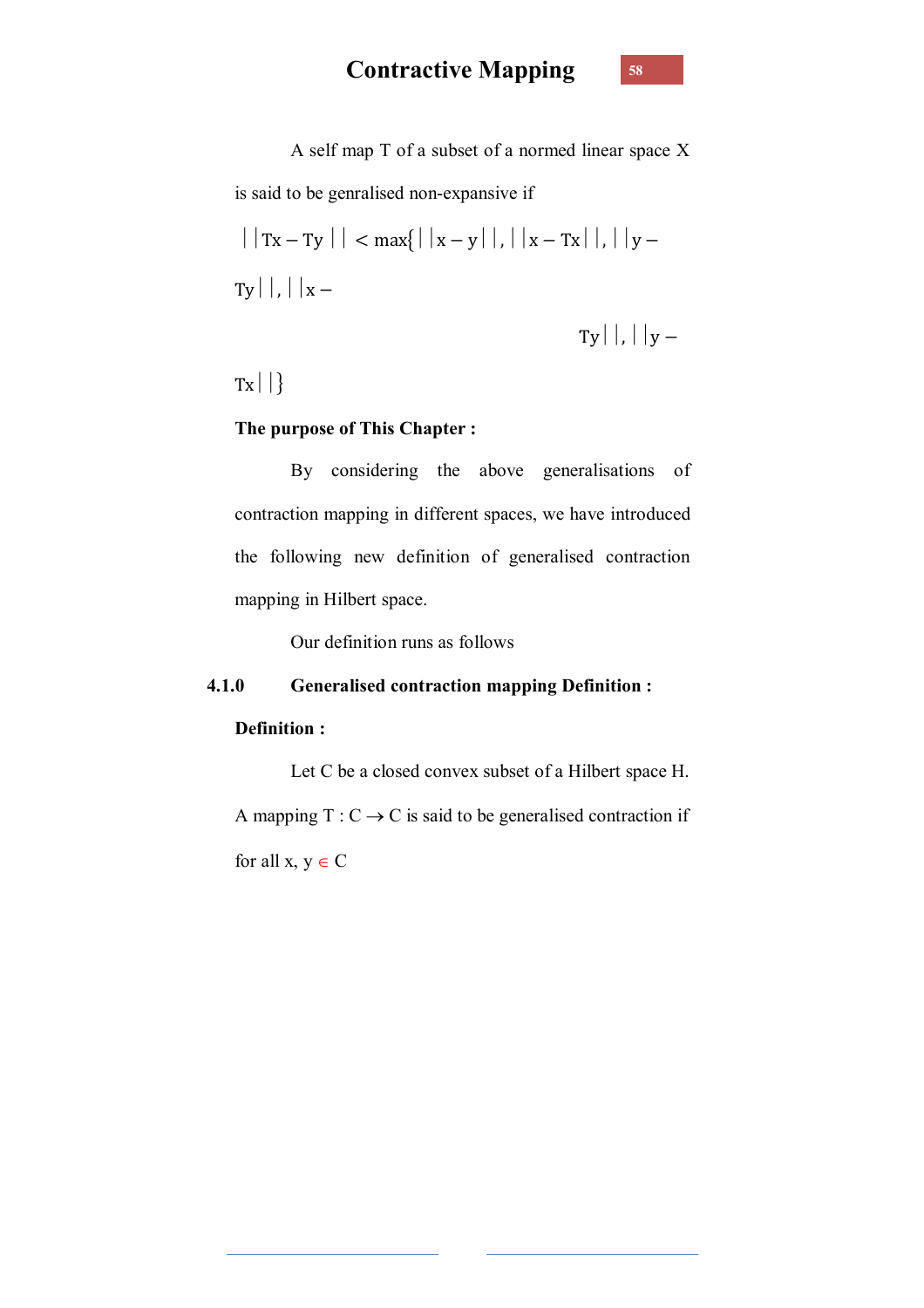$$
||Tx - Ty||2
$$
  
\n
$$
\leq a_1 ||x - y||2 + a_2 ||x - Tx||2
$$
  
\n
$$
+ a_3 ||y - Ty||2
$$
  
\n
$$
+ a_4 ||x - Ty||2 + a_5 ||y - Tx||2 + a_6 ||(I - T)x - (I - T)y||2
$$

.… 4.0.2

where a<sup>୧</sup> ≥ 0 anda<sup>୧</sup> ୧ୀଵ = 1 … 4.0.3

we observe that

(i) If  $a_2 = a_3 = a_4 = a_5 = a_6 = 0$ ,  $0 < \sqrt{a_1} =$  $\rm K < 1$ 

We get T strictly contractive mapping.

(ii) If we put 
$$
\sqrt{a_1} = 1
$$
,  $a_2 = a_3 = a_4 = a_5 = a_6 = 0$   
we obtain T as non-expansive mapping

(iii) If we put  $a_1 = 1$  and  $a_2 = a_3 = a_4 = a_5 = 0$ and  $a_6 < 1$ , we obtain T as stricly pseudocontractive.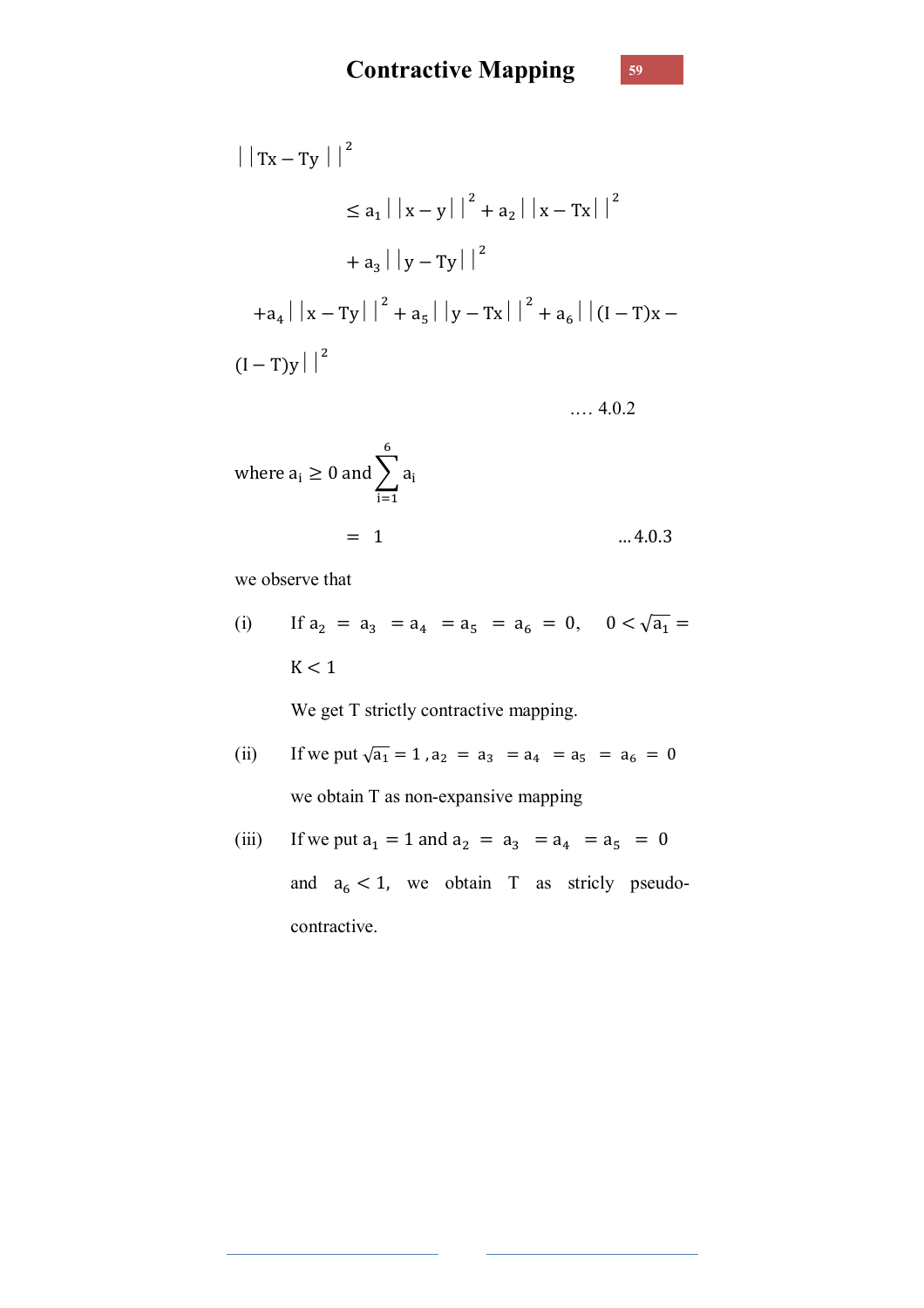(iv) If we put  $a_1 = a_6 = 1$  and  $a_2 = a_3 = a_4 = a_5 = a$ 

0 we obtain T as a pseudo-contractive mapping.

(v) If we put  $a_2 = a_3$  and  $a_1 = a_4 = a_5 = a_6 = 0$ T becomes a Kannan type mapping which we have studied in Chapter– III.

Our first result runs as follows :

## **4.0.3 Theorem :**

Let C be a closed convex subset of a real Hilbert space H. Let T :  $C \rightarrow C$  such that it satisfies 4.0.2 and 4.0.3 with  $a_4 \neq a_6$  and  $0 \leq a_3 + a_4 + a_6 \leq 1$  Further we assume that  $T$  is montone. Suppose  $x_0$  is any point in  $C$  and the sequence  $\{x_n\}$  associated with T is defined by Ishikawa scheme I –1.1.8 and I –1.1.9. Suppose  $\lim_{n \to \infty} \alpha_n = \alpha > 0$ . If the sequence  $\{x_n\}$  converges to P, then P is a fixed point of T

#### **Proof :**

From equation  $I - 1.1.8$  we have

 $x_{n+1} - x_n = \alpha_n(Ty_n - x_n)$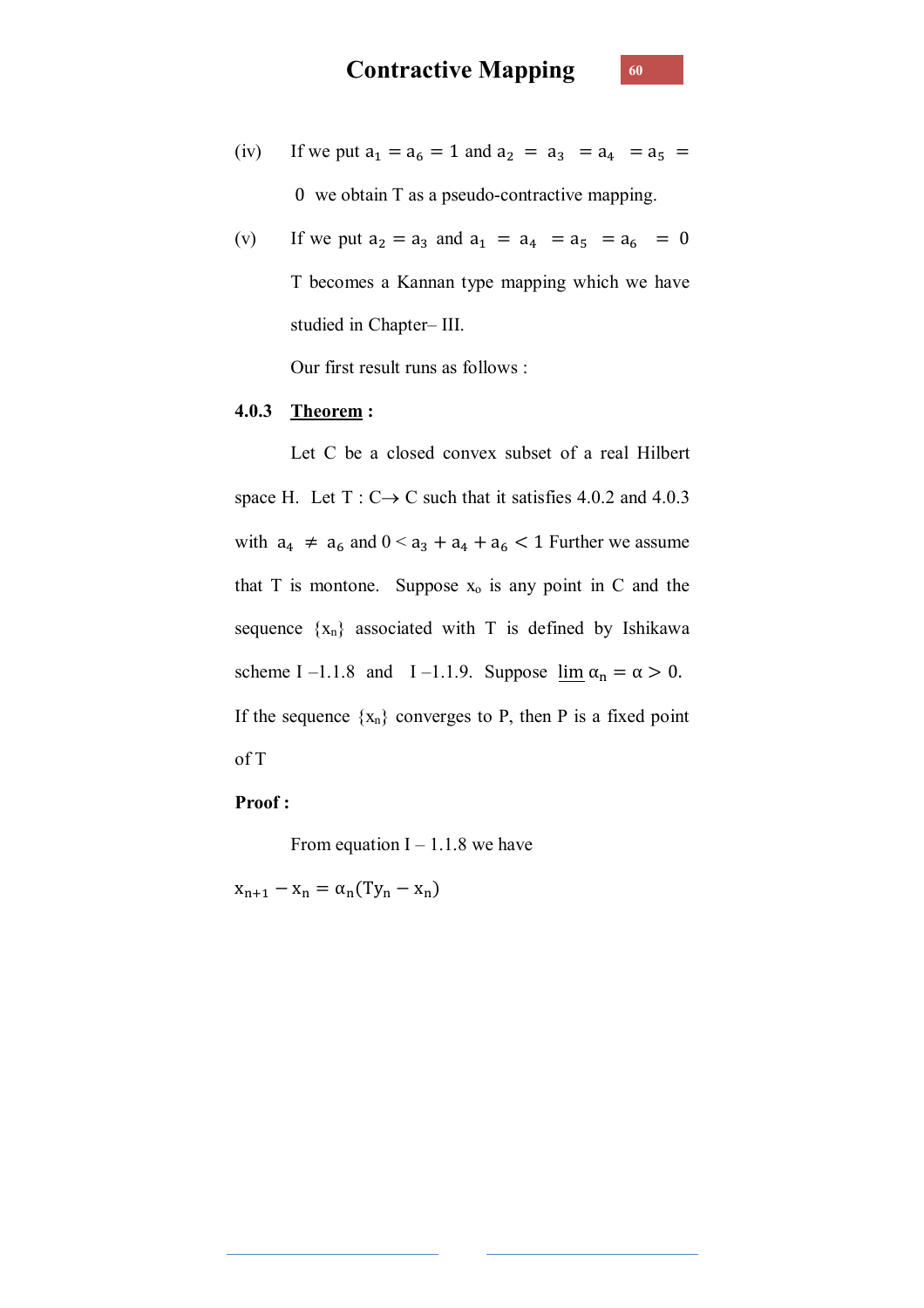Suppose  $x_n \to P$ , then  $\left| \begin{array}{c} |x_{n+1} - x_n| \end{array} \right|^2 \to 0$  and

Since  $\{\alpha_n\}$  is bounded away from zero,

$$
\left|\,\, \left|\, T y_n - x_n\,\right| \,\right|^{\,2} \to 0
$$

…. (A)

Using triangle inequality, we have ;

$$
||Ty_n - P||^2 \le |||Ty_n - x_n|| + ||x_n - x_{n+1}||^2
$$
  
 $\to 0 \text{ as } n \to \infty$ 

Using I – 1 .1.8 and I – 1.1 .10. where t stands for  $\beta_n$  we obtain the following :

$$
||y_{n} - x_{n}||^{2} = ||\beta_{n}Tx_{n} + (1 - \beta_{n})x_{n} - x_{n}||^{2}
$$
  

$$
= \beta_{n}||Tx_{n} - x_{n}||^{2} - \beta_{n}(1 - \beta_{n})||Tx_{n} - x_{n}||^{2}
$$
  

$$
= \beta_{n}^{2}||Tx_{n} - x_{n}||^{2}
$$
  

$$
\leq ||Tx_{n} - x_{n}||^{2}
$$
  

$$
\leq {||Tx_{n} - Ty_{n}|| + ||Ty_{n} - x_{n}||^{2}}
$$

Using Triangle inequality,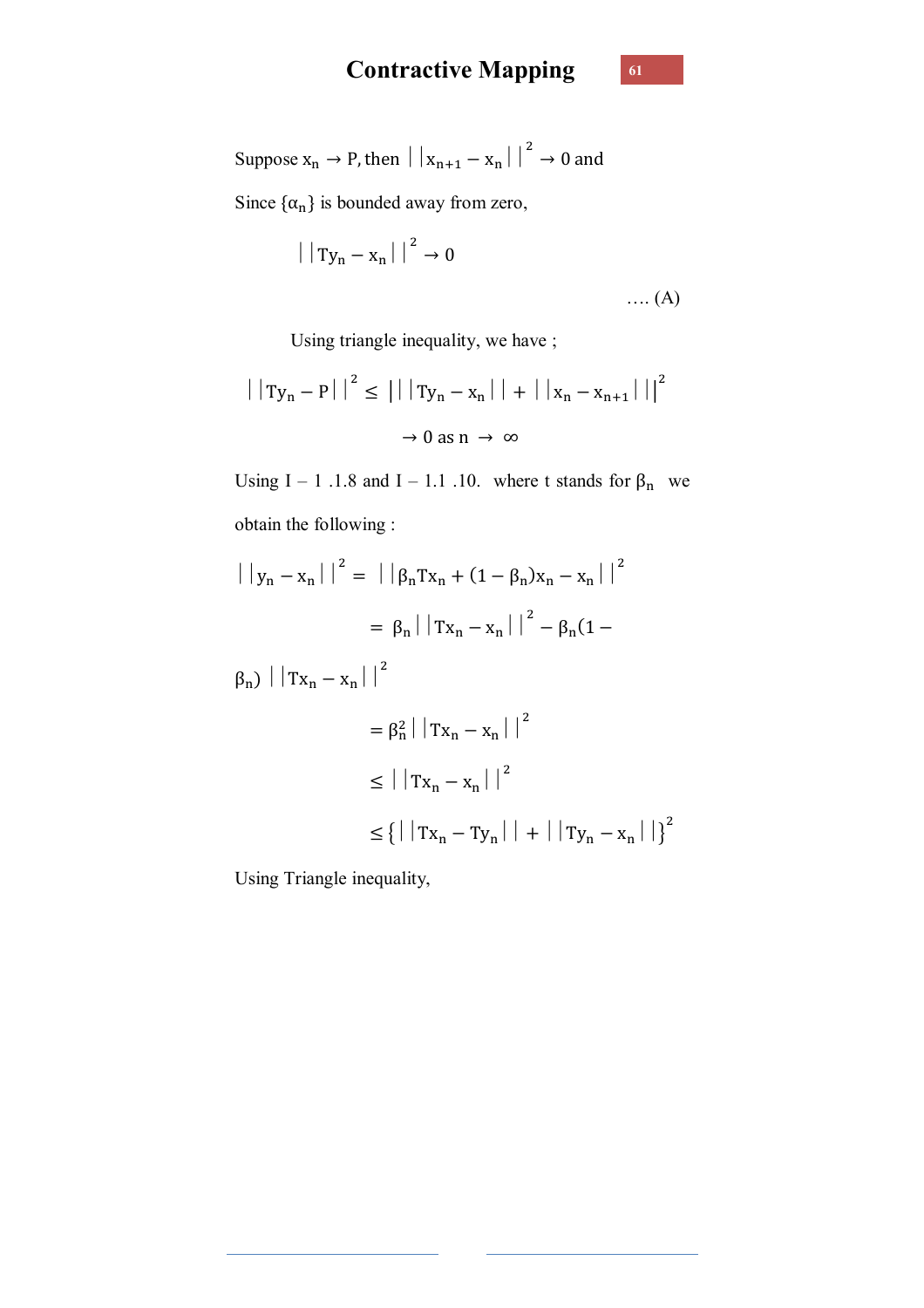$$
\leq ||Tx_{n} - Ty_{n}||^{2} + ||Ty_{n} - x_{n}||^{2}
$$

$$
+ 2||Tx_{n} - Ty_{n}||x||Ty_{n} - x_{n}||
$$

$$
\dots (4.0.4)
$$

Now,

$$
||y_{n} - Tx_{n}||^{2} = ||\beta_{n}Tx_{n} + (1 - \beta_{n})x_{n} - Tx_{n}||^{2}
$$
  

$$
= (1 - \beta_{n}) ||x_{n} - Tx_{n}||^{2} - \beta_{n} (1 - \beta_{n}) ||Tx_{n} - x_{n}||^{2}
$$
  

$$
= (1 - \beta_{n})^{2} ||Tx_{n} - x_{n}||^{2}
$$
  

$$
\le ||Tx_{n} - x_{n}||^{2}
$$
  

$$
\le ||Tx_{n} - Ty_{n}|| + ||Ty_{n} - x_{n}||^{2}
$$

Using T. inequality

$$
\leq ||Tx_{n} - Ty_{n}||^{2} + ||Ty_{n} - x_{n}||^{2} +
$$
  
2||Ty\_{n} - Tx|| x  
||Ty\_{n} - x\_{n}||

….(4.0.5)

Since T satisfies 4.0.2, we have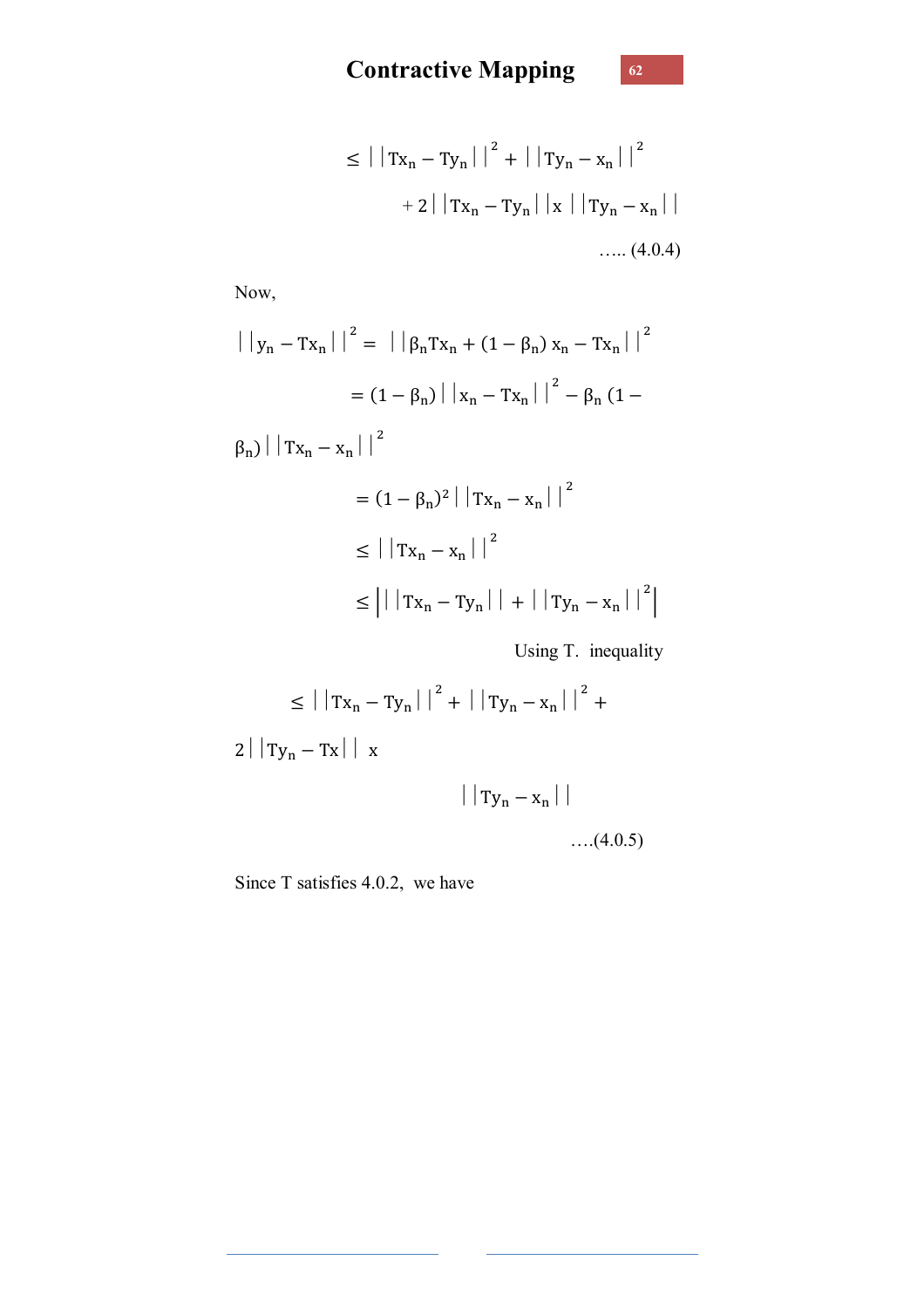$$
||Tx_{n} - Ty_{n}||^{2}
$$
  
\n
$$
\leq a_{1} ||x_{n} - y_{n}||^{2} + a_{2} ||x_{n} - Tx_{n}||^{2} + a_{3} ||y_{n} - Ty_{n}||^{2} + a_{4} ||x_{n} - Ty_{n}||^{2} + a_{5} ||y_{n} - Tx_{n}||^{2} + a_{6} (||x_{n} - y_{n}||^{2})
$$
  
\n
$$
||Tx_{n} - Ty_{n}||^{2} + 2 < x_{n} - y_{n}, Tx_{n} - Ty_{n} >\}
$$
  
\n
$$
\leq (a_{1} + a_{6}) ||x_{n} - y_{n}||^{2} + a_{2} ||x_{n} - Tx_{n}||^{2}
$$
  
\n
$$
+ a_{3} ||y_{n} - Ty_{n}||^{2} + a_{4} ||x_{n} - Ty_{n}||^{2} + a_{5} ||y_{n} - Tx_{n}||^{2}
$$
  
\n.... (4.0.6)

Since H is a real Hilbert Space and T is monotone Using relations 4.0.4 and 4.0.5 in 4.0.6. we get

$$
\begin{aligned} ||Tx_n - Ty_n||^2 &\le (a_1 + a_6) \left[ ||Tx_n - Ty_n||^2 + ||Ty_n|| \right] \\ &- x_n||^2 \\ &+ 2 ||Tx_n - Ty_n|| \times \\ ||Ty_n - x_n||] \end{aligned}
$$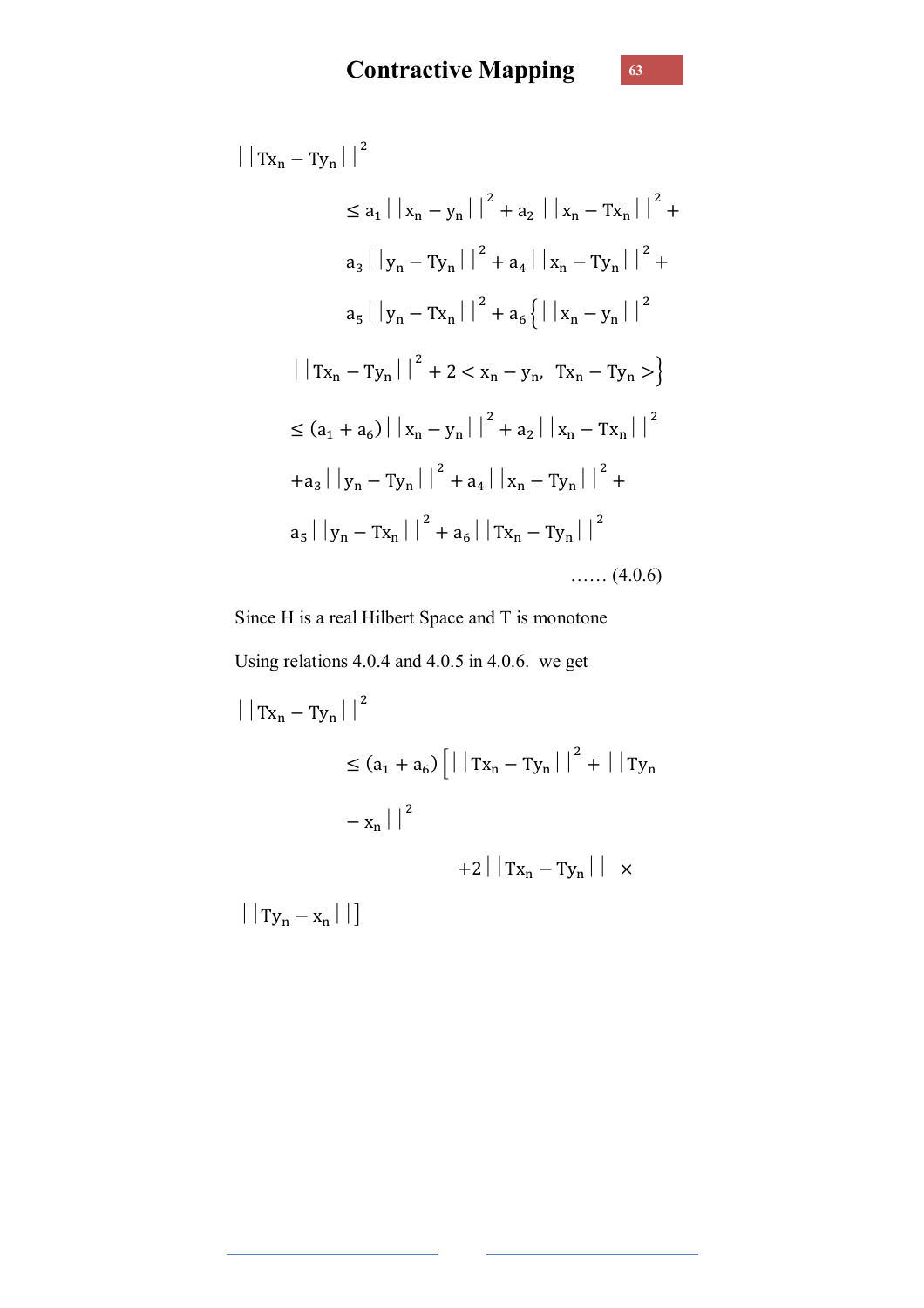$$
+a_{2}[x_{n}-Ty_{n}||^{2} + ||Tx_{n}-Ty_{n}||^{2} +
$$
\n
$$
2||x_{n}-Ty_{n}||
$$
\n
$$
\times ||Tx_{n}-Ty_{n}||^{2} +
$$
\n
$$
||x_{n}-Ty_{n}||^{2} +
$$
\n
$$
2||x_{n}-y_{n}||x||x_{n}-Ty_{n}||^{2} + a_{5}[||Tx_{n}-Ty_{n}||^{2} + a_{6}||Tx_{n}-Ty_{n}||^{2} +
$$
\n
$$
2||Ty_{n}-Tx_{n}|| \times
$$
\n
$$
||Ty_{n}-x_{n}||^{2} + a_{6}||Tx_{n}-Ty_{n}||^{2} +
$$
\n
$$
2||Ty_{n}-Tx_{n}|| \times
$$
\n
$$
||Ty_{n}-x_{n}||^{2} + a_{6}||Tx_{n}-Ty_{n}||^{2} +
$$
\n
$$
\Rightarrow 1 - (a_{1} + a_{2} + a_{3} + a_{5} + 2a_{6})||Tx_{n}-Ty_{n}||^{2} +
$$
\n
$$
\leq (a_{1} + a_{2} + 2a_{3} + a_{4} + a_{5} + a_{6})||Ty_{n}-x_{n}||^{2} +
$$
\n
$$
+2(a_{1} + a_{2} + 2a_{3} + a_{5} + a_{6})||Ty_{n}-Tx_{n}|| \times
$$
\n
$$
||Ty_{n}-x_{n}||
$$
\n
$$
\Rightarrow (a_{4} - a_{6})||Tx_{n}-Ty_{n}||^{2} \leq (1 + a_{3})||Ty_{n}-Tx_{n}||^{2} +
$$
\n
$$
+2(a_{1} + a_{2} + 2a_{3} + a_{5} + a_{6})||Ty_{n}-Tx_{n}|| \times
$$
\n
$$
||Ty_{n}-Tx_{n}||
$$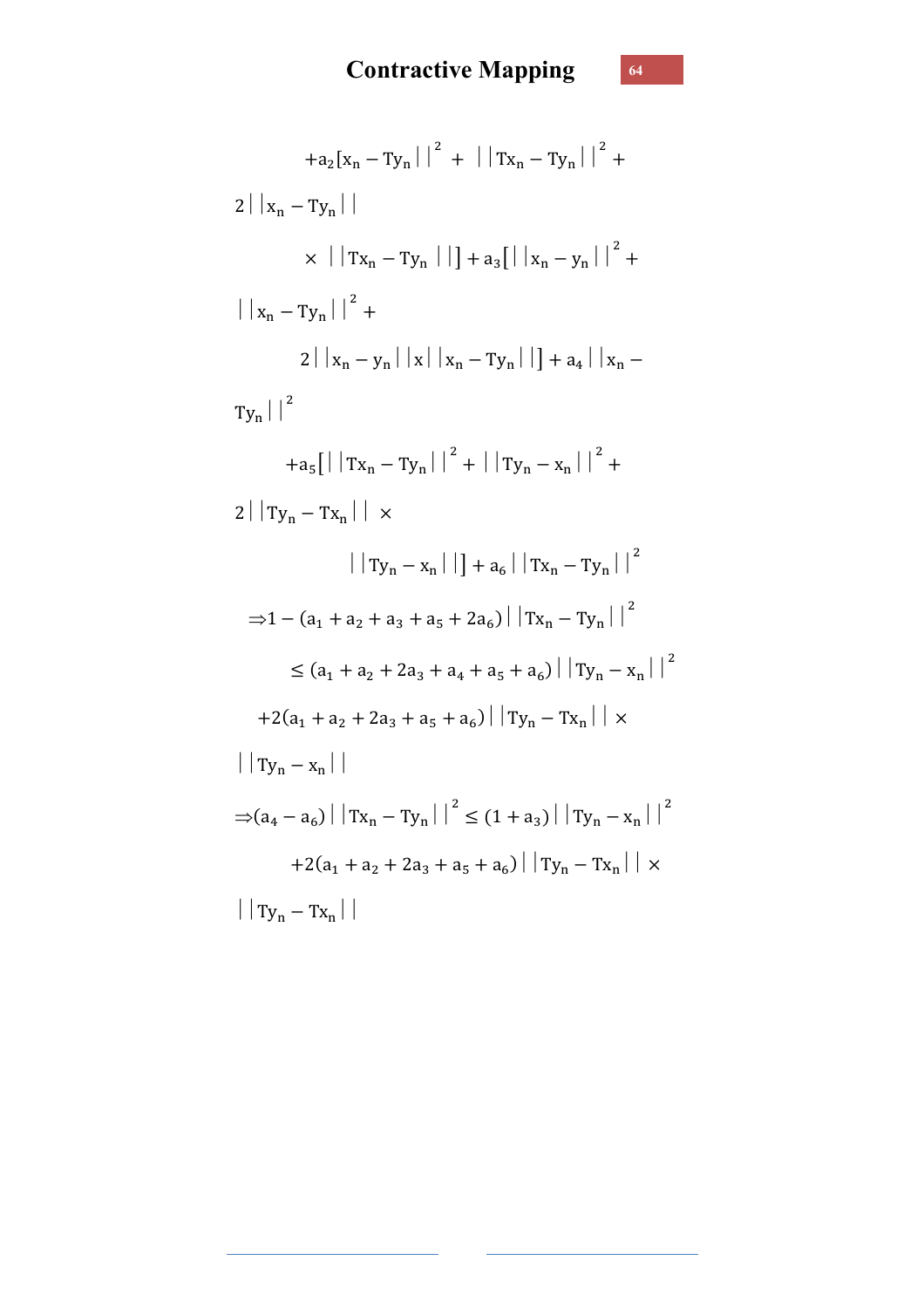$$
\text{since} \sum_{i=1}^6 a_i \ \leq \ 1
$$

Taking limit of above as  $n \to \infty$ 

We have,

$$
|\left|Tx_n - Ty_n\right||^2 \to 0 \qquad \therefore a_4 \neq
$$

 $a_6$  and by (A)

… (4.0.7)

Using triangle inequality, we have

$$
|\left|Tx_n - Ty_n\right| \mid^2 \leq [|\left|x_n - Ty_n\right|| + |\left|Tx_n - Ty_n\right||\right]^2
$$
  

$$
\to 0 \text{ by (A) and 4.0.7 as } n \to \infty
$$
  
.... (4.0.8)

And

$$
||P - Tx_n||^2 \le |||P - x_n|| + ||x_n - Tx_n||^2
$$
  
\n $\rightarrow 0$  as  $x_n \rightarrow P$  and 4.0.8  
\n...... (4.0.9)

Now we show that P is a fixed-point of T. Since T

satisfies 4.0.2, we have

$$
||Tx_n - TP||^2 \le a_1 ||x_n - P||^2 + a_2 ||x_n - Tx_n||^2
$$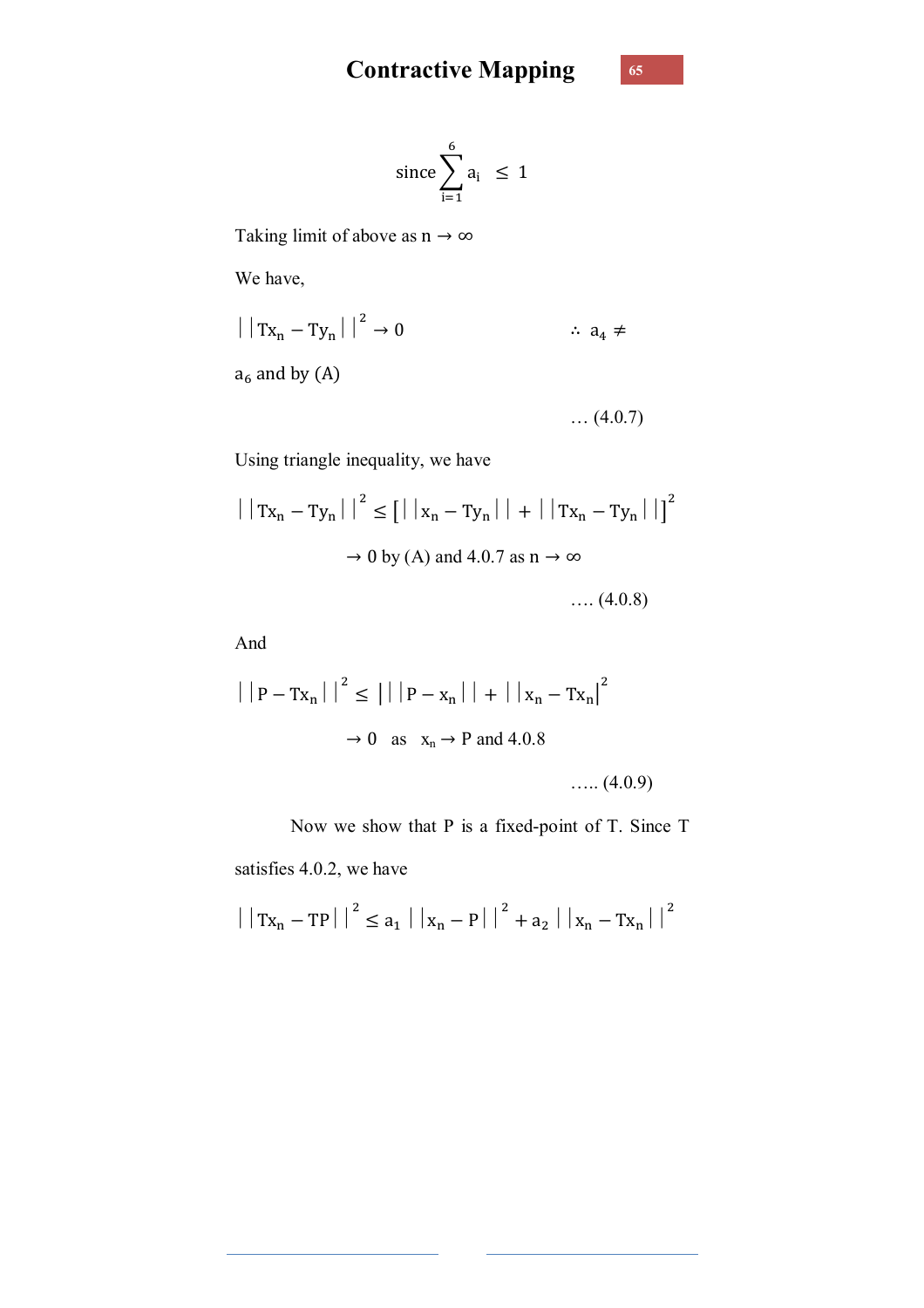$$
a_3 ||P - TP||^2 + a_4 ||x_n - TP||^2 +
$$
  
\n
$$
a_5 ||P - Tx_n||^2 + a_6 (||x_n - P||^2 +
$$
  
\n
$$
||Tx_n - TP||^2
$$
  
\n
$$
-2 < x_n - P, Tx_n - TP
$$
  
\n
$$
\rightarrow \frac{a_3 + a_4}{1 - a_6} ||P
$$
  
\n
$$
- TP||^2
$$
 since by data and 4.0.8 and 4.0.9 .... .4.1.0

Now, using triangle inequality

$$
\Rightarrow | |P - TP| |^2 \leq \{ | |P - Tx_n| | + | |Tx_n - TP| | \}^2
$$
  

$$
\Rightarrow | |P - TP| |^2 \leq \frac{a_3 + a_4}{1 - a_6} | |P - TP| |^2
$$
 by 4.0.9

And 4.1.0

$$
\Rightarrow \left[1 - \frac{a_3 + a_4}{1 - a_6}\right] |P - TP| \Big|^2 \le 0
$$
  

$$
\Rightarrow \left[1 - (a_3 + a_5 + a_6)\right] |P - TP| \Big|^2 \le 0
$$
  

$$
\Rightarrow |P - TP| \Big|^2 \le 0
$$
  
by data  

$$
||P - TP|| = 0
$$
  

$$
||.|| \ne 0
$$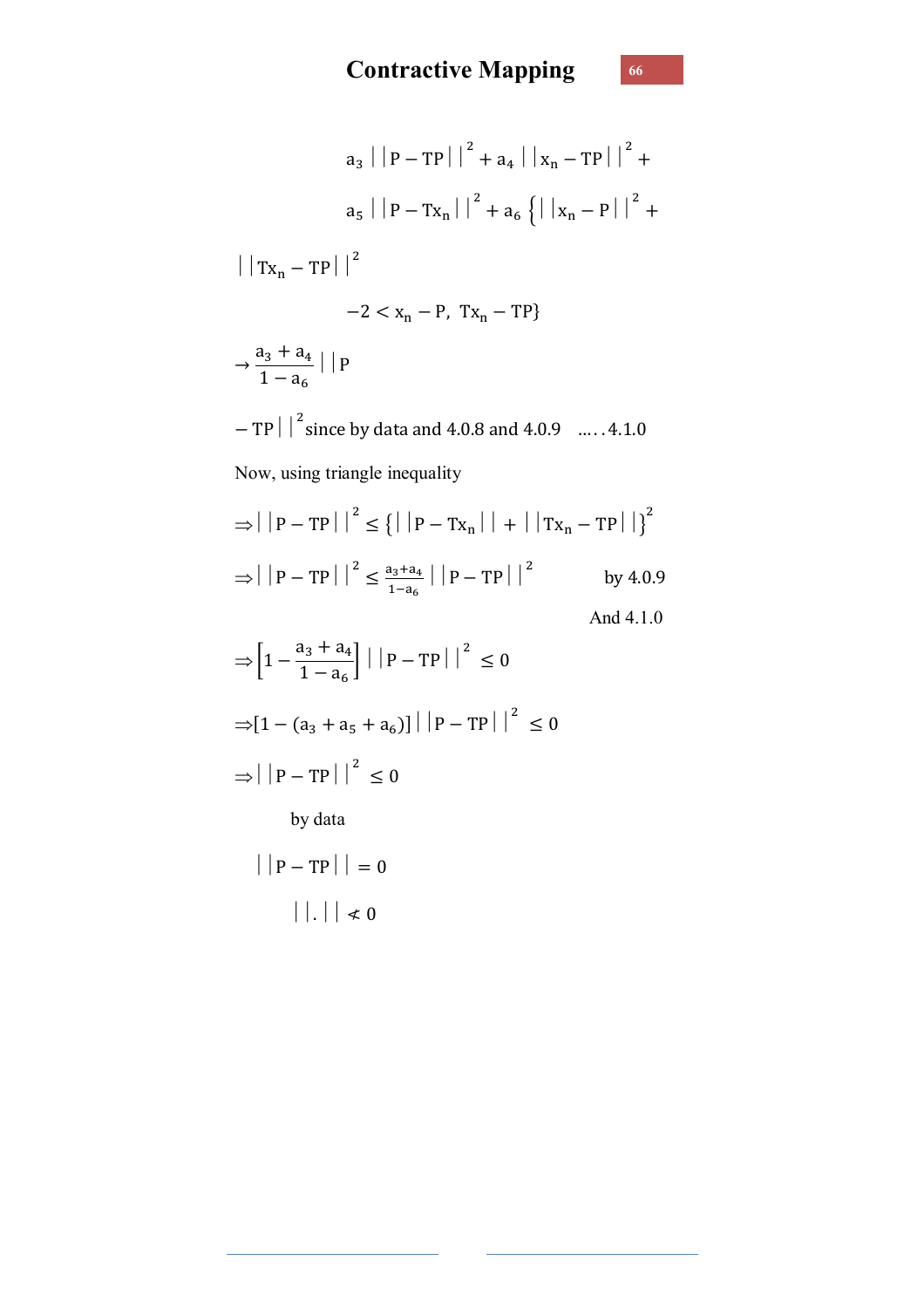$\Rightarrow$  TP = P

i.e. P is a fixed pint of T

This proves the theorem.

Now we have generalised the theorem 4.0.3 as follows

## **4.2.0 Theorem :**

Let C be a closed convex subset of a real Hilbert space H. Let  $T_1$  and  $T_2$  be two self maps satisfying 4.0.2 and 4.0.3 with  $a_4 \neq a_6$  and  $0 \leq a_3 + a_4 + a_6 < 1$ . Further we assume that  $T$  is monotone suppose  $x_0$  is any point in  $C$  and  ${x_n}$  associated with  $T_1$  and  $T_2$  is defined by Ishikawa scheme I – 1.1.8 and I – 1.1.9. Suppose  $\{\alpha_n\}$  and  $\{\beta_n\}$  are sequence bounded away from zero. If the sequence  $\{x_n\}$ converges to P, then P is a fixed point of both  $T_1$  and  $T_2$ 

## **Proof :**

Exactly on the same lines, we have proved this theorem as in Chapter [III, see Theorem 3.2.0].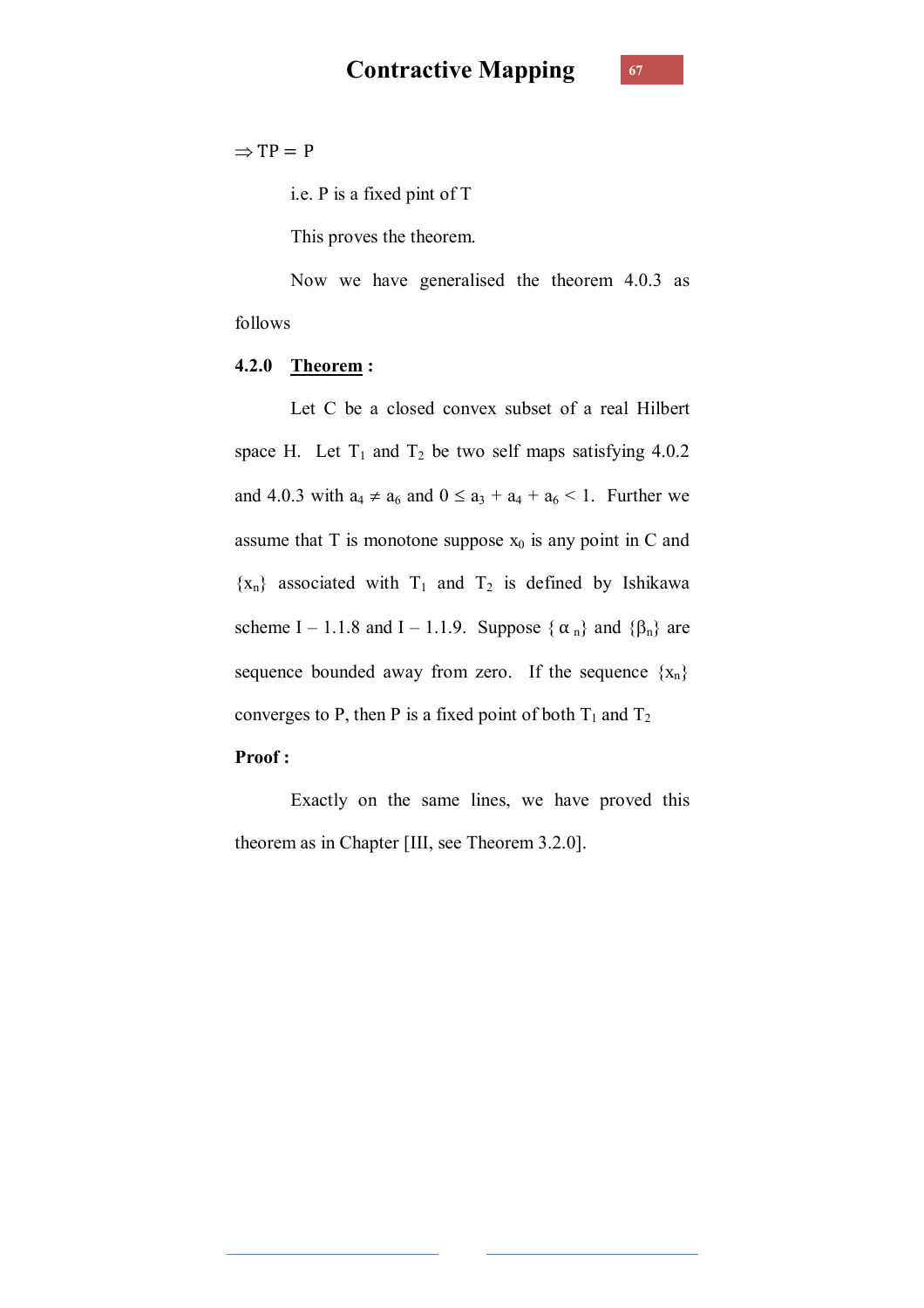## **CHAPTER – V**

## **Pathak type Mapping**

## **5.0.0 Introduction**

The well-known Banach contraction principle states that every contraction mapping of a complete metric space x into itself has a unique fixed point. This principle has been generalised in various ways by many authors.

This principle has not found much attention in terms of a rational expression. Some authors who have made an attempt to generalise this principle through such an expression are as follows :

In 1975, Dass and Gupta [12] have tried to generalise Banach contraction principle for the mapping  $T : X \rightarrow X$ satisfying

$$
d(Tx, Ty) \leq \alpha d(y, Ty) \frac{[1+d(x, Tx)]}{1+d(x,y)} + \beta d(x, y) ... (i)
$$

for all x, y in X and  $\alpha$  unique fixed point in X.

in April 1979, H. Chatterjee [9] has obtained fixed point theorems for mapping of Dass and Gupta, by using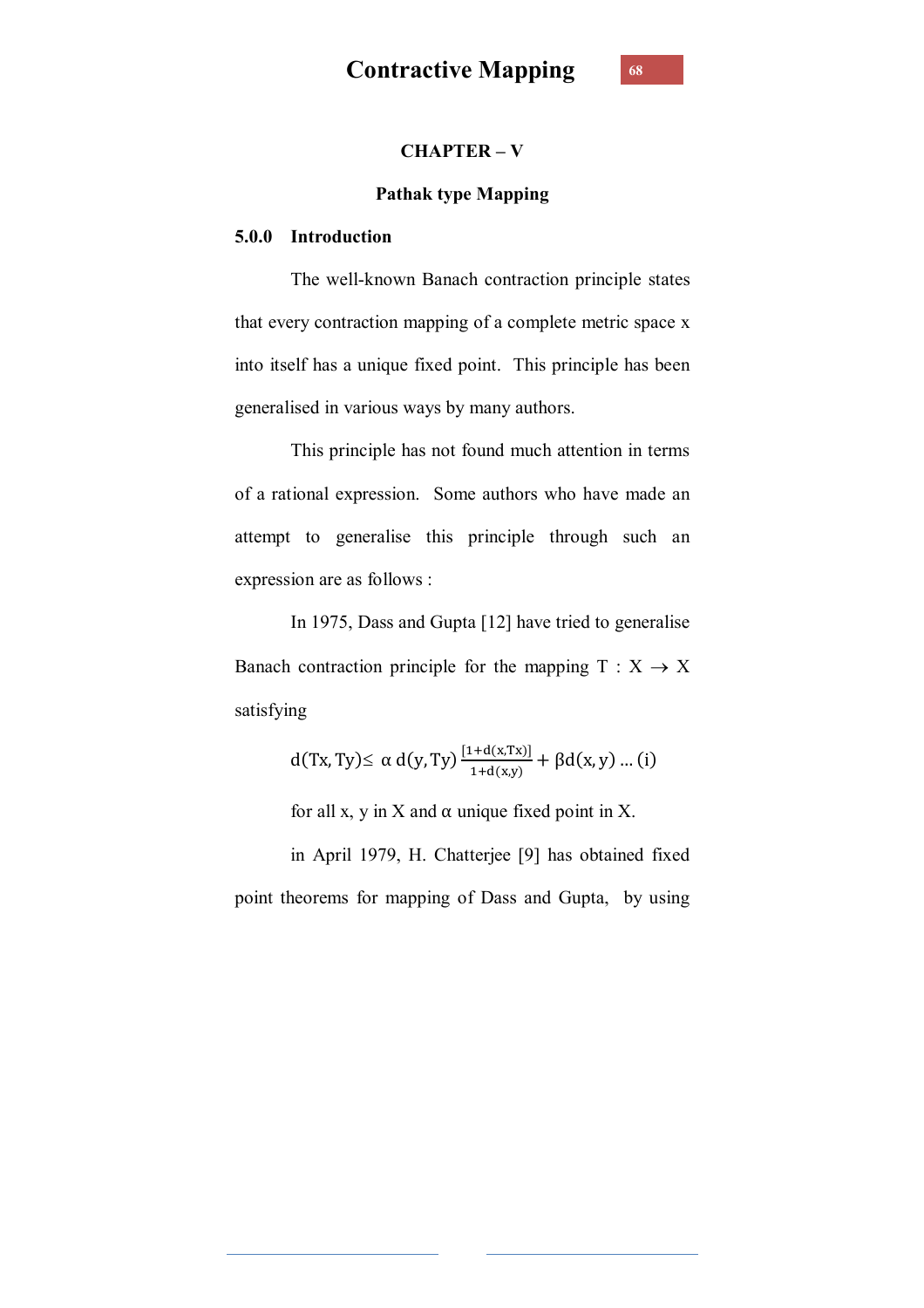inequality (i), in arbitrary topological space. Using the same mapping of Dass and Gupta he has obtained in [10] and [11] respectively, a unique fixed point theorem for a pair of continuous self-mapping of a metric space and a fixed point theorem of a continuous mapping of a compact metric space.

In 1980, Jaggi and Dass [20] have proved the following fixed point theorem through a rational expression which comes out to be an extension of the well-known Banach's contraction mapping theorem.

## **Theorem** :

Let F be a self map defined on a metric space  $(x, d)$ satisfying the following :

(i) for some 
$$
\alpha, \beta \in (0, 1)
$$
 with  $\alpha + \beta < 1$   
\n
$$
d[F(x), F(y) \le \frac{\alpha \, d[x, F(x)]. d[y, F(y)]}{d[x, F(y)] + d[y, F(x)] + d(x, y)}
$$

 $+\beta d(x, y)$ ,

for all x,  $y \in X$  and  $x \neq y$ 

(ii) there exists  $x_0 \in X$  such that

 ${F^n(x_0) \supset F^n k(x_0)}$  with  $\lim_{n \to \infty} F^n k(x_0) \in X$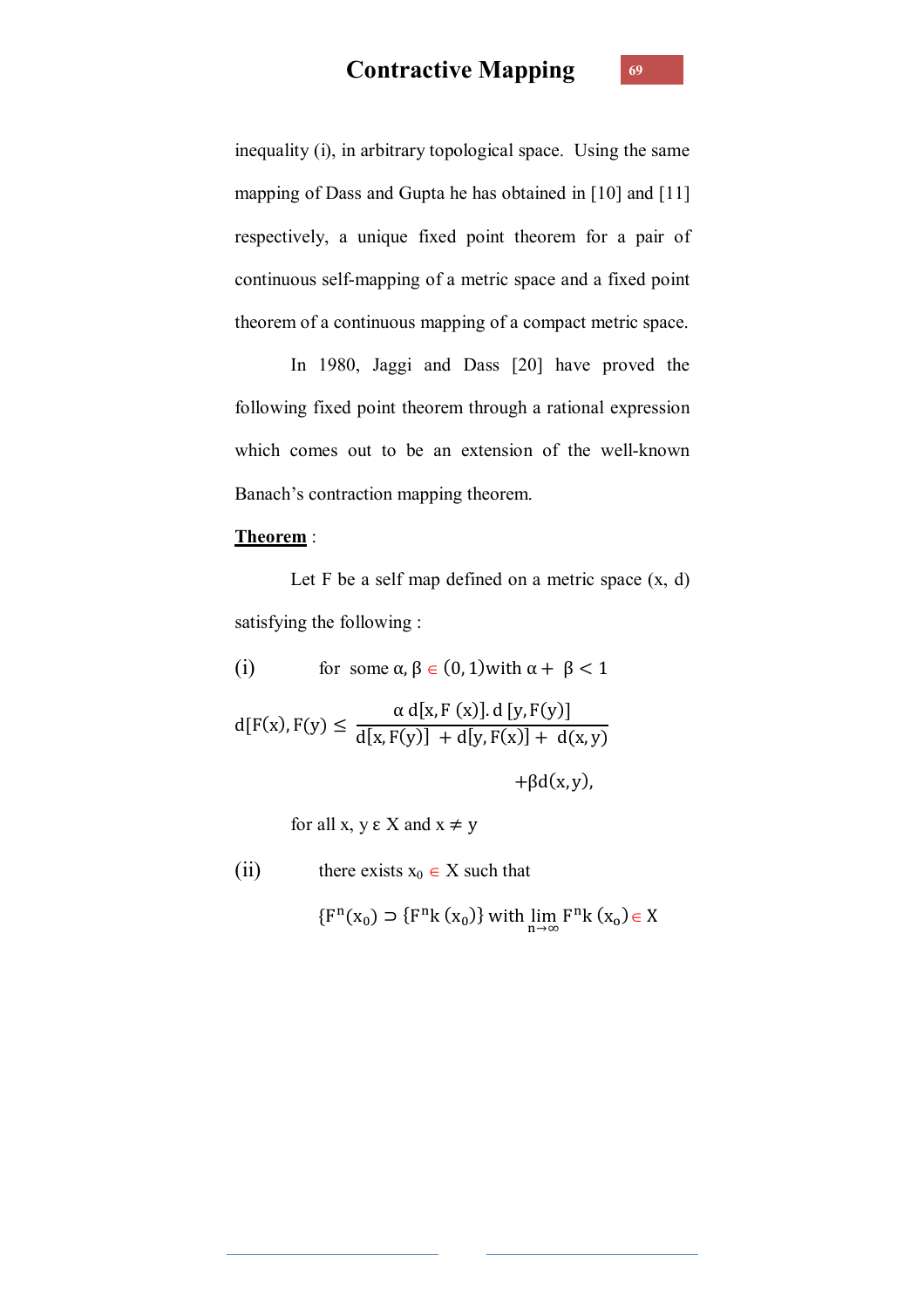Then F has unique fixed point

$$
u=\lim_{n\to\infty}F^{n}k\left(x_{0}\right)
$$

in 1982, Sharma and Yue1 [44] proved the following fixed point theorem for mapping in a normed space as follows : Theorem :

Let T be a mapping of a normed space X into itself satisfying

$$
d(Tx, Ty) \le q \max \left\{ d(x, y), \frac{d(y, Ty) + [1 + d(x, Tx)]}{1 + d(x, Tx)}, \frac{d(x, Ty) + [1 + d(x, Tx) + d(y, Ty)]}{1 + d(x, y)} \right\}
$$

for all x, y in X and  $0 < q < 1$  where the sequence  $\{x_n\}$  is given by

 $x_n+1 = (1 - C_n)x_n + C_n Tx_n$  for  $n \ge 0$  where  $C_n$  satisfy  $C_0 = 1$ ,  $0 < C_n < 1$  for  $n > 0$  and  $\sum C_n$  diverges and  $\lim_{n} C_n = h > 0$ If  $\{x_n\}$  converges in X, then it converges to a fixed point of T.

In 1984, Sharma and Yuel [45] have obtained the following unique fixed point theorem.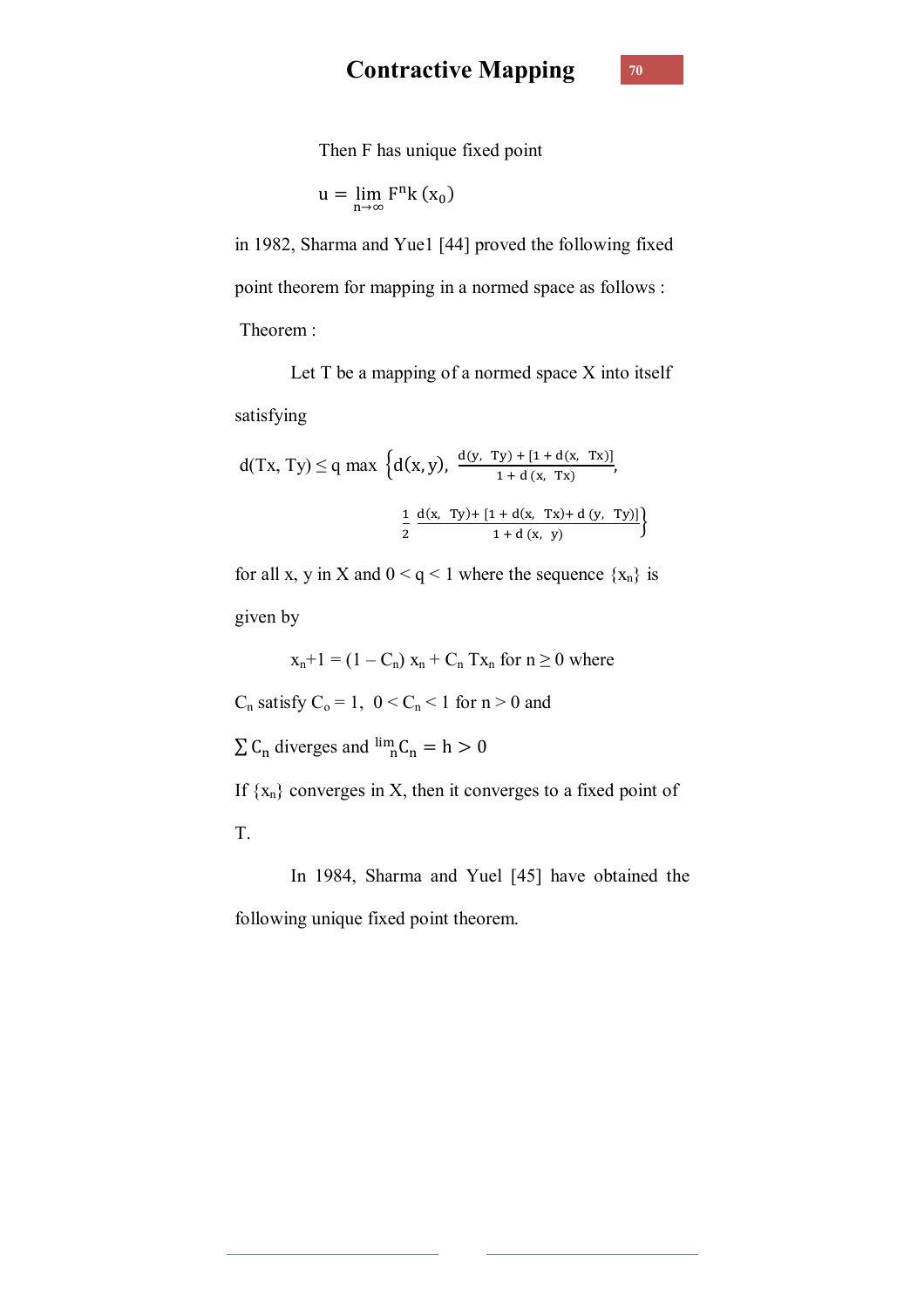## **Theorem :**

Let T be a mapping of a complete metric

Space X into itself such that

$$
d(Tx, Ty) \le \alpha \left\{ \frac{d(x, Tx) d(y, Ty)}{d(x, y)} \right\} +
$$
  
 
$$
\beta \{d(x, Tx) + d(y, Ty)\} +
$$
  
 
$$
v \{d(x, Ty) + d(y, Tx)\} + \delta d(x, y)
$$

for all x, y in X where

$$
0 \le \frac{\beta + \nu + \delta}{1 - \alpha - \beta - \nu} < 1, \quad \beta + \nu < 1, \quad 2\nu + \delta < 1
$$

 $v \ge 0$ . Then T has a unique fixed point.

In the same year 1984, Bajaj [1] has obtained the following theorem for pair of mappings :

## **Theorem** :

Let S and T be a pair of self mappings of a complete metric space  $(x, d)$  and satisfy the inequality

 $d(Sx, Ty) \le \alpha \frac{d(x, Sx), d(x, Ty) + [d(x, y)]^2 + d(x, Sx), d(x, y)}{d(x, Sx) + d(x, y) + d(x, Tx)}$  $d(x, Sx) + d(x, y) + d(x, Ty)$ 

for all x, y in X with  $x \neq y$ ,  $0 \leq \alpha \leq 1$ 

and  $d(x, Sx) + d(x, y) + d(x, Ty) \neq 0$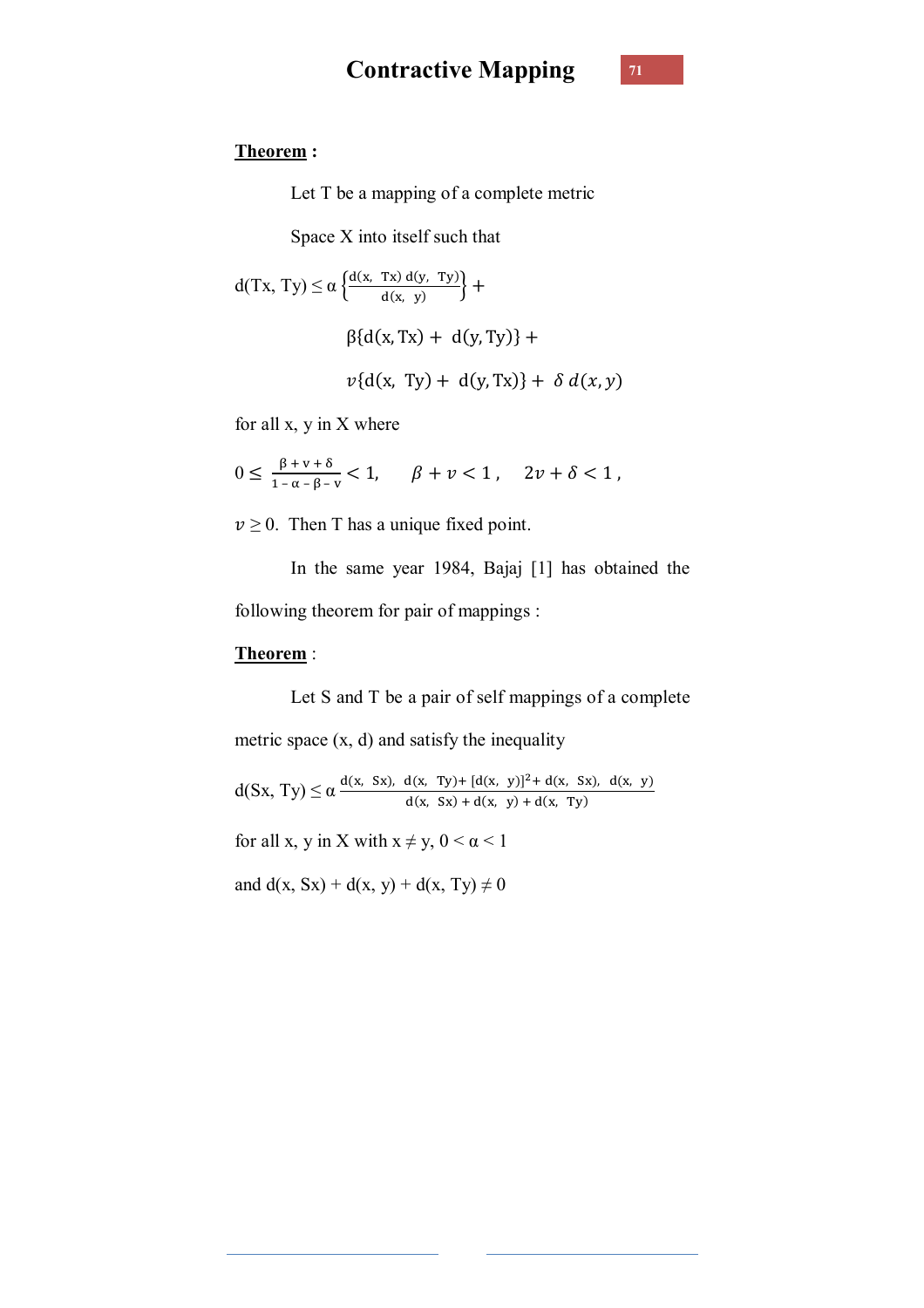Then S and T have common fixed point. Further if  $d(x, Sx)$ 

 $+ d(x, y) + d(x, Ty) = 0$  implies

 $d(Sx, Ty) = 0$ , then S and T have a unique common fixed point.

Naik [32] had obtained a unique fixed point theorem as follows :

## **Theorem :**

Let T be a non-empty, bounded closed and convex subset of a reflexive Banach space and let K have normal structure, Let  $T : K \rightarrow K$  be a continuous map of K satisfy

$$
||Tx - Ty||
$$
  
\n
$$
\leq \frac{||x - Tx|| ||x - Ty|| + ||y - Ty|| ||y - Tx||}{||x - Ty|| + ||y - Tx||}
$$
  
\nif  $||x - Ty|| ||y - Tx||$   
\nif  $||x - Ty|| ||y - xy|| ||y - xy||$ 

Then T has a unique fixed point in K.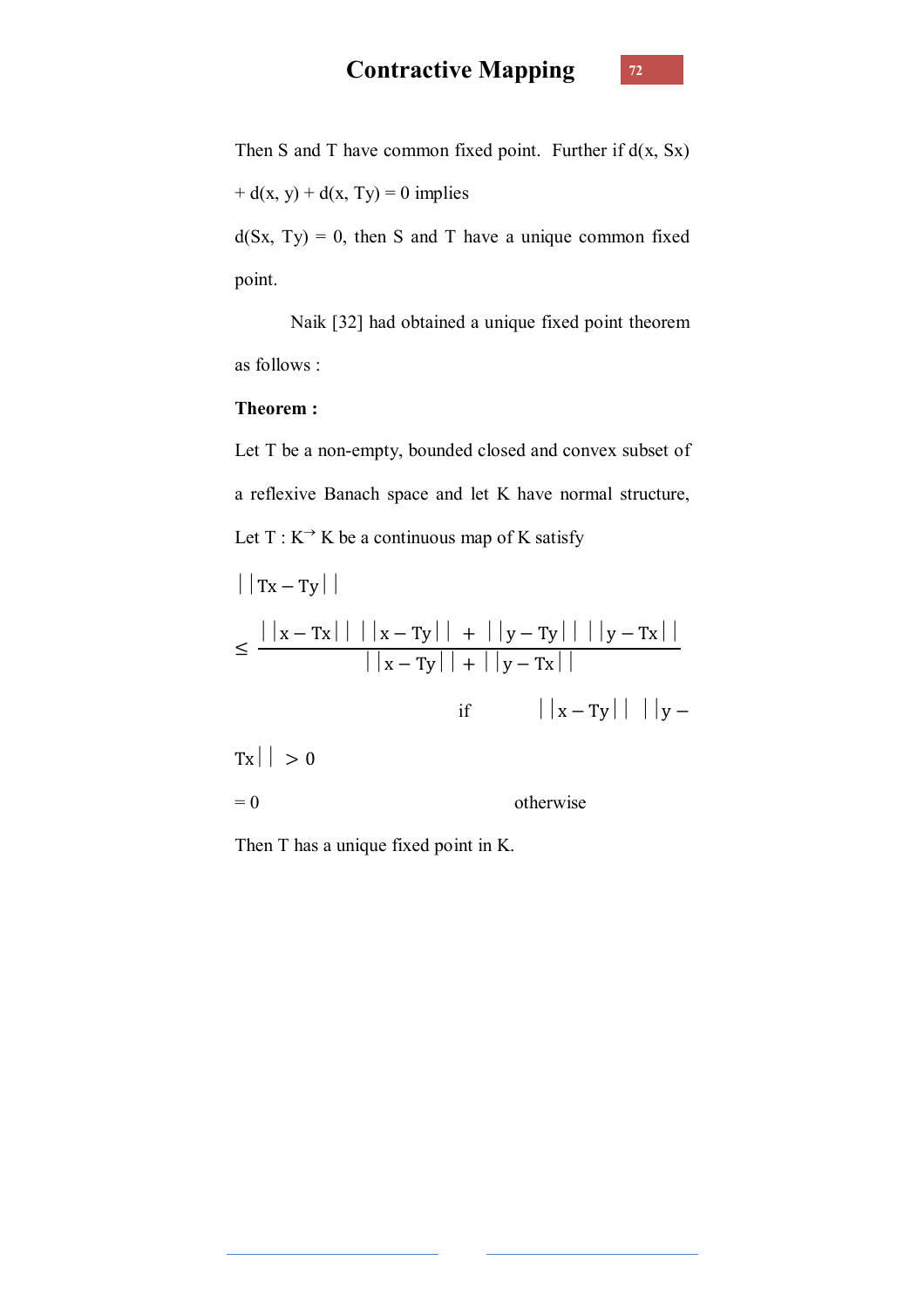In 1988, H.K. Pathak [35] have defined The following mapping in a normed space using more general rational inequality.

#### **Definition** :

Let  $X$  be a normed space then  $T$ , a self mapping of  $X$ called a 'generalised contraction mapping' if.

$$
|\left|Tx - Ty\right| | \le q \max \left\{ \left| \left| x \right. \right. \\ \left| \left| \left| \left| x - Tx \right| \right| \left| \left[ 1 - \left| \left| x - Ty \right| \right| \right] \right. \right\} \right\}
$$
\n
$$
= y \left| \left| \left| \left| \left| x - Ty \right| \right| \left| \left[ 1 - \left| \left| x - Ty \right| \right| \right] \right. \right\}
$$
\n
$$
\frac{||\left| x - Ty \right| \left| \left[ 1 - \left| \left| x - Ty \right| \right| \right|}{1 + ||\left| x - Ty \right|} \right|}{1 + ||\left| Tx - y \right| ||}
$$
\n
$$
\frac{||\left| y - Ty \right| \left| \left[ 1 - \left| \left| Tx - y \right| \right| \right|}{1 + ||\left| y - Ty \right|} \right|}{1 + ||\left| y - Ty \right| ||}
$$

for all x, y in X where  $0 < q < 1$ .

He proved the following fixed point theorem.

Let X be a closed, convex subset of a normed space N and T be a 'generalised contraction mapping' of X and T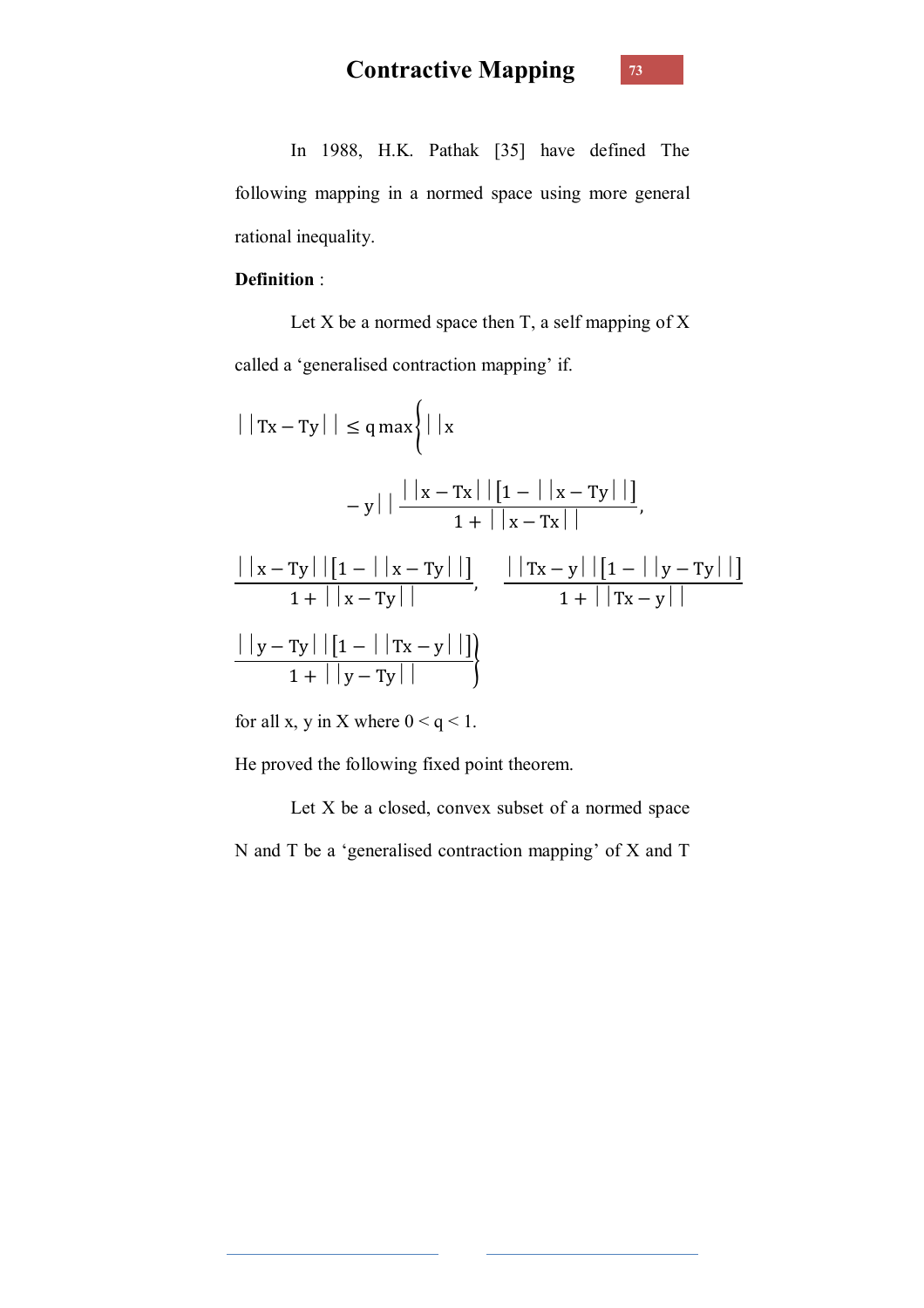be continuous on X. Let  $\{x_n\}$  be the sequence of Mann iterates associated with T defined by  $x_{n+1} = (1 - C_n)x_n + C_nTx_n$  for  $n \ge 0$  where  $C_n$  satisfy  $C_0 = 1$ ,  $0 < C_n < 1$  for  $n > 0$ 

and  $\lim_{n\to\infty} C_n = h > 0$ , If  $\{x_n\}$  converges in x., then it converges to a fixed point of T.

He has extended the above theorem 1 for pair of mappings  $T_1$  and  $T_2$  and obtained common fixed point for them.

#### **Purpose of This Chapter :**

From the above all results it is clear that the Banach contraction principle has undergone many generalisations through rational expressions in metric spaces as well as in normed spaces. But this principle has not found any attention in terms of rational expressions in Hilbert spaces. In this chapter, we have made an attempt to generalise this principle through such rational expressions in Hilbert spaces.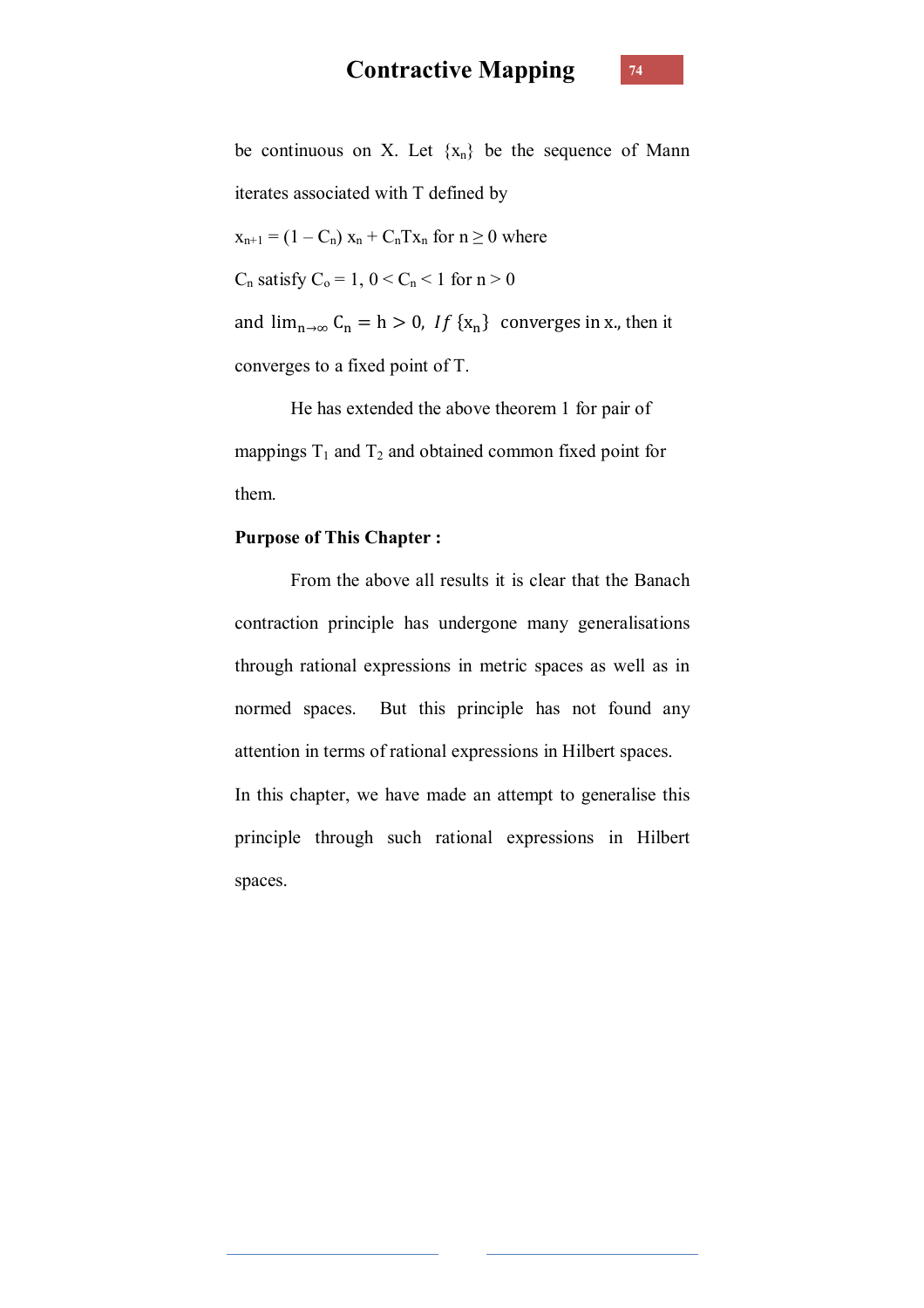Now we define a Pathak type mapping in Hilbert space as follows :

**5.0.1 Definition :** A self mapping  $T : C \rightarrow C$ , Where C is a closed convex subset of a Hilbert space H, called Pathak type mapping if it satisfies the condition.

$$
\begin{aligned}\n &||\mathbf{T} \mathbf{x} - \mathbf{T} \mathbf{y}||^{2} \\
&\leq q \max \left\{ ||\mathbf{x} - \mathbf{T} \mathbf{x}||^{2} \left[1 - ||\mathbf{x} - \mathbf{T} \mathbf{y}||^{2} \right] - \mathbf{y}||^{2}, \frac{||\mathbf{x} - \mathbf{T} \mathbf{x}||^{2} \left[1 - ||\mathbf{x} - \mathbf{T} \mathbf{y}||^{2}\right]}{1 + ||\mathbf{x} - \mathbf{T} \mathbf{x}||^{2}} \right\} \\
&\frac{||\mathbf{x} - \mathbf{T} \mathbf{y}||^{2} \left[1 - ||\mathbf{x} - \mathbf{T} \mathbf{x}||^{2} \right]}{1 + ||\mathbf{x} - \mathbf{T} \mathbf{y}||^{2}}, \quad \frac{||\mathbf{T} \mathbf{x} - \mathbf{y}||^{2} \left[1 - ||\mathbf{y} - \mathbf{T} \mathbf{y}||^{2} \right]}{1 + ||\mathbf{T} \mathbf{x} - \mathbf{y}||^{2}} \\
&\frac{||\mathbf{y} - \mathbf{T} \mathbf{y}||^{2} \left[1 - ||\mathbf{T} \mathbf{x} - \mathbf{y}||^{2} \right]}{1 + ||\mathbf{y} - \mathbf{T} \mathbf{y}||^{2}}\n \end{aligned}
$$

for all x, y in C where  $0 < q < 1$ 

#### **Main Result :**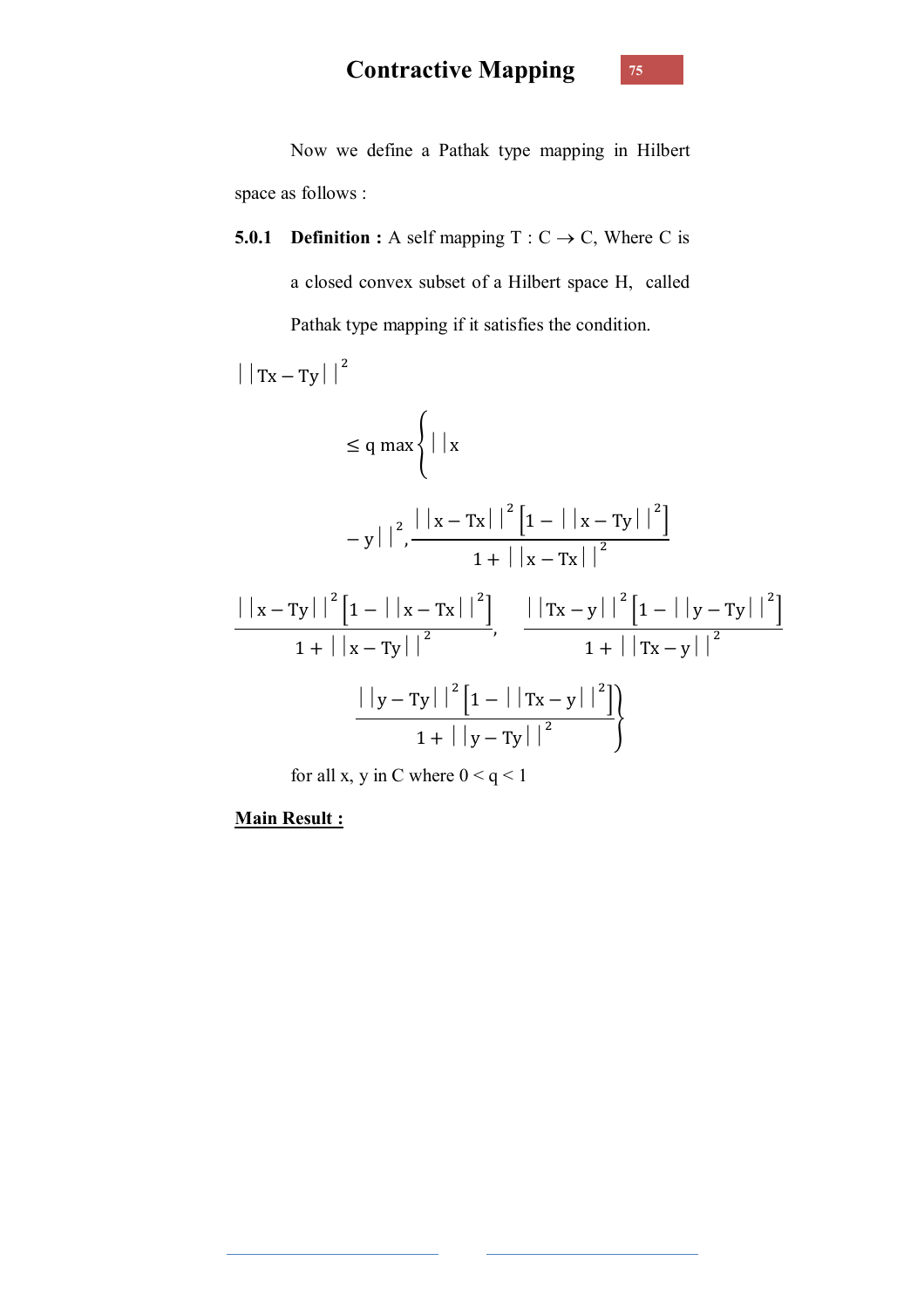We here establish two fixed point theorems using the technique as appeared in Rhoades [37] and Yuel and Sharma [44] for mappings satisfying 5.0.1.

Our first result runs as follows :

#### **5.0.2 Theorem :**

Let C be a closed, convex subset of a real Hilbert space H and T be a mapping satisfying 5.0.1and T be continuous on C,  $\{x_n\}$  be sequence of Mann iterates associated with mapping T given by

- $x_{n+1} = (1 \alpha_n)x_n + \alpha_n Tx_n$  for  $n \ge 0$  where  $\{\alpha_n\}$  satisfies
- (d)  $\alpha_0 = 1_{-1}$  (de)  $0 < \alpha_n < 1$  for  $n > 0$

(iii)  $\lim_{n \to \infty} \alpha_n = h \in (0, 1)$ ,

If  $\{x_n\}$  converges in C, then it converges to a fixed point of T.

#### **Proof :**

Let  $z \in C$  such that  $\lim_{n \to \infty} x_n = z$ 

Now we show that z is the fixed point of T consider,

$$
\left| \ \left| \ z - T z \right| \ \right|^2 = \ \left| \ \left| \ z - x_{n+1} + x_{n+1} - T_z \right| \ \right|^2
$$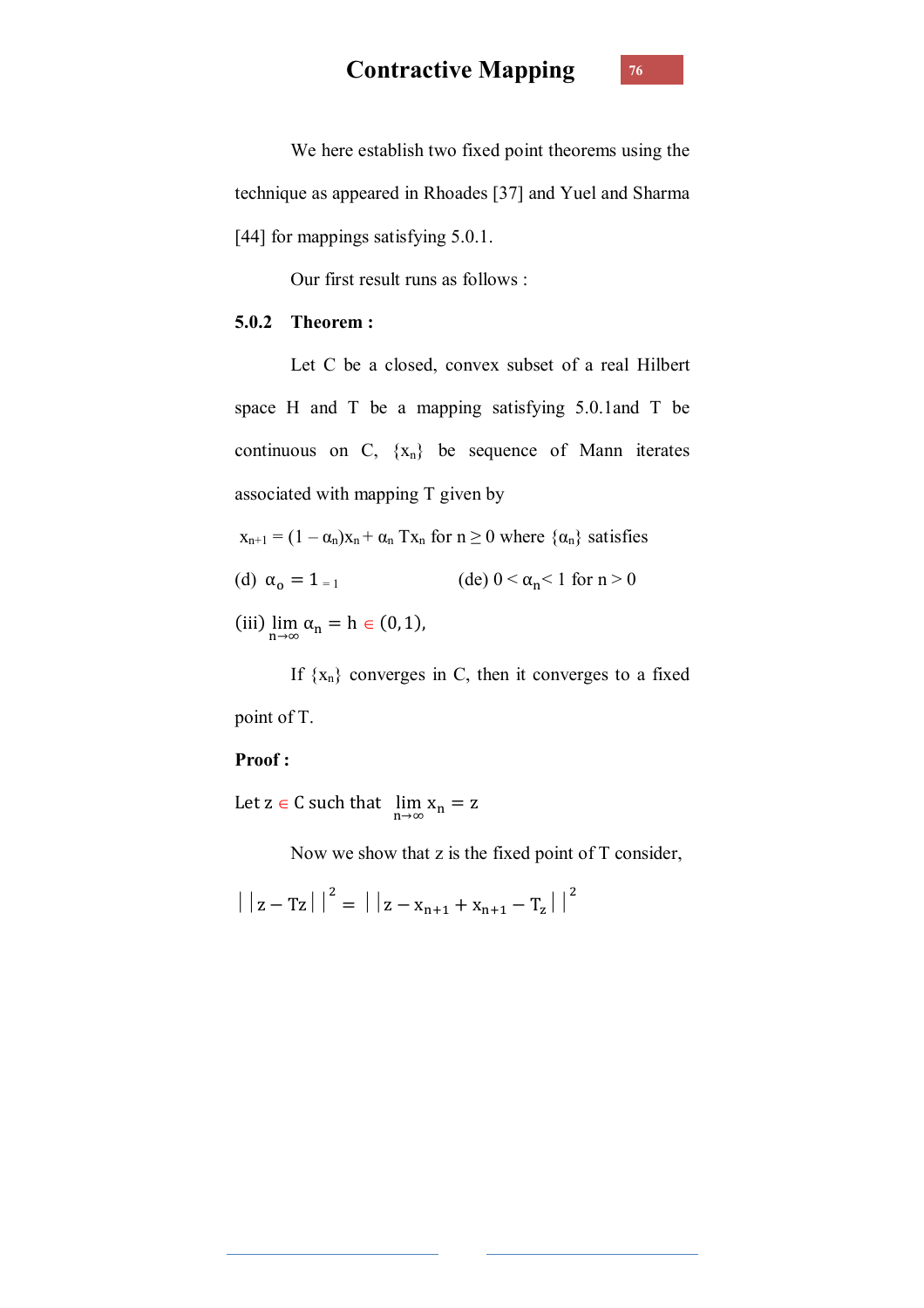$$
\leq ||z - x_{n+1}||^{2} + ||x_{n+1} - T_{z}||^{2} +
$$
\n
$$
2||z - x_{n+1}||x||x_{n+1} - T_{z}||
$$
\n
$$
= ||z - x_{n+1}||^{2} + ||(1 - \alpha_{n})x_{n} + \alpha_{n}Tx_{n} - T_{z}||^{2}
$$
\n
$$
+ 2||z - x_{n+1}||x||x_{n+1} - T_{z}||
$$
\n
$$
= ||z - x_{n+1}||^{2} + ||(1 - \alpha_{n})x_{n} - (1 - \alpha_{n})T_{z} +
$$
\n
$$
\alpha_{n}Tx_{n} - \alpha_{n}T_{z}||^{2} +
$$
\n
$$
+ 2||z - x_{n+1}|| \times
$$

Therefore,

$$
\left| \left| z - Tz \right| \right|^2 \le \left| \left| z - x_{n+1} \right| \right|^2 + (1 - \alpha_n)^2 \left| \left| x_n \right|
$$
  

$$
- Tz \right| \right|^2
$$
  

$$
+ \alpha_n^2 \left| \left| Tx_n - Tz \right| \right|^2 + 2\alpha_n^2 (1 - \alpha_n)^2 \left| \left| x_n - Tz \right| \right| x
$$
  

$$
\left| \left| Tx_n - Tz \right| \right| + 2 \left| \left| z - x_{n+1} \right| \right| x \left| \left| x_{n+1} - Tz \right| \right|
$$
  

$$
Tz \right| \left|
$$

$$
\leq
$$
  $||z - x_{n+1}||^2 + (1 - \alpha_n)^2 ||x_n - Tz||^2$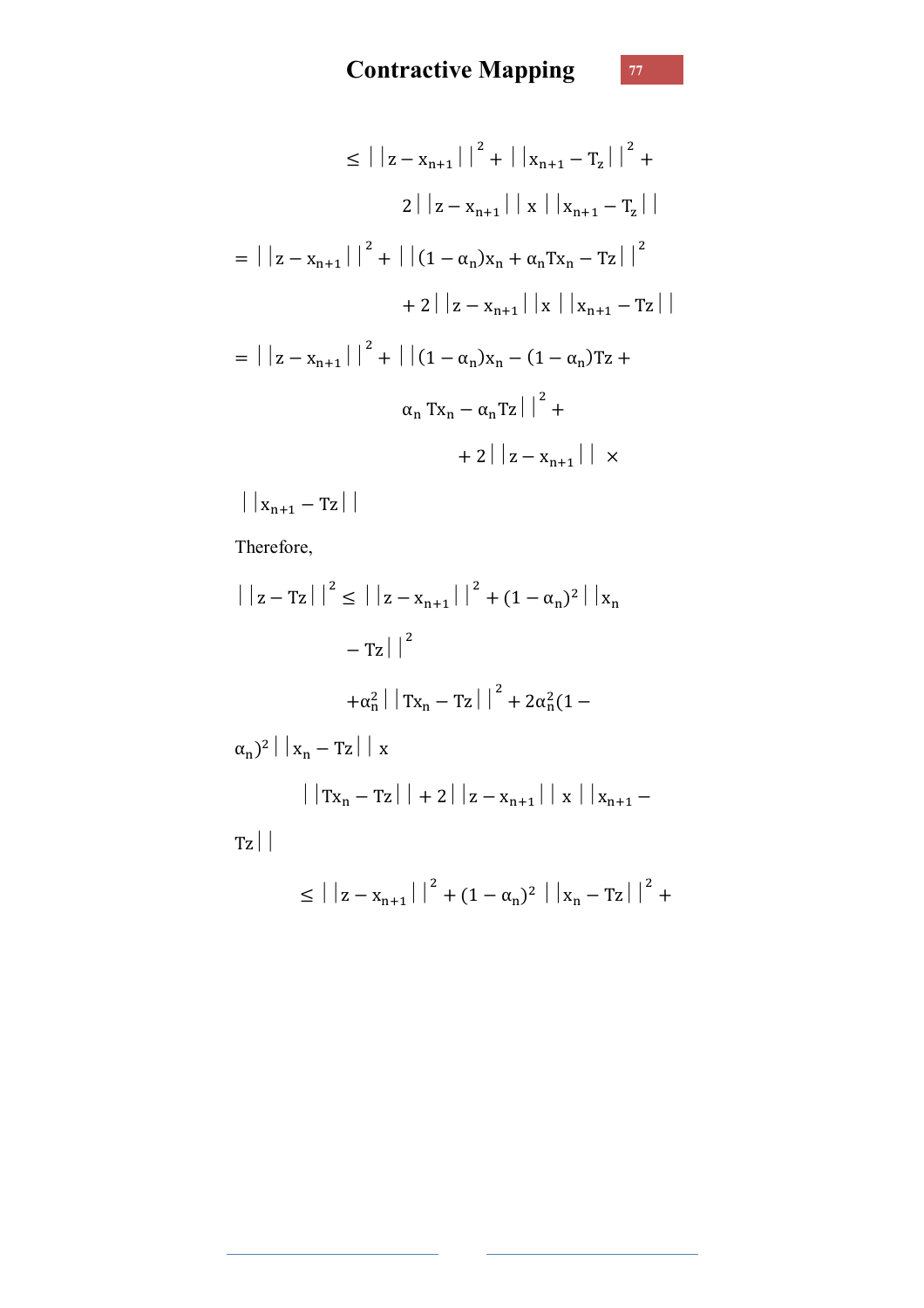$$
\alpha_{n}^{2} q \max \left\{ \left| \left| x_{n} - z \right| \right|^{2}, \right. \\ \left. \frac{\left| \left| x_{n} - Tx_{n} \right| \right|^{2} \left[ 1 - \left| \left| x_{n} - Tz \right| \right|^{2} \right]}{1 + \left| \left| x_{n} - Tx_{n} \right| \right|^{2}} - \\ \frac{\left| \left| x_{n} - Tx_{n} \right| \right|^{2} \left[ 1 - \left| \left| x_{n} - Tx_{n} \right| \right|^{2} \right]}{1 + \left| \left| x_{n} - Tz \right| \right|^{2}} \right] \\ \frac{\left| \left| Tx_{n} - z \right| \right|^{2} \left[ 1 - \left| \left| z - Tz \right| \right|^{2} \right]}{1 + \left| \left| Tx_{n} - z \right| \right|^{2} \left[ 1 - \left| \left| Tx_{n} - z \right| \right|^{2} \right]} + 2 \alpha_{n}^{2} (1 - \alpha_{n})^{2} \left| \left| x_{n} - Tz \right| \right| x \left| \left| Tx_{n} - Tz \right| \right| + \\ 2 \left| \left| z - x_{n+1} \right| \right| x \left| \left| x_{n+1} - Tz \right| \right|
$$

we observe that

$$
|\left| x_{n} - Tx_{n} \right| |^{2} = |\left| x_{n} - x_{n+1} \right| |^{2} / \alpha_{n}^{2}
$$

Thus the above inequality reduces to

$$
||z - Tz||^2 \le ||z - x_{n+1}||^2 + (1 - \alpha_n)^2||x_n - Tz||^2
$$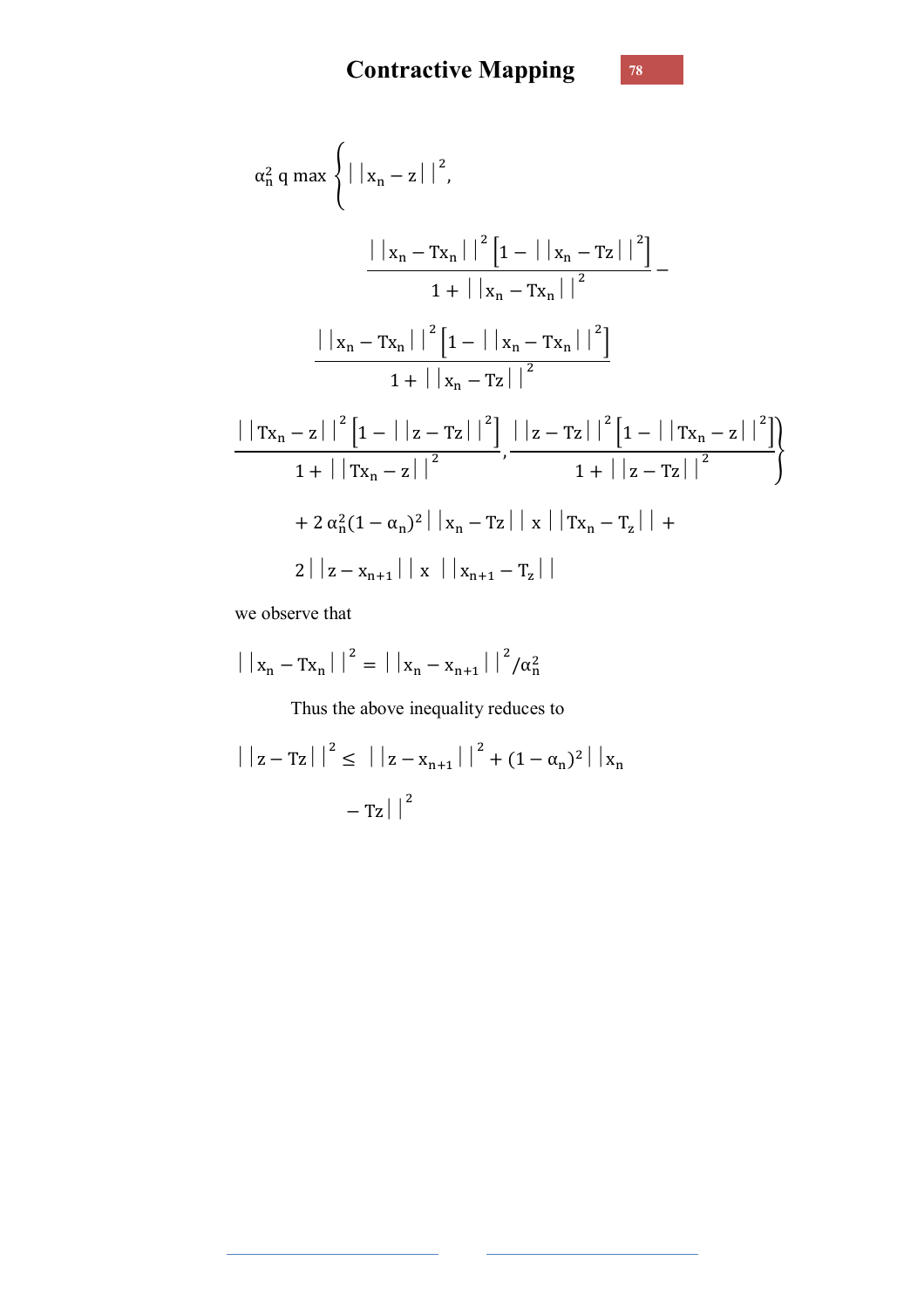$$
+ \alpha_n^2 q \max \Biggl\{ \Bigl||x_n - x_{n+1}||^2 / \alpha_n^2 \Bigl[1 - ||x_n - Tz||^2 \Bigr] - z \Bigl||^2 \frac{||x_n - x_{n+1}||^2 / \alpha_n^2 \Bigl[1 - ||x_n - Tz||^2 \Bigr]}{1 + ||x_n - x_{n+1}||^2 / \alpha_n^2} \frac{||x_n - Tz||^2 \Bigl[1 - ||x_n - x_{n+1}||^2 / \alpha_n^2 \Bigr]}{1 + ||x_n - Tz||^2} \frac{||Tx_n - z||^2 \Bigl[1 - ||z - Tz||^2 \Bigr] \Bigl||z - Tz||^2 \Bigl[1 - ||Tx_n - z||^2 \Bigr]}{1 + ||z - Tz||^2} + 2 \alpha_n^2 (1 - \alpha_n)^2 ||x_n - Tz|| |x|| |Tx_n - Tz|| + 2 ||z| - x_{n+1} ||x \Bigl||x_{n+1} - Tz|| \Biggr\}
$$

Now taking the limit as a n  $\rightarrow \infty$  and

Using (iii) and continuity of T we have

$$
\left| \left| z - Tz \right| \right|^2 \le (1 - h)^2 \left| \left| z - Tz \right| \right|^2 + h^2 \text{ q max } \{0,
$$
  

$$
0, \frac{\left| \left| z - Tz \right| \right|^2}{1 + \left| \left| z - Tz \right| \right|^2}, \frac{\left| \left| z - Tz \right| \right|^2 \left[ 1 - \left| \left| z - Tz \right| \right|^2 \right]}{1 + \left| \left| z - Tz \right| \right|^2},
$$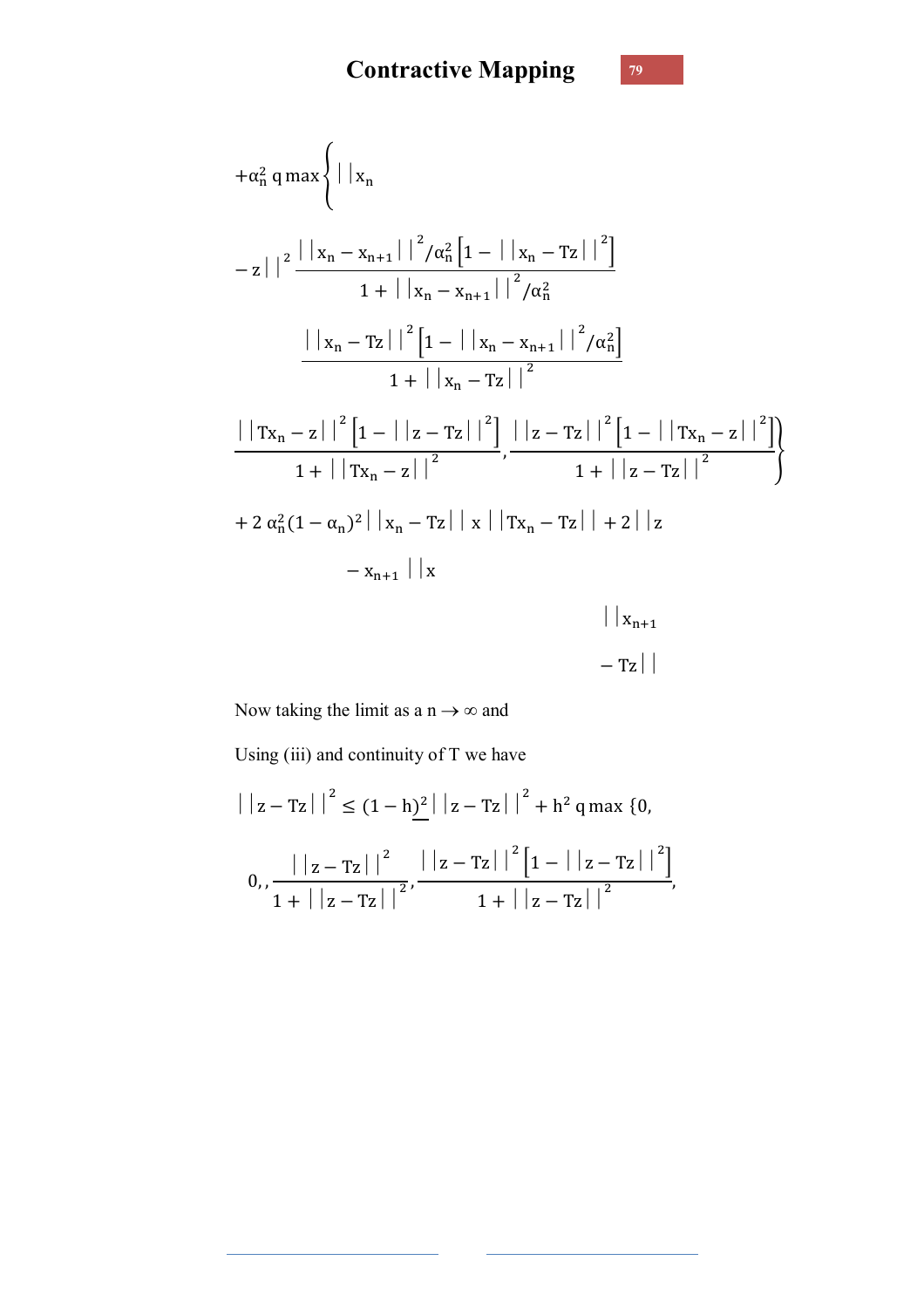$$
\frac{||z - Tz||^2 \left[1 - ||z - Tz||^2\right]}{1 + ||z - Tz||^2} \approx (1 - h)\left||z - Tz||^2 + hq \max \{0, 0\},\right|
$$
  
\n
$$
\frac{||z - Tz||^2 \le (1 - h)\left||z - Tz||^2 + hq \max \{0, 0\},\right|}{1 + ||z - Tz||^2}, \frac{||z - Tz||^2 \left[1 - ||z - Tz||^2\right]}{1 + ||z - Tz||^2}, \frac{||z - Tz||^2 \left[1 - ||z - Tz||^2\right]}{1 + ||z - Tz||^2} \approx ||z - Tz||^2
$$
  
\n
$$
\Rightarrow ||z - Tz||^2
$$
  
\n
$$
\le (1 - h)||z - Tz||^2 + \frac{hq ||z - Tz||^2}{1 + ||z - Tz||^2}
$$
  
\n
$$
\Rightarrow (1 - 1 + h)||z - Tz||^2 \le \frac{hq ||z - Tz||^2}{1 + ||z - Tz||^2}
$$
  
\n
$$
\Rightarrow ||z - Tz||^2 \le q \frac{||z - Tz||^2}{1 + ||z - Tz||^2} \therefore h > 0
$$
  
\n
$$
\Rightarrow ||z - Tz||^2 + ||z - Tz||^2 \le q ||z - Tz||^2
$$
  
\n
$$
||z - Tz||^2 + ||z - Tz||^2 \le q ||z - Tz||^2
$$
  
\n
$$
||z - Tz||^4 \le -(1 - q)||z - Tz||^2
$$
  
\nSuppose that  $z \neq Tz$ , then let  $\Rightarrow ||z - Tz||^2 = \delta$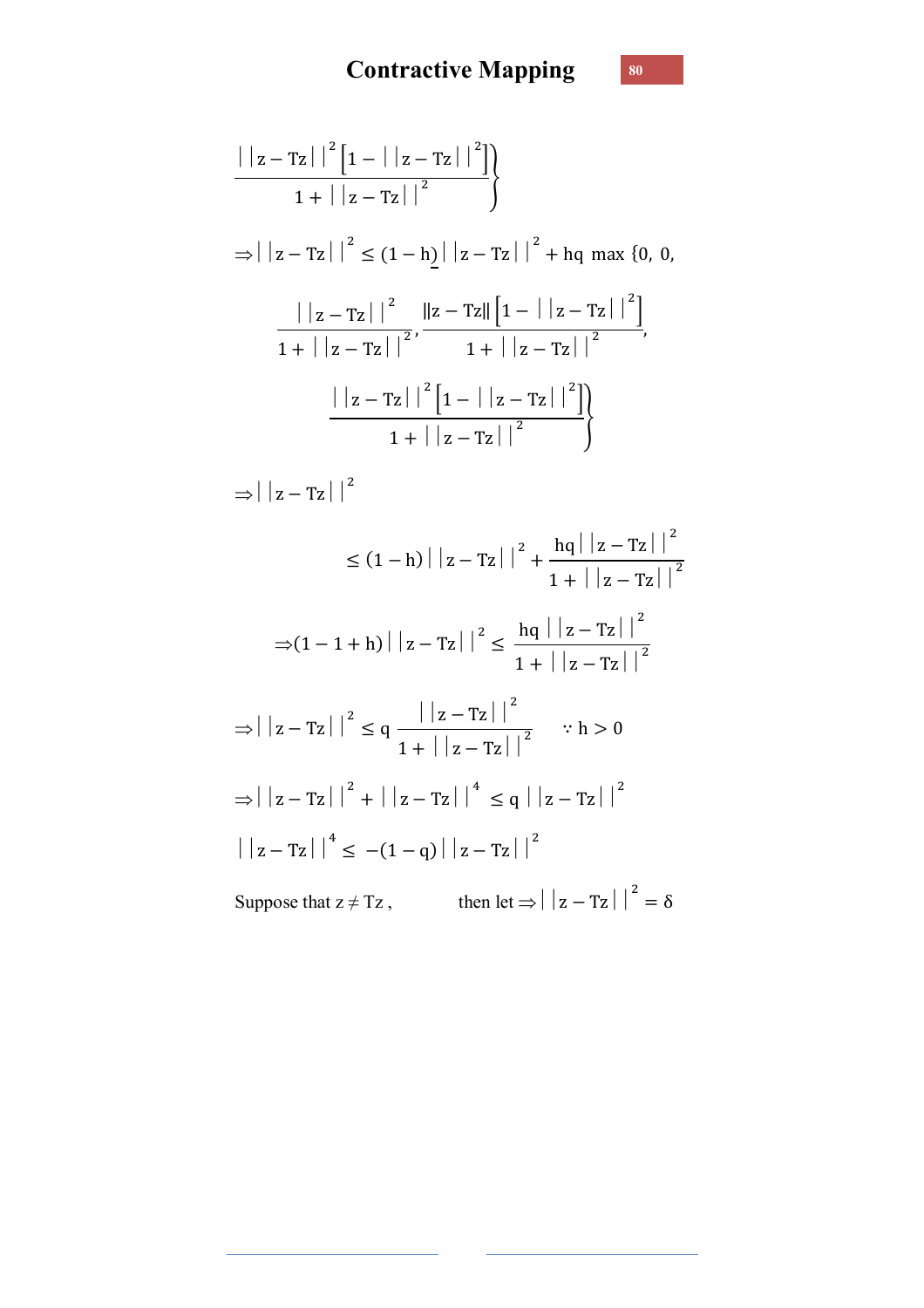then we have  $\delta < -(1-q)$ 

which is a contradiction since  $||.|| \neq 0$ 

Hence  $Tz = z$  i.e. z is the fixed point of T

Now we give an example to verify the above theorem.

Example :

Let  $H = R$ , the set of real numbers regarded as a Hilbert space.

Let T :  $[0, 1] \rightarrow [0, 1]$  be a mapping such that Tx = x/2

Then,

$$
||Tx - Ty||^2 = \frac{1}{4} ||x - y||^2
$$

Setting  $\frac{1}{4} \le q < 1$  we see that all the conditions of above theorem are satisfied are satisfied. Here 0 is the fixed point of T.

Now, we extended the above theorem 5.0.2 for a pair of mappings  $T_1$  and  $T_2$ 

#### **5.0.3 Theorem :**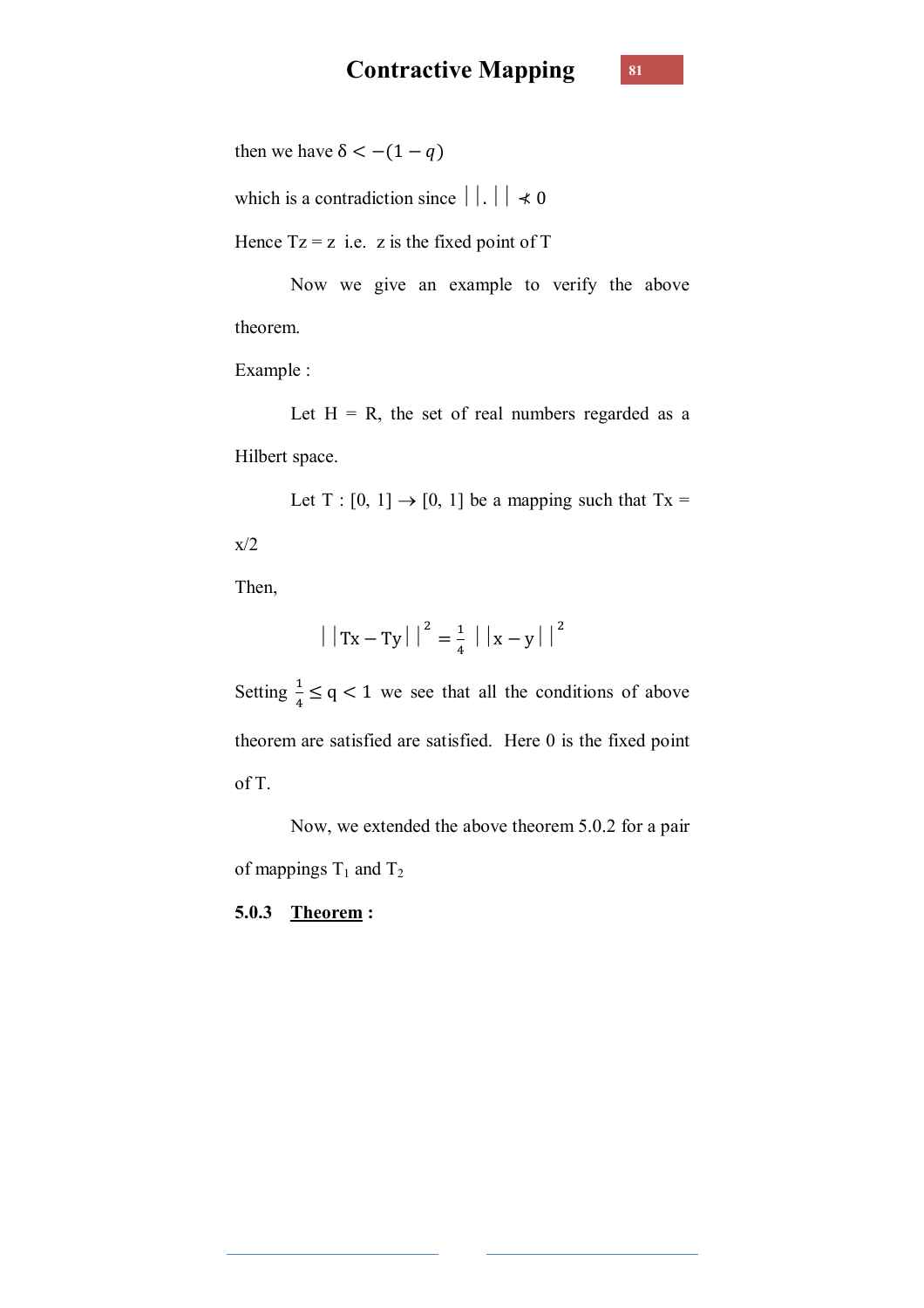Let C be a closed, convex subset of a Hilbert space H

and Let  $T_1$  and  $T_2$  be pair of mapping satisfying.

$$
||T_{1}x - T_{2}y||^{2}
$$
  
\n
$$
\leq q \max \left\{ ||x - T_{1}x||^{2} [1 - ||x - T_{2}y||^{2}] - y ||^{2}, \frac{||x - T_{1}x||^{2} [1 - ||x - T_{1}y||^{2}]}{1 + ||x - T_{1}x||^{2}} \right\}
$$
  
\n
$$
\frac{||x_{n} - T_{2}y||^{2} [1 - ||x - T_{1}x||^{2} |1 - ||T_{1}x - y||^{2} [1 - ||y - T_{2}||^{2}]}{1 + ||x - T_{2}y||^{2}}, \frac{||T_{1}x - y||^{2} [1 - ||y - T_{2}||^{2}]}{1 + ||T_{1}x - y||^{2}} \right\}
$$

for all x, y in C with  $0 < q < 1$  and

 $T_1$  and  $T_2$  are continuous on C.

The sequence  $\{x_n\}$  of Mann iterates associated with

 $T_1$  and  $T_2$  are given by

for  $x_0 \in C$ , Set  $x_{2n+1} = (1 - \alpha_n)x_{2n} + \alpha_n T_1 x_2 n$ 

and  $x_{2n+2} = (1 - a_n)x_{2n+1} + \alpha_n T_2 x_{2n+1}$ 

for  $n \geq 0$  where  $\{\alpha_n\}$  satisfy conditions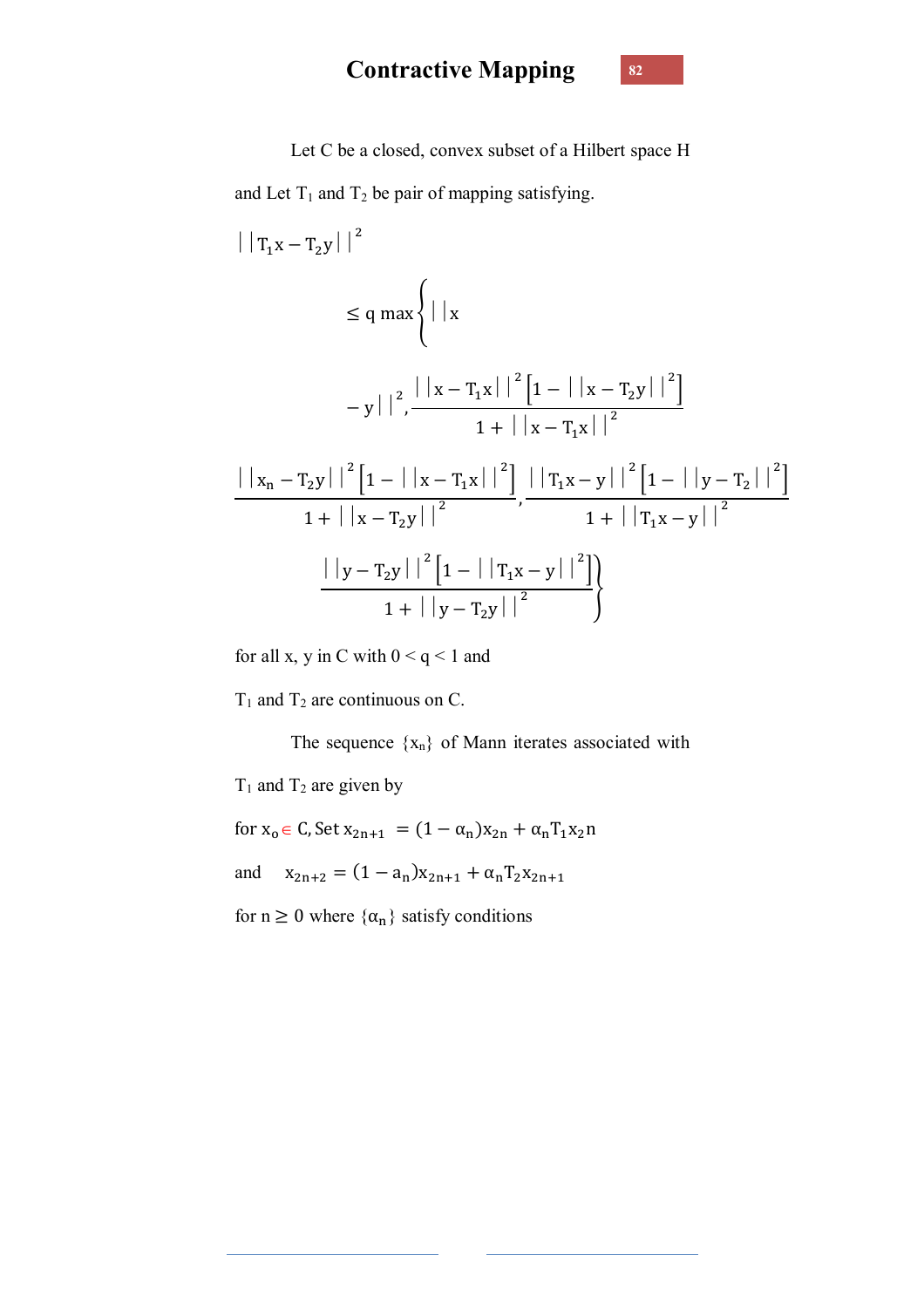(i) to (iii) of theorem 5.0.2. Here we further assume that  $h \neq$  $\mathbf 1$  $\frac{1}{2}$ . if  $\{x_n\}$  converges to z in C and if z is a fixed point of either  $T_1$  or  $T_2$  then z is the common fixed point of  $T_1$  and  $T_2$ Proof :

Let  $Z \in C$  such that  $\lim_{n \to \infty} x_n = z$ 

and let  $T_1 z = z$ 

Now we show that z is the common fixed point of  $T_1$ and  $T_2$ 

consider,

$$
||z - T_2z||^2 = ||z - x_{2n+1} + x_{2n+1} - T_2z||^2
$$
  
\n
$$
\leq ||z - x_{2n+1}||^2 + ||(1 - \alpha_n)x_{2n} + \alpha_n T_1x_{2n} - T_2z||^2
$$
  
\n+2||z - x\_{2n+1}||x ||x\_{2n+1} - T\_2z||  
\n
$$
\leq ||z - x_{2n+1}||^2 + ||(1 - \alpha_n)x_{2n} - (1 - \alpha_n)T_2z + \alpha_n T_1x_{2n} - \alpha_n T_2z||^2 + 2||z - x_{2n+1}||x||_{X_{2n+1}}
$$
  
\n
$$
-T_2z||
$$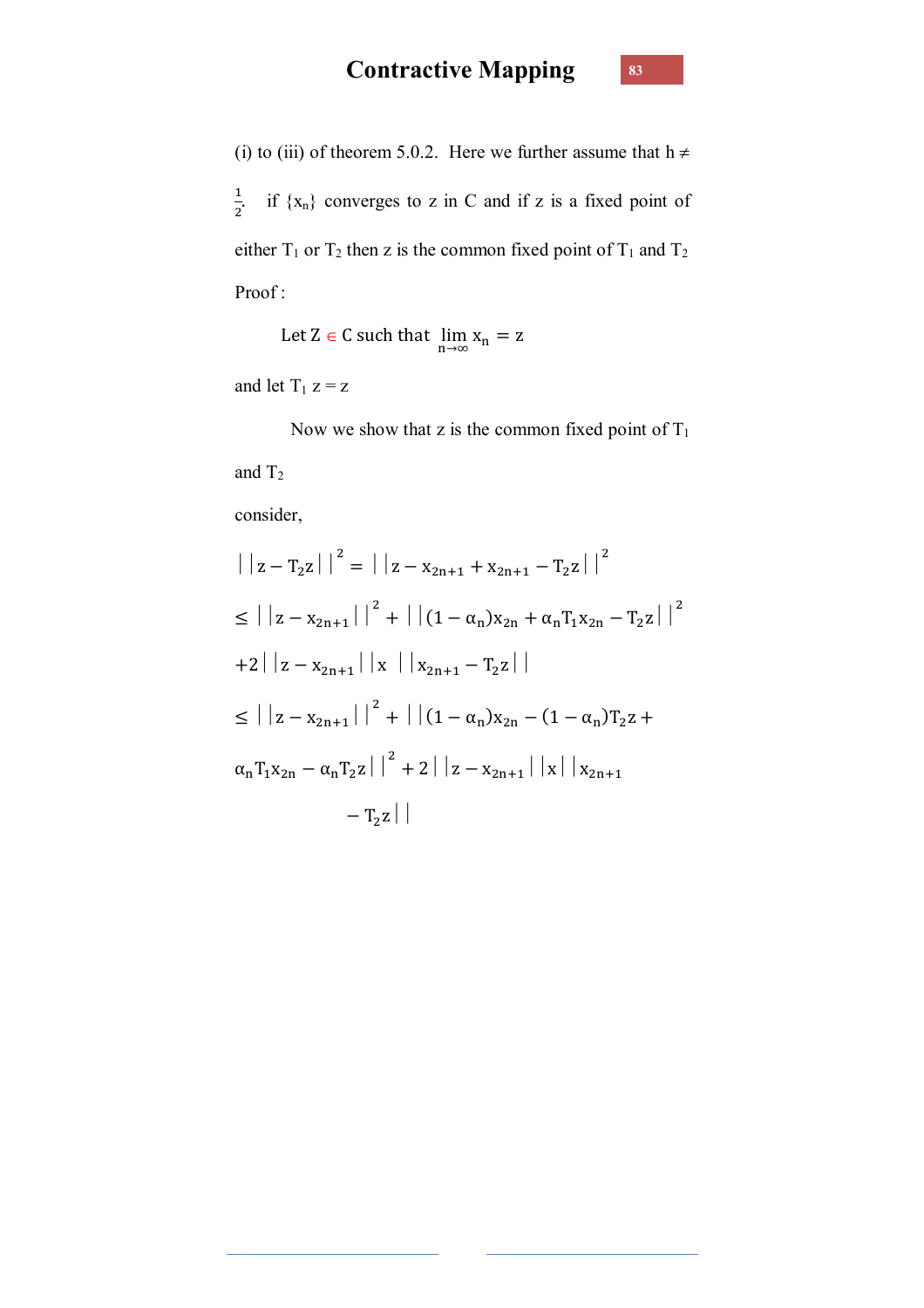$$
\Rightarrow ||z - T_{2}z||^{2}
$$
\n
$$
\leq ||z - x_{2n+1}||^{2} + (1 - \alpha_{n})^{2} ||x_{2n} - T_{2}z||^{2} +
$$
\n
$$
\alpha_{n}^{2} ||T_{1}x_{2n} - T_{2}z||^{2} + 2\alpha_{n}^{2}(1 - \alpha_{n})^{2} ||x_{2n} - T_{2}z|| x
$$
\n
$$
||T_{1}x_{2n} - T_{2}z|| + 2||z - x_{2n+1}||x||_{x_{2n+1}} -
$$
\n
$$
T_{2}z||
$$
\n
$$
\Rightarrow ||z - T_{2}z||^{2}
$$
\n
$$
\leq ||z - x_{2n+1}||^{2} + (1 - \alpha_{n})^{2} ||x_{2n} - T_{2}z||^{2}
$$
\n
$$
+ \alpha_{n}^{2}q \max \left\{ ||x_{2n} - T_{1}x_{2n}||^{2} [1 - ||x_{2n} - T_{2}z||^{2} \right\},
$$
\n
$$
- |z||^{2} + |x_{2n} - T_{1}x_{2n}||^{2} [1 - ||x_{2n} - T_{1}z_{2n}||^{2} \right\},
$$
\n
$$
||x_{2n} - T_{2}z||^{2} [1 - ||x_{2n} - T_{1}x_{2n}||^{2} \right\}
$$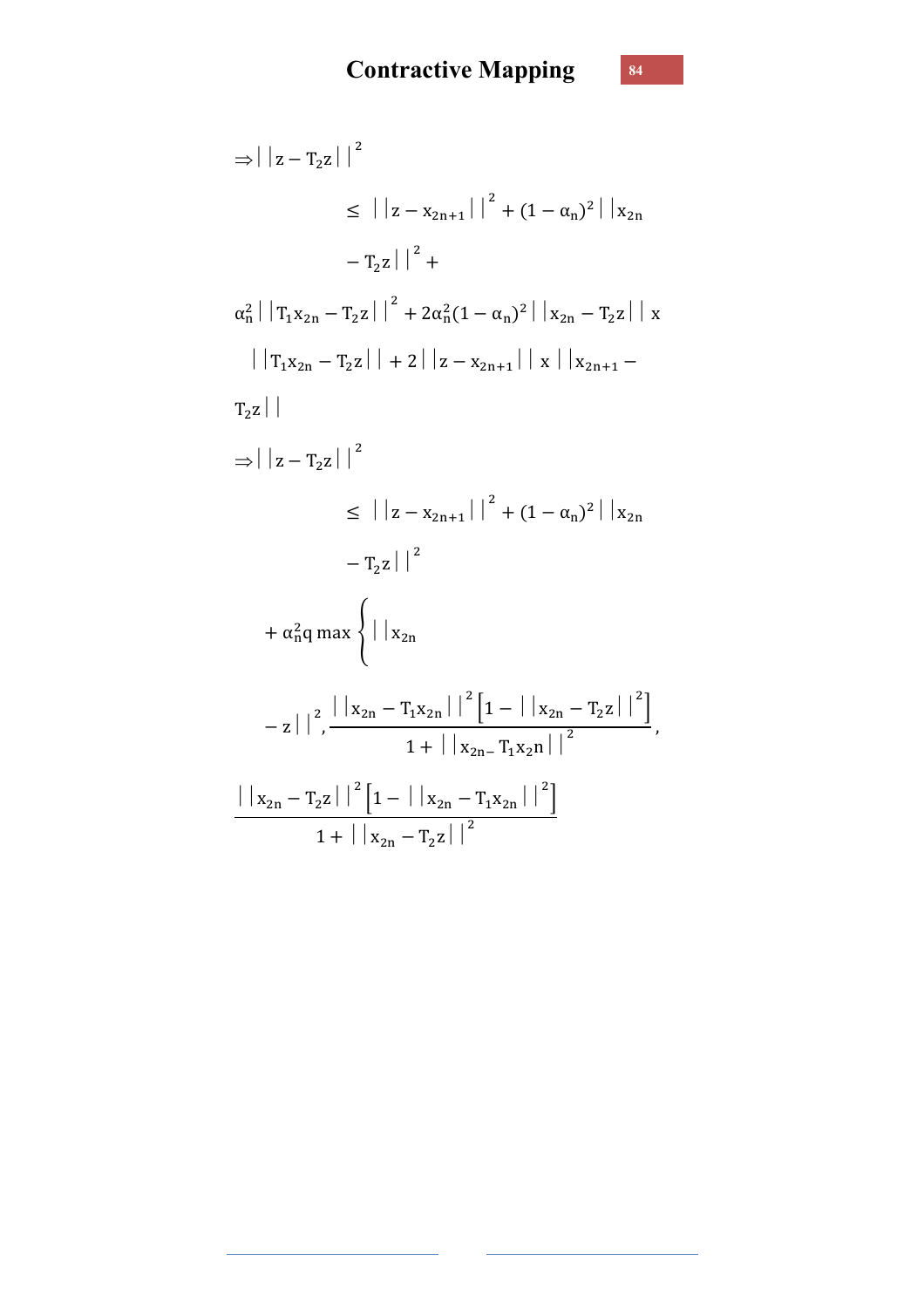$$
\frac{||T_{1}x_{2n} - z||^{2}[1 - ||z - T_{2}z||^{2}]}{1 + ||T_{1}x_{2n} - z||^{2}}, \frac{||z - T_{2}z||^{2}[1 - ||T_{1}x_{2n} - z||^{2}]}{1 + ||z - T_{2}z||^{2}}
$$
  
+2 $\alpha_{n}^{2}(1 - \alpha_{n})^{2}||x_{2n} - T_{2}z|| \times ||T_{1}x_{2n} - T_{2}z||$   
+2||z - x<sub>n+1</sub>||x||x<sub>2n+1</sub> - T<sub>2</sub>z||

we observe that

$$
||x_{2n} - T_1x_{2n}||^2 = ||x_{2n} - x_{2n+1}||^2/\alpha_n^2
$$

Hence the above inequality reduces to

$$
\begin{split} \left|\ \left|z-T_{2}z\right|\ \right|^{2} &\leq \left|\ \left|z-x_{2n+1}\right|\ \right|^{2}+(1-\alpha_{n})^{2}\ \right|\ \left|x_{2n}\right. \\ & \left. -T_{2}z\ \right|\ \right|^{2} \\ &+\alpha_{n}^{2}q\max\left\{\ \left|\ \left|x_{2n}\right.\right. \\ & \left. -z\ \right|\ \right|^{2},\frac{\left|\ \left|x_{2n}-x_{2n+1}\right|\ \right|^{2}/\alpha_{n}^{2}\left[1-\left|\ \left|x_{2n}-T_{2}z\right|\ \right|^{2}\right]}{1+\left|\ \left|x_{2n}-x_{2x+1}\right|\ \right|^{2}/\alpha_{n}^{2}} \\ & \left.\frac{\left|\ \left|x_{2n}-T_{2}z\ \right|\ \right|^{2}\left[1-\left|\ \left|x_{2n}-x_{2n+1}\right|\ \right|^{2}/\alpha_{n}^{2}\right]}{1+\left|\ \left|x_{2n}-T_{2}z\ \right|\ \right|^{2}}, \\ & \left.\frac{\left|\ \left|T_{1}x_{2n}-z\ \right|\ \right|^{2}\left[1-\left|\ \left|z-T_{2}z\ \right|\ \right|^{2}\right]}{1+\left|\ \left|T_{1}x_{2n}-z\ \right|\ \right|^{2}}, \end{split}
$$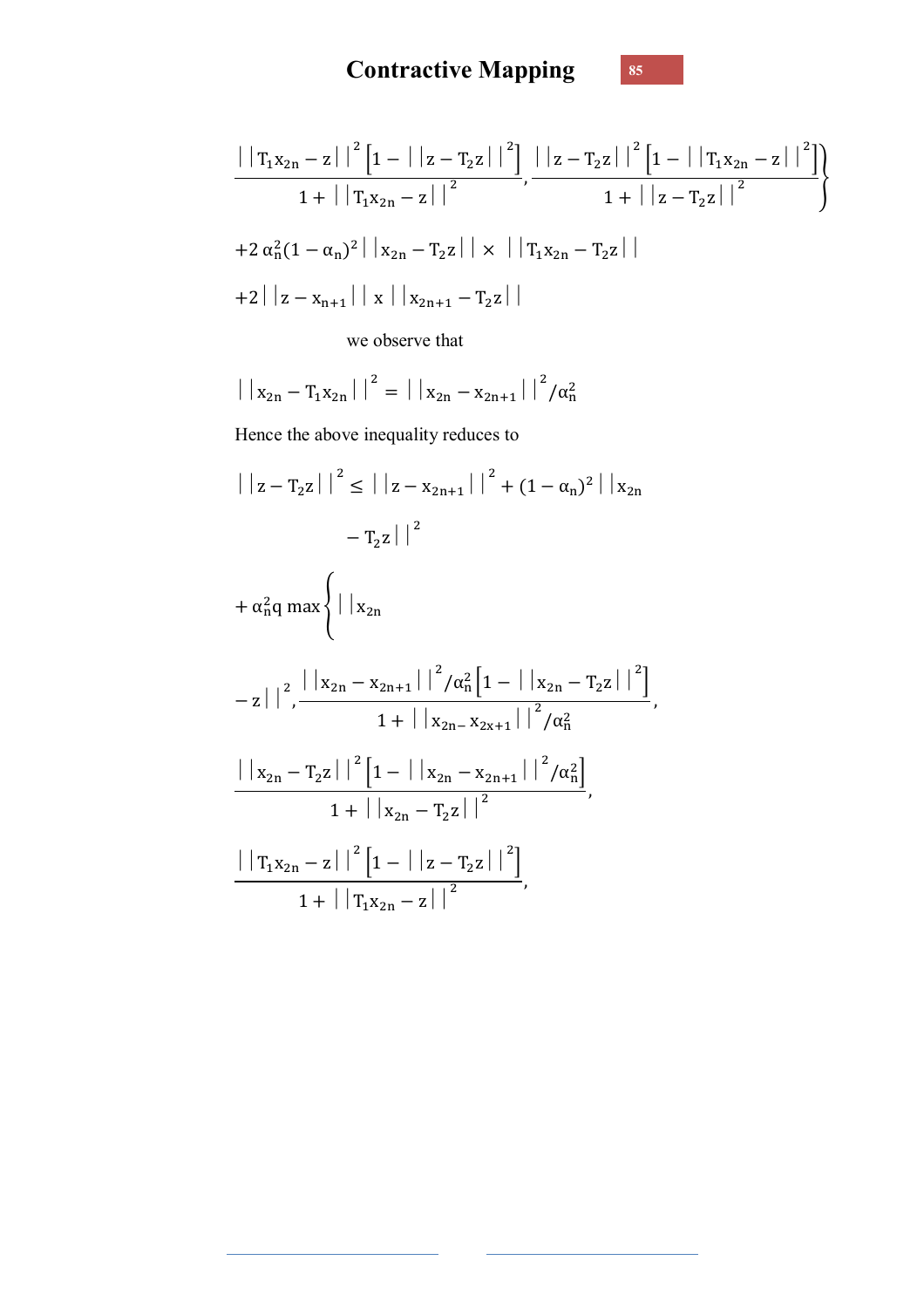$$
\frac{|\left|z - T_{2}z\right| |^{2} \left[1 - \left|\left|T_{1}x_{2n} - z\right|\right|^{2}\right]}{1 + |\left|z - T_{2}z\right| |^{2}},
$$
  
+2 \alpha\_{n}^{2} (1 - \alpha\_{n})^{2} | \left|x\_{2n} - T\_{2}z\right| | x | \left|T\_{1}x\_{2n} - T\_{2}z\right| |  
+2 | \left|z - x\_{n+1}\right| | x | \left|x\_{2n+1} - T\_{2}z\right| |

Now taking the limit as  $n \to \infty$  and using (iii) and continuity of  $T_1$ 

We obtain for  $T_1z = z$ 

$$
||z - T_2z||^2 \le (1 - h)^2 ||z - T_2z||^2 + h^2q \max\{0,
$$
  
\n0,  
\n
$$
\frac{||z - T_2z||^2}{1 + ||z - T_2z||^2}, 0, \frac{||z - T_2z||^2}{1 + ||z - T_2z||^2}
$$
  
\n
$$
+ 2h^2(1 - h)^2 ||z - T_2z||^2 + 0
$$
  
\n
$$
\Rightarrow ||z - T_2z||^2 \le (1 - h) ||z - T_2z||^2 +
$$
  
\n
$$
\frac{||z - T_2z||^2}{1 + ||z - T_2z||^2} + 2h(1 - h) ||z - T_2z||^2
$$
  
\n
$$
\Rightarrow h(2h - 1) ||z - T_2z||^2 \le \frac{hq ||z - T_2z||^2}{1 + ||z - T_2z||^2}
$$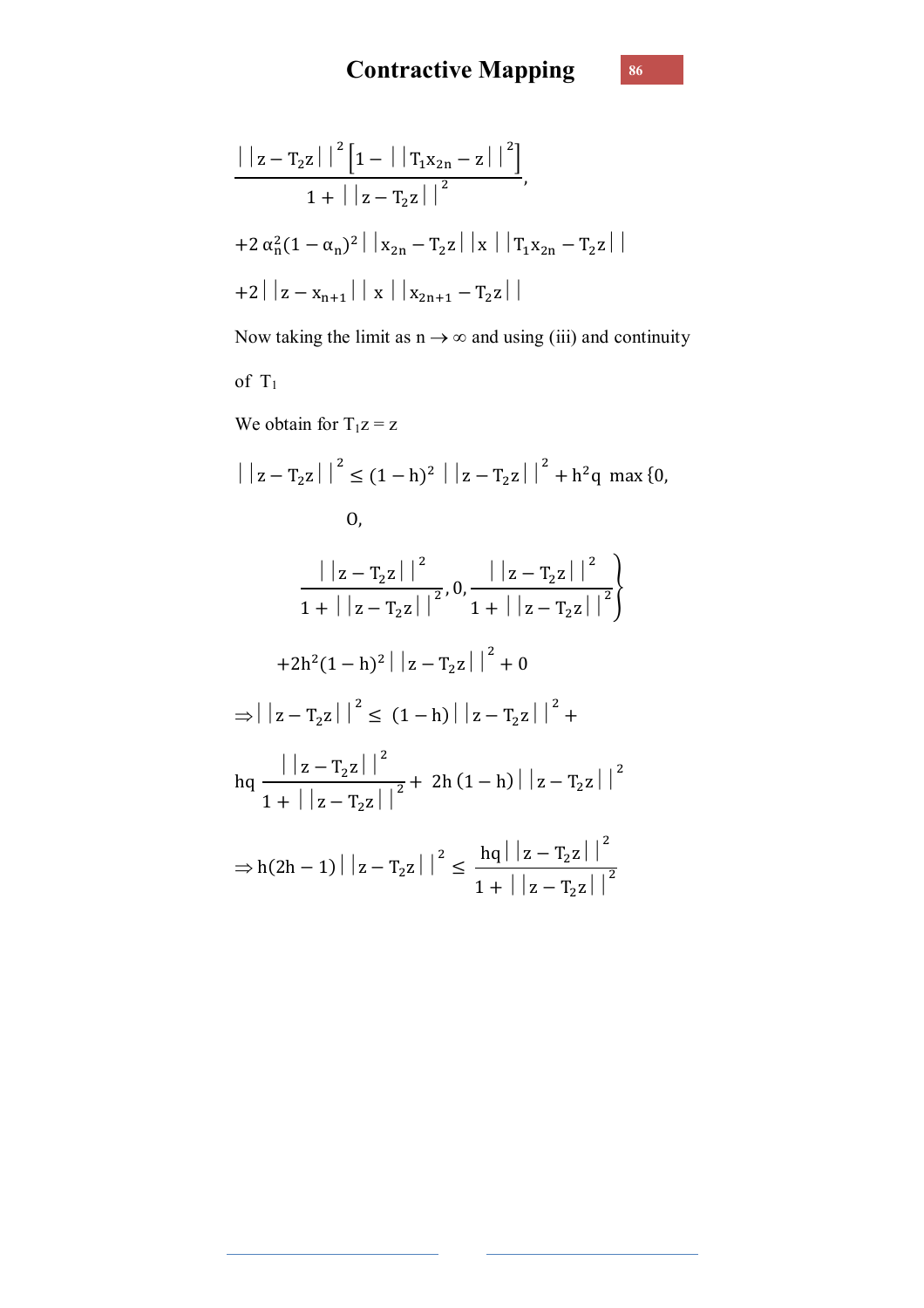$$
\Rightarrow (2h - 1) | |z - T_2 z| |^2 + (2h - 1) | |z - T_2 z| |^4
$$
  
\n
$$
\leq q | |z - T_2 z| |^2
$$
  
\n
$$
\Rightarrow (2h - 1) | |z - T_2 z| |^4 \leq [q - (2h - 1)] | |z - T_2 z| |^2
$$
  
\n
$$
\Rightarrow | |z - T_2 z| |^4 \leq -[1 - \frac{q}{2h - 1}] | |z - T_2 z| |^2
$$
  
\nfor  $0 < h \neq \frac{1}{2} < 1$  we have  $\frac{q}{2h - 1} = P < 1$   
\nSuppose  $z \neq T_2 z$ . Let  $||z - T_2 z||^2 = \delta$ ,

we have  $\delta < -1$  [1 – P]

which is a contradiction.

Hence  $z = T_2 z$ 

Similarly we can prove that if  $T_2z = z$ , then  $T_1z = z$ i.e. z is the common fixed point of  $T_1$  and  $T_2$ .

This completes the proof.

#### **Note :**

Here we conclude this chapter by indicating an open question for further research work.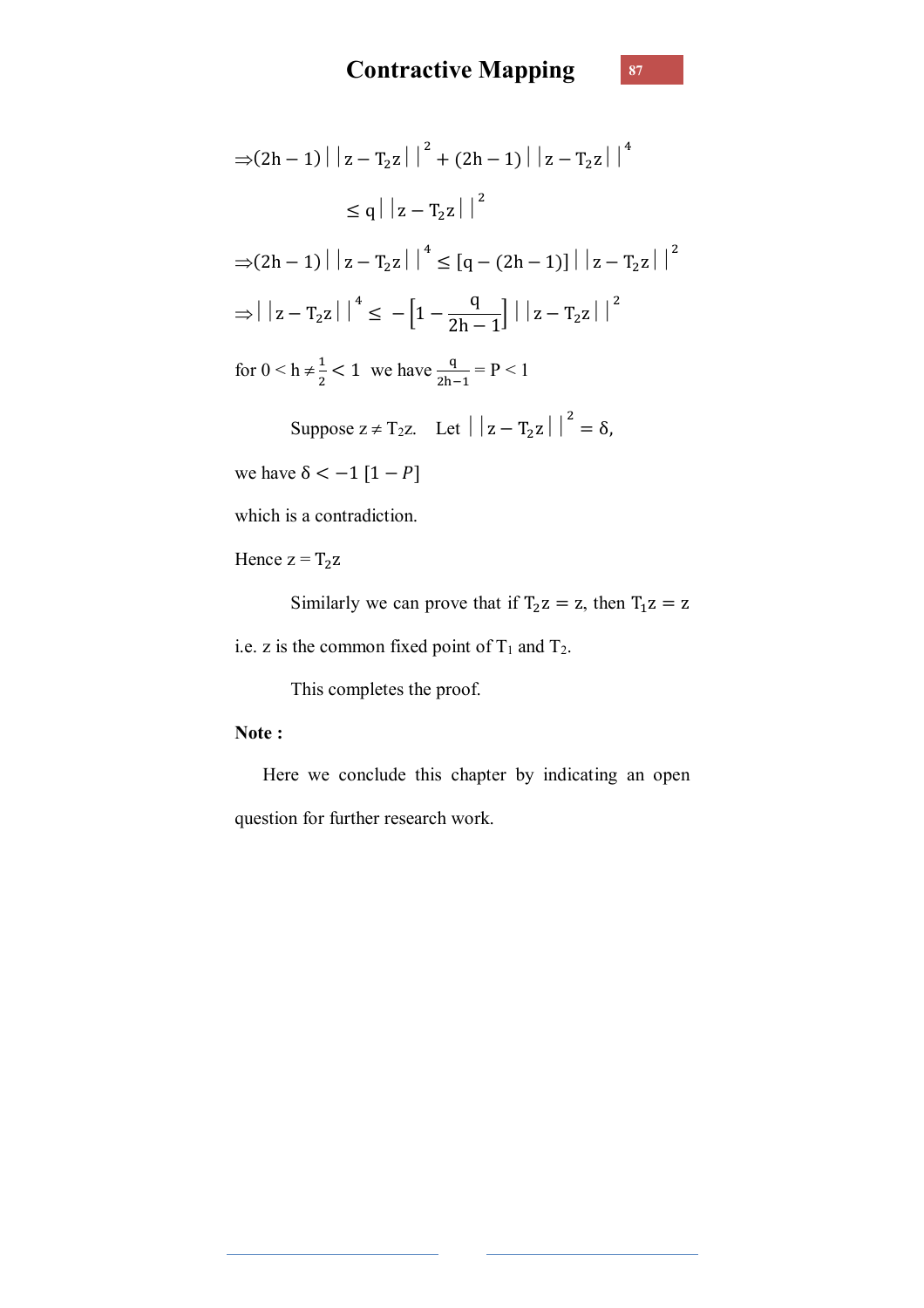(i) If T satisfies contractive definition 5.0.1 and the

continuity of mapping T is removed, does T have

a fixed point ?

#### **REFERENCES**

1. Bajaj N. (1984) : Some maps on unique common fixed points. Indian J. Pure. Appl. Math.  $15(8)$ ,  $843 - 848$ .

2. Banach S. (1922) : Sur les operations dans les insermbles abstract set leur applications dux equation intergrals, fund. Maths. 3 (1922), 133 – 181.

3. Birkhoff C.D. and Kellog O.D. (1922) : Invariant points in a function space, Trans. Amer. Math. Soc., 23  $(1922), 96 - 115.$ 

4. Browder F.E. (1963) : Nonlinear elliptic boundary value problems Bull. Am. Math. Sco. 69, 862 – 874.

5. Browder F.E. (1965): Non-expansive non-linear operators in a Banach space. Proc. Nat. Acad. Sci. U.S.A., 54; 1041 – 1044.

6. Browder F. E. (1965) : Fixed point theorems for non-compact mappings in Hilbert space. Proc. Nat. Acad. Sci. U.S.A. 53, 1272 – 1276.

7. Browder and Petry Shyan W.V. (1967) : Construction of fixed points of non-linear mappings in Hilbert space. I. Maths. Anal. Appli. (20) 197-228.

8. Browder L.E.J. (1912). : Uber Abbil dungen von mannigfiltigken, Math. Annalen. 71, 97 -115.

9. Chatterjee H. (1979) : On generalisation of Banach contraction principle. Indian J. Pure. Appl. Math. 10(4), 400-403.

10. Chatterjee H. (1979) : Fixed points for a pair of mappings. Indian J. Pure. Appl. Math.  $10(7)$ ,  $886 - 889$ .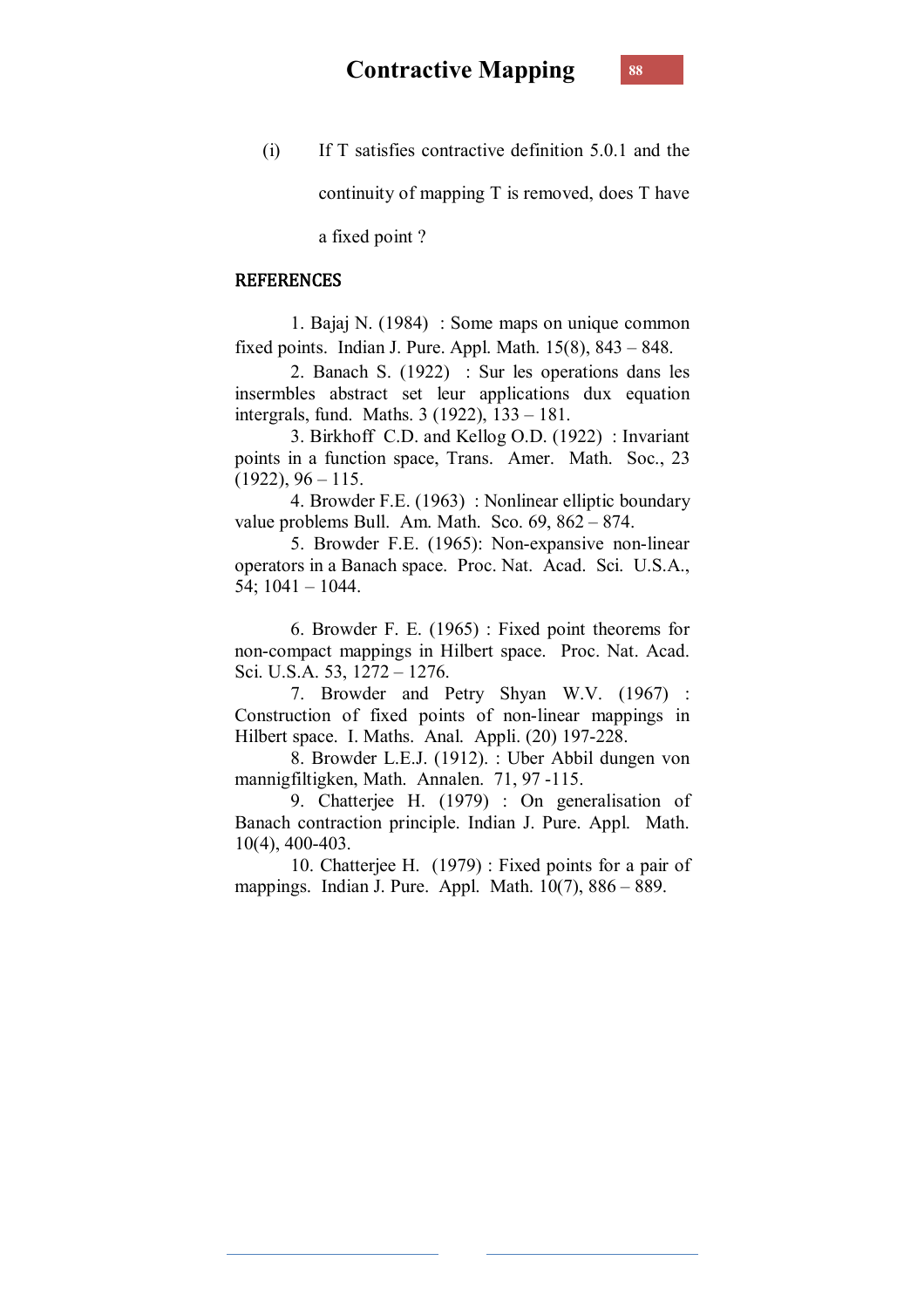11. Chaterjee H. (1979) : A fixed point theorem in metric spaces. Indian J. Pure. Appl. Math. 10(4), 449- 450.

12. Dass B.K. and Gupta S. (1975) : An extension of Banach contraction principle through rational expression. Indian J. Pure. Appl, Math 6, 1455 – 1458.

13. Dass G. and Debata J.P. (1984) : On common fixed points of Hemi contraction mappings. Indian J. Pure. Appl. Math. 15(7); 713 – 718.

14. Ganguly A. (1986) : An Application of fixed point theorem to approxi. theorey. J. Indian Acad. Math. Vol. 18 No. 2, 69 – 70.

15. Goebel K. and Zlotkiewics E. (1971) : Some fixed point theorems in Banach space. Colloq. Math. 23;  $103 - 106.$ 

16. Harde G. E. and Rogers T. D. (1973) : A generalisation of fixed point theorem of Reich. Canad, Math. Bull. 16 (2), 201.

17. Hicks T. L. and Huffman Ed. W. (1978) : Fixed point theorems in generalised Hilbert spaces J. Math. Anal.Appl. 64; 562 – 568.

18. Hilbert D. (1912) : Grundzuge einer allgemeinen Theorie der linearen Interalalichugen. Repr. 1953, New York, Chelsea.

19. Ishikawa S. (1974) : Fixed points by a new iteration method Proc. Amer. Math. Soc. 44: 147 – 150.

20. Jaggi D.S. and Dass B.K. (1980) : An extension of Banach's fixed point theorem thro. a rational expression. Bull. Cal. Math. Soc. 72, 261 – 262.

21. Kanan R. : Some results on fixed points, Bull Cal. Math. Soc.  $60 - 71$ .

22. Khan M.S. and Imdad M. (1984) : Fixed point of certain invalutions in Banach spaces J. Austral. Math. Soc. Series A. 37, 169 – 177.

23. Kannan R. (1969) : Some results on fixed points – II. Amer. Math. Monthly  $76 \, 405 - 408$ .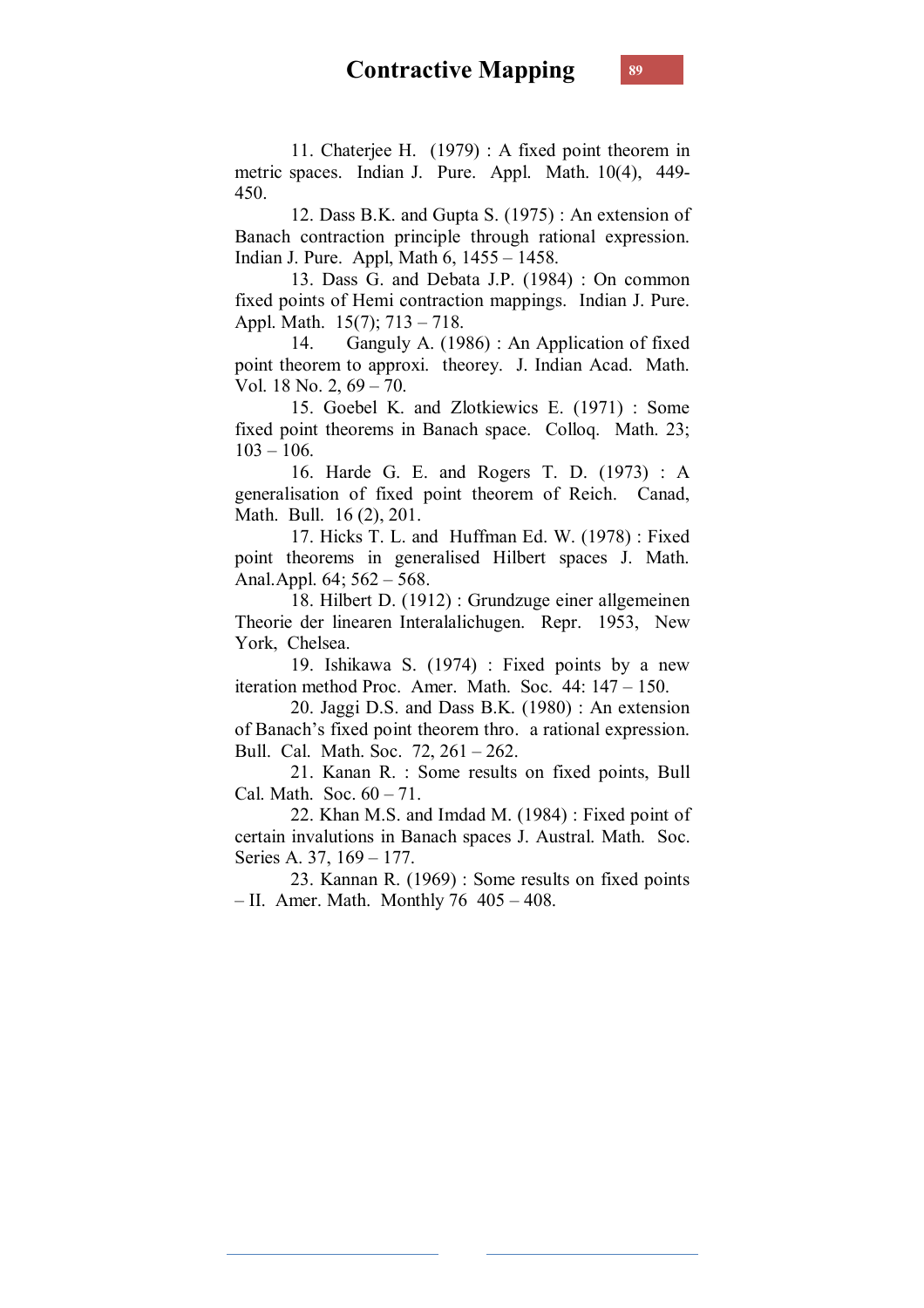24. Koparde P. V. and Waghmode B. B. (1991) : Kannan type mappings in Hilbert space, scientist of Physical Sciences, Vol. 3 No. 1, 45 – 50.

25. Koparde P. V. and Waghmode B. B. (1991-92) : Semi-generalised ν-contraction mapping in H.space. Thesis cha. II P. 95.

26. Kreyszig, E. (1978) : Introductory functional anal. with supplications. John Wiley and sons, New York.

27. Liu Qihou (1987) : On Naimpally and Singh's open questions. J. Math. Anal. Appl. 124; 157 – 164.

28. Liu Qihou (1990) : A convergence theorem of the sequence of Ishikawa Iterates for Quasi. contractive mapping. J. Math. Anal. Appl.; 146, 301 – 305.

29. Liu Qihou (1992) : The convergence theorem of the sequence of Ishikawa iterates for hemi-contractive mappings J. Math. Anal. Apply  $148$ ;  $55 - 62$ .

30. Mann W.R. (1953) : Mean value methods in iteration. Proc. Am. Math. Soc. 4 506 – 510.

31. Minty G. J. (1963): On a "Monotonicity" method for the solution of non-linear equations in Banach space. Proc. Nat. Accd. Sci. U.S.A. 50; 1038 – 1041.

32. Naik K.V. (1979) : A note on a theorem of Ray and Singh, Indian J. Pure, Appl. Math. 10(4), 629 – 632.

33. Naimpally S.A. and Singh K. L. (1983) : Extension of some fixed point theorem of Rhoades J. Math. Anal. Appl. 96, 437 – 466.

34. Neumann J. Von (1929-30) : Allegmeine Eigenwert theorie Hermi tescher Funktional operatoren, Math, Annalen. 102, 49 – 131.

35. Pathak H. K. (1988) : Some fixed point theorem on contractive mappings. Bull. Cal. Math. Soc. 80, 183 – 188.

36. Petryshyn W.V.(1966) : Construc- tion of fixed points of demi-compact mappings in Hilbert space J. Math. Anal 14; 276 -284.

37. Rhoades B.E. (1976) : Fixed point theorem using infinite matrices. Trans. Am. Math. Soc. 196, 161.